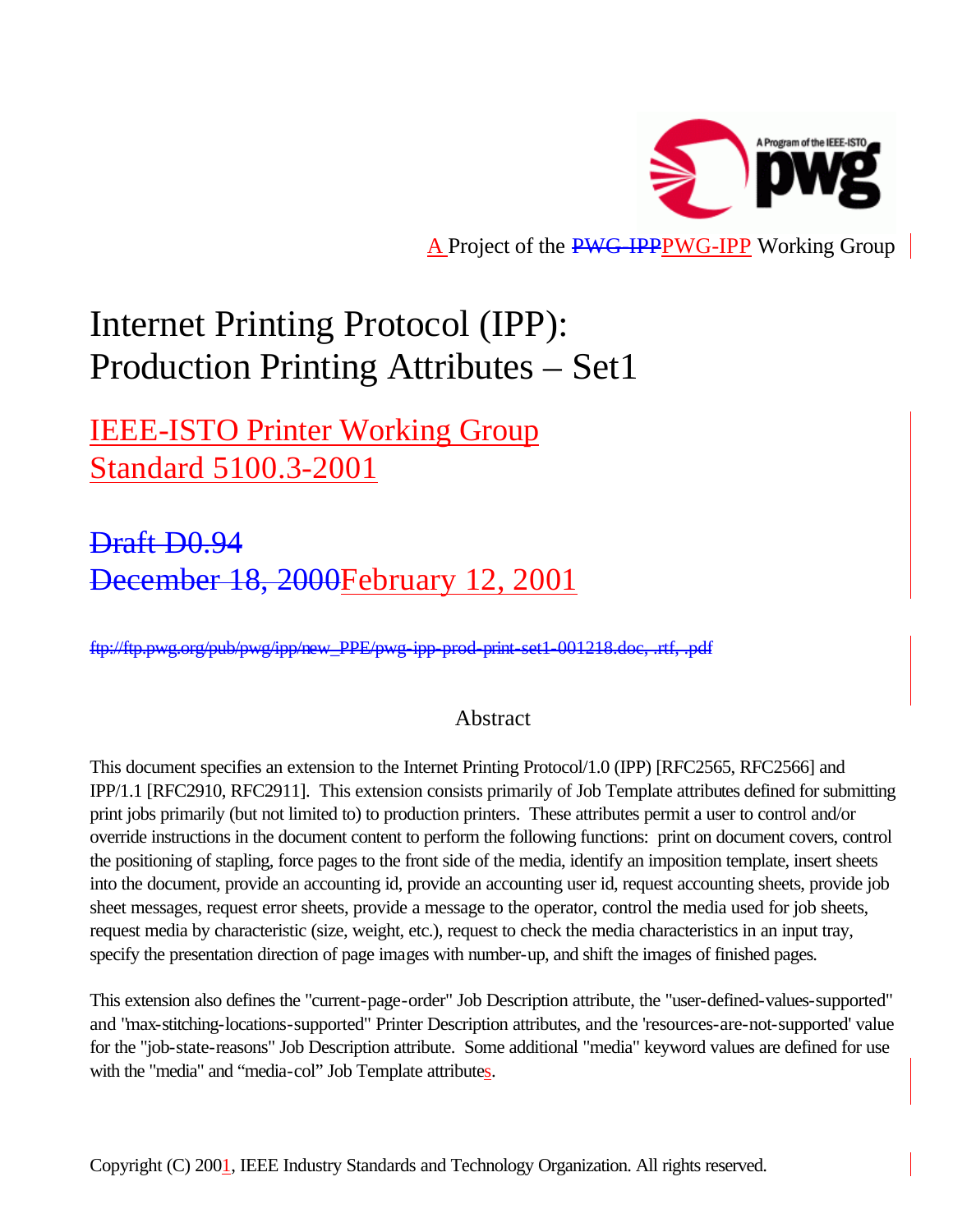This document is an IEEE-ISTO PWG Draft Standard. For a definition of a "PWG Draft Standard", see: ftp://ftp.pwg.org/pub/pwg/general/pwg-process.pdf.

This document is available from: ftp://ftp.pwg.org/pub/pwg/standards/pwg5100.3.pdf, .doc, .rtf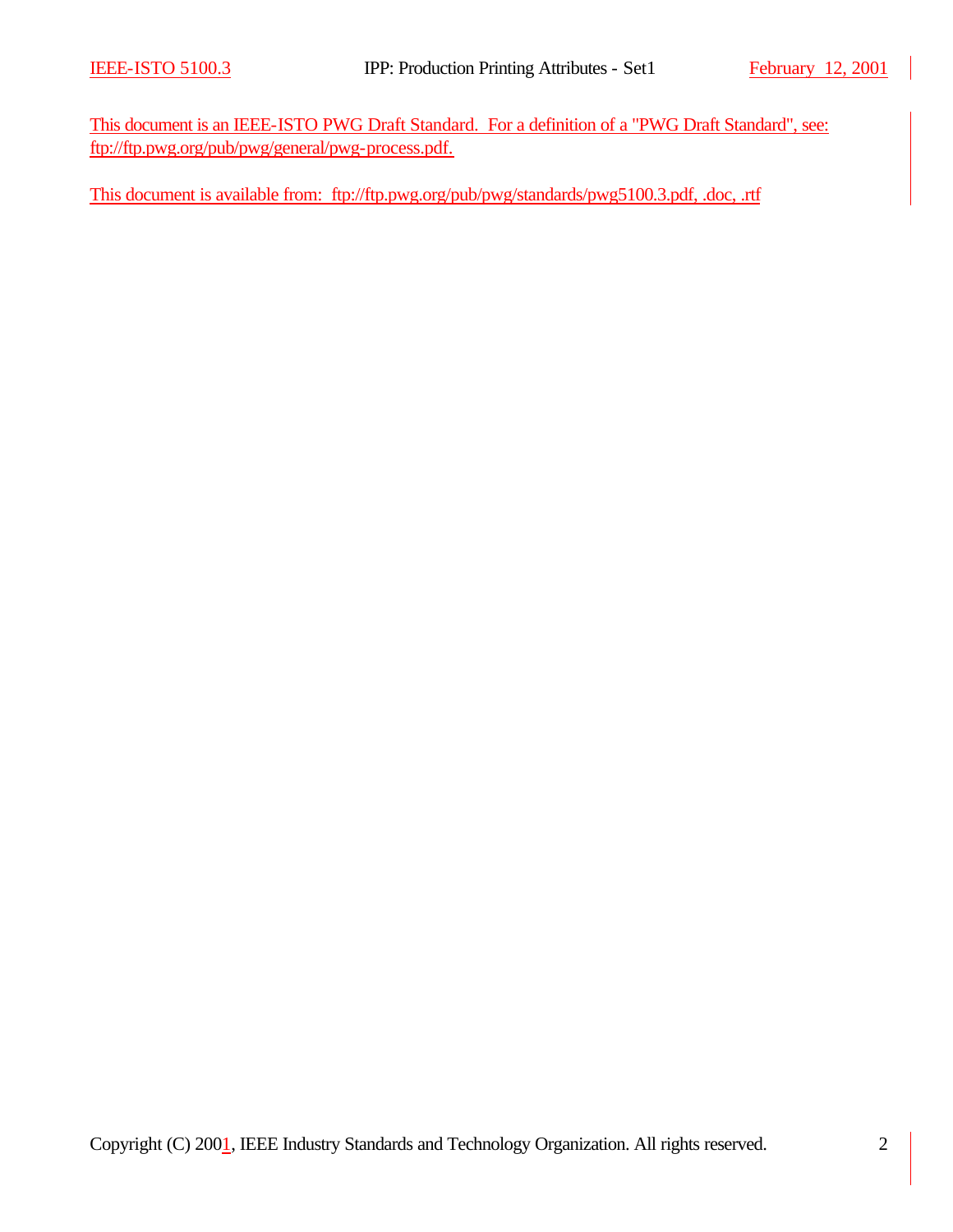This document is a draft of an IEEE-ISTO PWG Proposed Standard and is in full conformance with all provisions of the PWG Process (see http://www.pwg.org/chair/pwg-process-990825.pdf[DW1]). PWG Proposed Standards are working documents of the IEEE-ISTO PWG and its working groups. The list of current PWG projects and drafts can be obtained at http://www.pwg.org

Copyright (C) 20010, IEEE Industry Standards and Technology Organization. All rights reserved.

This document may be copied and furnished to others, and derivative works that comment on, or otherwise explain it or assist in its implementation may be prepared, copied, published and distributed, in whole or in part, without restriction of any kind, provided that the above copyright notice, this paragraph and the title of the Document as referenced below are included on all such copies and derivative works. However, this document itself may not be modified in any way, such as by removing the copyright notice or references to the IEEE-ISTO and the Printer Working Group, a program of the IEEE-ISTO.

Title: Internet Printing Protocol (IPP): Production Printing Attributes - Set1

The IEEE-ISTO and the Printer Working Group DISCLAIM ANY AND ALL WARRANTIES, WHETHER EXPRESS OR IMPLIED INCLUDING (WITHOUT LIMITATION) ANY IMPLIED WARRANTIES OF MERCHANTABILITY OR FITNESS FOR A PARTICULAR PURPOSE.

The Printer Working Group, a program of the IEEE-ISTO, reserves the right to make changes to the document without further notice. The document may be updated, replaced or made obsolete by other documents at any time.

The IEEE-ISTO takes no position regarding the validity or scope of any intellectual property or other rights that might be claimed to pertain to the implementation or use of the technology described in this document or the extent to which any license under such rights might or might not be available; neither does it represent that it has made any effort to identify any such rights.

The IEEE-ISTO invites any interested party to bring to its attention any copyrights, patents, or patent applications, or other proprietary rights which may cover technology that may be required to implement the contents of this document. The IEEE-ISTO and its programs shall not be responsible for identifying patents for which a license may be required by a document and/or IEEE-ISTO Industry Group Standard or for conducting inquiries into the legal validity or scope of those patents that are brought to its attention. Inquiries may be submitted to the IEEE-ISTO by e-mail at:

#### ieee-isto@ieee.org.

The Printer Working Group acknowledges that the IEEE-ISTO (acting itself or through its designees) is, and shall at all times, be the sole entity that may authorize the use of certification marks, trademarks, or other special designations to indicate compliance with these materials.

Use of this document is wholly voluntary. The existence of this document does not imply that there are no other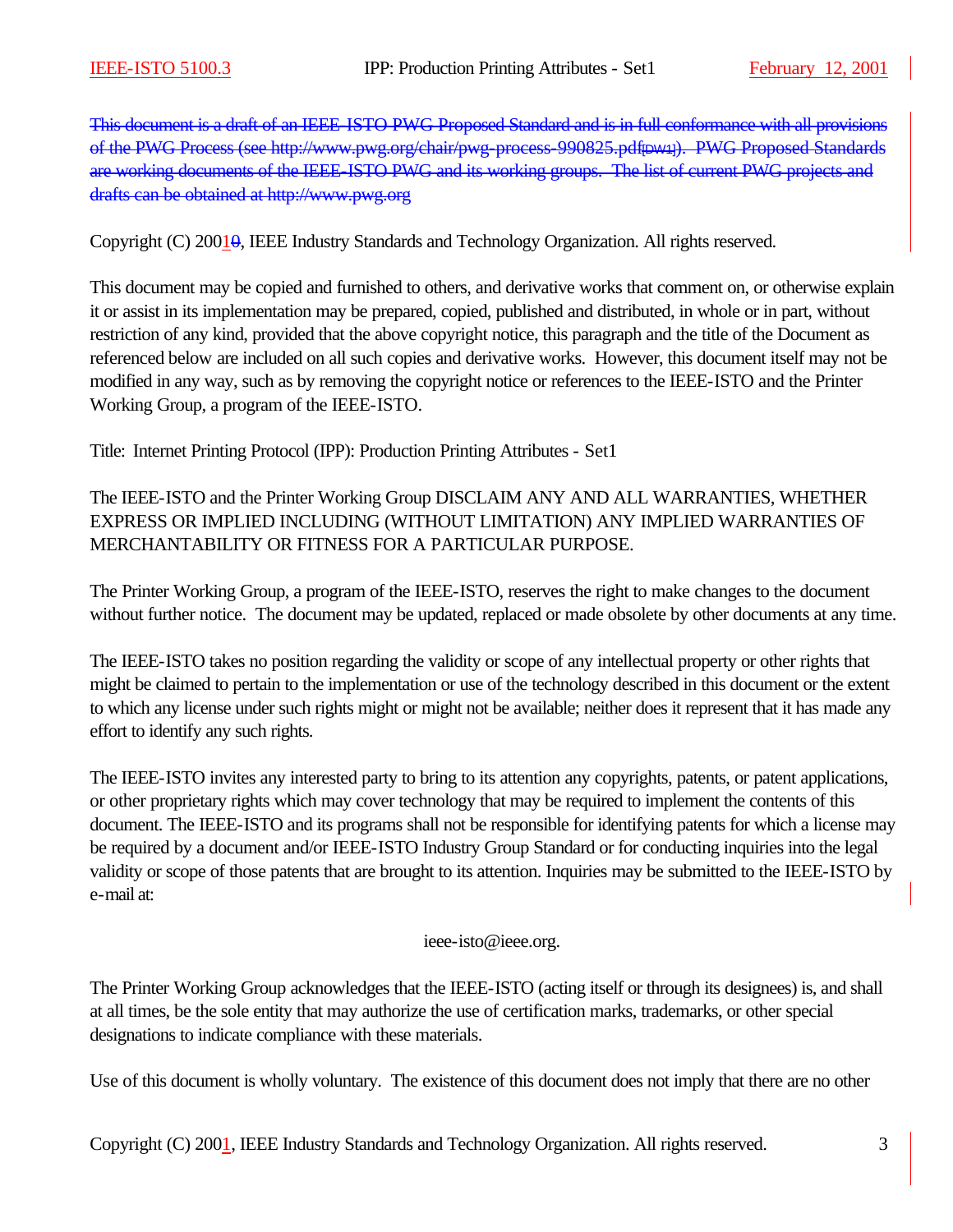$\overline{\phantom{a}}$ 

ways to produce, test, measure, purchase, market, or provide other goods and services related to its scope.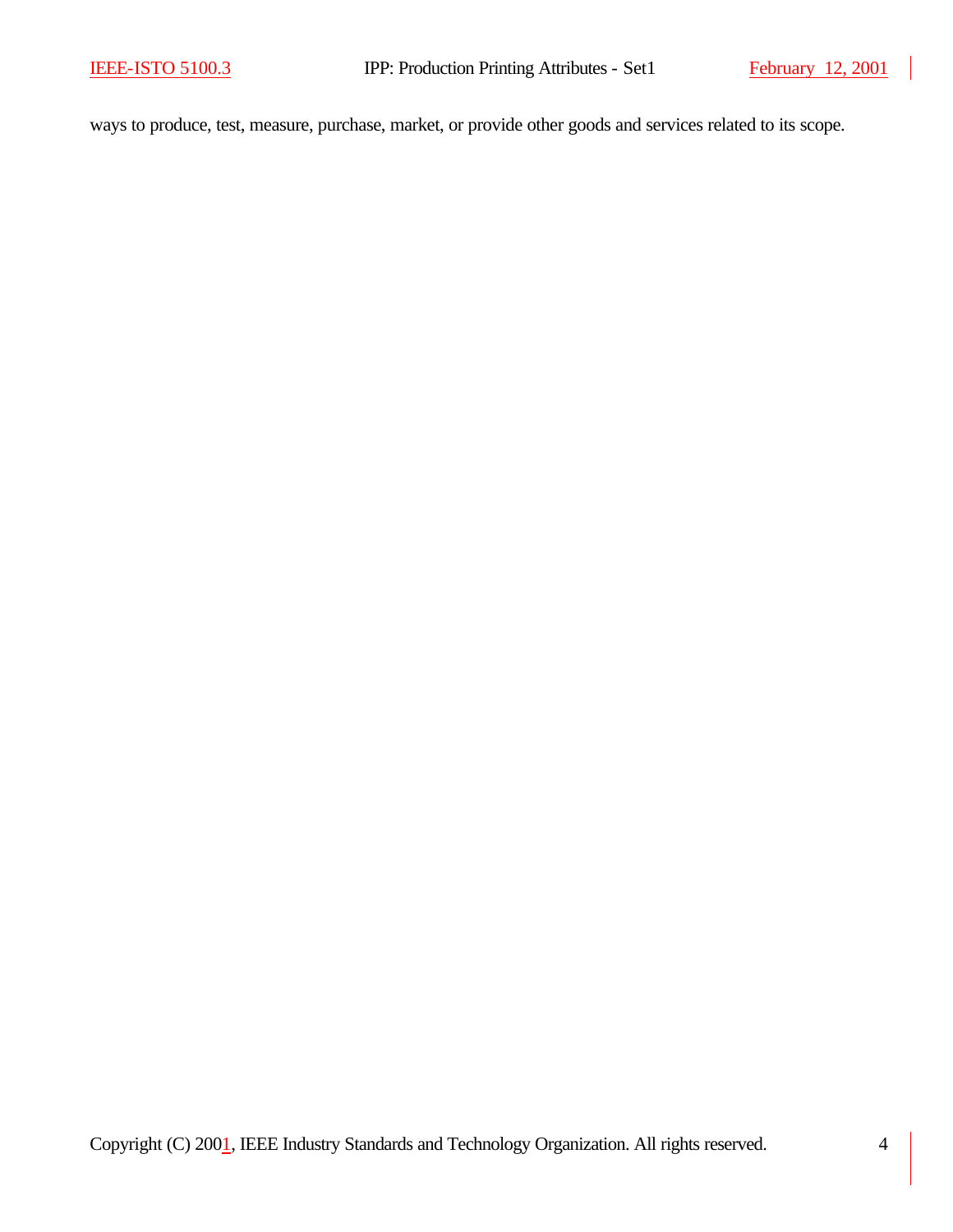# **Table of Contents**

| 1.  | In a reduction 10                                                                                                               |  |
|-----|---------------------------------------------------------------------------------------------------------------------------------|--|
| 2.  |                                                                                                                                 |  |
| 2.1 |                                                                                                                                 |  |
| 2.2 |                                                                                                                                 |  |
| 2.3 | 2.3.1                                                                                                                           |  |
| 2.4 |                                                                                                                                 |  |
| 2.5 |                                                                                                                                 |  |
| 2.6 |                                                                                                                                 |  |
| 2.7 |                                                                                                                                 |  |
| 3.  |                                                                                                                                 |  |
| 3.1 | 3.1.1<br>3.1.2<br>3.1.3<br>cover-front-supported (1setOf type2 keyword), cover-back-supported (1setOf type2 keyword)24<br>3.1.4 |  |
| 3.2 | 3.2.1<br>3.2.2<br>3.2.3<br>3.2.4<br>3.2.5                                                                                       |  |
|     | 3.3.1                                                                                                                           |  |
| 3.4 | 3.4.1<br>3.4.2                                                                                                                  |  |
| 3.5 | 3.5.1<br>3.5.2<br>3.5.3                                                                                                         |  |

Copyright (C) 200<sup>1</sup>, IEEE Industry Standards and Technology Organization. All rights reserved. 5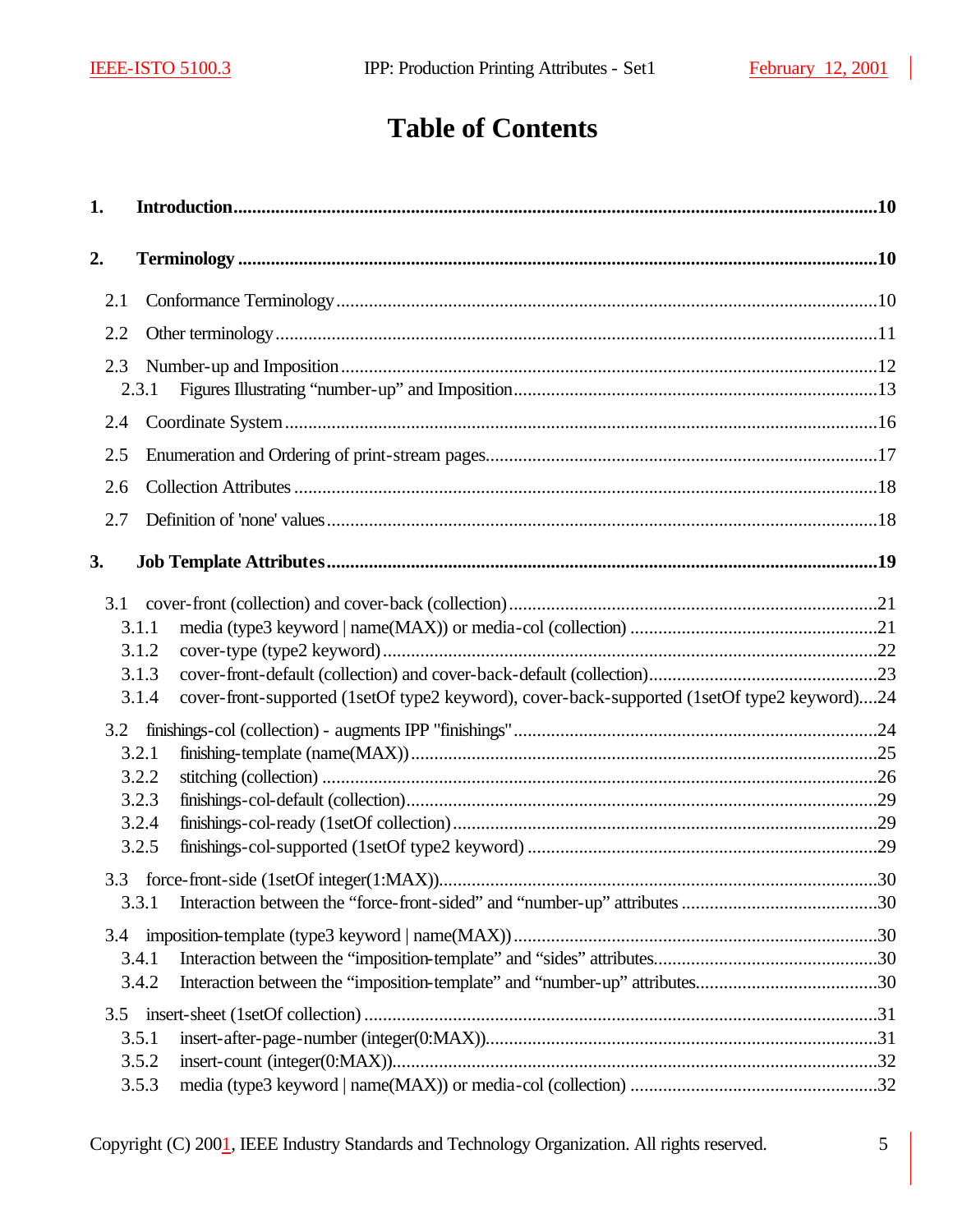|     | 3.5.4 |                                                                                                     |  |
|-----|-------|-----------------------------------------------------------------------------------------------------|--|
|     | 3.5.5 |                                                                                                     |  |
| 3.6 |       |                                                                                                     |  |
| 3.7 |       |                                                                                                     |  |
| 3.8 |       |                                                                                                     |  |
|     | 3.8.1 |                                                                                                     |  |
|     | 3.8.2 |                                                                                                     |  |
|     | 3.8.3 |                                                                                                     |  |
|     | 3.8.4 |                                                                                                     |  |
|     | 3.8.5 |                                                                                                     |  |
|     |       |                                                                                                     |  |
|     | 3.9.1 |                                                                                                     |  |
|     | 3.9.2 |                                                                                                     |  |
|     | 3.9.3 |                                                                                                     |  |
|     | 3.9.4 |                                                                                                     |  |
|     | 3.9.5 |                                                                                                     |  |
|     |       |                                                                                                     |  |
|     |       |                                                                                                     |  |
|     |       |                                                                                                     |  |
|     |       |                                                                                                     |  |
|     |       |                                                                                                     |  |
|     |       |                                                                                                     |  |
|     |       |                                                                                                     |  |
|     |       |                                                                                                     |  |
|     |       |                                                                                                     |  |
|     |       |                                                                                                     |  |
|     |       |                                                                                                     |  |
|     |       |                                                                                                     |  |
|     |       |                                                                                                     |  |
|     |       |                                                                                                     |  |
|     |       |                                                                                                     |  |
|     |       |                                                                                                     |  |
|     |       |                                                                                                     |  |
|     |       | 3.13.10 media-front-coating (type3 keyword   name(MAX)) and media-back-coating (type3 keyword       |  |
|     |       |                                                                                                     |  |
|     |       |                                                                                                     |  |
|     |       | 3.13.12 media-default (type3 keyword   name(MAX)) and media-col-default (collection) 50             |  |
|     |       | 3.13.13 media-ready (1setOf (type3 keyword   name(MAX))) and media-col-ready (1setOf collection) 51 |  |
|     |       |                                                                                                     |  |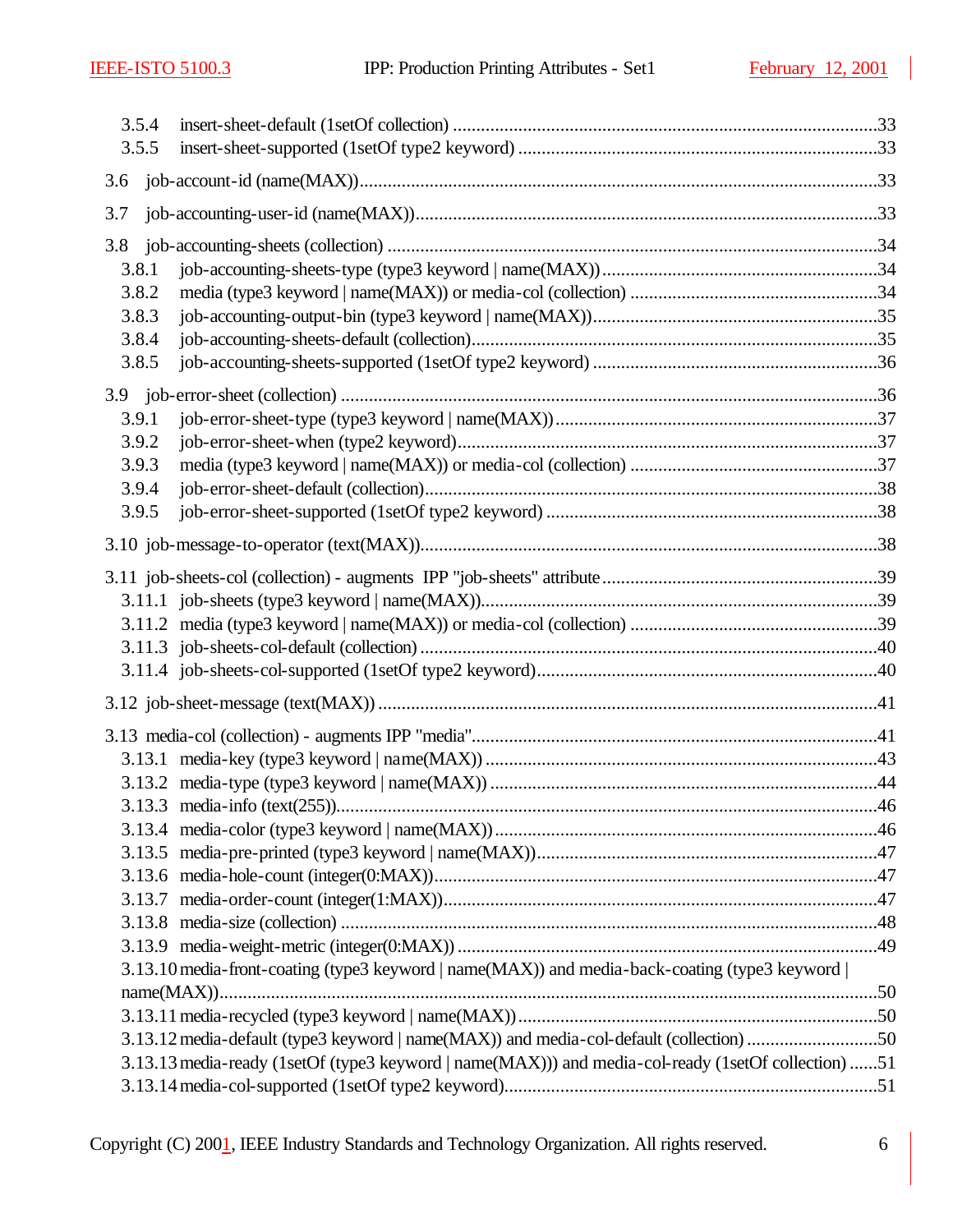| 4.  |                                                                                        |  |
|-----|----------------------------------------------------------------------------------------|--|
|     |                                                                                        |  |
| 5.  |                                                                                        |  |
|     |                                                                                        |  |
| 5.2 |                                                                                        |  |
| 5.3 |                                                                                        |  |
| 6.  |                                                                                        |  |
| 6.1 |                                                                                        |  |
| 6.2 |                                                                                        |  |
| 6.3 | Additional values for the IPP "media" Job Template and "media-key" member attributes71 |  |
| 7.  |                                                                                        |  |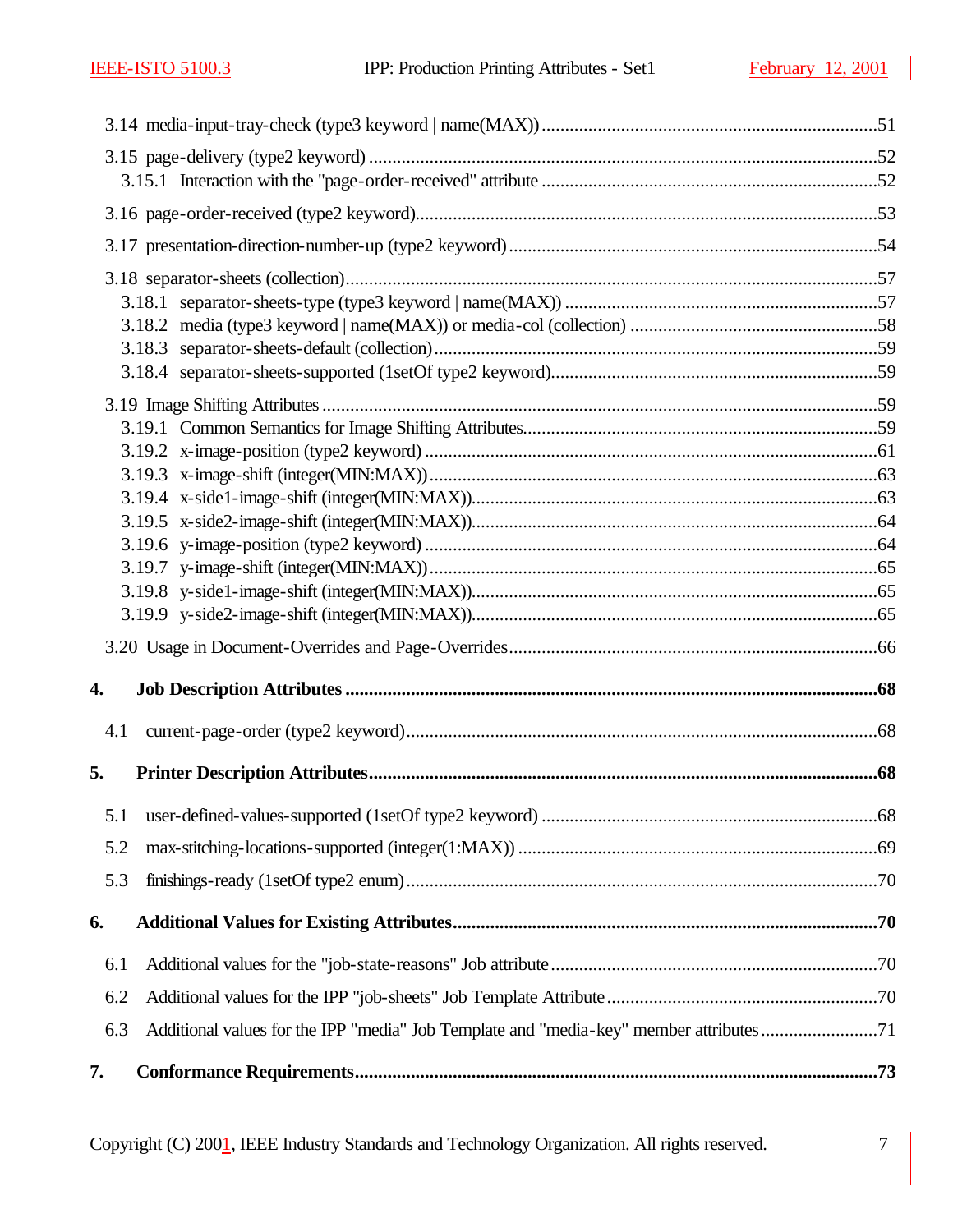| 7.1 |                                                                              |
|-----|------------------------------------------------------------------------------|
| 7.2 |                                                                              |
| 8.  |                                                                              |
| 8.1 |                                                                              |
| 8.2 |                                                                              |
| 9.  |                                                                              |
| 10. |                                                                              |
| 11. |                                                                              |
| 12. |                                                                              |
| 13. |                                                                              |
| 14. | Appendix B: Description of the IEEE Industry Standards and Technology (ISTO) |
| 15. |                                                                              |

# **Table of Tables**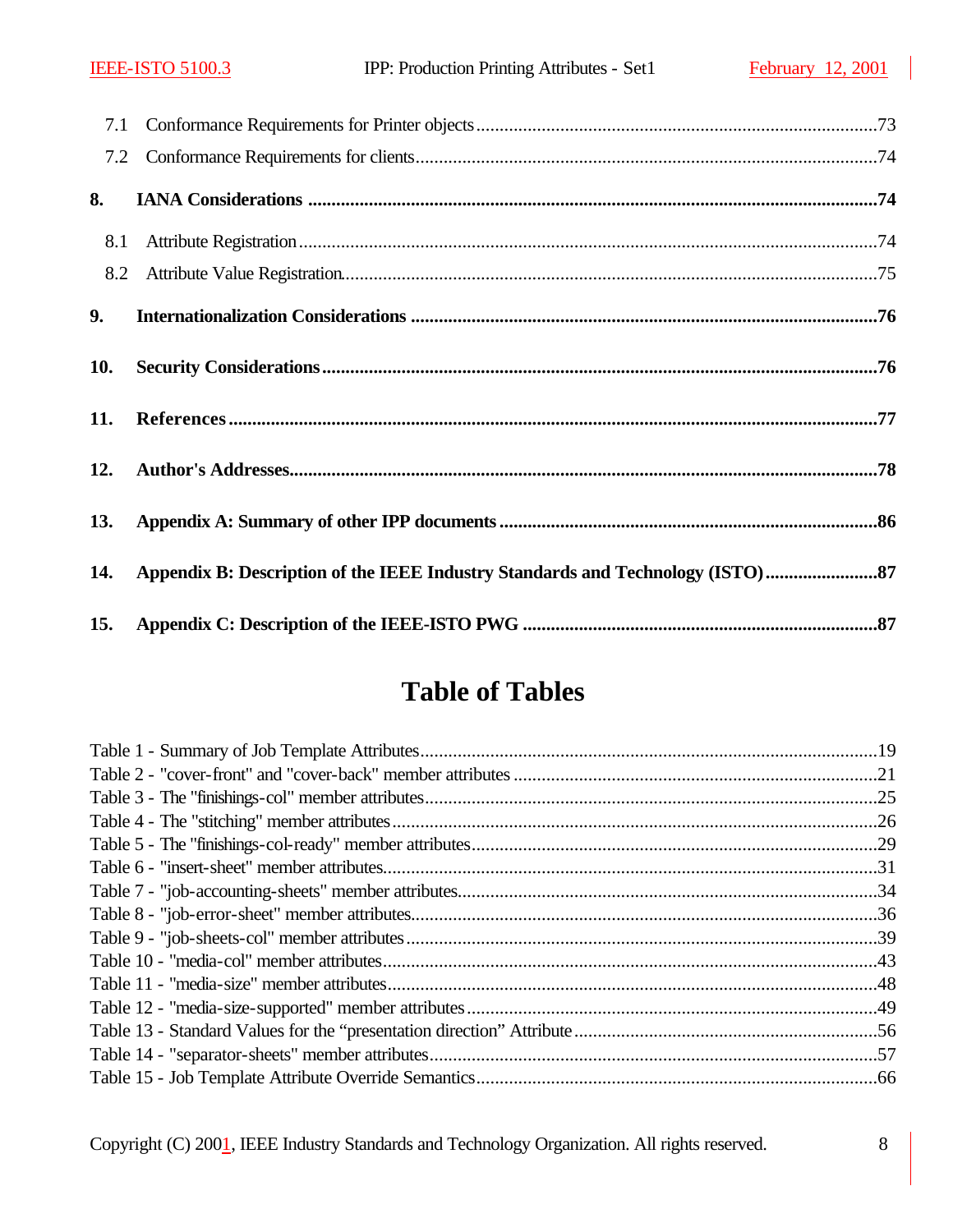# **Table of Figures**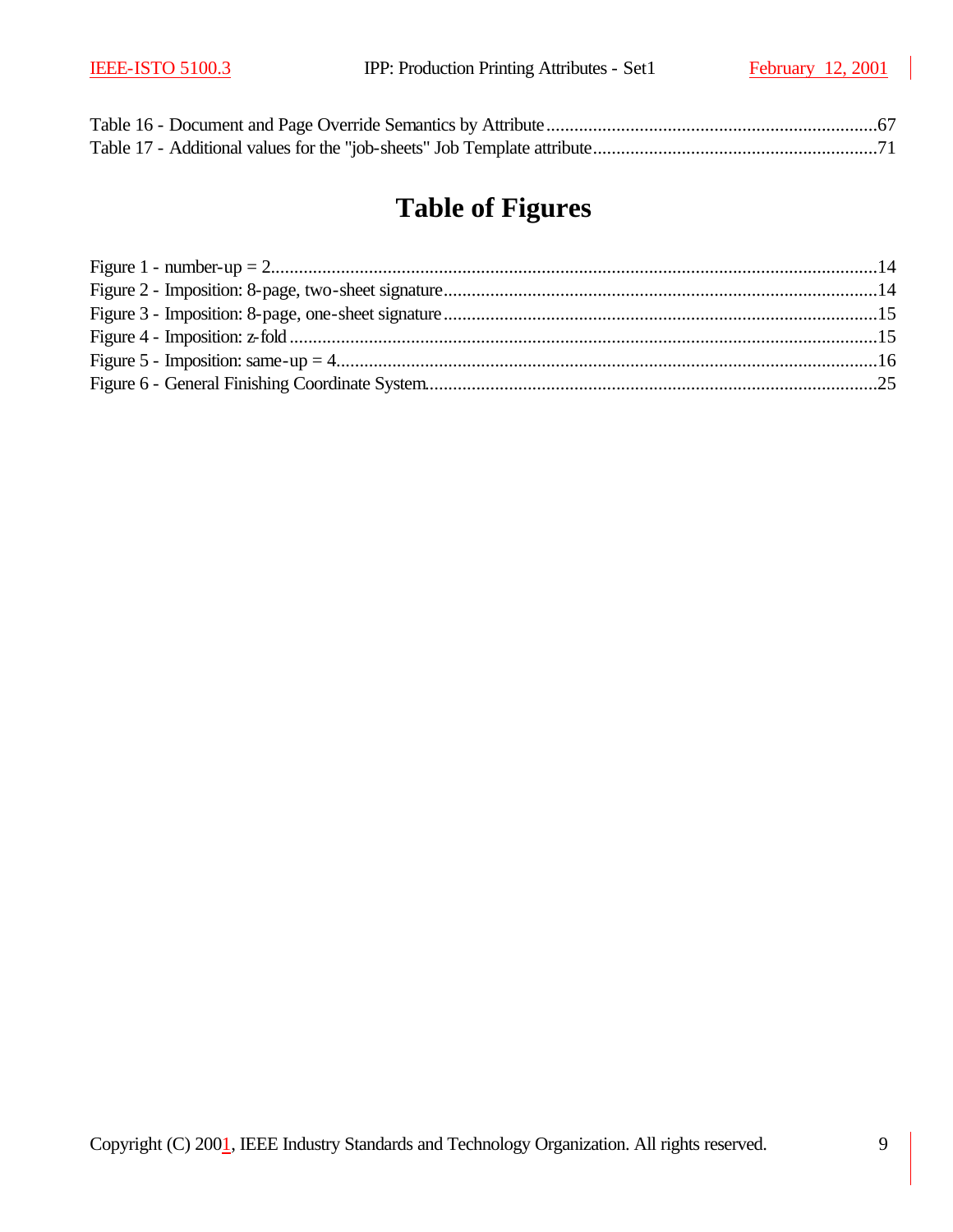# **1. Introduction**

This document specifies an extension to the Internet Printing Protocol/1.0 (IPP) [RFC2565, RFC2566] and IPP/1.1 [RFC2910, RFC2911]. This extension consists primarily of OPTIONAL Job Template attributes defined for submitting print jobs primarily (but not limited to) to production printers. These attributes permit a user to control and/or override instructions in the document content to perform the following functions: print on document covers, control the positioning of stapling, force pages to the front side of the media, identify an imposition template, insert sheets into the document, provide an accounting id, provide an accounting user id, request accounting sheets, provide job sheet messages, request error sheets, provide a message to the operator, control the media used for job sheets, request media by characteristic (size, weight, etc.), request to check the media characteristics in an input tray, specify the presentation direction of page images with number-up, and shift the images of finished pages. All of these Job Template attributes are OPTIONAL for a Printer to support. However, some of these Job Template attributes do require other Job Template attributes in this document to be supported. See the Conformance section (section 7.1).

This extension document also defines the "current-page-order" Job Description attribute, the "user-defined-valuessupported" and "max-stitching-locations-supported" Printer Description attributes, and the 'resources-are-notsupported' value for the "job-state-reasons" Job Description attribute.

Some additional "media" keyword values are defined for use with the "media" and "media-col" Job Template attribute.

Many of these functions MAY be specified in a document format (PDL). In such cases, the user MAY request that the application include these instructions as part of the document data when the document is generated, rather than in the IPP protocol at print time. However, some applications are unable to support some of the functions. Also some of these functions are not supported in some PDLs. Finally, in a production environment, the document may be generated separately from being printed, in which case the end user or the production printer operator supplies the instructions at print time, long after the document had been created.

# **2. Terminology**

This section defines the following additional terms that are used throughout this document.

# **2.1 Conformance Terminology**

Capitalized terms, such as **MUST, MUST NOT, REQUIRED, SHOULD, SHOULD NOT, MAY, NEED NOT,** and **OPTIONAL**, have special meaning relating to conformance to this specification. These terms are defined in [RFC2911 section 13.1 on conformance terminology, most of which is taken from RFC 2119 [RFC2119]. Since support of this entire IPP extension specification is OPTIONAL for conformance to IPP/1.0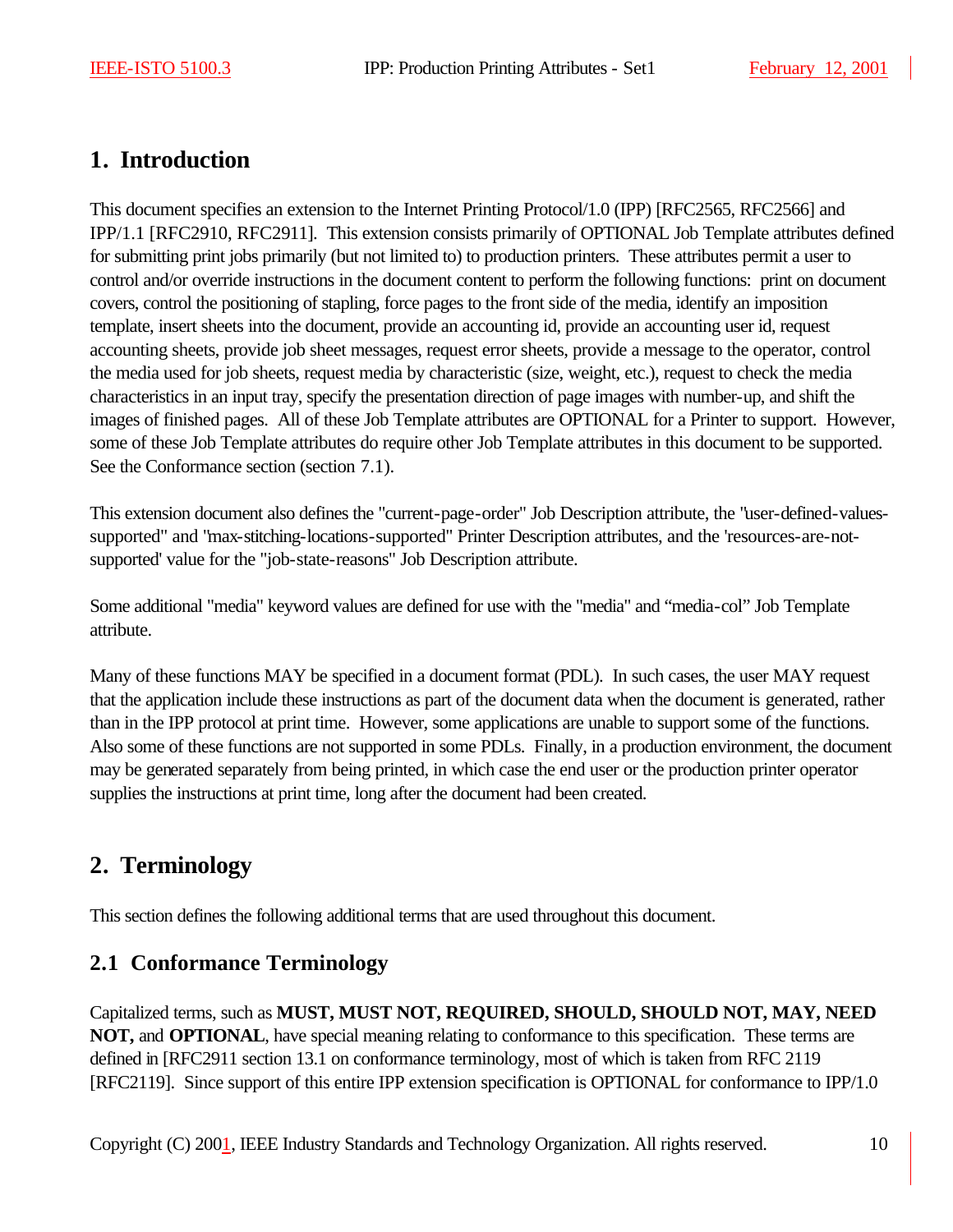([RFC2566], [RFC2565]) or IPP/1.1 ([RFC2911], [RFC2910]), the terms MUST, MUST NOT, REQUIRED, SHOULD, SHOULD NOT, MAY, NEED NOT, and OPTIONAL apply *if and only if the extension specification in this document is implemented.* Thus a feature labeled as REQUIRED in this document is not REQUIRED if implementing the basic IPP/1.1 protocol defined by [RFC2911] and [RFC2910].

# **2.2 Other terminology**

| collection                    | An attribute syntax consisting of a set of attributes. Such a collection<br>attribute has a value that is a set of attributes, similar to a Java Map or a                                                                                                                                                                      |  |  |
|-------------------------------|--------------------------------------------------------------------------------------------------------------------------------------------------------------------------------------------------------------------------------------------------------------------------------------------------------------------------------|--|--|
|                               | PostScript dictionary. See [ipp-coll].                                                                                                                                                                                                                                                                                         |  |  |
| document data                 | The data that represent an "original document" supplied with a Job Creation<br>request. Typically Document Data is in the form of a PDL.                                                                                                                                                                                       |  |  |
| <b>Finished Document</b>      | The document that results after the operation of printing, folding, cutting,<br>finishing, etc. are completed. Lay terms include 'book', 'booklet' and<br>'document'.                                                                                                                                                          |  |  |
| <b>Finished Page</b>          | One side of a sheet in a Finished Document, i.e., one side of a sheet as<br>perceived by a person <i>after</i> any cutting, folding, and/or booklet making. See<br>the expanded definitions and figures in section 2.3. The lay term is 'page'.                                                                                |  |  |
| Finished-Page Image           | The single image on a Finished Page, i.e. all the marks imaged on a Finished<br>Page. See the expanded definitions and figures in section 2.3.                                                                                                                                                                                 |  |  |
| Finished-Page-Image<br>Cell   | The region on the surface (i.e. side) of a sheet where the Finished-Page<br>Image is placed.                                                                                                                                                                                                                                   |  |  |
| Imposition                    | The process of laying out multiple Finished-Page Images on the sides of one<br>or more larger sheets. The side of each sheet contains multiple Finished-<br>Page Images. The sheets are folded and possibly cut in order to produce a<br>series of Finished Pages. See the expanded definitions and figures in section<br>2.3. |  |  |
| Impression                    | The single image on one side of a sheet, i.e. all the marks that are imaged on<br>one side of a sheet. See the figures in section 2.3.                                                                                                                                                                                         |  |  |
| <b>Input-Document</b>         | The sequence of input pages that the client sends as document data to the<br>IPP Printer (see [ipp-override]).                                                                                                                                                                                                                 |  |  |
| <b>Insert-Sheet</b>           | A media sheet that the Printer inserts into an Output-Document, on which no<br>Input-Pages are imaged.                                                                                                                                                                                                                         |  |  |
| <b>Job Creation operation</b> | An operation that creates a Job, i.e., Create-Job, Print-Job, and Print-URI,<br>but not Validate-Job. If Validate-Job is intended as well, then it is explicitly<br>mentioned.                                                                                                                                                 |  |  |
| Number Up                     | The process of laying out multiple consecutive page images to produce a<br>Finished-Page Image (see RFC 2911 "number-up" Job Template attribute).<br>See the expanded definitions and figures in section 2.3.                                                                                                                  |  |  |
| original document             | The document composed by a user that is eventually submitted in the form of<br>Document Data as part of a Job Creation request.                                                                                                                                                                                                |  |  |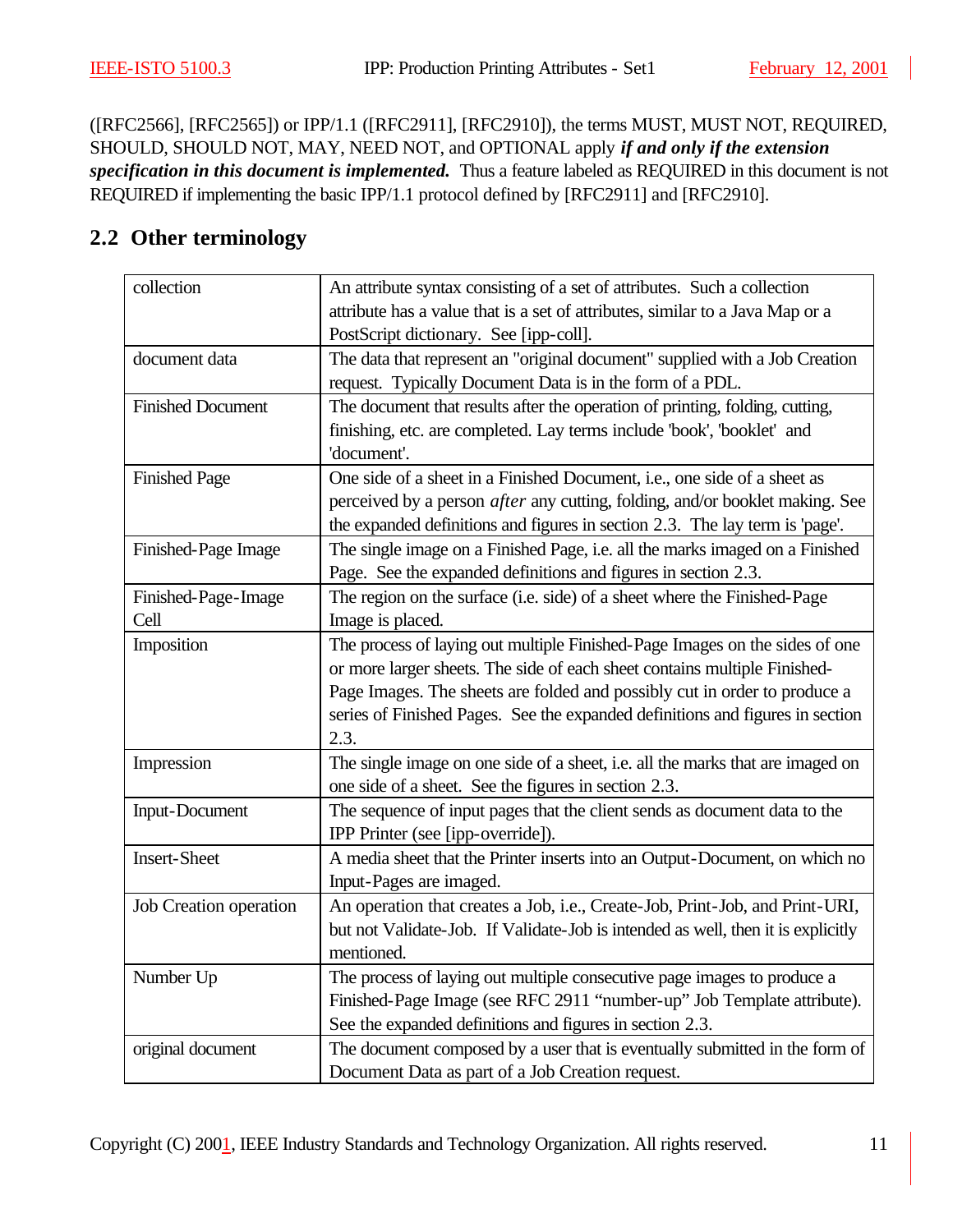| original document order | The orders of the pages, typically reading order, as defined in the Original |  |
|-------------------------|------------------------------------------------------------------------------|--|
|                         | Document.                                                                    |  |
| Output-Document         | The sequence of output pages that the Printer renders onto output media      |  |
|                         | (see [ipp-override]).                                                        |  |
| print-stream pages      | The sequence of pages according to the definition of pages in the language   |  |
|                         | used to express the document data defined relative to the Input Document     |  |
|                         | (see section 2.5).                                                           |  |
| rendered output         | Media sheets that are delivered as part of the output of a print request,    |  |
|                         | typically containing Impressions.                                            |  |
| set                     | The sheets of either $(1)$ one copy of an output document copy with collated |  |
|                         | sheets or (2) all the copies of a single sheet for uncollated sheets. See    |  |
|                         | description in section 3.18.1.                                               |  |

# **2.3 Number-up and Imposition**

The concepts of "number-up" (see RFC 2911 section ) and imposition are similar. However, they have some important differences which are explained in this section. The relevant terms from section 2.2 are presented again with more elaboration.

**Finished Page** - One side of a sheet in a Finished Document, i.e., one side of a sheet as perceived by a person *after* any cutting, folding, and/or booklet making. The lay term is 'page'. See the right-most part of each of the figures in this section.

**Finished-Page Image** - The single image on a Finished Page, i.e. all the marks imaged on a Finished Page.

- **Finished-Page-Image Cell** The region on the surface (i.e. side) of a sheet where the Finished-Page Image is placed. When imposition is not applied, the Finished-Page-Image Cell coincides with the entire surface of one side of the sheet. When imposition is applied, a) the sheet is partitioned into multiple non-overlapping Finished-Page-Image Cells, typically in a rectangular grid, and b) the area near the edges of the sheet may not belong to any Finished-Page-Image Cell.
- **Number Up** The process of laying out multiple Input-Page images to produce a Finished-Page Image (see RFC 2911 "number-up" Job Template attribute). Such page images are typically reduced in size, rotated, and placed in reading order in a Finished-Page Image. People use a Number Up process to save paper or have a thinner document (see Figure 1). When "number-up" is not applied, a Finished-Page Image is the same as a single page image (see Figure 2, Figure 3, Figure 4, and Figure 5). This concept of Number Up is common in office printing, but not in production printing.
- **Impression** The single image on one side of a sheet, i.e. all the marks that are imaged on one side of a sheet. See the middle part of each of the figures in this section. When the printing process does not include Imposition, an Impression is the same as a Finished-Page Image (see Figure 1). When the printing process includes Imposition, an Impression contains multiple Finished-Page images (see Figure 2, Figure 3, Figure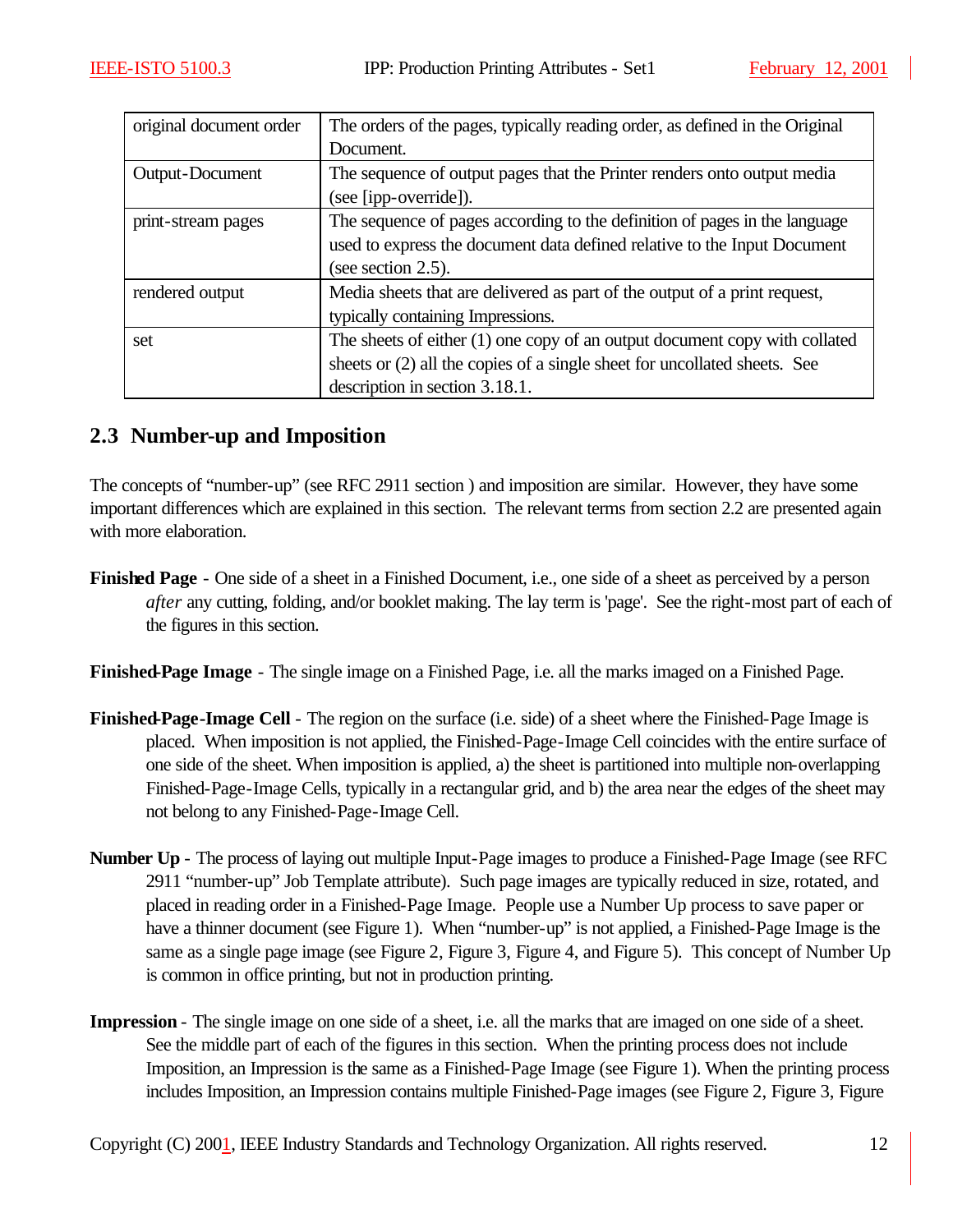4, and Figure 5).

- **Imposition** The process of laying out multiple Finished-Page Images on the sides of one or more sheets (see "imposition-template" in section 3.4). Imposition MAY also include, but is not limited to, rotation, scaling, shifting, cropping, replicating page images, and re-ordering Finished-Page Images to create output Impressions properly formatted for a specific finishing operation to make, say, a pamphlet or booklet. The sheets are typically larger than the Finished-Page Images, so that the Finished-Page Images are not reduced in size. However, some impositions scale the Finished-Page Images, up or down. The sheets are folded and possibly cut in order to produce a series of Finished Pages. The concept of Imposition was originated by the printing industry. Examples of imposition include:
	- **Signaturization** lays out Finished-Page Images onto the surface of a series of sheets so that when the sheets are folded (and possibly cut) they form a "signature". Books and booklets consist of one or more signatures bound together. There is exactly one Finished-Page Image per sheet surface (i.e., side) in the Finished Document. Typically there is one page image per Finished-Page Image. If Number Up is also specified with a value greater than 1, there is more than one page image per Finished-Page Image.
	- **Z-fold** lays out three portrait Finished-Page Images on each side of a sheet for a so-called z-fold brochure, with a concave and a convex fold between the page images.
	- **Same-up** lays out multiple copies of the same Finished-Page Image on the same side of a larger sheet for printing productivity, with the larger sheet then being cut into the target size. This is a standard concept in production press printing

See section 3.19.1.2 for the interaction between "number-up" and Imposition attributes.

#### **2.3.1 Figures Illustrating "number-up" and Imposition**

Typical number-up is shown in Figure 1 (with scaling) compared with typical Impositions shown in Figure 2, Figure 3, Figure 4, and Figure 5 (without scaling). The first Impression (the first side of the first sheet) and the first Finished Page (the first page that a human would read) are shown for each figure.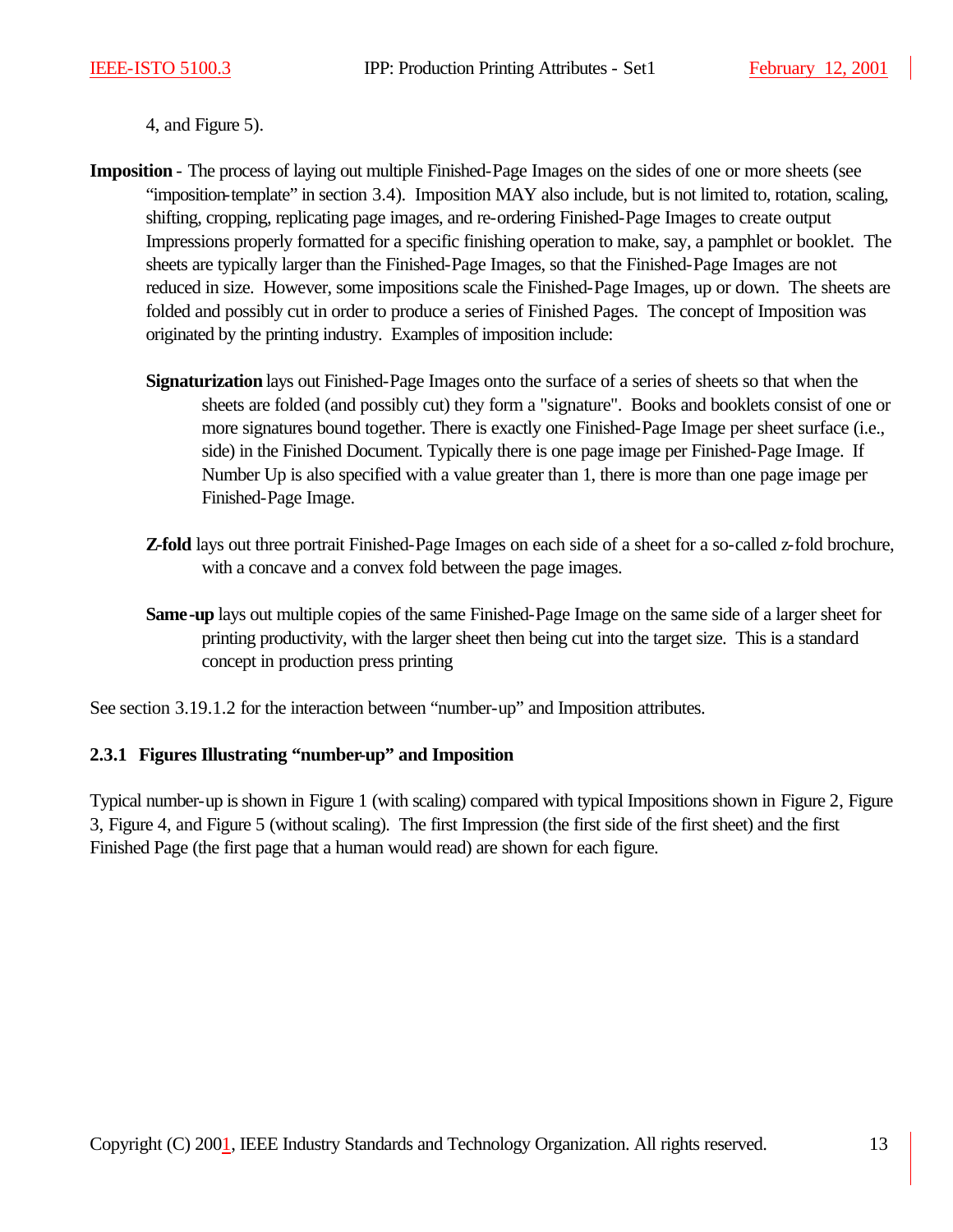

**Figure 1 - number-up**  $= 2$ 

Figure 1 shows number-up with a value of 2 so that the Input-Page images, say, iso-a4, are being scaled down to fit onto the same size media (iso-a4). Note that consecutive Input-Page images are placed next to each other on an Impression.



**Figure 2 - Imposition: 8-page, two-sheet signature**

Figure 2 shows a signature imposition that takes 8 Input-Page images and places them on both sides of two larger sheets without scaling. Two Input-Page images, say iso-a4, appear side by side on each Impression on the twice as large medium (iso-a3). Note, that unlike number-up, consecutive Input-Page images are *not* placed next to each other on an Impression.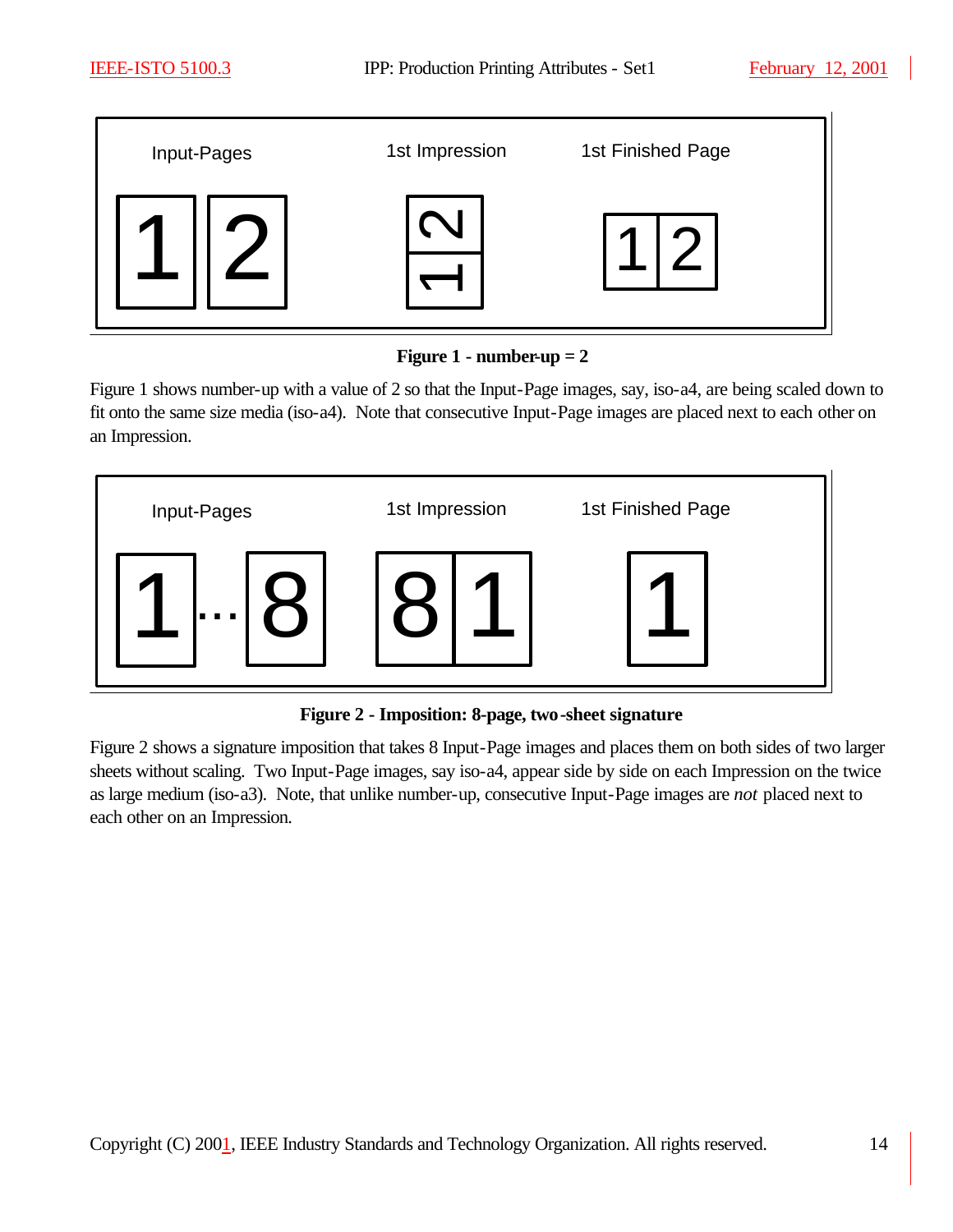

**Figure 3 - Imposition: 8-page, one-sheet signature**

Figure 3 shows a signature imposition that takes 8 Input-Page images and places them on both sides of one larger sheet without scaling. Four Input-Page images, say iso-a4, appear side by side on each Impression on the fourtimes as large medium (iso-a2). Note, that unlike number-up, consecutive Input-Page images are *not* placed next to each other on an Impression.



**Figure 4 - Imposition: z-fold**

Figure 4 shows a z-fold imposition that takes 3 Input-Page images and places them on both sides of one larger sheet without scaling. Three Input-Page images are placed next to each other on an Impression.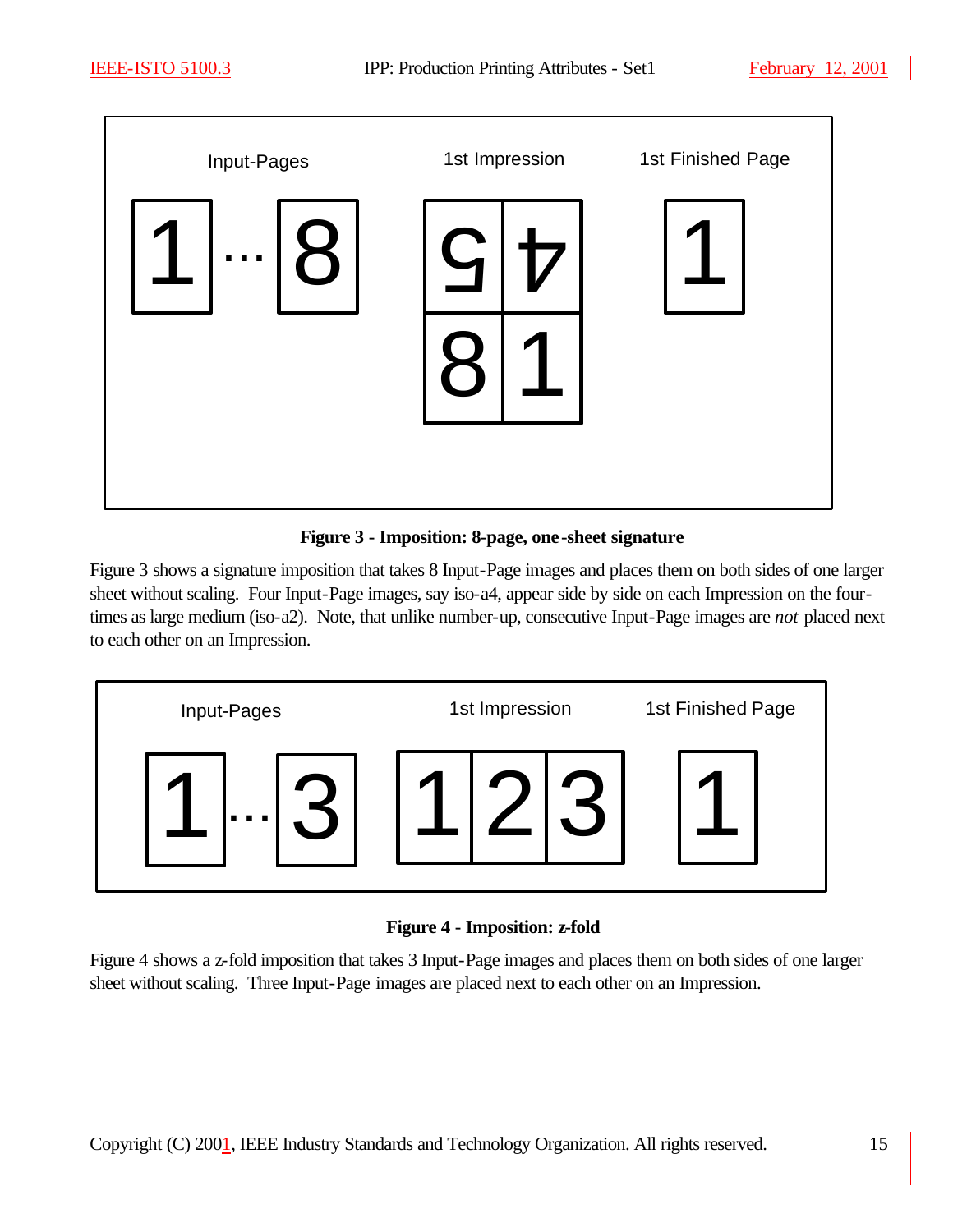

**Figure 5 - Imposition: same-up = 4**

Figure 5 shows a same-up imposition that takes 4 copies of pairs of Input-Page images (actually Finished Page images), say iso-a4 size, and replicates them on both sizes of an iso-a2 impressions. Then the sheet is cut into four separate sheets of iso-a4 size.

# **2.4 Coordinate System**

Some of the attribute extensions defined in this document refer to specific edges of a sheet of printed media. Specifying that a staple be placed in the upper left corner of a printed document is an example. To resolve ambiguity the following coordinate system is used throughout this document:

The specified edge is always with respect to the document as if the document were a portrait document. If the document is actually a landscape or a reverse-landscape document, the client (which may include a user) supplies the appropriate transformed value. For example, to position a staple in the upper left hand corner of a landscape document when held for reading, the client supplies the 'staple-bottom-left' value (since landscape is defined as a +90 degree rotation from portrait, i.e., anti-clockwise). On the other hand, to position a staple in the upper left hand corner of a reverse-landscape document when held for reading, the client supplies the 'staple-top-right' value (since reverse-landscape is defined as a –90 degree rotation from portrait, i.e., clockwise).

The x-axis is defined to be along the bottom edge, with positive values extending in the direction of the right edge.

The y-axis is defined to be along the left edge, with positive values extending toward the top edge.

The origin (0,0) is the bottom-left corner.

Copyright (C) 2001, IEEE Industry Standards and Technology Organization. All rights reserved. 16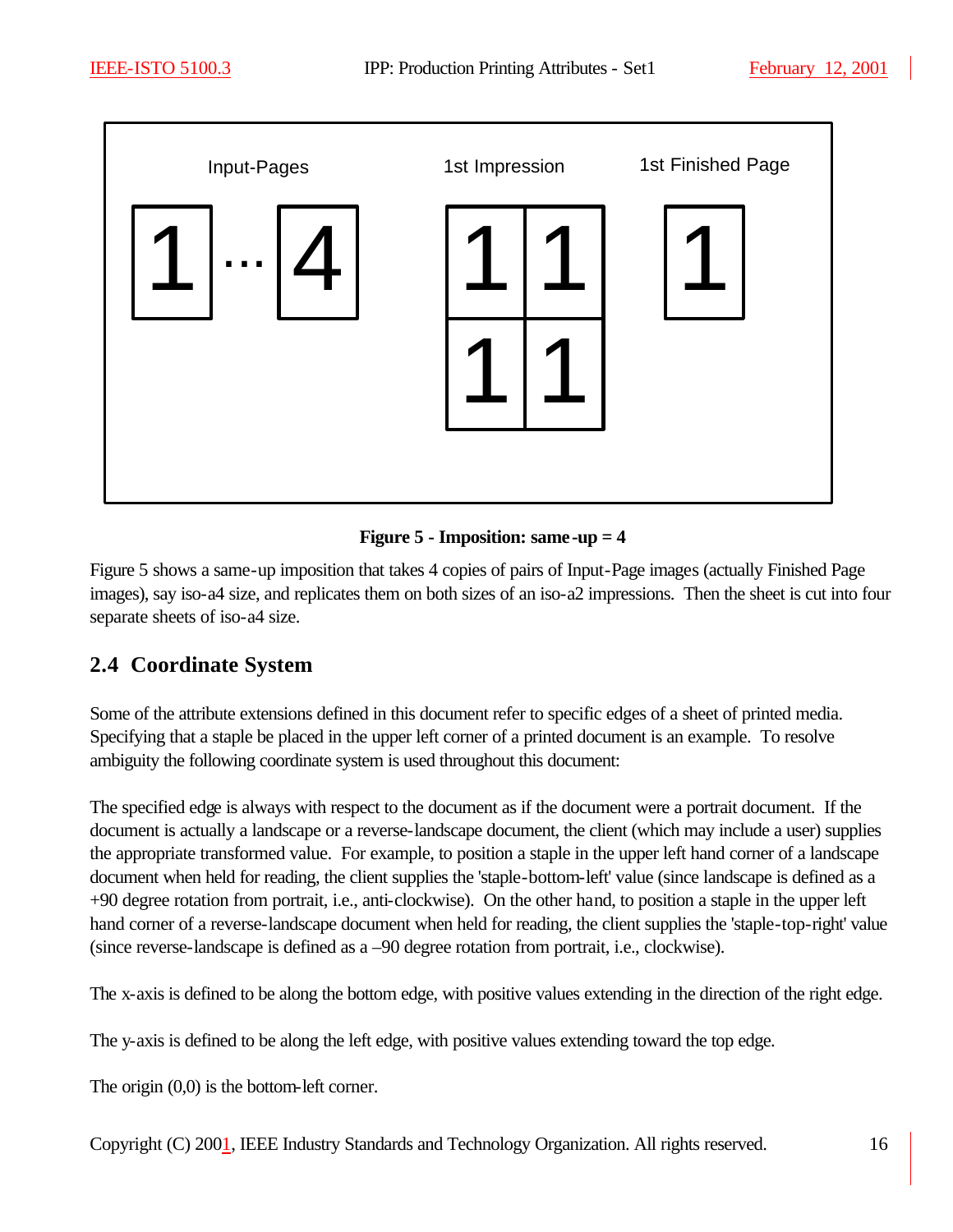Some other attribute extensions defined in this document refer to edges of the Finished-Page-Image Cell and to axes relative to the Finished-Page-Image Cell. For example, there is an attribute that shifts a Finished-Page Image along the x-axis and another that shifts it to a left edge.

When imposition is not applied, the Finished-Page-Image Cell coincides to the surface of a medium. The rules cited in the above paragraphs of this section apply.

When imposition is applied, the Finished-Page-Image Cell acts like the surface of a medium with regard to the coordinate system. That is, the edges and axes are as if the Finished-Page-Image Cell were in portrait orientation. The x-axis is along the bottom of the Finished-Page-Image Cell, the y-axis is along the left edge of the Finished-Page-Image Cell, and the origin at the bottom-left corner of the Finished-Page-Image Cell.

# **2.5 Enumeration and Ordering of print-stream pages**

A *print-stream page* is a page according to the definition of pages in the language used to express the document data" (see section of 13.2.4 of the IPP Model and Semantics Document). The *document data* included in an IPP request is typically a PDL representation of a document composed by a user. For the remainder of this description we will use the term document data to mean the typical PDL representation sent with an IPP request (e.g., a PostScript File), and the term *original document* to mean the document composed by the user (e.g., a Word97 document). The print-stream page numbering is with respect to the Input-Document, not the Output-Document (see [ipp-override]). Furthermore, the page numbers are ordinal numbers starting at 1 and are independent of the page numbers that may be printed on the pages.

The order of the print-stream pages in the document data is either the same as the order of the original document, known as 1-N (read "one to N"), or the reverse of that order, known as N-1. There are no assumptions on the order of the original document, other than it is ordered.

The enumeration of print-stream pages begins with 1 and increments by 1 for each additional print-stream page. The enumeration is based on the order of the original document, not the document data supplied with the IPP request. In other words, if the document data is supplied in N-1 order (reverse of the original document order), then print-stream page number '1' in the enumeration is actually the N th print-stream page defined in the document data (see the "page-order-received" attribute in section 3.16). Similarly, print-stream page number '2' is defined by the (N-1) th print-stream page defined in the document data. Suppose the document data is supplied in the 1- N order (same as the original document order), then print-stream page number '1' in the enumeration is the 1 st print-stream page defined in the document data. Similarly, print-stream page number '2' is defined by the 2 nd print-stream page defined in the document data. The enumeration of print-stream pages is only relevant when applying attributes or operations that act on a page, or range of page basis (e.g., the "insert-sheet" attribute in section 3.5).

The enumeration of print-stream pages is affected by the "multiple-document-handling" attribute. When the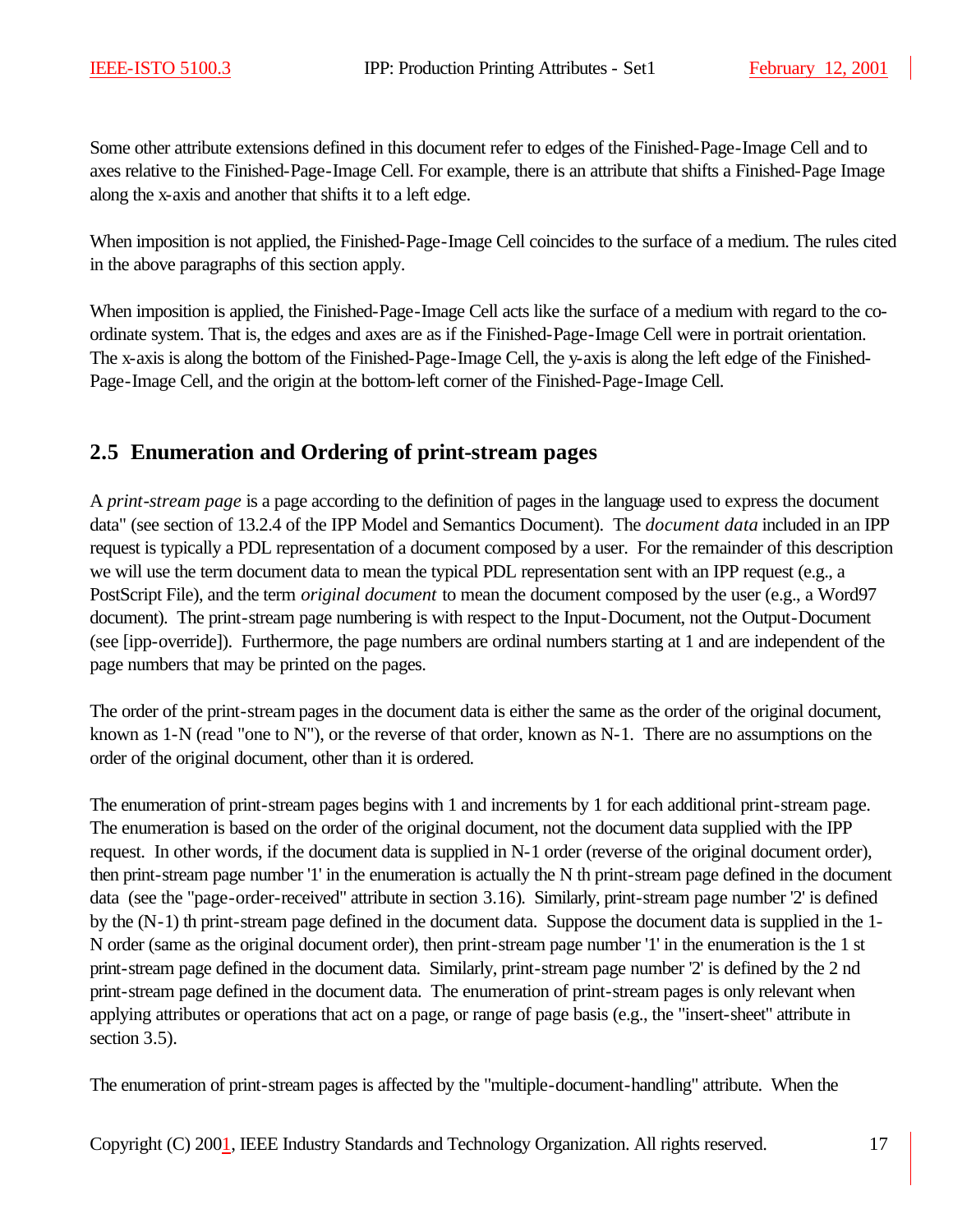"multiple-document-handling" attribute is 'single-document' or 'single-document-new-sheet,' the enumeration is based on the concatenation of all the print-stream pages in the job. In the case of 'separate-documents-collatedcopies' and 'separate-documents-uncollated-copies,' the enumeration of print-stream pages applies to each document. For example, for a job with eight documents, referring to print-stream page number '1' actually refers to print-stream page number '1' in each of the eight documents included with the job.

The enumeration of print-stream pages is NOT affected by the "page-ranges" Job Template attribute, if supplied. The "page-ranges" attribute merely affects which Input-Document pages are actually printed. For example, if an insert sheet is to be inserted after print-stream page number is 5 of a 10-page document, the insert page will be inserted after page 5 with respect to the Input-Document as long as page 5 is included in the "page-ranges" attribute. If the "page-ranges" attribute does not include Input-Document page 5, then the insert sheet will not be inserted. Thus a user can supply the "page-ranges" attribute without having to change any other attributes in order to print a part of a document.

# **2.6 Collection Attributes**

An attribute of type 'collection' has a value that is a set of attributes, called *member* attributes. The definition for each member attribute is specified as a sub-section of the collection attribute definition. Each member attribute MAY in turn be single-valued or multi-valued. The Printer validates and processes each member attribute of a Job Template collection attribute in the same way that it validates and processes Job Template attributes. The collection merely serves as a container for the member attributes. In other words, the 'collection' attribute type serves the same purpose as the 'map' data type in the Java programming language and the dictionary mechanism in PostScript. See [ipp-coll] for a complete definition and encoding of the 'collection' attribute syntax with examples.

# **2.7 Definition of 'none' values**

For most Job Template attributes, the client needs a way to indicate that the Printer MUST NOT perform the feature associated with the attribute, including not performing the default action indicated by the Printer's "xxxdefault" attribute. If the client omits the "xxx" Job Template attribute, a corresponding value is used from the PDL data, if present. Otherwise, the Printer's "xxx-default" attribute value is used.

For each attribute definition, the representation of none is specified or is explicitly disallowed. For string attribute syntax types, such as 'text', 'name', 'uri', 'uriScheme', 'charset', 'naturalLanguage', 'mimeMediaType', and 'octetString', the client supplies a zero-length value to indicate an explicit none. For 'enum', 'keyword', or 'keyword | name' a specific 'none' enum or keyword value is defined. For 'integer' or 'rangeOfInteger' values, a particular distinguished value, such as 0 or -1' is defined to mean none. The client can supply the defined none value in order to override a Printer's "xxx-default" value. The Printer MUST return the 'no-value' out-of-band value for Printer Description attributes that have 'dateTime' or 'integer' time values that do not yet have a value (see [RFC2911] sections 4.3.14 and 4.4.30).

Similarly, for the corresponding Printer's "xxx-default", the Printer MUST use the same none value to indicate that there is no default value that will be applied. Thus the defined values for the "xxx-default" attribute are the same as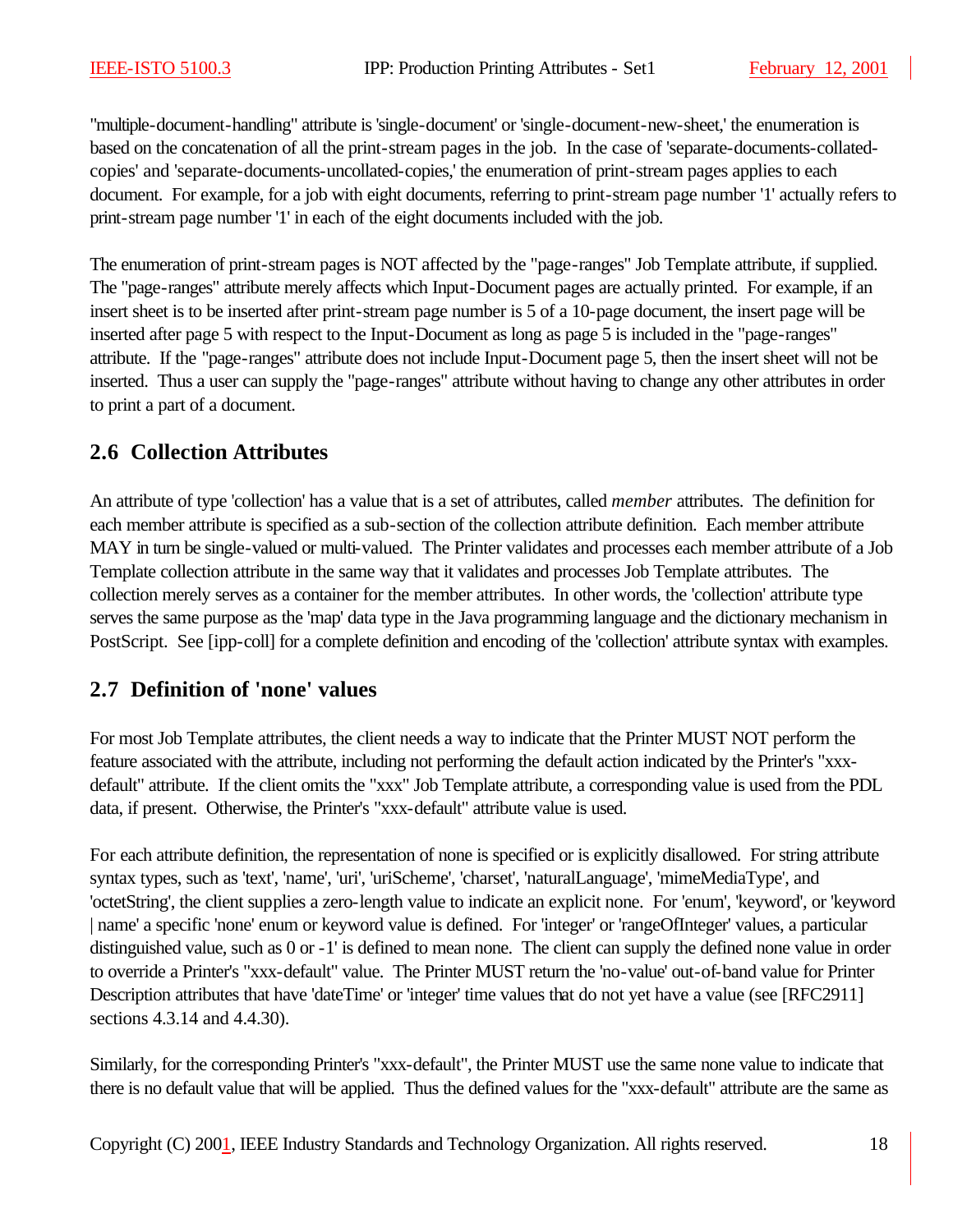those that a client can supply, including the none case. Consequently, no special mention is made of the none case in each "xxx-default" attribute definition. However, a Printer implementation MUST support the defined none value for each Job Template attribute in job submission, as a value of the "xxx-default" Printer attribute, and as one of the values of the "xxx-supported" Printer attribute, if the Printer supports the "xxx" Job Template attribute. Also the administrator SHOULD be able to remove the 'none' value from the list of supported values if the site policy is to disallow the none case. See [ipp-set-ops] for means to set the values of the "xxx-supported" and "xxx-default" Printer attributes using the Set-Printer-Attributes operation.

There are a few Job Template attributes for which there is no none value defined, because of the inherent nature of the semantics associated with the attribute the Printer always supplies some value. Examples of such attributes (see [RFC2911]) are: "media" (type3 keyword | name) and "sides" (keyword). There is no 'none' keyword value defined for use with the media and a zero-length string will not match any supported values. Similarly, there is no 'none' keyword value defined for the "sides" attribute. All jobs that print use some media instance and either print on one side or on both sides. Thus this kind of attribute does not have a defined none value. Because some attributes do not have none values defined, while most do, the definition document MUST specify the distinguished none value in each attribute definition or explicitly state that there is no distinguished none value.

# **3. Job Template Attributes**

This section defines Job Template Attribute extensions for production printing. Table 1 summarizes the Job and Printer Job Template attributes.

| <b>Job Attribute</b>        | Printer: Default Value Attribute    | Printer: Supported Values Attribute      |
|-----------------------------|-------------------------------------|------------------------------------------|
| cover-back (collection)     | cover-back-default (collection)     | cover-back-supported (1setOf type2)      |
|                             |                                     | keyword)                                 |
| cover-front (collection)    | cover-front-default (collection)    | cover-front-supported (1setOf type2)     |
|                             |                                     | keyword)                                 |
| finishings-col (collection) | finishings-col-default (collection) | finishings-col-supported (1setOf type2)  |
|                             |                                     | keyword)                                 |
|                             |                                     | finishings-col-ready (1setOf collection) |
| force-front-side (1setOf)   | force-front-side-default (1setOf    | force-front-side-supported               |
| integer(1:MAX))             | integer(1:MAX))                     | (rangeOfInteger(1:MAX))                  |
| imposition-template         | imposition-template-default (type3  | imposition-template-supported (1setOf    |
| (type3 keyword)             | keyword   $name(MAX)$ )             | (type3 keyword   name(MAX)))             |
| name(MAX))                  |                                     |                                          |
| insert-sheet (collection)   | insert-sheet-default (collection)   | insert-sheet-supported (1setOf type2)    |
|                             |                                     | keyword)                                 |
| job-account-id              | job-account-id-default              | job-account-id-supported (boolean)       |
| (name(MAX))                 | (name(MAX))                         |                                          |

**Table 1 - Summary of Job Template Attributes**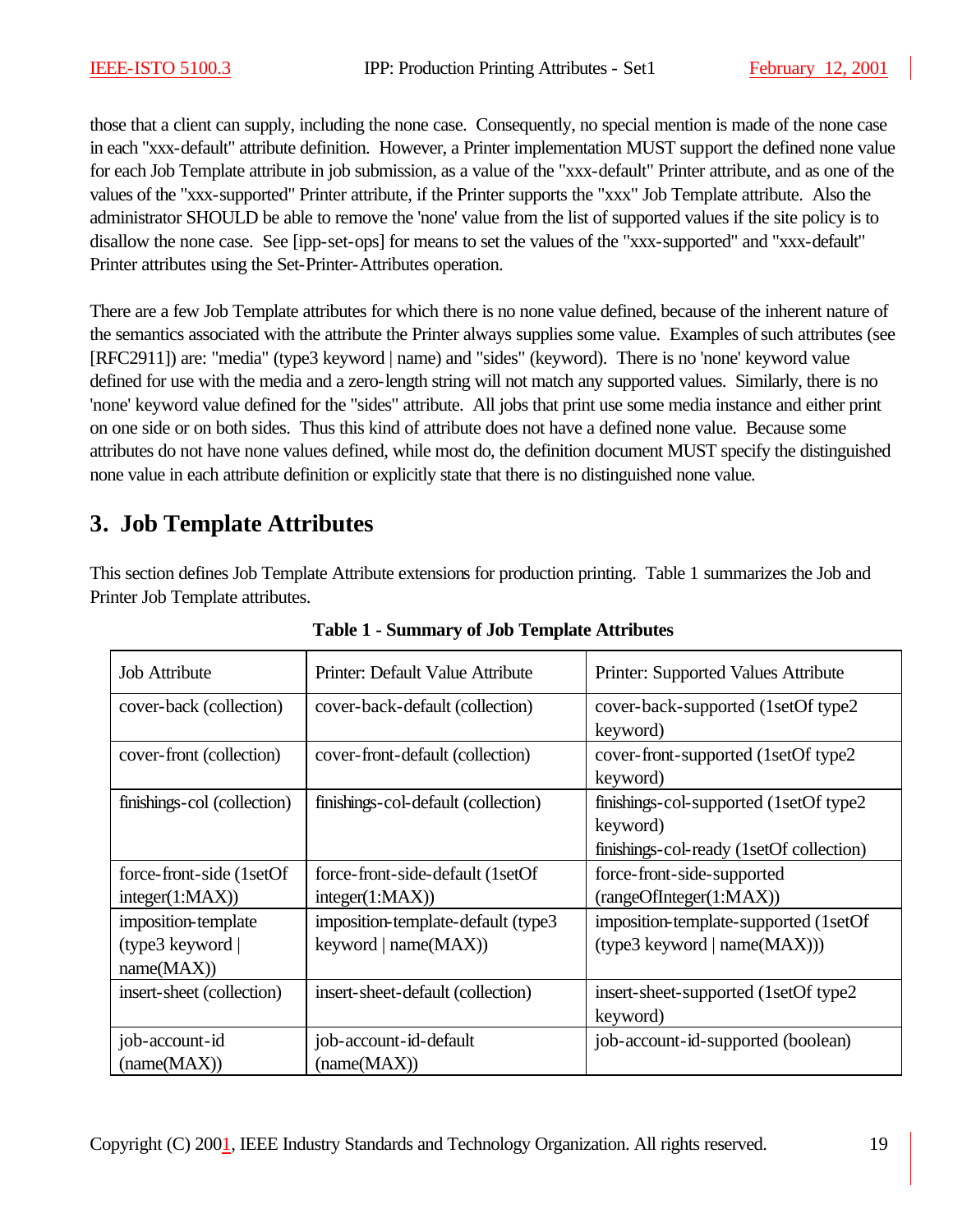| job-accounting-user-id   | job-accounting-user-id-default        | job-accounting-user-id-supported          |
|--------------------------|---------------------------------------|-------------------------------------------|
| (name(MAX))              | (name(MAX))                           | (boolean)                                 |
| job-accounting-sheets    | job-accounting-sheets-default         | job-accounting-sheets-supported (1setOf   |
| (collection)             | (collection)                          | type2 keyword)                            |
| job-error-sheet          | job-error-sheet-default (collection)  | job-error-sheet-supported (1setOf type2   |
| (collection)             |                                       | keyword)                                  |
| job-message-to-operator  | job-message-to-operator-default       | job-message-to-operator-supported         |
| (text(MAX))              | (text(MAX))                           | (boolean)                                 |
| job-sheets-col           | job-sheets-col-default (collection)   | job-sheets-col-supported (1setOf type2    |
| (collection)             |                                       | keyword)                                  |
| job-sheet-message        | job-sheet-message-default             | job-sheet-message-supported (boolean)     |
| (text(MAX))              | (text(MAX))                           |                                           |
| media-col (collection)   | media-col-default (collection)        | media-col-supported (1setOf type2         |
|                          |                                       | keyword)                                  |
|                          |                                       | media-col-ready (1setOf collection)       |
| media-input-tray-check   | media-input-tray-check-default        | media-input-tray-check-supported          |
| (type3 keyword           | (type3 keyword   name(MAX))           | (1setOf(type3 keyword   name(MAX)))       |
| name(MAX))               |                                       |                                           |
| page-delivery (type2     | page-delivery-default (type2          | page-delivery-supported (1setOf type2     |
| keyword)                 | keyword)                              | keyword)                                  |
| page-order-received      | page-order-received-default (type2    | page-order-received-supported (1setOf     |
| (type2 keyword)          | keyword)                              | type2 keyword)                            |
| presentation-direction-  | presentation-direction-number-up-     | presentation-direction-number-up-         |
| number-up (type2         | default (type2 keyword)               | supported (1setOf type2 keyword)          |
| keyword)                 |                                       |                                           |
| separator-sheets         | separator-sheets-default (collection) | separator-sheets-supported (1setOf type2  |
| (collection)             |                                       | keyword)                                  |
| x-image-position (type2  | x-image-position-default (type2       | x-image-position-supported (1setOf type2  |
| keyword)                 | keyword)                              | keyword)                                  |
| x-image-shift (integer   | x-image-shift-default (integer        | x-image-shift-supported (rangeOfInteger   |
| (MIN:MAX))               | (MIN:MAX)                             | (MIN:MAX))                                |
| x-side1-image-shift      | x-side1-image-shift-default (integer  | x-side1-image-shift-supported             |
| (integer (MIN:MAX))      | (MIN:MAX)                             | (rangeOfInteger (MIN:MAX))                |
| x-side2-image-shift      | x-side2-image-shift-default (integer  | x-side2-image-shift-supported             |
| (integer (MIN:MAX))      | (MIN:MAX)                             | (rangeOfInteger (MIN:MAX))                |
| y-image-position (type2) | y-image-position-default (type2)      | y-image-position-supported (1setOf type2) |
| keyword)                 | keyword)                              | keyword)                                  |
| y-image-shift (integer   | y-image-shift-default (integer        | y-image-shift-supported (rangeOfInteger   |
| (MIN:MAX))               | (MIN:MAX)                             | (MIN:MAX)                                 |
| y-side1-image-shift      | y-side1-image-shift-default (integer  | y-side1-image-shift-supported             |
| (integer (MIN:MAX))      | (MIN:MAX))                            | (rangeOfInteger (MIN:MAX))                |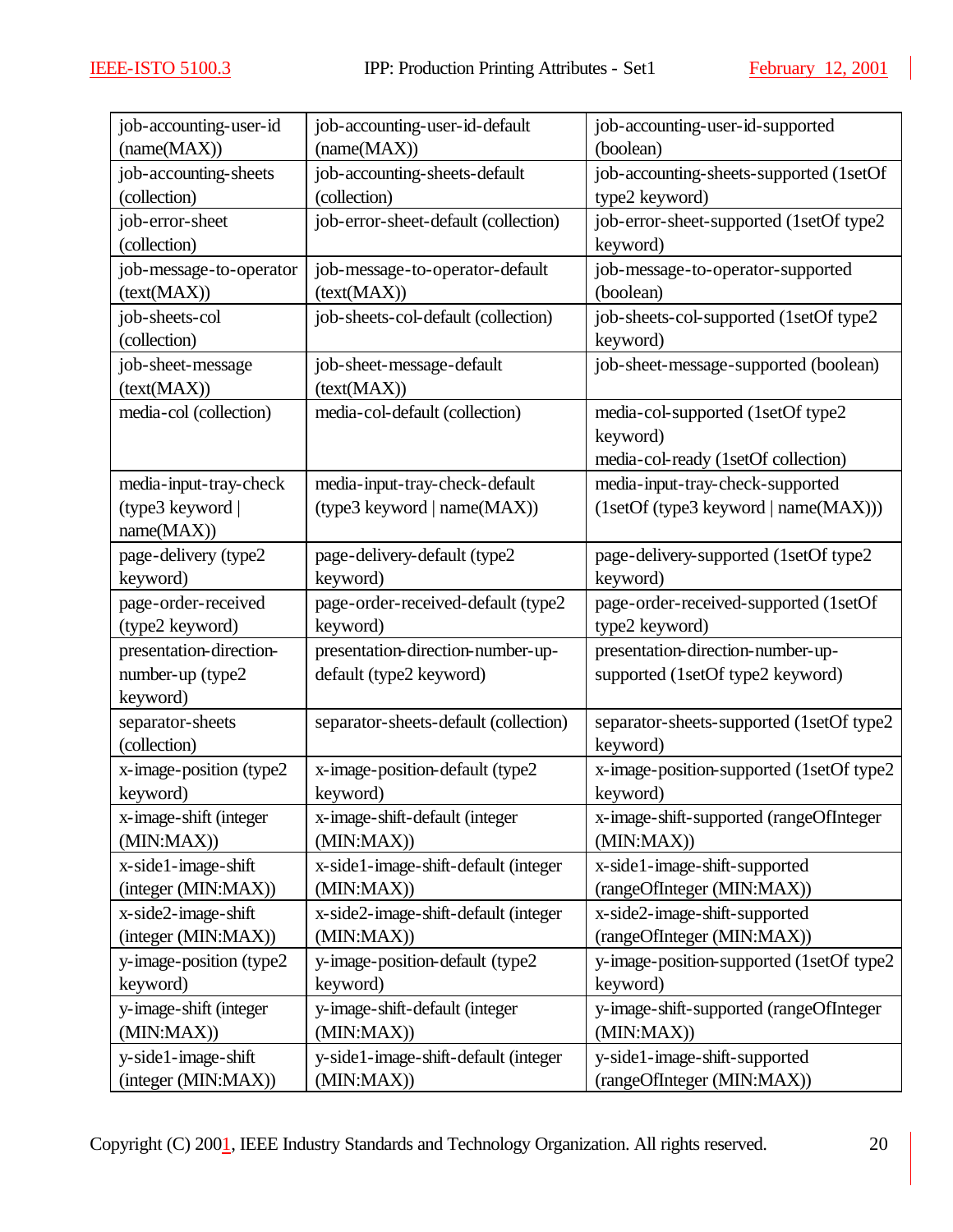| $\frac{1}{2}$ y-side2-image-shift | y-side2-image-shift-default (integer | y-side2-image-shift-supported |
|-----------------------------------|--------------------------------------|-------------------------------|
| (integer (MIN:MAX))               | (MIN:MAX)                            | (rangeOfInteger (MIN:MAX))    |

# **3.1 cover-front (collection) and cover-back (collection)**

These two attributes specify how covers are to be applied to each copy of each printed document within a job. Presence of the "cover-front" attribute indicates that a front cover is requested, and similarly, the presence of the "cover-back" attribute indicates that a back cover is requested. Each of the "cover-front" and "cover-back" attributes includes where printing should be applied on the cover (if any), and what media should be used for the cover.

Both the "cover-front" and "cover-back" attributes are affected by the "multiple-document-handling" attribute. In the case of the 'single-document' and 'single-document-new-sheet' values, the covers MUST be applied to each copy of the composite (single) document. When the value is either 'separate-documents-collated-copies' or 'separate-documents-uncollated-copies', then the covers MUST be applied to each document copy individually.

The sheets in the rendered output that represent the covers are treated like any other sheet in the document copy. For example, if the "finishings" attribute (see [RFC2911] section 4.2.6) has a value of 'staple,' then the staple would bind the covers, along with all of the other sheets in the output.

A client SHOULD use this attribute rather than the "page-overrides" attribute with the "media" attribute overridden for the first and last page of each Output-Document. A Printer MAY perform some special function with covers that it wouldn't perform for "page-overrides".

Both the "cover-front" and "cover-back" attributes are defined by the following collection:

| Attribute name     | attribute syntax                          | request                                   | Printer Support           |
|--------------------|-------------------------------------------|-------------------------------------------|---------------------------|
| media<br>media-col | type3 keyword   $name(MAX)$<br>collection | MAY be neither or one<br>of, but NOT both | <b>MUST</b><br><b>MAY</b> |
| cover-type         | type2 keyword                             | <b>MUST</b>                               | <b>MUST</b>               |

**Table 2 - "cover-front" and "cover-back" member attributes**

#### **3.1.1 media (type3 keyword | name(MAX)) or media-col (collection)**

Either the "media" (defined in [RFC2911] section 4.2.11) or the "media-col" member attribute is used to indicate what media that the Printer MUST use for the specified cover. The member attributes are the same as those for the "media-col" attribute shown in Table 10.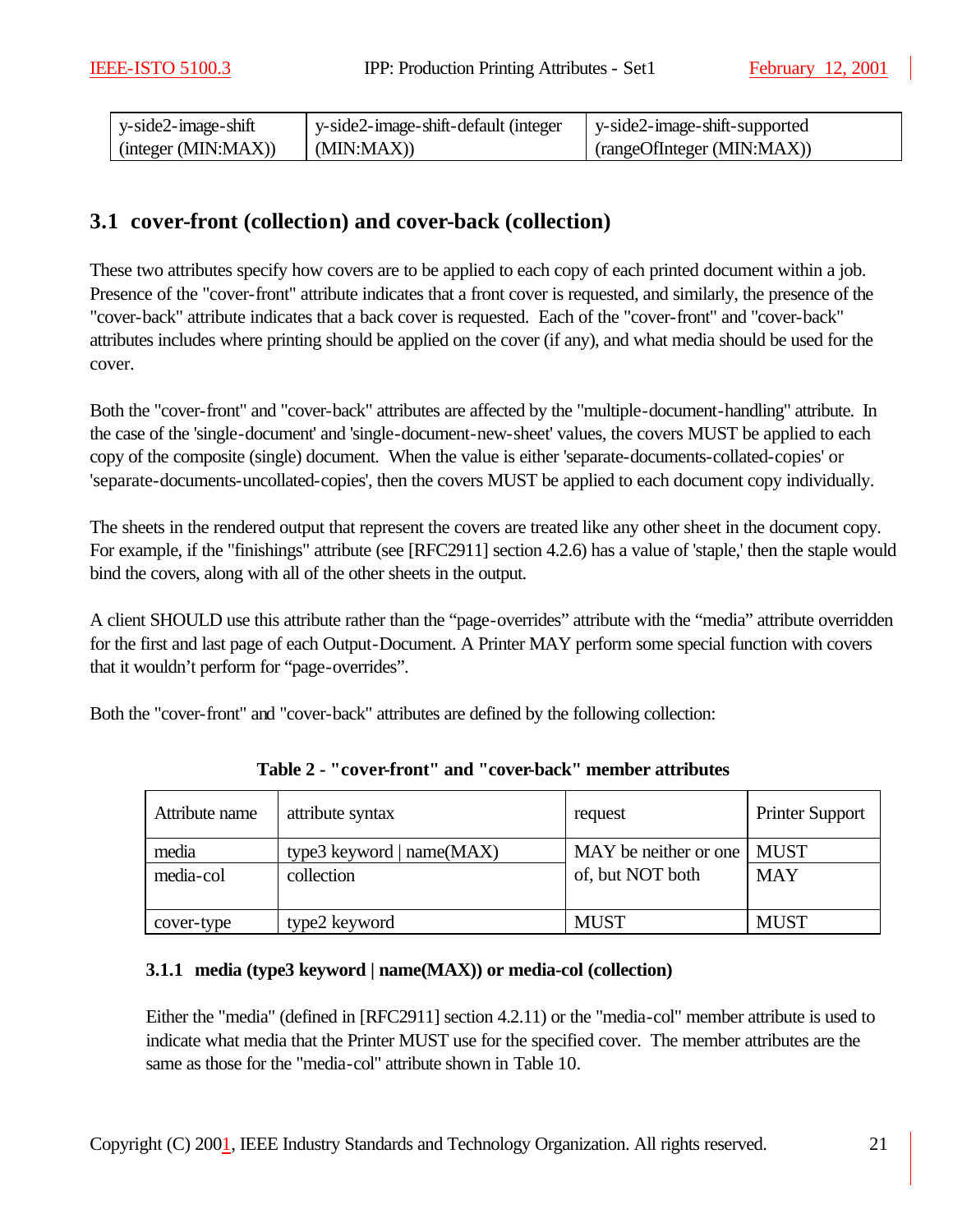If the client omits both the "media" and the "media-col" member attributes, then the media currently being used by the Printer object for the document copy SHOULD also be used for the cover. The client MUST NOT supply both the "media" and the "media-col" member attributes. If the client supplies such a malformed request by supplying both, the Printer MUST either (1) reject the request and return the 'clienterror-bad-request' status code (see [RFC2911] section 13.1.4.1) or (2) use either the "media" or the "media-col" member attribute, independent of the value of the "ipp-attribute-fidelity" attribute supplied by the client.

Since this "media" member attribute has the same name as the "media" Job Template attribute defined in [RFC2911] section 4.2.11), the "media-supported" (1setOf (type3 keyword | name(MAX))) Printer attribute (also defined in [RFC2911] section 4.2.11) identifies the values of this "media" member attribute (as well as the values of the "media" Job Template attribute) that the Printer supports, i.e., the names of the supported media.

Since this "media-col" member attribute has the same name as the "media-col" Job Template attribute defined in section 3.13), the "media-col-supported" Printer attribute (defined in section 3.13.14) identifies the keyword names of the member attributes supported in this "media-col" member attribute (as well as the keyword names of the "media-col" Job Template attribute), i.e., the names of the member attributes in Table 10 that the Printer supports.

#### **3.1.2 cover-type (type2 keyword)**

The "cover-type" member attribute indicates whether covers are wanted and which sides of the cover MUST contain print-stream pages. The print-stream pages used for printing on a cover come from the document data.

| 'no-cover'    | No covers are to be produced.                                                                                                                                                                                                                                                                                                                                                 |
|---------------|-------------------------------------------------------------------------------------------------------------------------------------------------------------------------------------------------------------------------------------------------------------------------------------------------------------------------------------------------------------------------------|
| 'print-none'  | No printing on either side of the cover.                                                                                                                                                                                                                                                                                                                                      |
| 'print-front' | The front side (side one) of the cover MUST contain a print-stream page.                                                                                                                                                                                                                                                                                                      |
|               | For a front cover ("cover-front") the first print-stream page MUST be placed on<br>side one of the front cover sheet (this is the outside of the front cover). The Printer<br>MUST place the second print stream page on side one of the first sheet of the<br>output document.                                                                                               |
|               | For back cover ("cover-back") the last print-stream page MUST be placed on<br>side one of the back cover sheet (this is the inside of the back cover). The Printer<br>MUST place the second to last print stream page on the front or back side of the<br>last sheet of the output document depending on whether there are an odd or an<br>even number of print stream pages. |

Standard keyword values for "cover-type" are: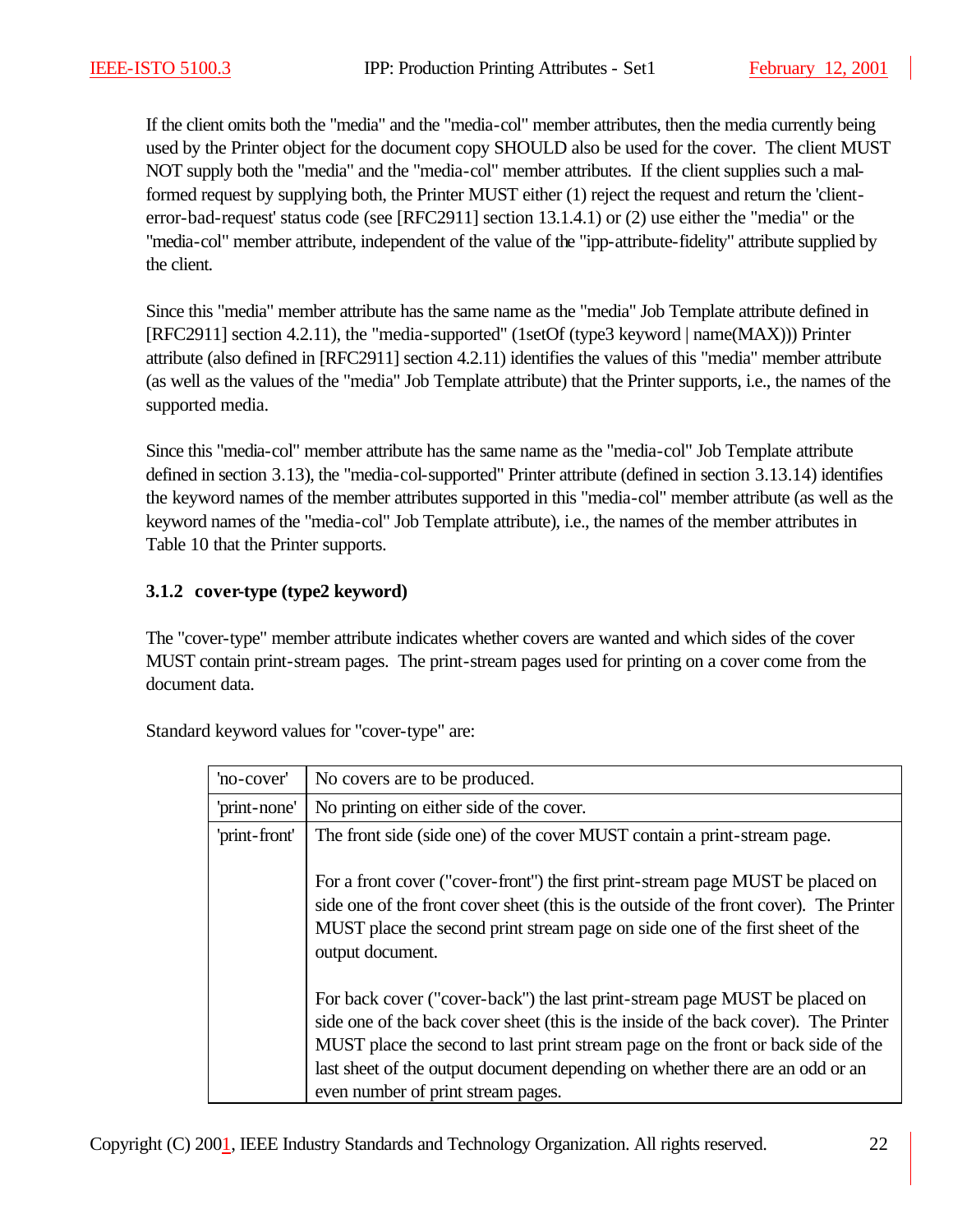| 'print-back' | The back side (side two) of the cover MUST contain a print-stream page.                                                                                                                                                                                                                                                                                                          |
|--------------|----------------------------------------------------------------------------------------------------------------------------------------------------------------------------------------------------------------------------------------------------------------------------------------------------------------------------------------------------------------------------------|
|              | For a front cover ("cover-front") the first print-stream page MUST be placed on<br>side two of the front cover sheet (this is the inside of the front cover). The Printer<br>MUST place the second print stream page on side one of the first sheet of the<br>output document.                                                                                                   |
|              | For a back cover ("cover-back") the last print-stream page MUST be placed on<br>side two of the back cover sheet (this is the outside of the back cover). The<br>Printer MUST place the second to last print stream page on the front or back side<br>of the last sheet of the output document depending on whether there are an odd or<br>an even number of print stream pages. |
| 'print-both' | Both the front and back sides of the cover MUST contain a print-stream page.                                                                                                                                                                                                                                                                                                     |
|              | The front cover MUST contain the first and second print-stream pages on the<br>front and back sides of the front cover sheet, respectively. The Printer MUST<br>place the third print stream page on side one of the first sheet of the output<br>document.                                                                                                                      |
|              | The back cover MUST contain the second to last and last print-stream pages on<br>the front and back sides of the back cover sheet, respectively. The Printer MUST<br>place the third to last print stream page on the front or back side of the last sheet<br>of the output document depending on whether there are an odd or an even number<br>of print stream pages.           |

When printing on the back side (side two) of a cover, the value of the "sides" attribute SHOULD be used to determine which edge is the reference edge (i.e., long or short edge). In the case where the "sides" attribute is 'one-sided,' then the reference edge SHOULD be the long edge.

NOTE: If referencing the "sides" attribute is insufficient for determining the reference edge printing on the back side of a cover, then an additional member attribute could be defined that indicates which edge to reference. However, the predominate use cases are covered without this additional member attribute.

In cases where the document data does not contain enough print-stream pages to satisfy the "cover-front" or "cover-back" request, the behavior is implementation dependent.

The "cover-type-supported" (1setOf type2 keyword) Printer attribute identifies the values that the Printer supports, i.e., the keyword cover types supported.

### **3.1.3 cover-front-default (collection) and cover-back-default (collection)**

The "cover-front-default" and "cover-back-default" specify the cover that the Printer will provide, if any, if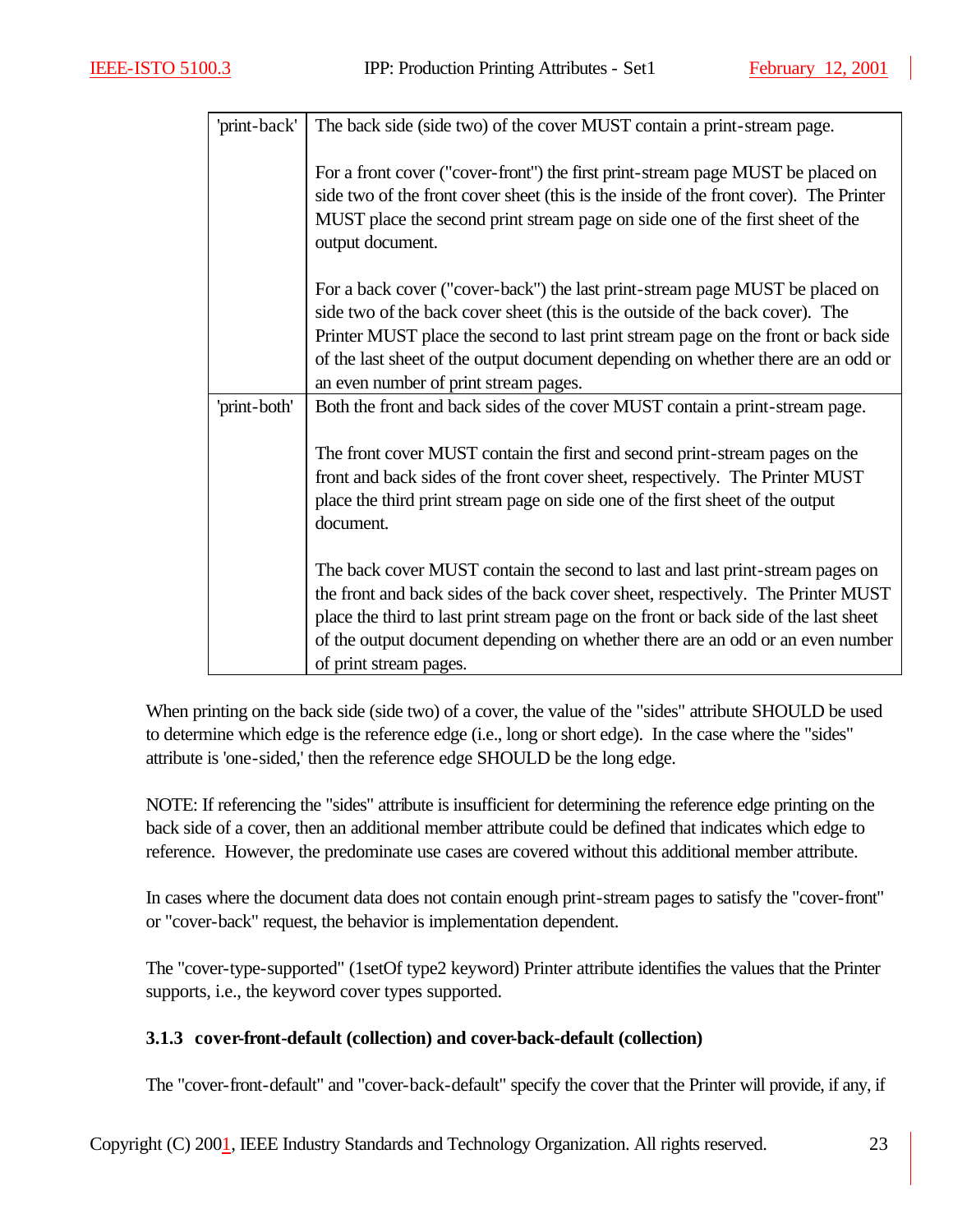the client omits the "cover-front" or "cover-back" Job Template attribute, respectively. The member attributes are defined in Table 2. A Printer MUST support the same member attributes and values for these default attributes as it supports for the corresponding "cover-front" and "cover-back" Job Template attributes.

#### **3.1.4 cover-front-supported (1setOf type2 keyword), cover-back-supported (1setOf type2 keyword)**

The "cover-front-supported" and "cover-back-supported" attributes identify the keyword names of the member attributes supported in the "cover-front" and "cover-back" collection Job Template attributes, respectively, i.e., the keyword names of the member attributes in Table 2 that the Printer supports.

# **3.2 finishings-col (collection) - augments IPP "finishings"**

This attribute augments the IPP "finishings" Job Template attribute (defined in [RFC2911] section 4.2.6). This "finishings-col" Job Template collection attribute enables a client end user to specify detailed finishing operations that cannot be specified using simple enumerated finishing values of the IPP "finishings" Job Template attribute. Figure 6 shows the general finishing coordinate system used by the member attributes of the "finishing-col" collection attribute and relates to the general coordinate system defined in section 2.3 for all Job Template attributes. A Printer MAY support the "finishings" attribute without supporting the "finishings-col" attribute. However, if a Printer supports the "finishings-col" attribute, it MUST also support the "finishings" attribute. Otherwise, clients that support only the IPP/1.0 or IPP/1.1 "finishings" Job Template attribute would not be able to interoperate with a Printer that supports only the "finishings-col" Job Template attribute.

Note: The "finishings-col" (and the IPP/1.1 "finishing" ) Job Template attribute MAY be applied to page ranges using the "pages-per-subset" Job Template attribute (see [ipp-override]) in order to achieve so-called "subset finishing".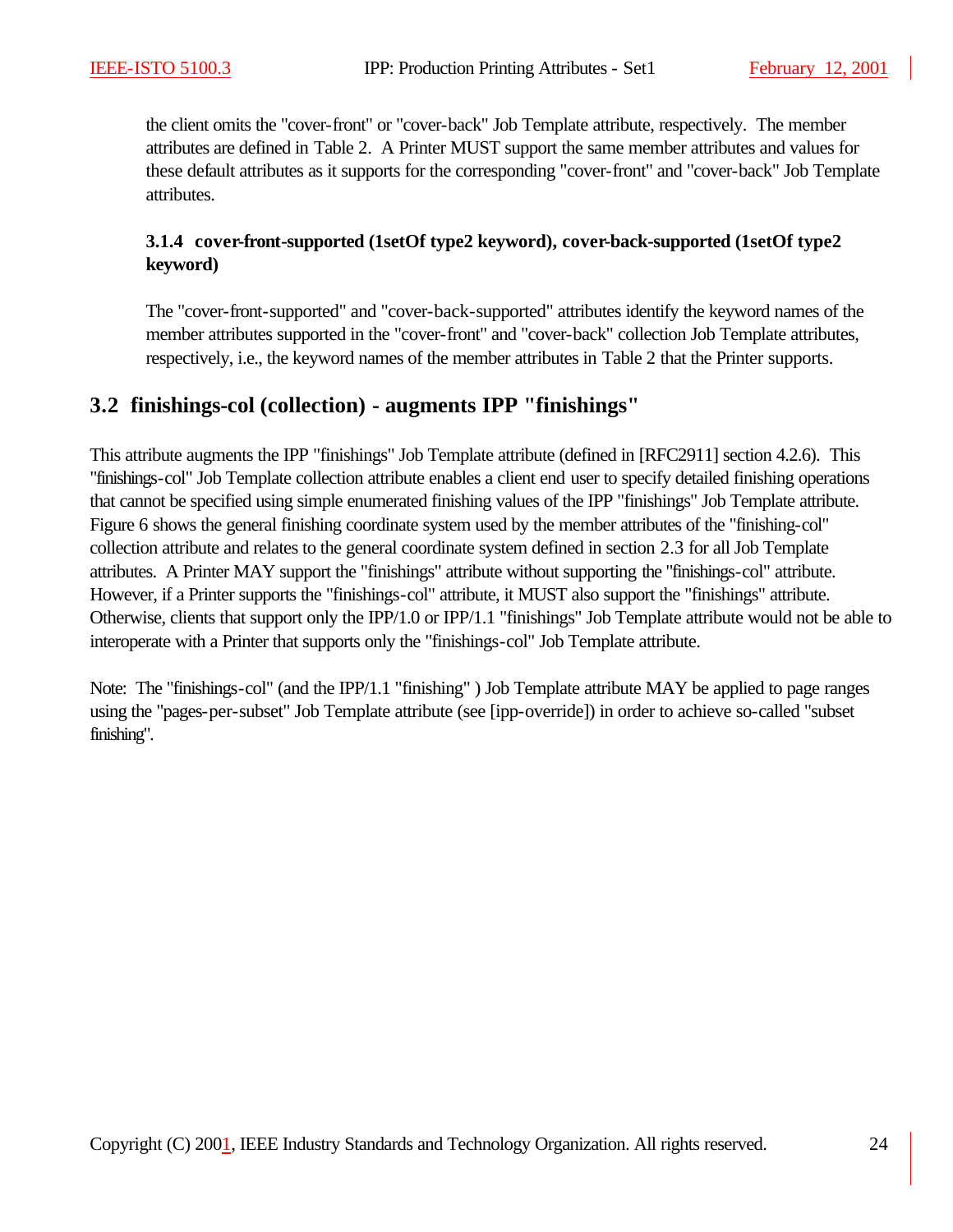

#### **Figure 6 - General Finishing Coordinate System**

Table 3 lists the member attributes of the "finishings-col" (collection) attribute. Some of these member attributes are themselves collection attributes.

| Attribute                      | Request    | <b>Printer Support</b> |
|--------------------------------|------------|------------------------|
| finishing-template (name(MAX)) | <b>MAY</b> | <b>MAY</b>             |
| stitching (collection)         | <b>MAY</b> | MAY                    |

**Table 3 - The "finishings-col" member attributes**

Note: other collection member attributes will be defined in the future, such as: "binding", "drilling", "folding", "trimming", and "offsetting", etc. There may also be some future non-collection member attributes that are simply 'keyword | name'.

#### **3.2.1 finishing-template (name(MAX))**

The "finishing-template" member attribute contains a string value that specifies some particular finishing operation. The value MAY be a list of parameters used by some implementation defined finishing software or finishing device, e.g. a third party finisher. Alternatively, the value MAY be the name of a file containing finishing parameters.

The "finishing-template-supported" (1setOf name(MAX)) Printer attribute identifies the values of this "finishing-template" member attribute that the Printer supports, i.e., the implementation-specific parameter values supported.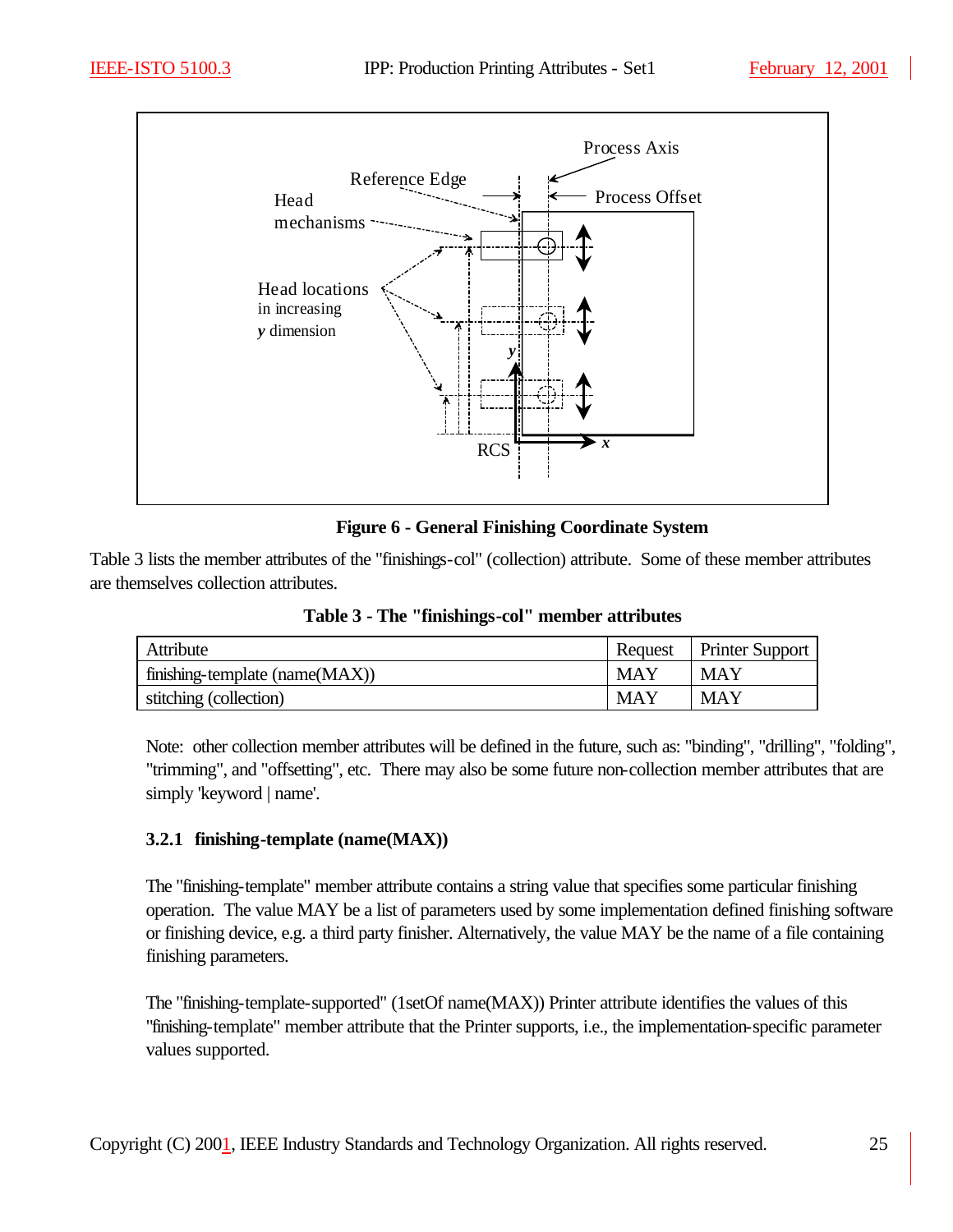#### **3.2.2 stitching (collection)**

The "stitching" member attribute is used to specify that each copy of each document in the job MUST be stitched or stapled using the detailed stitching parameters provided in the collection. The stitching member attribute is used whether the implementation uses wire stitches or staples. Table 4 lists the member attributes of the "stitching" (collection) attribute.

| Attribute                                   | Request     | <b>Printer Support</b> |
|---------------------------------------------|-------------|------------------------|
| stitching-reference-edge (type2 keyword)    | <b>MUST</b> | <b>MUST</b>            |
| stitching-offset (integer $(0:MAX)$ )       | <b>MUST</b> | <b>MUST</b>            |
| stitching-locations (1setOf integer(0:MAX)) | <b>MUST</b> | <b>MUST</b>            |

| Table 4 - The "stitching" member attributes |  |  |  |
|---------------------------------------------|--|--|--|
|---------------------------------------------|--|--|--|

While the "stitching-reference-edge," "stitching-offset", and "stitching-locations" member attributes are required to completely specify all possible stitching locations, it may not be possible to specify all of these (or to specify all of them independently) for every stitching device.

A Printer that chooses to support the "stitching" collection attribute MUST support the "stitchingreference-edge", the "stitching-offset", and the "stitching-locations" member attributes (in order to provide programmable stitching capability beyond that available through the IPP "finishings" Job Template attribute - see [RFC2911] section 4.2.6)

A client that chooses to request custom stitching using the "stitching" collection attribute MUST specify the "stitching-reference-edge", the "stitching-offset", and the "stitching-locations". If the client supplies a mal-formed request by not supplying all three member attributes, the Printer MUST (depending on implementation) either (1) reject the request and return the "client-errorbad-request' (see [RFC2911] section 13.1.4.1) or (2) default the omitted member attributes, independent of the value of the "ipp-attribute-fidelity" attribute supplied by the client.

### **3.2.2.1 stitching-reference-edge (type2 keyword)**

The "stitching-reference-edge" member attribute specifies the Stitching Reference Edge of the output media relative to which the stapling or stitching MUST be applied. The individual staples or stitches will be situated along a line or axis parallel to the Stitching Reference Edge that is called the Stitching Axis.

Notice that the "stitching-reference-edge" member attribute is single valued, and thus prohibits specification of location by a combination of values (e.g., top-left is not allowed).

The standard keyword values are:

'bottom': The bottom edge coincides with the x-axis of the coordinate system. 'top': The top edge is opposite and parallel to the bottom edge. 'left': The left edge coincides with the y-axis of the coordinate system.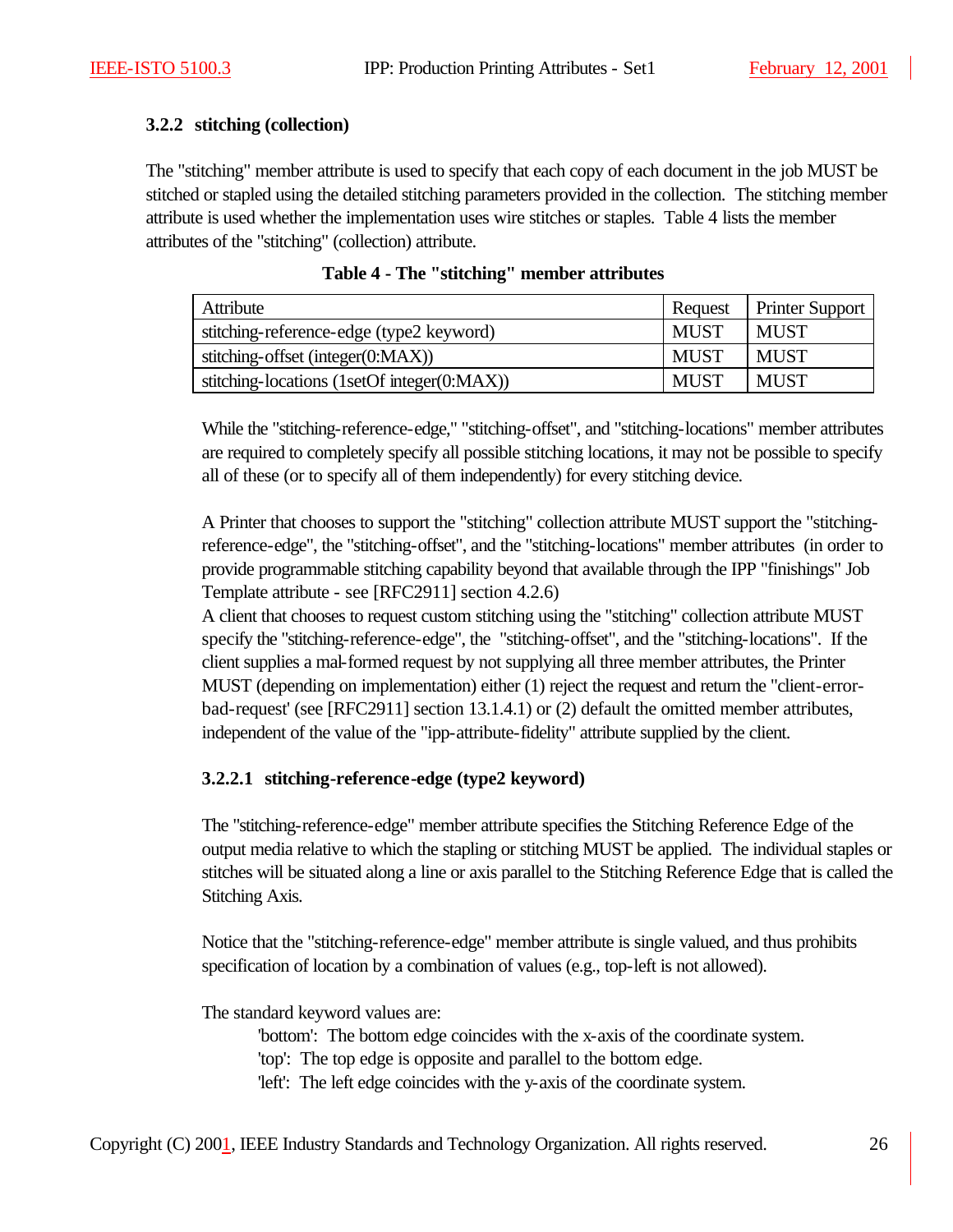'right': The right edge is opposite and parallel to the left edge.

A Printer MUST support this member attribute and at least the 'left' value, however, which additional values depend on implementation.

Note that the 'left' value works with 'portrait' and 'landscape' documents, since 'landscape' documents are rotated anti-clock-wise 90 degrees, i.e., plus 90 degrees, with respect to 'portrait' documents, if landscape documents are stapled along the long edge (which becomes the top edge when the human reader orients the 'landscape' document for reading). If the documents to be stapled are two-sided, then the client supplies the 'two-sided-long' and 'two-sided-short' values for the "sides" attribute for the 'portrait' and 'landscape' documents, respectively. Note: the client can supply the proper value for the "sides" attribute for the user, by knowing whether the document is portrait or landscape, thereby relieving the user of having to distinguish between the two values for two-sided printing.

If the 'landscape' documents are to be stapled on the short edge (which becomes the left edge when the human reader orients the 'landscape' document for reading), the client supplies the 'bottom' and 'two-sided-short' values for the "stitching-reference-edge" and "sides" attributes, respectively.

For 'reverse-landscape' documents (ones rotated clock-wise 90 degrees, i.e., minus 90 degrees, the client supplies 'right' and 'two-sided-long' values for the "stitching-reference-edge" and "sides" attributes, respectively, if landscape documents are stapled along the long edge (which becomes the top edge when the human reader orients the 'landscape' document for reading). If the 'reverselandscape' documents are to be stapled on the short edge (which becomes the left edge when the human reader orients the 'landscape' document for reading), the client supplies the 'top' and 'twosided-short' values for the "stitching-reference-edge" and "sides" attributes, respectively.

The "stitching-reference-edge-supported" (1setOf type2 keyword) Printer attribute identifies the values of this "stitching-reference-edge" member attribute that the Printer supports, i.e., the stitching reference edges supported.

#### **3.2.2.2 stitching-offset (integer (0:MAX))**

The "stitching-offset" member attribute specifies the perpendicular distance of the Stitching Axis from the Stitching Reference Edge. Since the "stitching-offset" member attribute is positive or zero, the offset is always in the direction that is both away from the Stitching Reference Edge and toward the center of the media sheet.

The unit of measure for the "stitching-locations" member attribute is one hundredth of a millimeter. This unit is equivalent to 1/2540 th of an inch resolution.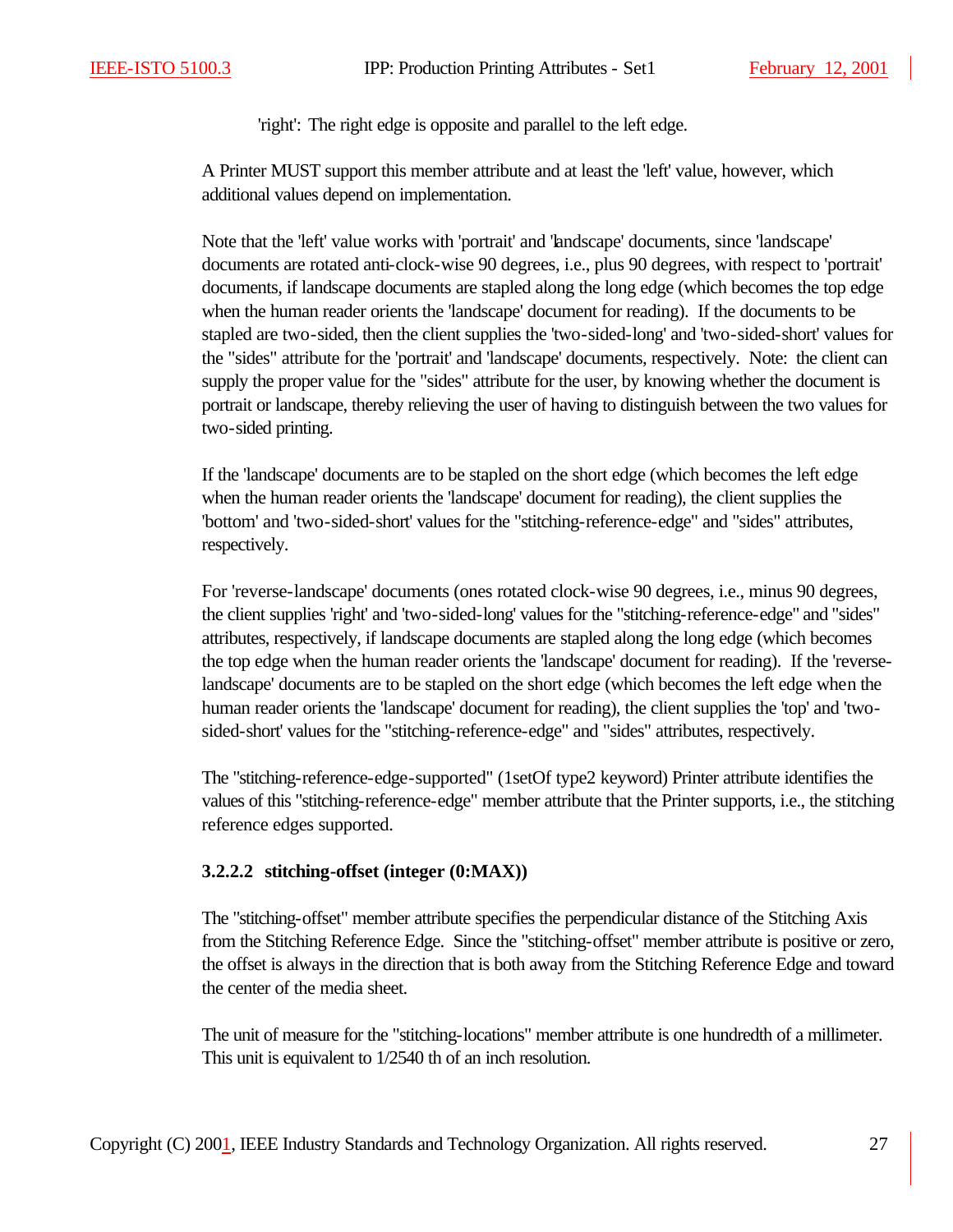If the client specifies a "stitching-offset" then the Printer MUST produce a stitch (or stitches) along a line that is the specified number of hundreds of millimeters specified by the "stitching-offset" attribute away from the "stitching-reference-edge".

The "stitching-offset-supported" (1setOf (integer (0:MAX) | rangeOfInteger(0:MAX))) Printer attribute identifies the values of this "stitching-offset" member attribute that the Printer supports, i.e., the stitching offsets supported which can be a series of discrete numbers and/or ranges. No relationship between values of this attribute and the number of stitching locations that the device supports can be inferred.

#### **3.2.2.3 stitching-locations (1setOf integer(0:MAX))**

Each value of "stitching-locations" specifies an absolute offset along the Stitching Axis at which a stitch MUST occur. Each value in the 1setOf MUST be in order of increasing distance.

If the "stitching-reference-edge" is either 'top' or 'bottom', then each value in the "stitchinglocations" represents an offset in hundreds of millimeters from the left edge along the Stitching Axis toward the center of the medium. If the "stitching-reference-edge" is either 'left' or 'right, then each value in the "stitching-locations" represents an offset in hundreds of millimeters from the bottom edge along the Stitching Axis toward the center of the medium.

The unit of measure for the "stitching-locations" member attribute is one hundredth of a millimeter. This unit is equivalent to 1/2540 th of an inch resolution.

The "stitching-locations-supported" (1setOf (integer(0:MAX) | rangeOfInteger(0:MAX))) Printer attribute identifies the values of this "stitching-locations" member attribute that the Printer supports, i.e., the stitching locations supported which can be a series of discrete numbers and/or ranges. No relationship between values of this attribute and the number of stitching locations that the device supports can be inferred.

The "max-stitching-locations-supported" (integer(1:MAX)) Printer Description attribute indicates the maximum number of stitches or staples that the implementation is capable of inserting into an Output Document, even if that number would require human intervention in order to configure the (manual configured) stitcher. See section 5.2. In other words, "max-stitching-locations-supported" attribute specifies the maximum number of values that the client can supply in the "stitchinglocations" member attribute.

#### **3.2.2.4 stitching-supported (1setOf type2 keyword)**

The "stitching-supported" Printer attribute identifies the keyword names of the member attributes supported in the "stitching" collection member attribute, i.e., the keyword names of the member attributes in Table 4 that the Printer supports.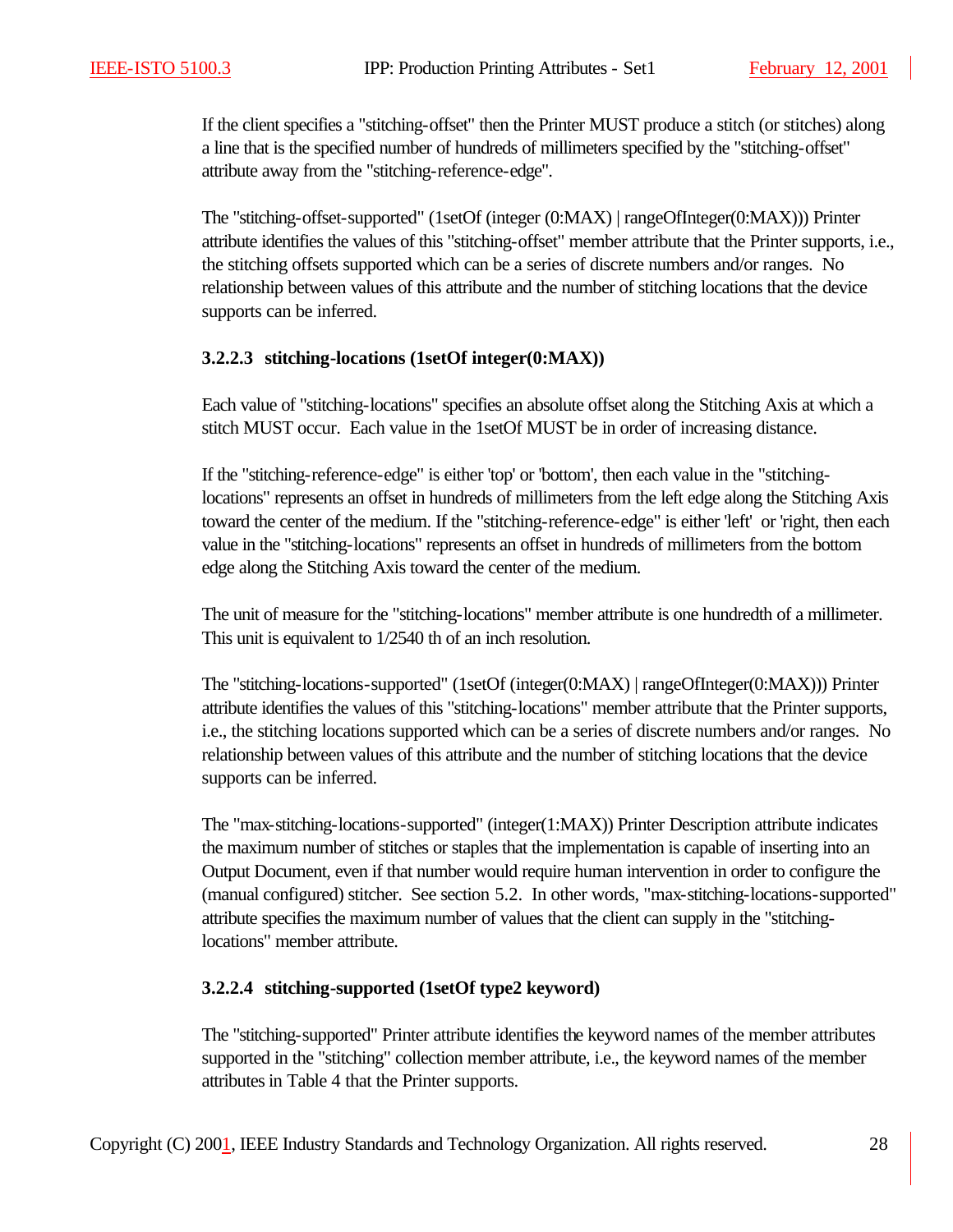#### **3.2.3 finishings-col-default (collection)**

The "finishings-col-default" Printer attribute specifies the finishing that the Printer uses, if any, if the client omits the "finishings-col" Job Template attribute in the Job Creation operation (and the PDL doesn't include a finishing specification). The member attributes are defined in Table 3. A Printer MUST support the same member attributes for this default collection attribute as it supports for the corresponding "finishingscol" Job Template attribute.

#### **3.2.4 finishings-col-ready (1setOf collection)**

The "finishings-col-ready" Printer attribute identifies the finishings configurations that do not require human intervention in order to be used. Table 5 lists the member attributes, their attribute syntaxes, and the corresponding "xxx-supported" Printer attributes. The member attributes have the same names as the member attributes that the client can supply in the "finishing-col" collection attribute (see Table 4), but have the attribute syntaxes of the corresponding "xxx-supported" Printer attributes. The member attribute values will differ from the corresponding "xxx-supported" Printer attribute values to the extent that human intervention is needed, such as running out of staples (or stitching wire) and/or a stapler that requires manual position setting. The rangeOfInteger value is used to indicate the range that can be selected by the client without human intervention, if the finisher is programmable.

| member attribute                          | section | corresponding supported attribute            |
|-------------------------------------------|---------|----------------------------------------------|
| finishing-template (1setOf name(MAX))     | 3.2.1   | finishing-template-supported (1setOf         |
|                                           |         | name(MAX))                                   |
| stitching (1setOf collection)             | 3.2.2   | stitching-supported (1setOf type2 keyword)   |
| which contains:                           |         |                                              |
| stitching-reference-edge (1setOf type2    | 3.2.2.1 | stitching-reference-edge-supported (1setOf   |
| keyword)                                  |         | type2 keyword)                               |
| stitching-offset (1setOf (integer (0:MAX) | 3.2.2.2 | stitching-offset-supported" (1setOf (integer |
| rangeOfInteger(0:MAX)))                   |         | $(0:MAX)$   rangeOfInteger $(0:MAX))$ )      |
| stitching-locations (1setOf               | 3.2.2.3 | stitching-locations-supported (1setOf        |
| interger(0:MAX)                           |         | interger(0:MAX)                              |
| rangeOfInteger(0:MAX))                    |         | rangeOfInteger(0:MAX)))                      |

**Table 5 - The "finishings-col-ready" member attributes**

#### **3.2.5 finishings-col-supported (1setOf type2 keyword)**

The "finishings-col-supported" Printer attribute identifies the keyword names of the member attributes supported in the "finishings-col" collection Job Template attribute, i.e., the keyword names of the member attributes in Table 3 that the Printer supports.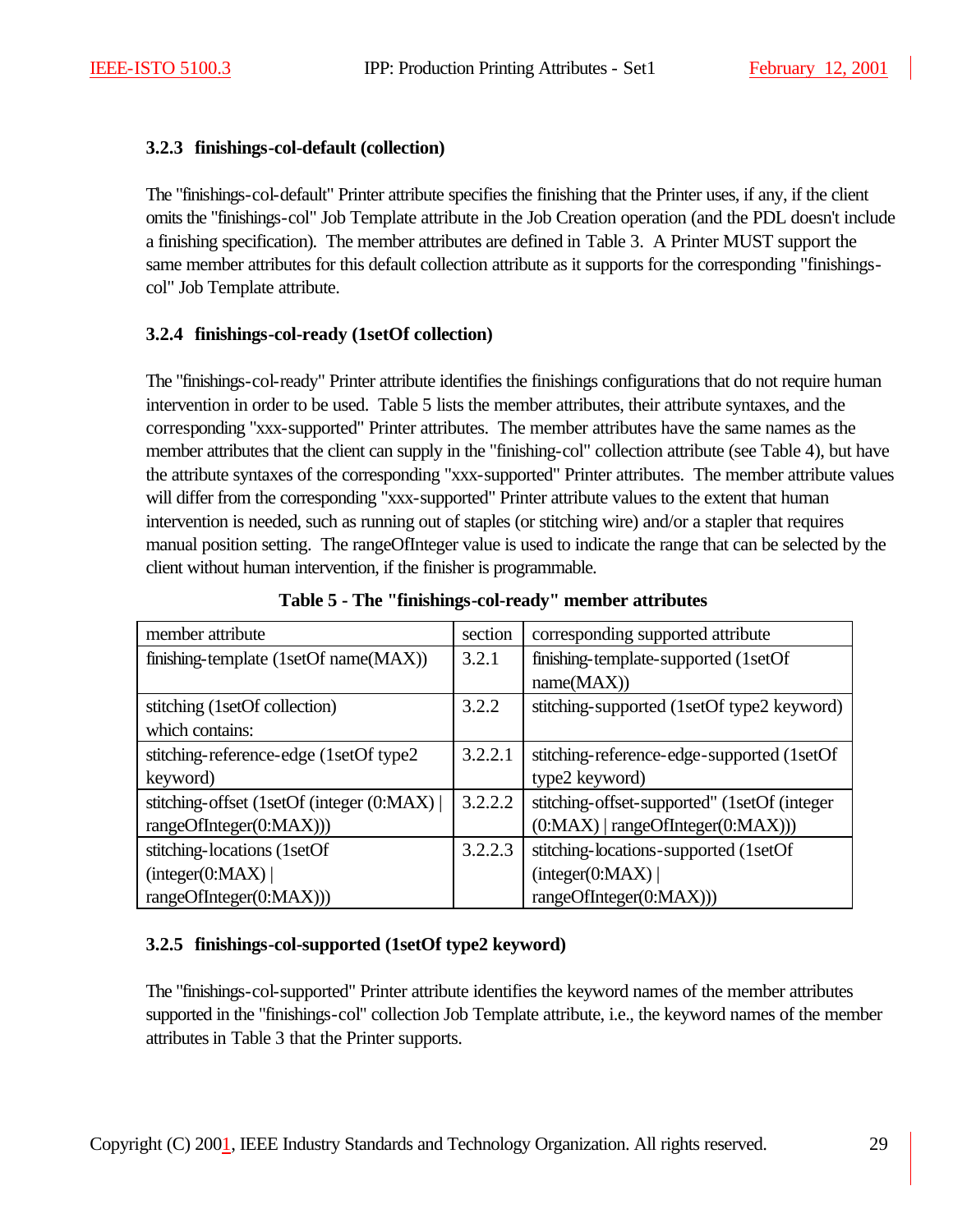# **3.3 force-front-side (1setOf integer(1:MAX))**

This attribute forces the identified Input-Pages (numbered 1 to n) to be imaged on the front side of a sheet in the Finished Document. This attribute is typically used to start a new chapter or section of a document. For each identified Input-Page, if that page:

- (1) would have been imaged on the back side of a sheet in the Finished Document, that back side is left blank and the page is imaged on the front side of the next sheet in the Finished Document
- (2) Otherwise, the Printer prints the identified page as usual.

#### **3.3.1 Interaction between the "force-front-sided" and "number-up" attributes**

If the "number-up" attribute (see [RFC2911] section 4.2.9) is also supplied and the specified page image would have been in the first position on the front side of a sheet anyway, this attribute has no effect. Otherwise, the Printer places the specified page image in the first position of the front side of next sheet in the Finished Document and the intervening page positions are left blank.

# **3.4 imposition-template (type3 keyword | name(MAX))**

This attribute identifies which imposition method the Printer MUST use to layout Finished-Page Images onto the surface of a series of one or more sheets (see section 2.3 for a more detailed definition of Imposition and examples). The value of this attribute identifies the Imposition method to be used in an IMPLEMENTATION-DEFINED manner. For example, the value (1) can identify a known algorithm implemented in software or (2) can be mapped to a file which contains the imposition parameters or a script.

Standard keyword values are:

| none        | No imposition template is applied.                 |
|-------------|----------------------------------------------------|
| 'signature' | The standard site signature template MUST be used. |

See section 2.3 for examples of different kinds of imposition. See section 3.19.1.2 for the interaction of this attribute with the Image Shifting and "number-up" attributes.

#### **3.4.1 Interaction between the "imposition-template" and "sides" attributes**

Whether or not the "sides" attribute (see [RFC2911] section 4.2.8) is overriden by this attribute DEPENDS ON IMPLEMENTATION, including the value supplied.

#### **3.4.2 Interaction between the "imposition-template" and "number-up" attributes**

See section 3.19.1.2 for the interaction between Imposition attributes and the "number-up" attribute (see [RFC2911] section 4.2.9).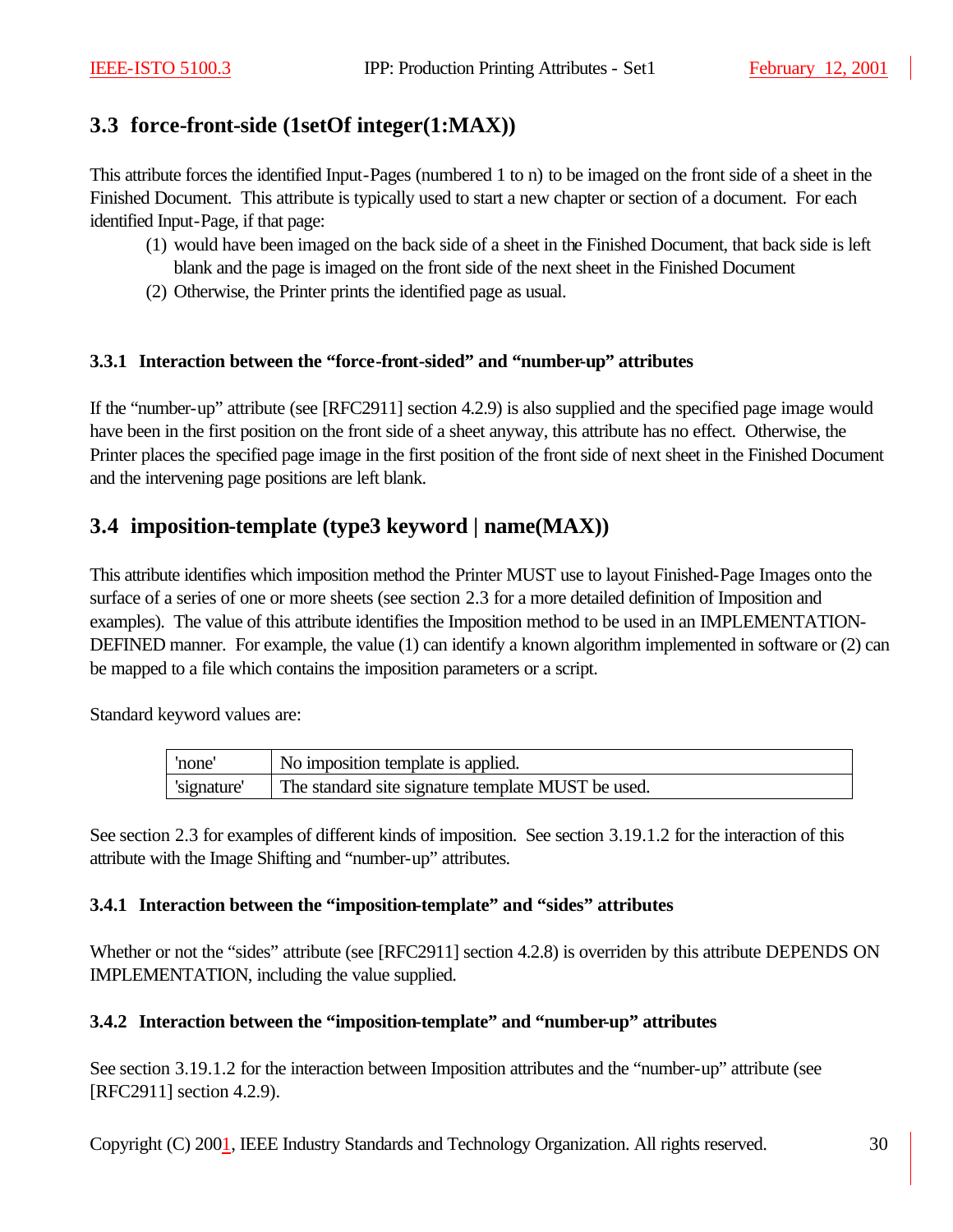# **3.5 insert-sheet (1setOf collection)**

This attribute specifies how Insert-Sheets are to be inserted into the sequence of media sheets that are produced for each copy of each printed document in the job. Insert-Sheets are sheets on which no Input-Pages from the Input-Document are imaged. However, the media specified for Insert-Sheets can be pre-printed media. How the sheet is inserted is implementation dependent, and could be as sophisticated as insertion hardware, or as simple as using media from an existing input-tray.

The order of the values of the "insert-sheet" attribute is important. In the case where more than one value refers to the same page (i.e., multiple values contain the same value for the "insert-after-page-number" member attribute), the values of "insert-sheet" are to be applied in the order that they occur.

This attribute is affected by the "multiple-document-handling" attribute. For values of 'single-document' and 'singledocument-new-sheet', the sheet is inserted in the composite (single) document created by the concatenation of all the print-stream pages in all of the documents. In the case of 'separate-documents-collated-copies' and 'separatedocuments-uncollated-copies', the inserted sheets are applied to the print-stream in each document separately. The collection consists of:

| Attribute name           | attribute syntax          | request        | <b>Printer Support</b> |
|--------------------------|---------------------------|----------------|------------------------|
| insert-after-page-number | integer $(0:MAX)$         | <b>MUST</b>    | <b>MUST</b>            |
| insert-count             | integer $(0:MAX)$         | <b>MAY</b>     | <b>MUST</b>            |
| media                    | type3 keyword   name(MAX) | MUST be one or | <b>MUST</b>            |
| media-col                | collection                | the other, but | <b>MAY</b>             |
|                          |                           | NOT both       |                        |

#### **Table 6 - "insert-sheet" member attributes**

#### **3.5.1 insert-after-page-number (integer(0:MAX))**

The "insert-after-page-number" member attribute specifies the page in the Input-Document (see sections 2.2 and 2.5) print-stream after which the Insert-Sheet(s) is(are) to be placed. The inserted sheet(s) does not affect the numbering of print-stream pages. For-example, to insert a single sheet after both pages 2 and 3 of a given document, the value of "input-after-page-number" would be 2 and 3 respectively (not 2 and 4, as it would be if the inserted sheet affected the Input-Document print-stream page count). For a complete description of the enumeration of print-stream pages see section 2.5.

If the value of the "insert-after-page-number" member attribute is 0, then the sheet is inserted before the first page. If the value is MAX, then the sheet is inserted after the last sheet in the document.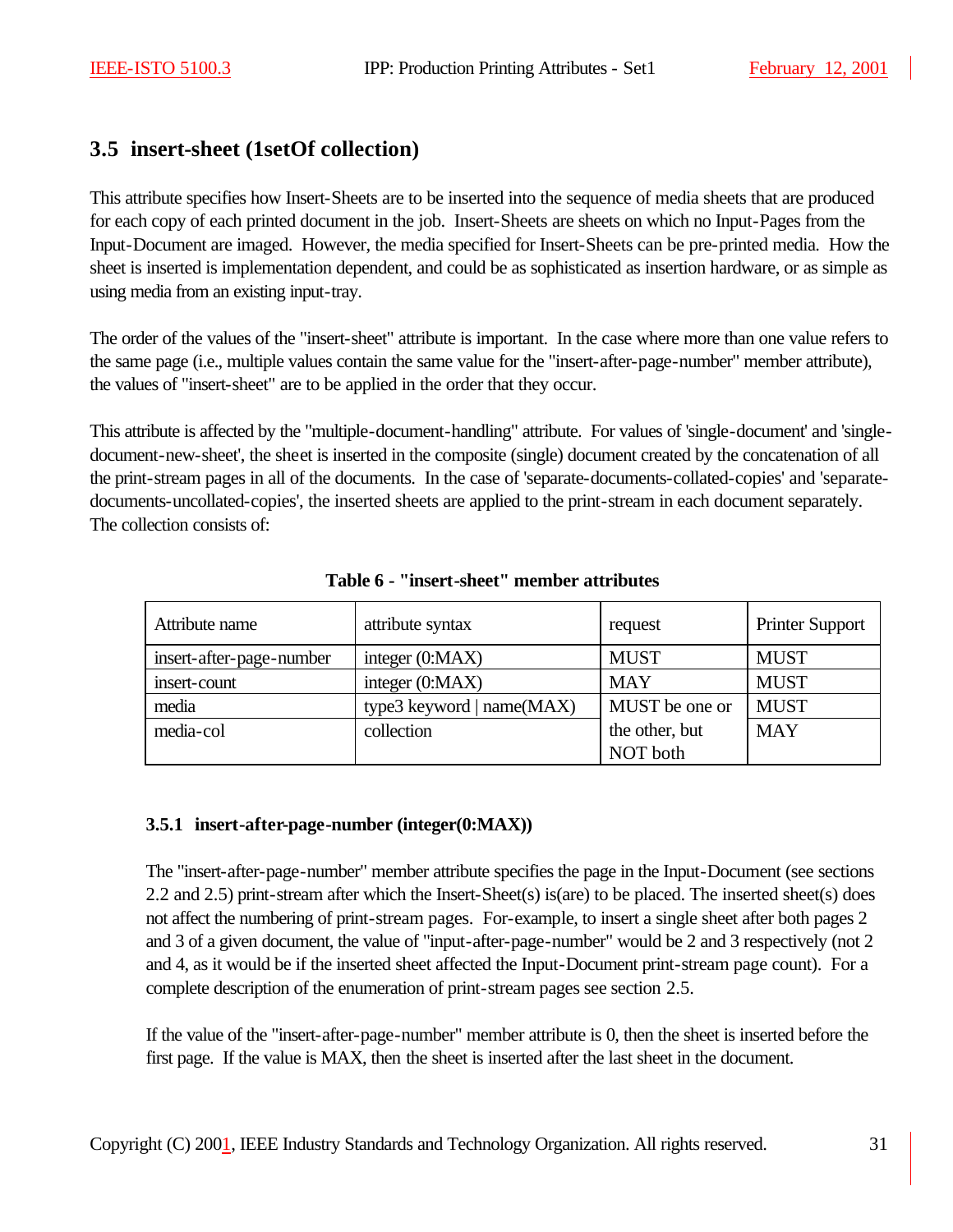If the "insert-after-page-number" member attribute is not a valid input document page reference in the printstream, then the IPP Printer SHOULD ignore the request. For example, (1) the page number is beyond the last page of the document AND is not MAX or (2) the "page-ranges" Job Template attribute does not include the specified page number (see section 2.5). There is no way to validate the "insert-after-pagenumber" attribute with the Validate-Job operation, since the validation cannot occur until the pages of the documents have arrived at the printer.

Since the "insert-after-page-number" member attribute refers to a specific Input-Document print-stream page, it is possible to specify a page that would not be the last page on a sheet, e.g. an insertion occurs after the page that is on the front side of a two sided document. In this case, the Printer MUST force a new Sheet after the specified page, insert the specified sheet, place the following pages starting on the first side of the next Sheet, and issue a warning by adding 'job-warnings-detected' to the "job-state-reasons" and by increasing the value of the "job-warnings-count" Job Description attribute by 1. See [ipp-override] for this error handling specification under "Common Behavior for Sheet Attributes".

The "insert-after-page-number-supported" (rangeOfInteger(0:MAX)) Printer attribute indicates the range of page numbers supported in the "insert-after-page-number" member attribute, i.e., the minimum (SHOULD be 0) and the maximum (SHOULD be MAX) page numbers supported.

#### **3.5.2 insert-count (integer(0:MAX))**

The "insert-count" member attribute indicates how many sheets to insert. If the "insert-count" attribute is omitted, then the printer assumes a value of 1. The value 0 indicates that no inserts sheets are to be inserted.

The "insert-count-supported" (rangeOfInteger(0:MAX)) Printer attribute specifies the range of values that the Printer supports, i.e., the minimum number and the maximum number of pages.

### **3.5.3 media (type3 keyword | name(MAX)) or media-col (collection)**

Either the "media" (defined in [RFC2911] section 4.2.11) or the "media-col" member attribute is used to indicate the media that the Printer MUST use for the insert sheet. The member attributes are the same as those for the "media-col" attribute shown in Table 10.

The client MUST supply either the "media" or the "media-col" member attribute, but NOT both. If the client supplies such a mal-formed request by supplying neither or both, the Printer MUST (depending on implementation) either (1) reject the request and return the 'client-error-bad-request' status code (see [RFC2911] section 13.1.4.1) or (2) use either the "media" or the "media-col" member attribute, independent of the value of the "ipp-attribute-fidelity" attribute supplied by the client.

Since this "media" member attribute has the same name as the "media" Job Template attribute defined in [RFC2911] section 4.2.11), the "media-supported" (1setOf (type3 keyword | name(MAX))) Printer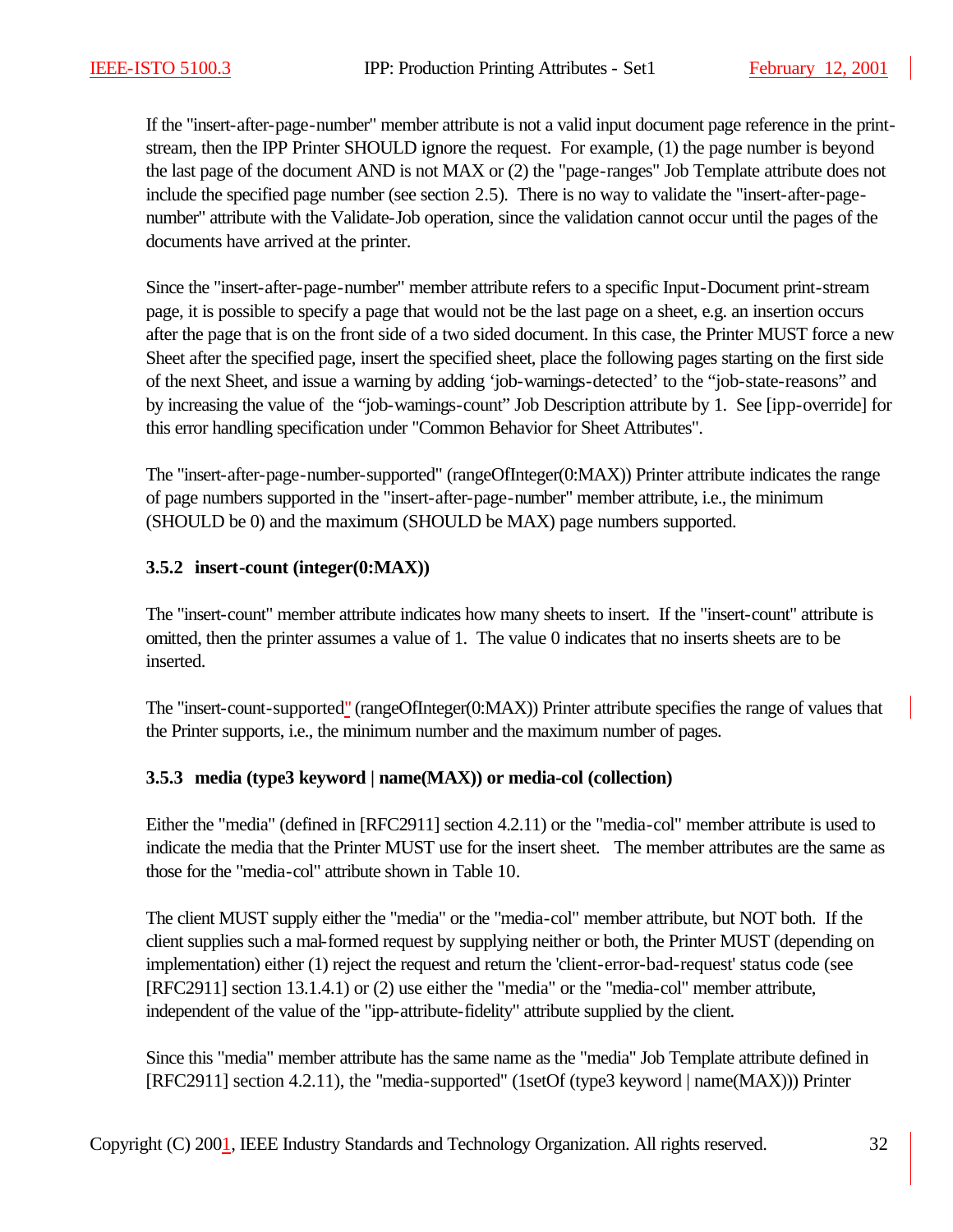attribute (also defined in [RFC2911] section 4.2.11) identifies the values of this "media" member attribute (as well as the values of the "media" Job Template attribute) that the Printer supports, i.e., the names of the supported media.

Since this "media-col" member attribute has the same name as the "media-col" Job Template attribute defined in section 3.13), the "media-col-supported" Printer attribute (defined in section 3.13.14) identifies the keyword names of the member attributes supported in this "media-col" member attribute (as well as the keyword names of the "media-col" Job Template attribute), i.e., the names of the member attributes in Table 10 that the Printer supports.

#### **3.5.4 insert-sheet-default (1setOf collection)**

The "insert-sheet-default" Printer attributes specify the insert sheet(s) that the Printer MUST provide, if any, if the client omits the "insert-sheet" Job Template attribute. The member attributes are defined in Table 6. A Printer MUST support the same member attributes for this default collection attribute as it supports for the corresponding "insert-sheet" Job Template attribute.

#### **3.5.5 insert-sheet-supported (1setOf type2 keyword)**

The "insert-sheet-supported" attribute identifies the keyword names of the member attributes supported in the "insert-sheet" collection Job Template attribute, i.e., the keyword names of the member attributes in Table 6 that the Printer supports.

# **3.6 job-account-id (name(MAX))**

The "job-account-id" attribute is a character string representing the account associated with the job. The "jobaccount-id" attribute could be a customer name, a sequence of digits referencing an internal billing number, or even a credit card number. How the printer uses the "job-account-id" attribute is implementation dependent.

A zero-length value indicates that there is no account name.

# **3.7 job-accounting-user-id (name(MAX))**

The "job-accounting-user-id" attribute specifies the user ID associated with the account specified by the "jobaccount-id" attribute (see section 3.6) used for this job. These two attributes are used for authentication and account tracking either by a mechanism internal to the printer, or by tracking software external to the printer such as Equitrac. Account tracking systems will usually support a job account ID as having multiple job accounting user IDs, as well as, a job accounting user ID to be used with multiple job account IDs. It is allowable for value of the "job-originating-user-name" (see RFC 2911 section 4.3.6) to be the same as the "job-accounting-user-id".

A zero-length value indicates that there is no user accounting ID.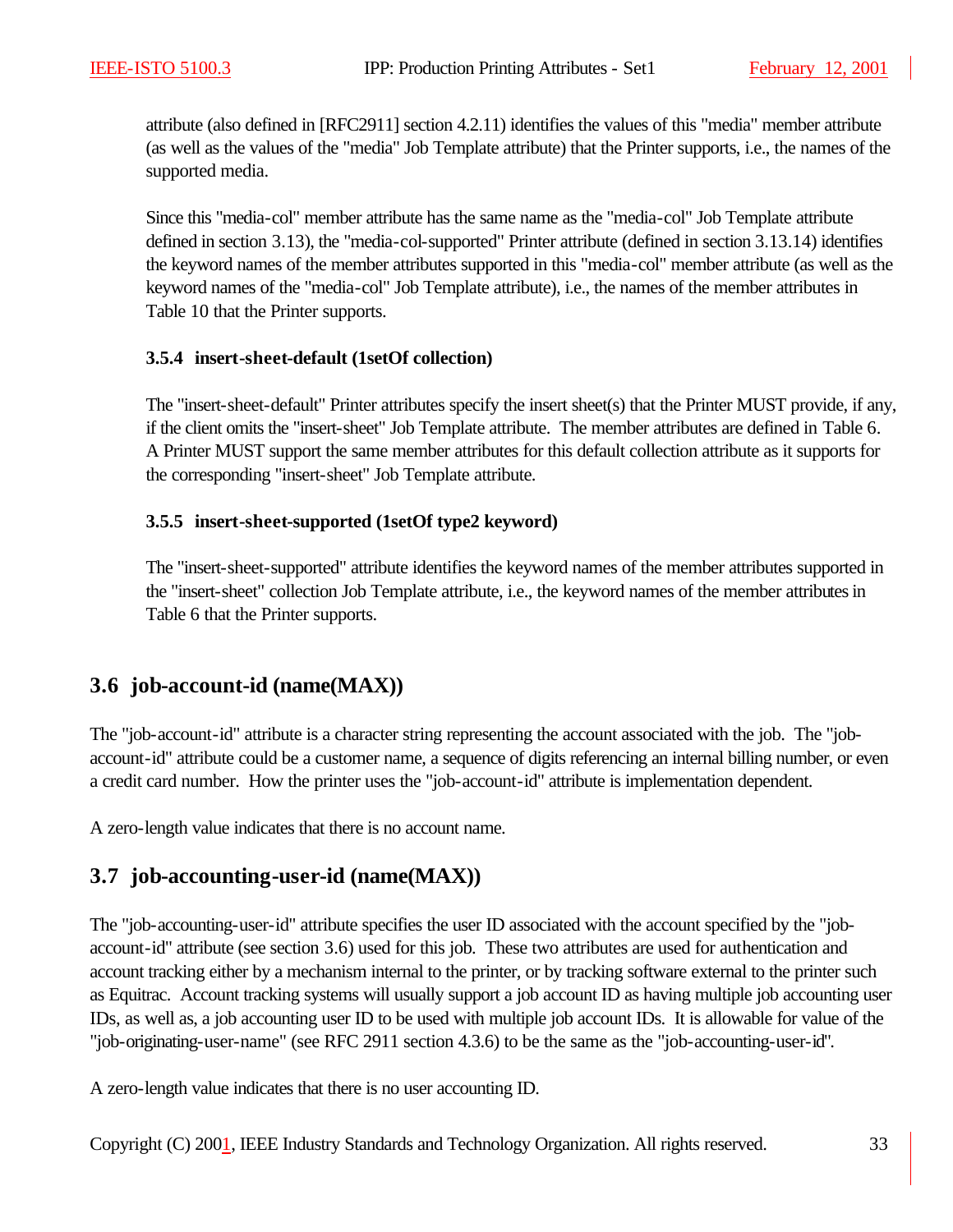# **3.8 job-accounting-sheets (collection)**

This attribute specifies which job accounting sheets MUST be printed with the job. Job accounting sheets typically contain information such as the value of the "job-account-id" attribute (see section 3.6) and the "job-accountinguser-id" attribute (see section 3.7), and the number and type of media sheets used while printing the job. The exact information contained on a job accounting sheet is implementation dependent, but should always be a reflection of the account information associated with the job. Typically, job accounting sheets are printed after the job and are not finished (e.g., not stapled) with the document(s).

The 'collection' syntax allows a client to specify media for job accounting sheets that is different than the current media being used for the print-stream page impressions. The collection consists of:

| Attribute name             | attribute syntax            | request        | <b>Printer Support</b> |
|----------------------------|-----------------------------|----------------|------------------------|
| job-accounting-sheets-type | type3 keyword   $name(MAX)$ | <b>MUST</b>    | <b>MUST</b>            |
| media                      | type3 keyword   name(MAX)   | MAY be         | <b>MUST</b>            |
| media-col                  | collection                  | neither or one | <b>MAY</b>             |
|                            |                             | of, but NOT    |                        |
|                            |                             | both           |                        |
| job-accounting-output-bin  | type3 keyword   $name(MAX)$ | <b>MAY</b>     | <b>MAY</b>             |

**Table 7 - "job-accounting-sheets" membe r attributes**

### **3.8.1 job-accounting-sheets-type (type3 keyword | name(MAX))**

The "job-accounting-sheets-type" member attribute specifies which job accounting sheets format the Printer MUST use to print on the specified media. Standard keyword values are:

| 'none'     | No accounting sheets are to be printed (i.e. printing of job accounting sheets is<br>totally suppressed). |
|------------|-----------------------------------------------------------------------------------------------------------|
| 'standard' | The standard site accounting sheet MUST be printed with the job.                                          |

The "job-accounting-sheets-type-supported" (1setOf (type3 keyword | name(MAX))) Printer attribute identifies the values of this "job-accounting-sheets-type" member attribute that the Printer supports, i.e., the names of the job accounting sheets supported.

### **3.8.2 media (type3 keyword | name(MAX)) or media-col (collection)**

Either the "media" (defined in [RFC2911] section 4.2.11) or the "media-col" member attribute is used to indicate the media that the Printer SHOULD use for the job accounting sheet. The member attributes are the same as those for the "media-col" attribute shown in Table 10.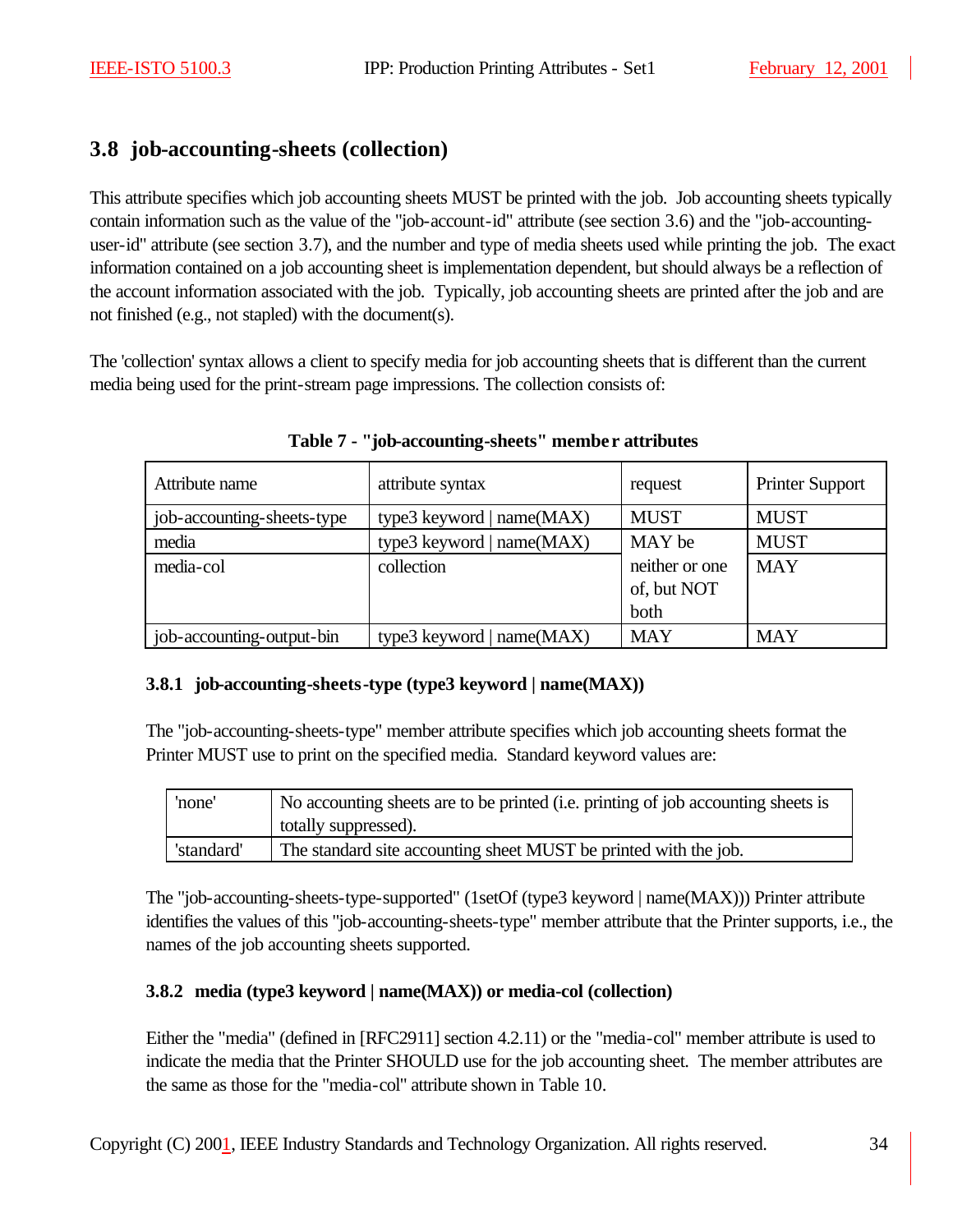If both the "media" and the "media-col" member attributes are omitted, then the media currently being used by the Printer object for the document copy SHOULD also be used for the accounting sheet. The client MUST NOT supply both the "media" and the "media-col" member attribute. If the client supplies such a mal-formed request by supplying both, the Printer MUST (depending on implementation) either (1) reject the request and return the 'client-error-bad-request' status code (see [RFC2911] section 13.1.4.1) or (2) use either the "media" or the "media-col" member attribute, independent of the value of the "ipp-attributefidelity" attribute supplied by the client.

Since this "media" member attribute has the same name as the "media" Job Template attribute defined in [RFC2911] section 4.2.11), the "media-supported" (1setOf (type3 keyword | name(MAX))) Printer attribute (also defined in [RFC2911] section 4.2.11) identifies the values of this "media" member attribute (as well as the values of the "media" Job Template attribute) that the Printer supports, i.e., the names of the media supported.

Since this "media-col" member attribute has the same name as the "media-col" Job Template attribute defined in section 3.13), the "media-col-supported" Printer attribute (defined in section 3.13.14) identifies the keyword names of the member attributes supported in this "media-col" member attribute (as well as the keyword names of the "media-col" Job Template attribute), i.e., the names of the member attributes in Table 10 that the Printer supports.

#### **3.8.3 job-accounting-output-bin (type3 keyword | name(MAX))**

The "job-accounting-output-bin" member attribute specifies the output bin in which the accounting sheets are to be placed (see [pwg-output-bin]). If this member attribute is not supplied by the client or not supported by the Printer, then the Printer places the accounting sheets in the same output-bin as the rest of the job.

The "job-accounting-output-bin-default" (type3 keyword | name(MAX)) Printer attribute is configured to contain the default output bin for job accounting sheets. If this attribute is not configured (has the 'no-value' out-of-band value), then the accounting sheets are printed with the job when not specified otherwise by the client.

The "job-accounting-output-bin-supported" (1setOf (type3 keyword | name(MAX))) Printer attribute is configured to contain the supported output bins for accounting sheets. As with any member attribute of a Job Template attribute, if the administrator wants to force accounting sheets into a specific output bin, then the administrator configures the "job-accounting-output-bin-default" and "job-accounting-output-binsupported" Printer attributes to contain only that value.

#### **3.8.4 job-accounting-sheets-default (collection)**

The "job-accounting-sheets-default" Printer attributes specify the job accounting that the Printer MUST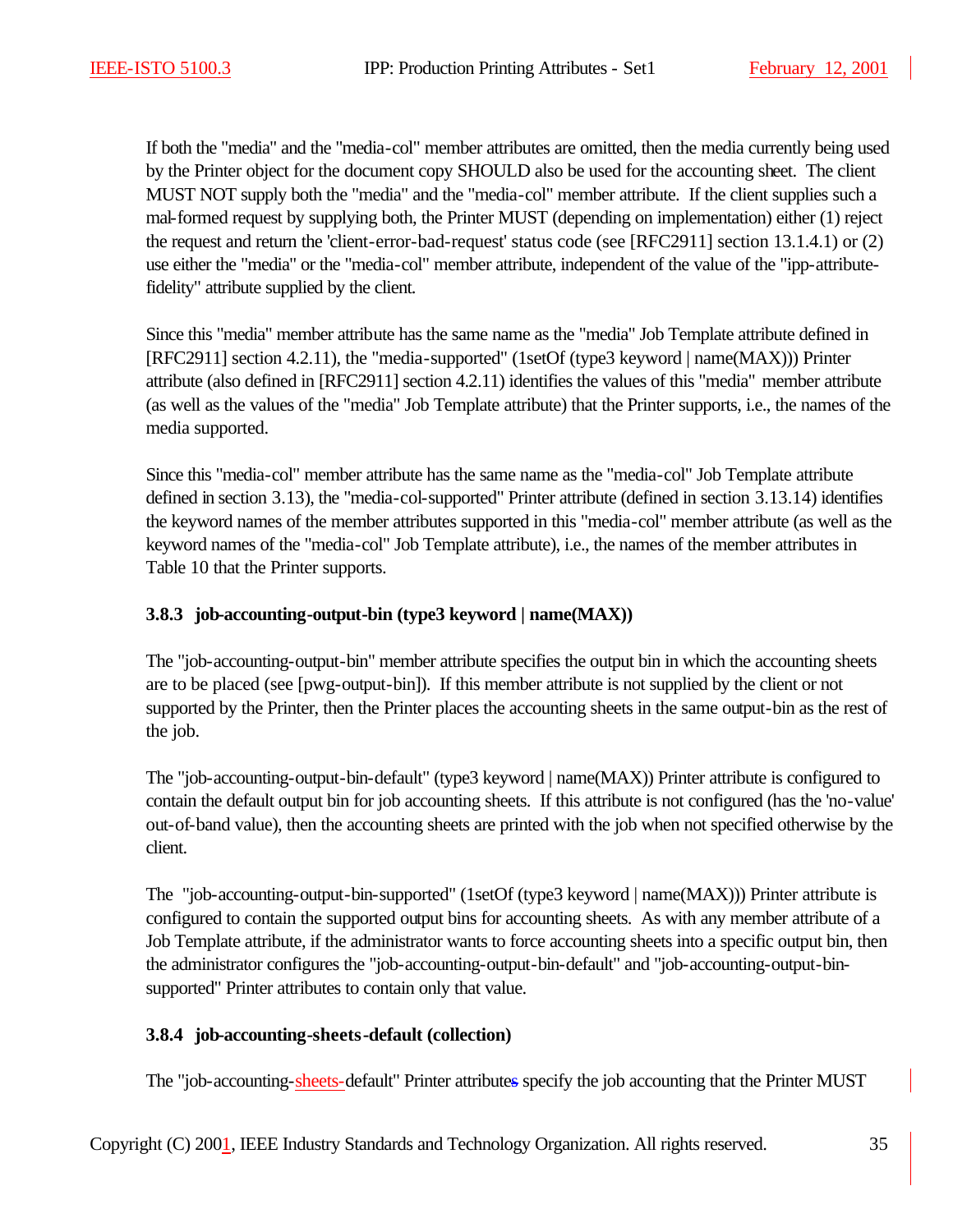provide, if any, if the client omits the "job-accounting-sheets" Job Template attribute. The member attributes are defined in Table 7. A Printer MUST support the same member attributes and value for this default collection attribute as it supports for the corresponding "job-accounting-sheets" Job Template attribute.

#### **3.8.5 job-accounting-sheets-supported (1setOf type2 keyword)**

The "job-accounting-sheets-supported" attribute identifies the keyword names of the member attributes supported in the "job-accounting-sheets" Job Template collection attribute, i.e., the keyword names of the member attributes in Table 7 that the Printer supports.

As with any Job Template attribute, if the system administrator wishes to force job accounting sheets to always be printed, then he/she configures the Printer's "job-accounting-sheets-default" (collection) Printer attribute and the "job-accounting-sheet-type-supported" Printer attribute to contain only the desired value and not contain the 'none' value.

# **3.9 job-error-sheet (collection)**

This attribute specifies which job error sheet MUST be printed with the job. This is a printer specific sheet enumerating any known errors or warnings that occurred during processing. For example: a printer could put the text 'warning: image off page 2," on the error sheet to indicate a possible image processing defect. The printer vendor defines the content of the error sheet. If necessary the error sheet can consist of more than one page of output.

If the Printer is producing a job sheet for this job (see section 3.11 and [RFC2911] section 4.2.3), then the Printer object MAY print any error and warning information on that same job sheet, i.e., merge the error sheet with the job sheet. This use of the job sheet for errors only applies if the "job-error-sheet" attribute is supplied without either a "media" or "media-col" member attribute. If the "media" or "media-col" member attribute is supplied, a separate error sheet MUST always be used to print errors and warnings.

The 'collection' syntax allows a client to specify media for job error sheets that is different than the current media being used for the print-stream page impressions. The collection consists of:

| Attribute name       | attribute syntax            | request           | <b>Printer Support</b> |
|----------------------|-----------------------------|-------------------|------------------------|
| job-error-sheet-type | type3 keyword   $name(MAX)$ | <b>MUST</b>       | <b>MUST</b>            |
| job-error-sheet-when | type2 keyword               | <b>MAY</b>        | <b>MAY</b>             |
| media                | type3 keyword   name(MAX)   | MAY be neither or | <b>MUST</b>            |
| media-col            | collection                  | one of, but NOT   | <b>MAY</b>             |
|                      |                             | both              |                        |

**Table 8 - "job-error-sheet" member attributes**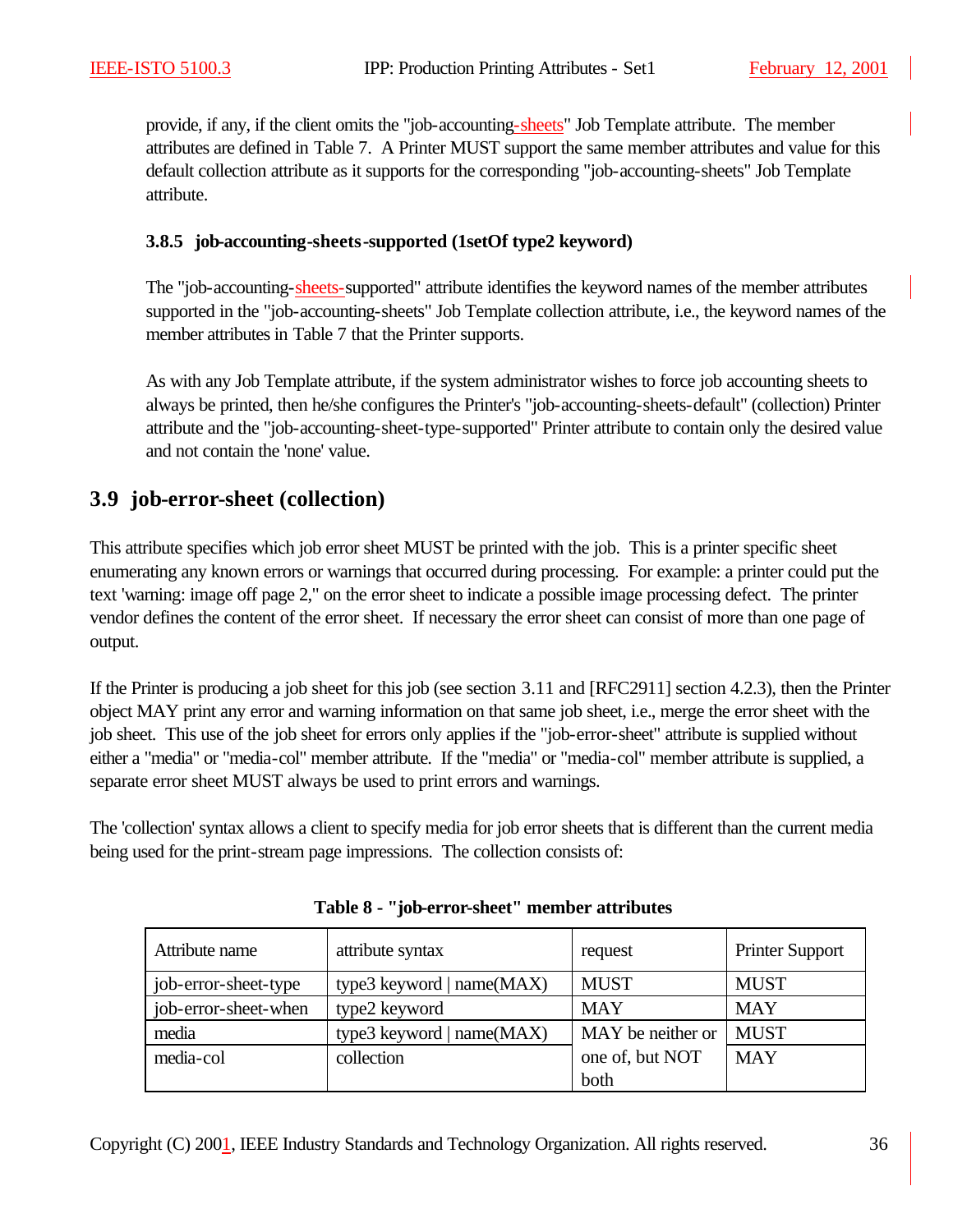### **3.9.1 job-error-sheet-type (type3 keyword | name(MAX))**

The "job-error-sheet-type" member attribute specifies which job error sheets format that the Printer SHOULD to print error information. Standard keyword values are:

| 'none'     | No error sheet information is to be printed. (i.e., printing of error sheets is totally |
|------------|-----------------------------------------------------------------------------------------|
|            | suppressed – even if errors or warnings occurred during job processing).                |
| 'standard' | The standard site or vendor defined error sheet information MUST be printed with the    |
|            | job depending on the conditions specified by the "job-error-sheet-when" attribute.      |

The "job-error-sheet-type-supported" (1setOf (type3 keyword | name(MAX))) Printer attribute identifies the values of this "job-error-sheet-type" member attribute that the Printer supports, i.e., the names of the job error sheets.

### **3.9.2 job-error-sheet-when (type2 keyword)**

The "job-error-sheet-when" member attribute specifies the conditions under which the error sheet information is to be produced. The standard keyword values are:

| 'on-error' | Print the error sheet information if and only if errors or warnings occurred during |
|------------|-------------------------------------------------------------------------------------|
|            | the life of the job.                                                                |
| 'always'   | Always print the error sheet information, i.e., error sheets are printed even if no |
|            | errors or warnings occurred during job processing – when no errors or warnings      |
|            | occurred a suitable message will be printed on the sheet to indicate this. The      |
|            | 'always' value gives an explicit indication of whether or not there were errors or  |
|            | warnings detected during the processing of the job.                                 |

The "job-error-sheet-when-supported" (1setOf type2 keyword) Printer attribute identifies the values of this "job-error-sheet-when" member attribute that the Printer supports, i.e., the possible conditions under which the job error sheet will be printer.

### **3.9.3 media (type3 keyword | name(MAX)) or media-col (collection)**

Either the "media" (defined in [RFC2911] section 4.2.11) or the "media-col" member attribute is used to indicate the media that the Printer SHOULD be use for the job error sheets. The member attributes are the same as those for the "media-col" attribute shown in Table 10.

If the client omits both of the "media" or the "media-col" member attributes, the Printer prints any job sheet error information on either the job sheet, if it is being produced, or a separate sheet using the media of the document, depending on implementation.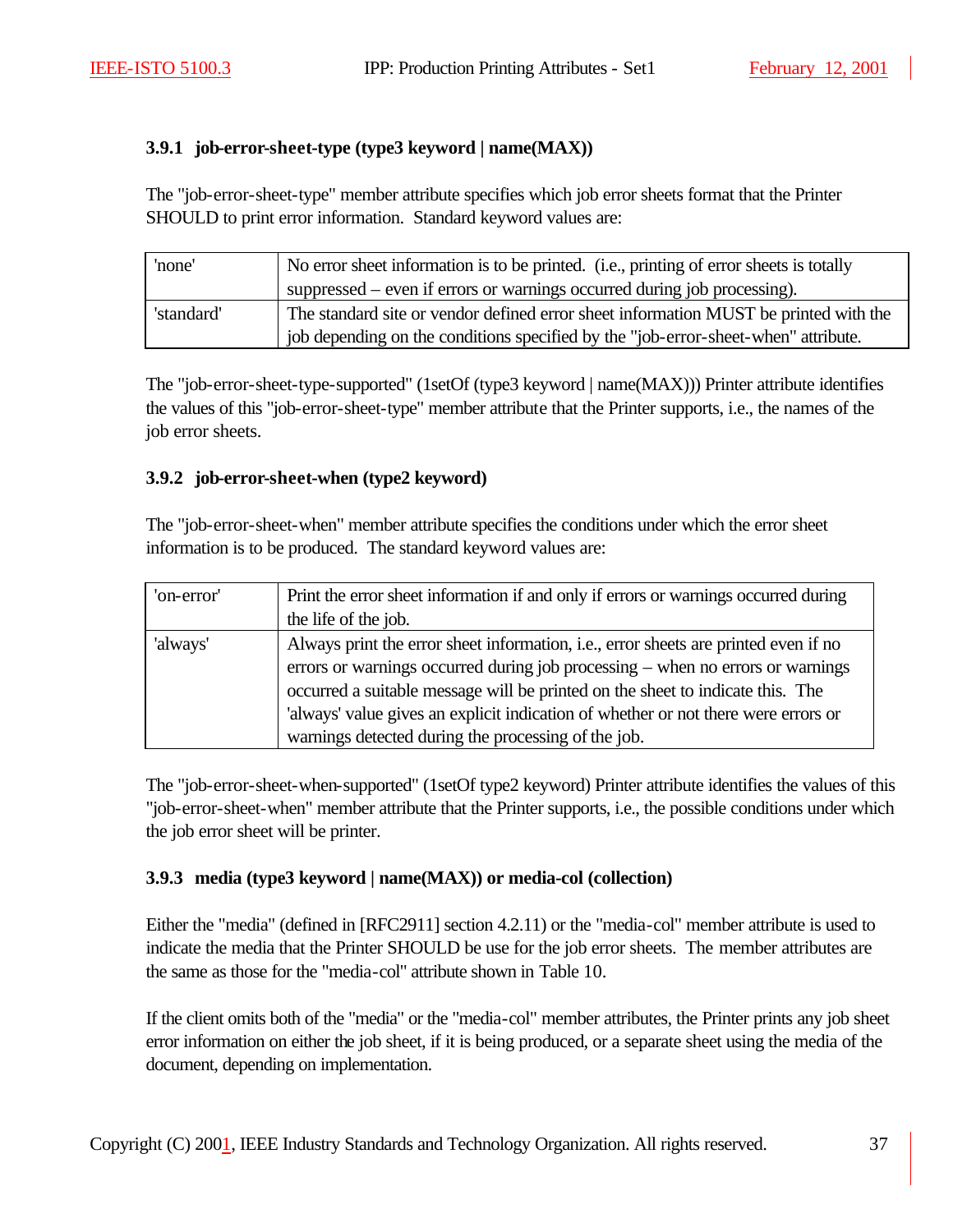The client MUST NOT supply both the "media" and the "media-col" member attribute. If the client supplies such a mal-formed request by supplying both, the Printer MUST (depending on implementation) either (1) reject the request and return the 'client-error-bad-request' status code (see [RFC2911] section 13.1.4.1) or (2) use either the "media" or the "media-col" member attribute, independent of the value of the "ipp-attribute-fidelity" attribute supplied by the client.

Since this "media" member attribute has the same name as the "media" Job Template attribute defined in [RFC2911] section 4.2.11), the "media-supported" (1setOf (type3 keyword | name(MAX))) Printer attribute (also defined in [RFC2911] section 4.2.11) identifies the values of this "media" member attribute (as well as the values of the "media" Job Template attribute) that the Printer supports, i.e., the names of the supported media.

Since this "media-col" member attribute has the same name as the "media-col" Job Template attribute defined in section 3.13), the "media-col-supported" Printer attribute (defined in section 3.13.14) identifies the keyword names of the member attributes supported in this "media-col" member attribute (as well as the keyword names of the "media-col" Job Template attribute), i.e., the names of the member attributes in Table 10 that the Printer supports.

### **3.9.4 job-error-sheet-default (collection )**

The "job-error-sheet-default" Printer attributes specify the job error sheets that the Printer MUST provide, if any, if the client omits the "job-error-sheet" Job Template attribute. The member attributes are defined in Table 8. A Printer MUST support the same member attributes and values for this default attribute as it supports for the corresponding "job-error-sheet" Job Template attribute.

An implementation SHOULD be configured out-of-the-box so that the "job-error-sheet-default" Printer Attribute has the collection value consisting of the "job-error-sheet-type" with a value of: 'standard' rather than 'none'. Then the Administrator and End Users have to explicitly turn off error information.

### **3.9.5 job-error-sheet-supported (1setOf type2 keyword)**

The "job-error-sheet-supported" attribute identifies the names of the member attributes supported in the "job-error-sheet" Job Template collection attribute, i.e., the keyword names of the member attributes in Table 8 that the Printer supports.

# **3.10 job-message-to-operator (text(MAX))**

This attribute carries a message from the user to the operator to indicate something about the processing of the print job. A zero length text value indicates no message.

Note: this attribute may be used in conjunction with the IPP "job-hold-until" Job Template attribute (see [RFC2911] section 4.2.2); specifically with the 'indefinite' value. This combination allows a client to specify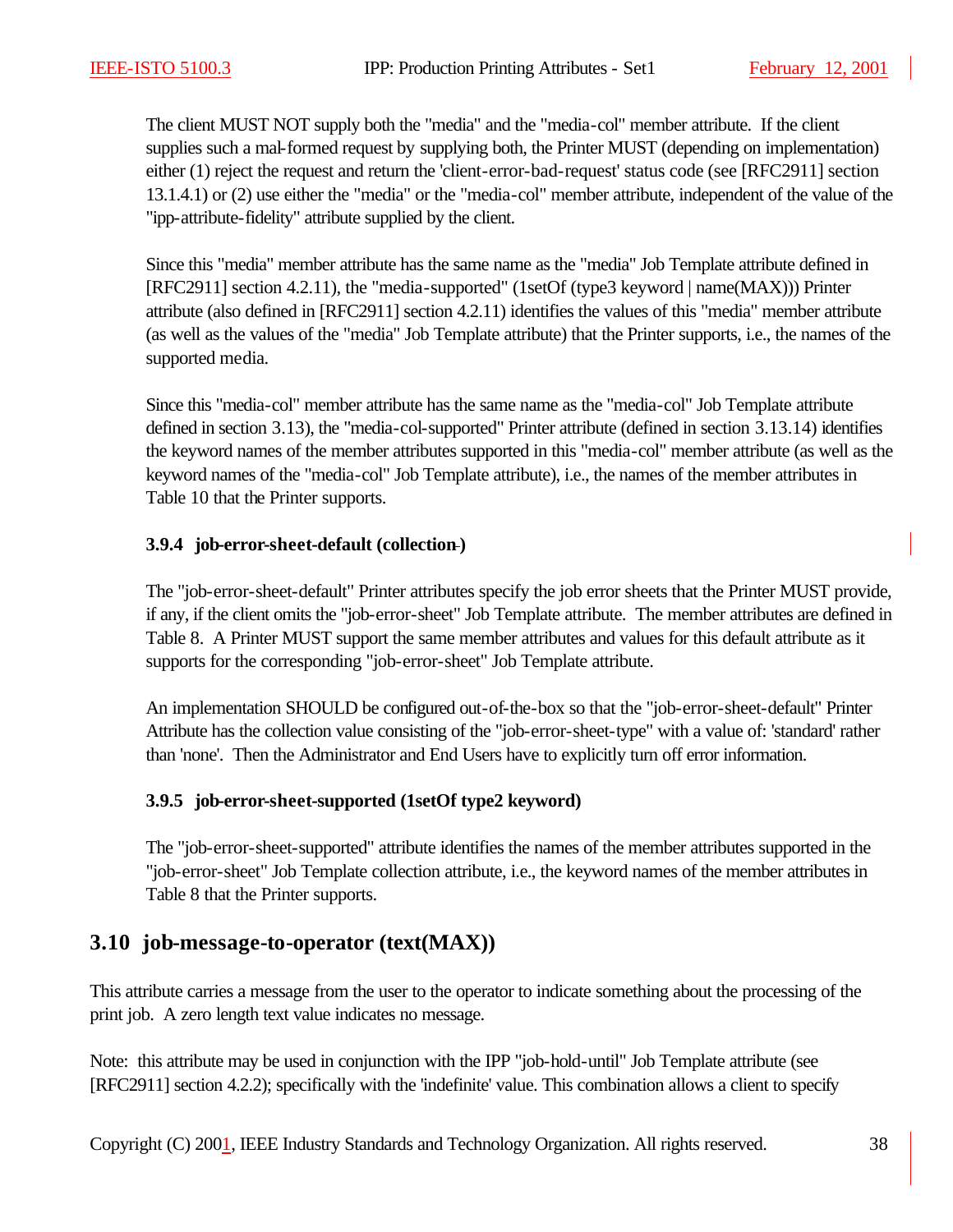instructions to the operator, while simultaneously preventing the job from being processed until some operator intervention occurs. This combination is particularly useful in production printing environments, where printer configuration may be required to properly print the job.

# **3.11 job-sheets-col (collection) - augments IPP "job-sheets" attribute**

This attribute augments the IPP "job-sheets" Job Template attribute (define in [RFC2911] section 4.2.3). The 'collection' attribute syntax allows a client to specify media for job sheets that is different than the current media being used for the print stream images. An example of where this is useful is for separator sheets, which may allow easier distinction of document copies.

Table 9 lists the member attributes of the "job-sheets-col" collection attribute:

| Attribute name | attribute syntax            | request               | <b>Printer Support</b> |
|----------------|-----------------------------|-----------------------|------------------------|
| job-sheets     | type3 keyword   $name(MAX)$ | <b>MUST</b>           | <b>MUST</b>            |
| media          | type3 keyword   name(MAX)   | MUST be one or   MUST |                        |
| media-col      | collection                  | other,<br>the         | $but$ $MAX$            |
|                |                             | NOT both              |                        |

**Table 9 - "job-sheets-col" member attributes**

### **3.11.1 job-sheets (type3 keyword | name(MAX))**

The "job-sheets" member attribute specifies which job sheets to print on the specified media. The values for this member attribute are identical to the keyword and name values for the "job-sheets" Job Template attribute itself, including the 'none' value, and convey the same semantics.

Since this "job-sheets" member attribute has the same name as the "job-sheets" Job Template attribute defined in [RFC2911] section 4.2.3), the "job-sheets-supported" (1setOf (type3 keyword | name(MAX))) Printer attribute specifies which are the values of this "job-sheets" member attribute (as well as the values of the IPP/1.1 "job-sheets" Job Template attribute) that the Printer supports.

### **3.11.2 media (type3 keyword | name(MAX)) or media-col (collection)**

Either the "media" (defined in [RFC2911] section 4.2.11) or the "media-col" member attribute is used to indicate the media that the Printer SHOULD use for the job sheet. The member attributes are the same as those for the "media-col" attribute shown in Table 10.

The client MUST supply either the "media" or the "media-col" member attribute, but NOT both. If the client supplies such a mal-formed request by supplying neither or both, the Printer MUST (depending on implementation) either (1) reject the request and return the 'client-error-bad-request' status code (see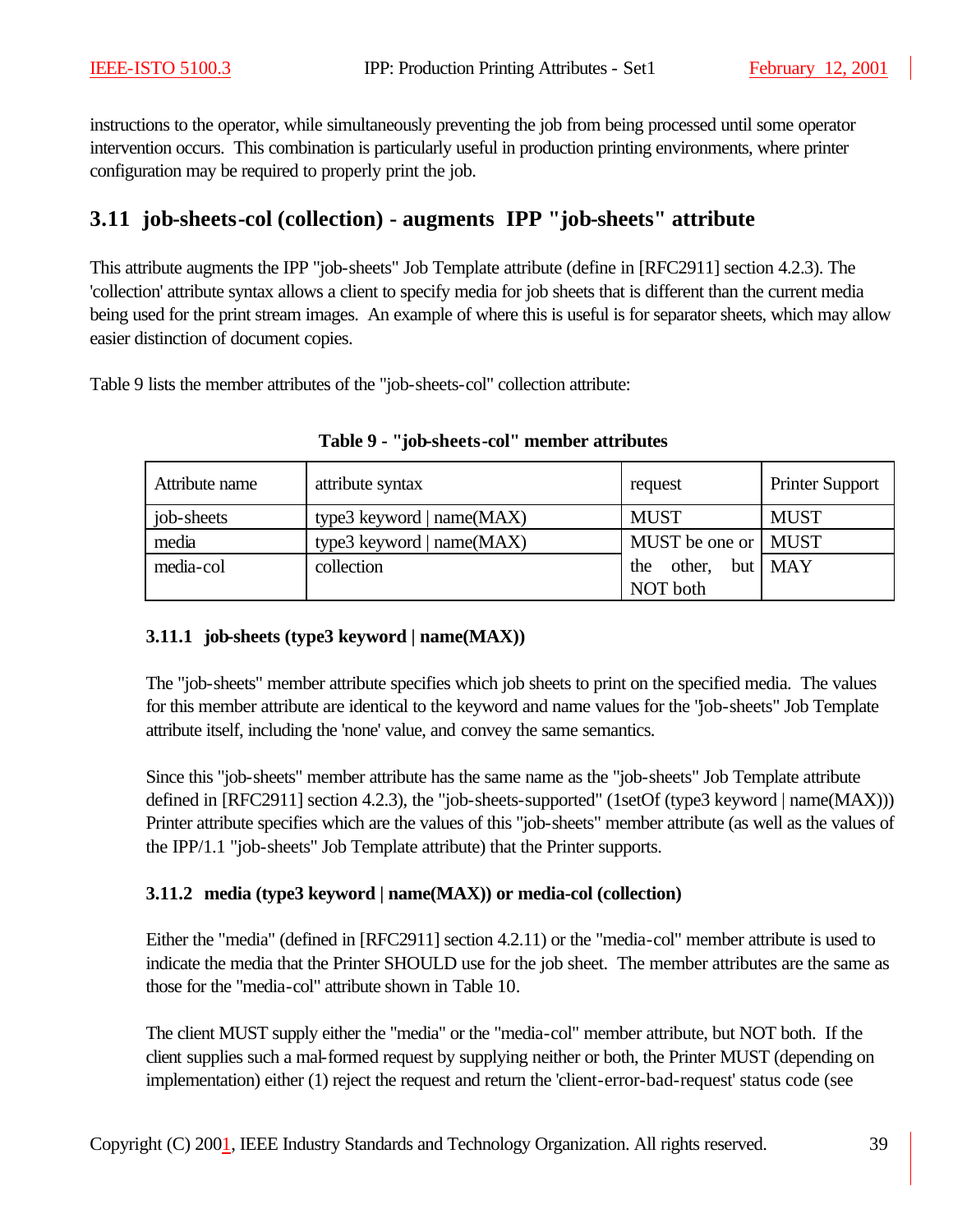[RFC2911] section 13.1.4.1) or (2) use either the "media" or the "media-col" member attribute, independent of the value of the "ipp-attribute-fidelity" attribute supplied by the client.

Since this "media" member attribute has the same name as the "media" Job Template attribute defined in [RFC2911] section 4.2.11), the "media-supported" (1setOf (type3 keyword | name(MAX))) Printer attribute (also defined in [RFC2911] section 4.2.11) identifies the values of this "media" member attribute (as well as the values of the "media" Job Template attribute) that the Printer supports, i.e., the names of the supported media.

Since this "media-col" member attribute has the same name as the "media-col" Job Template attribute defined in section 3.13), the "media-col-supported" Printer attribute (defined in section 3.13.14) identifies the keyword names of the member attributes supported in this "media-col" member attribute (as well as the keyword names of the "media-col" Job Template attribute), i.e., the names of the member attributes in Table 10 that the Printer supports.

#### **3.11.3 job-sheets-col-default (collection)**

The "job-sheets-default (see [RFC2911] section 4.2.3) attribute and the "job-sheets-col-default" Printer attribute specify the job sheets that the Printer MUST provide, if the client omits both the "job-sheets" and the "job-sheets-col" Job Template attribute in the Job Creation operation (and the PDL doesn't include a job sheets specification). The member attributes are defined in Table 9. A Printer MUST support the same member attributes for this default collection attribute as it supports for the corresponding "job-sheetscol" Job Template attribute.

The "job-sheets-default" and "job-sheets-col-default" Printer attributes MUST both be configured to specify the same job sheet instance. If the administrator sets one of them to a value (either locally or with the Set-Printer-Attributes operation - see [ipp-set]), the Printer MUST set the other attribute's value to specify the same job sheet instance or to the 'unknown' out-of-band value, if there isn't a corresponding value to be set for the other attribute. If a client attempts to set both attributes, but their values specify different job sheet instances, the Printer MUST reject the Set-Printer-Attributes operation and return the 'client-error-conflicting-attributes' status code. The reason to have both default attributes configured, is so that clients that only know about the "job-sheets" attribute will see the "job-sheets-default" attribute, while clients that know about the "job-sheets-col" attribute will be able to determine the characteristics of the job sheet default.

### **3.11.4 job-sheets-col-supported (1setOf type2 keyword)**

The "job-sheets-col-supported" attribute identifies the keyword names of the member attributes supported in the "job-sheets-col" collection Job Template attribute, i.e., the keyword names of the member attributes in Table 9 that the Printer supports.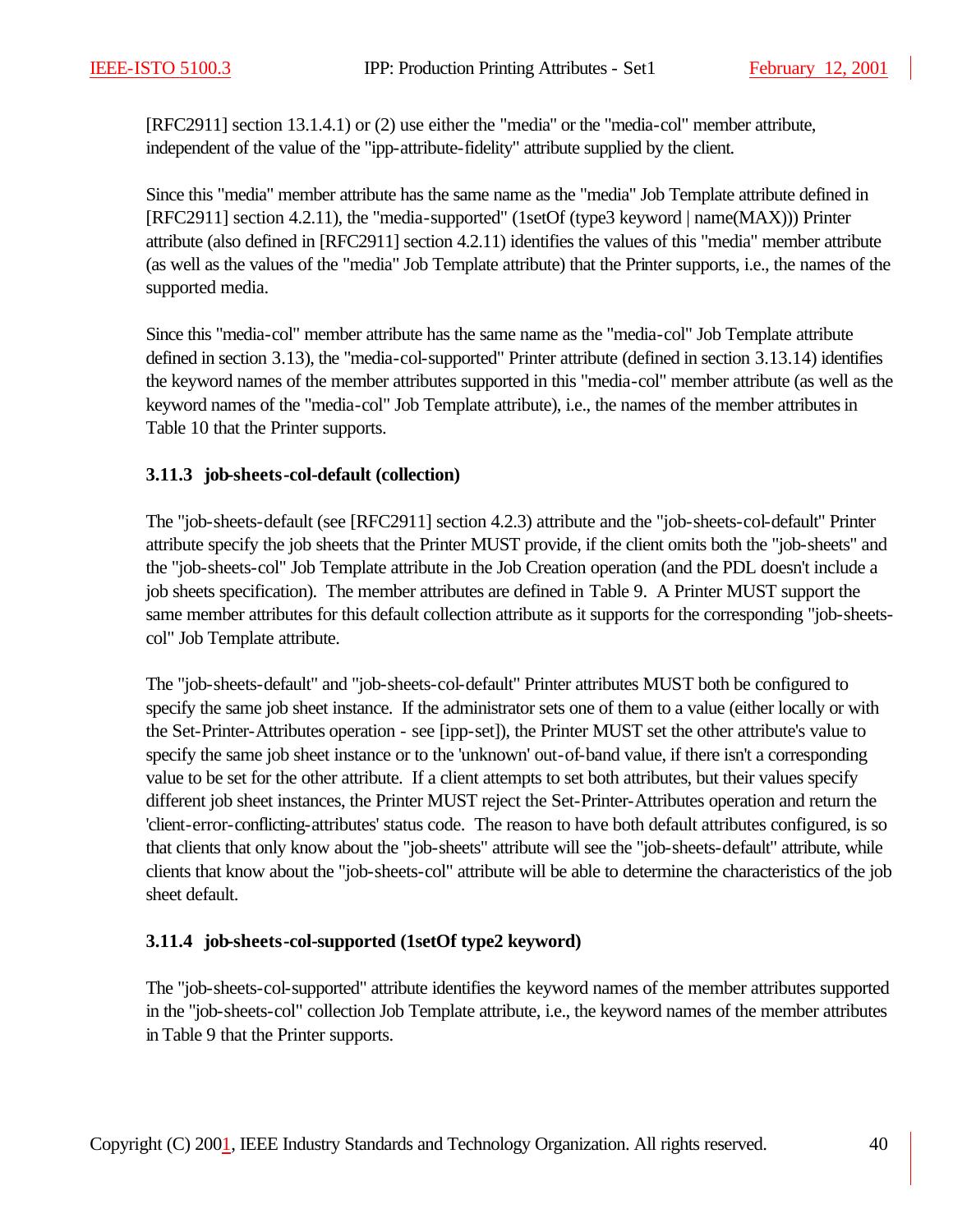## **3.12 job-sheet-message (text(MAX))**

This attribute is used to convey a message that is delivered with the job, and may be printed on a job sheet (e.g., the 'standard' job sheet). The message may contain any type of information, but typically includes either instructions for offline processing (e.g., finishing), or a message for the job recipient.

## **3.13 media-col (collection) - augments IPP "media"**

This attribute augments the "media" Job Template attribute (defined in [RFC2911] section 4.2.11). This "mediacol" Job Template collection attribute enables a client end user to submit a list of media characteristics to the Printer as a way to more completely specify the media to be used. Each member attribute of the collection identifies a media characteristic. A Printer MAY support the "media" attribute without supporting the "media-col" attribute. However, if a Printer supports the "media-col" attribute, it MUST also support the "media" attribute. Otherwise, clients that support only the IPP/1.0 or IPP/1.1 "media" Job Template attribute would not be able to interoperate with a Printer that supports only the "media-col" Job Template attribute.

Each value of the "media" (type3 keyword | name) Job Template attribute uniquely identifies an instance of media. Each combination of values of the "media-col" collection attribute also uniquely identify an instance of media. In other words, each media instance supported by a Printer MUST have a combination of member attribute values that differs from the combination of values for all other supported media instances.

When associating standard media keywords with media instances to be used with the "media" attribute, the implementation and/or the administrator SHOULD associate them with media instances whose characteristics are what users would normally expect. For example, the 'iso-a4-white' keyword SHOULD be associated with a media instance that is A4 in size, 20 pound or 24 pound in weight, white in color, with 'stationery' media type, no holes, etc.

The standard media keywords that identify media sizes, such as 'iso-a4' and 'na-letter', are associated with any media in an input tray that is configured for that media size. Thus specifying media size keywords with the "media" attribute does not guarantee reproducible results from one job submission to another, since different media of the same size may be present from one time to the next. If none of the input trays are configured for that size, the association with a media instance is IMPLEMENTATION DEPENDENT.

The client MUST NOT supply both the "media" and the "media-col" Job Template attributes in a Job Creation request. If the client supplies such a mal-formed request by supplying both, the Printer MUST (depending on implementation) either (1) reject the request and return the 'client-error-bad-request' status code (see [RFC2911] section 13.1.4.1) or (2) use either the "media" or the "media-col" attribute, independent of the value of the "ippattribute-fidelity" attribute supplied by the client.

A number of collection Job Template attributes defined in this document have both the "media" and "media-col" member attributes. The same rule against supplying both in a request holds for those collection attributes. Those Job Template attributes whose sole purpose is to specify the media are defined so that the Printer MUST use the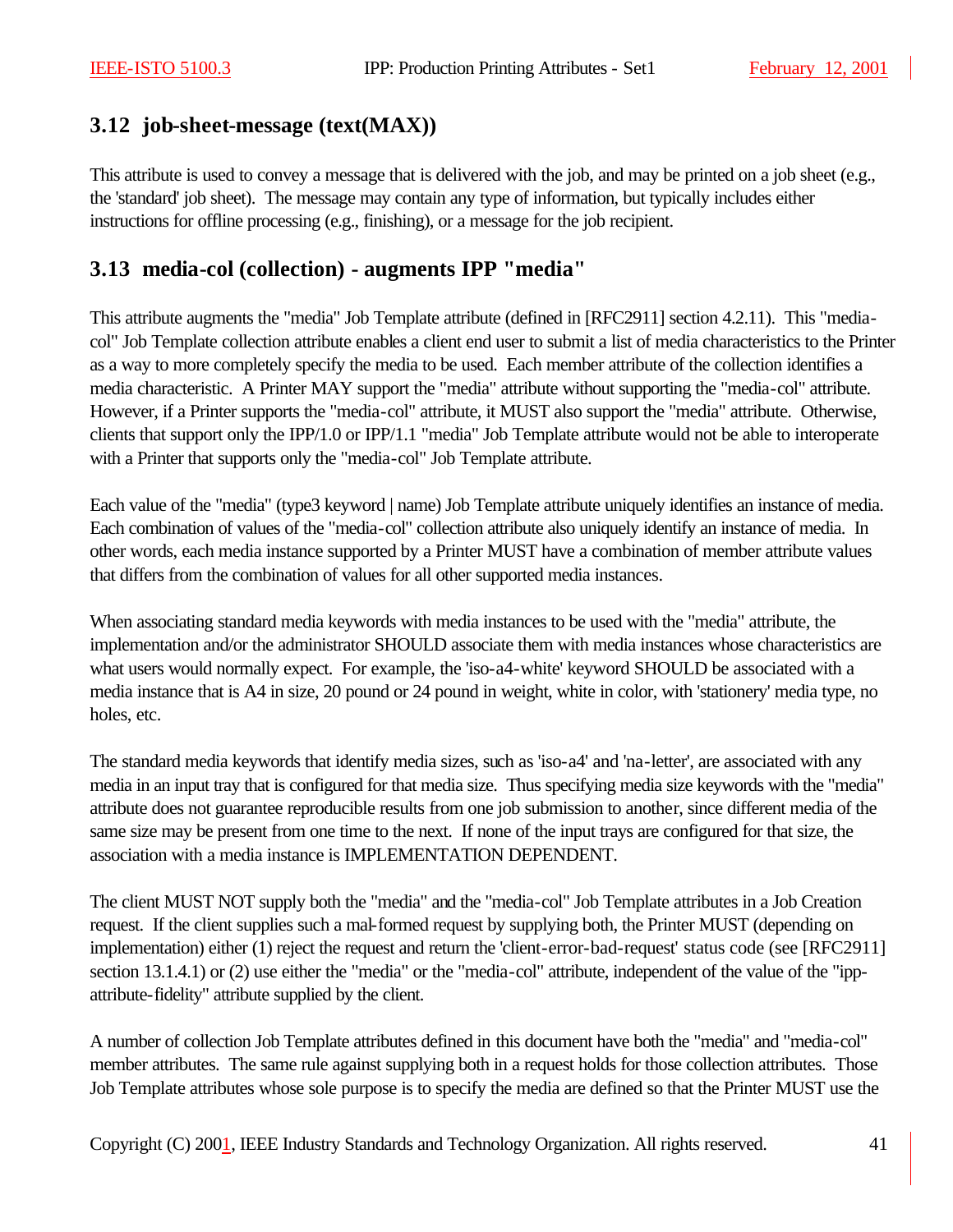requested media, while those that have additional purposes as well are defined so that the Printer SHOULD use the requested media.

Each "media-col" value in a Printer MUST contain a value for each "media-col" member attribute supported by the Printer. That is, all "media-col" values in a Printer contain the same member attributes. The "media-col" values supported by a Printer MUST be either all combinations of supported member attribute values or a subset thereof. When a client supplies a "media-col" attribute in a Job Creation or Validate-Job request, the client NEED NOT include all "media-col" member attributes supported by the Printer.

When a Printer receives a "media-col" attribute in a Job Creation or Validate-Job request, it finds the specified "media-col" value in the Printer using the following "*matching algorithm*": (this algorithm effectively fills in the member attributes not supplied by the client)

- 1) Find all "media-col" values where each member attribute value is identical to the corresponding member attribute in the client supplied "media-col" attribute. Any member attribute not supplied by the client matches any value of the corresponding member attribute in the Printer. The Printer ignores those member attributes supplied by the client and not supported by the Printer.
- 2) If the number of *matched* "media-col" values is:
	- **0:** the Printer MUST either
		- **a)** treat the client-supplied "media-col" value as an unsupported value (see [RFC2911] Print-Job operation) if "media-col" is not a value of the "user-defined-values-supported" attribute (see section 5.1), or
		- **b)** accept the "media-col" value and put the Job in the 'pending-held' state if "media-col" is a value of the "user-defined-values-supported" attribute, and if the Job is otherwise accepted.
	- **1:** a Printer implementation MUST either
		- a) use this single value of "media-col" as the value specified by the client, or
		- b) use step "2 or more" below to confirm the single matched value or to eliminate it.
	- **2 or more:** a Printer MUST reduce the number "media-col" values in an implementation-defined manner to 1 or 0. If the number of values from this step is 1, the Printer implementation MUST go to step '1a)' above. If the number of values from this step is 0, the Printer implementation MUST go to step '0' above.

To reduce the number of "media-col" values, an implementation SHOULD pick an algorithm that gives reproducible results. For example, an algorithm that picks one value at random does not give reproducible results. The following are some possible algorithms. Others are possible too.

a) A Printer MAY apply implementation-defined defaults for member attributes not specified by the client and perform the matching algorithm again on the matched values. This algorithm may result in 0 matches.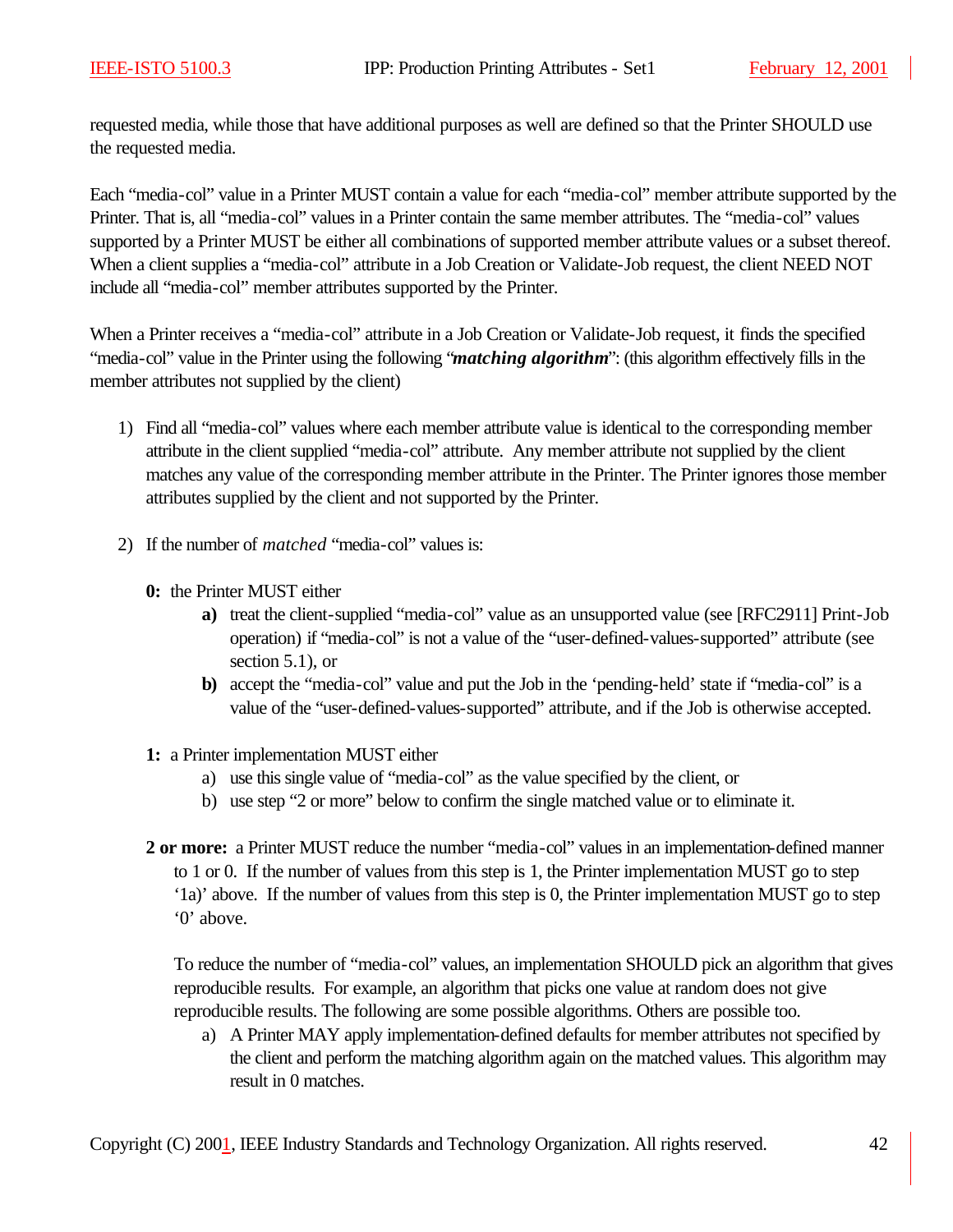- b) A Printer MAY find the "closest" or "best" match of the matched "media-col" values. This document doesn't attempt to define "closest" or "best", but the result MUST be a single match.
- c) A Printer MAY find the "closest" or "best" match of the matched "media-col" values that are also ready (i.e. loaded in trays). This algorithm has a chance of being less reproducible, but may still be sufficiently reproducible to be useful. This algorithm may yield 0 matches unless there is a fallback, such as to the preceding algorithm (b).

A Printer MUST implement either the above algorithm or one that produces equivalent results.

Table 10 lists the member attributes of the "media-col" collection attribute:

| Attribute name      | attribute syntax            | request    | Printer Support |
|---------------------|-----------------------------|------------|-----------------|
| media-key           | type3 keyword   name(MAX)   | <b>MAY</b> | <b>MAY</b>      |
| media-type          | type3 keyword   name(MAX)   | <b>MAY</b> | <b>MAY</b>      |
| media-info          | text(255)                   | <b>MAY</b> | <b>MAY</b>      |
| media-color         | type3 keyword   $name(MAX)$ | <b>MAY</b> | <b>MAY</b>      |
| media-pre-printed   | type3 keyword   name(MAX)   | <b>MAY</b> | <b>MAY</b>      |
| media-hole-count    | integer(0:MAX)              | <b>MAY</b> | <b>MAY</b>      |
| media-order-count   | integer(1:MAX)              | <b>MAY</b> | <b>MAY</b>      |
| media-size          | collection                  | <b>MAY</b> | <b>MUST</b>     |
| media-weight-metric | integer(0:MAX)              | <b>MAY</b> | <b>MAY</b>      |
| media-back-coating  | type3 keyword   name(MAX)   | <b>MAY</b> | <b>MAY</b>      |
| media-front-coating | type3 keyword   $name(MAX)$ | <b>MAY</b> | <b>MAY</b>      |
| media-recycled      | type3 keyword   name(MAX)   | <b>MAY</b> | <b>MAY</b>      |

**Table 10 - "media-col" member attributes**

The "media-col" collection member attributes definitions are:

### **3.13.1 media-key (type3 keyword | name(MAX))**

The "media-key" member attribute contains the name of the media represented as a keyword or name. Values MUST be the same as the keyword and name values for the "media" Job Template attribute and represent the same media, except for media size and input tray keywords (see section 6.3 in this document and [RFC2911] Appendix C) which MUST NOT be "media-key" values.

The value of this member attribute MUST be unique for each media supported by an IPP Printer instance, i.e., no two media instances can have the same "media-key" value on the same IPP Printer instance. However, the same "media-key" value can represent the same or different media on different IPP Printer instances. For example, the 'iso-a4-white' keyword might represent recycled 80 gm/mm on two Printer instances and non-recycled, 72 gm/mm on a third Printer instance. An administrator or a number of administrators within an organization MAY choose to have "media-key" values represent the same media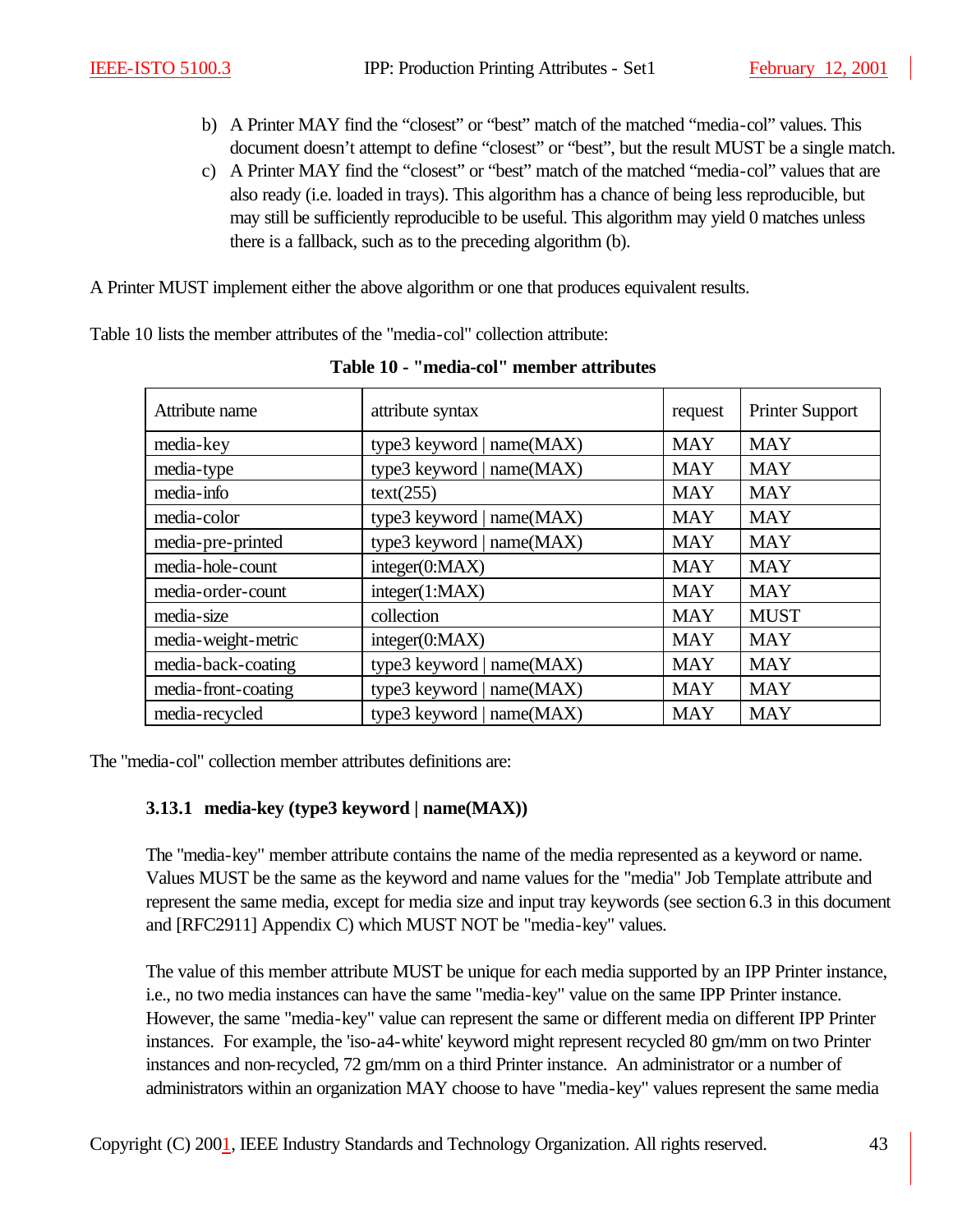instances across a set of Printers.

Note: Since the above requires that each media instance have a unique "media-key" value (if "media-key" attribute is supported), then the Printer automatically meets the requirement (see section 3.13) that each media instance have a unique combination of member attribute values.

Note: As with any combination of supported "media-col" member attributes, if a client supplies the "mediakey" member attribute and other member attributes, the Printer will attempt to match all of the supplied member attributes, including the "media-key" value, following the algorithm defined in section 3.13. So if the supplied collection value does not match any supported "media-col" value, the Printer treats the "mediacol" attribute as having an undefined attribute value. Thus, a client can ensure that the Printer maps a standard media name keyword to certain expected member attribute values.

The "media-key-supported" (1setOf (type3 keyword | name(MAX))) Printer attribute identifies the values of this "media-key" member attribute that the Printer supports.

For Printers that support a large number of media (and the "media-key" attribute), the burden of an administrator to define unique "media-key" values for each media instance could be quite large. Therefore, it is RECOMMENDED that such a Printer assign a unique "media-key" value in an IMPLEMENTATION-DEFINED manner for each media instance for which the administrator has not defined a "media-key" value, rather than refusing the media definition. The Printer also adds such generated values to its "media-key-supported" attribute. A client can supply such a Printer-generated value with either (1) the "media-key" member attribute or (2) the "media" Job Template attribute.

### **3.13.2 media-type (type3 keyword | name(MAX))**

The "media-type" member attribute identifies the type of media, i.e., the media instance's predominate characteristic. Depending on implementation, the Printer MAY need to behave differently or perform different validation, depending on the type of the media. For example, prohibiting stapling transparencies or selecting a different paper path for an envelope.

The values and descriptions indicated with 'yes' are taken verbatim from the Printer MIB [RFC1759] and "Media Features for Display, Print, and Fax" [RFC2534] documents. Bracketed text indicates additions to these Descriptions taken from other standards. Additional values MAY be registered according to both [REG] and [RFC2911].

| Keyword        | Description                                                  | Printer    | <b>RFC</b> |
|----------------|--------------------------------------------------------------|------------|------------|
|                |                                                              | <b>MIB</b> | 2534       |
| stationery     | Separately cut sheets of an opaque material                  | yes        | yes        |
| transparency   | Separately cut sheets of a transparent material              | yes        | yes        |
| envelope       | Envelopes that can be used for conventional mailing purposes | yes        | yes        |
| envelope-plain | Envelopes that are not preprinted and have no windows        | yes        | yes        |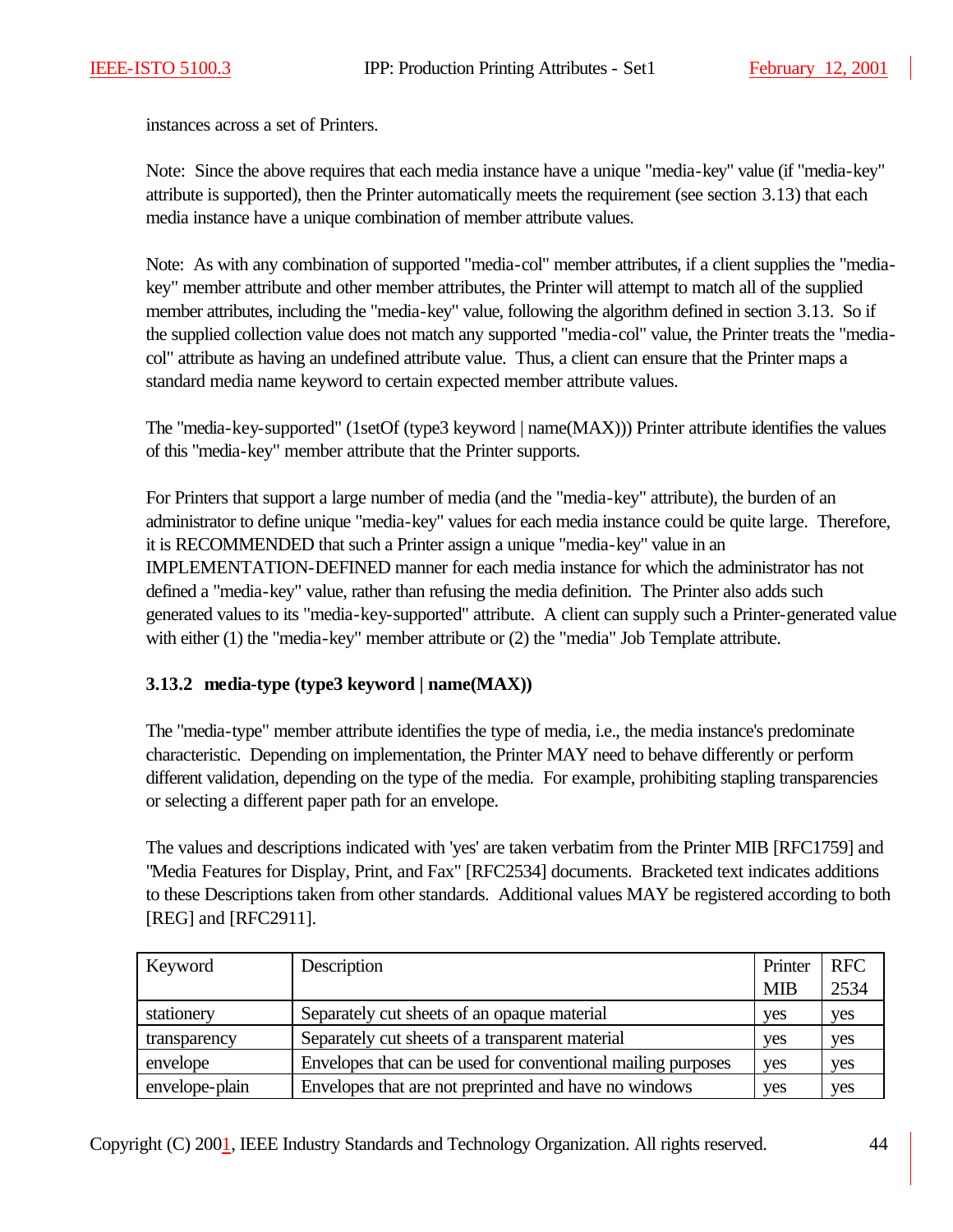| envelope-window  | Envelopes that have windows for addressing purposes                 | yes | no  |
|------------------|---------------------------------------------------------------------|-----|-----|
| continuous       | Continuously connected sheets of an opaque material - which         | no  | yes |
|                  | edge is connected is not specified                                  |     |     |
| continuous-long  | Continuously connected sheets of an opaque material                 | yes | no  |
|                  | connected along the long edge                                       |     |     |
| continuous-short | Continuously connected sheets of an opaque material                 | yes | no  |
|                  | connected along the short edge                                      |     |     |
| tab-stock        | Media with tabs [either pre-cut or full-cut]                        | yes | no  |
| pre-cut-tabs     | Media with tabs that are cut so that more than one tab is visible   | no  | no  |
|                  | extending out beyond the edge of non-tabbed media in an             |     |     |
|                  | Output-Document.                                                    |     |     |
| full-cut-tabs    | Media with a tab that runs the full length of the sheet so that     | no  | no  |
|                  | only one tab is visible extending out beyond the edge of non-       |     |     |
|                  | tabbed media in an Output-Document.                                 |     |     |
| multi-part-form  | Form medium composed of multiple layers not pre-attached to         | yes | no  |
|                  | one another; each sheet may be drawn separately from an input       |     |     |
|                  | source                                                              |     |     |
| labels           | Label stock [For example, a sheet of peel-off labels].              | yes | no  |
| multi-layer      | Form medium composed of multiple layers which are pre-              | yes | no  |
|                  | attached to one another; e.g., for use with impact printers.        |     |     |
| screen           | A refreshable display                                               | no  | yes |
| screen-paged     | A refreshable display which cannot scroll                           | no  | yes |
| photographic     | Separately cut sheets of an opaque material to produce              | no  | no  |
|                  | photographic quality images                                         |     |     |
| cardstock        | Separately cut sheets of a heavier or stiffer opaque material       | no  | no  |
|                  | than stationery                                                     |     |     |
| other            | The 'other' keyword value is used when the media instance           | no  | no  |
|                  | does not correspond to any of the Printer's supported media         |     |     |
|                  | types (keyword or name).                                            |     |     |
|                  |                                                                     |     |     |
|                  | The 'other' keyword value SHOULD NOT be used to refine              |     |     |
|                  | the defined values. For example, the "media-type" member            |     |     |
|                  | attribute SHOULD use the 'envelope' value for both self-            |     |     |
|                  | sealing and moisture-required envelopes in combination with         |     |     |
|                  | the "media-info" attributes indicating the difference, rather than  |     |     |
|                  | using the value 'other'. Alternatively, if the Printer supports the |     |     |
|                  | name attribute syntax for the "media-type" member attribute         |     |     |
|                  | and allows the 'name' attribute syntax for envelopes, the           |     |     |
|                  | administrator could define two new "media-type" name values:        |     |     |
|                  | 'envelope-self-sealing' and 'envelope-moisture-required'.           |     |     |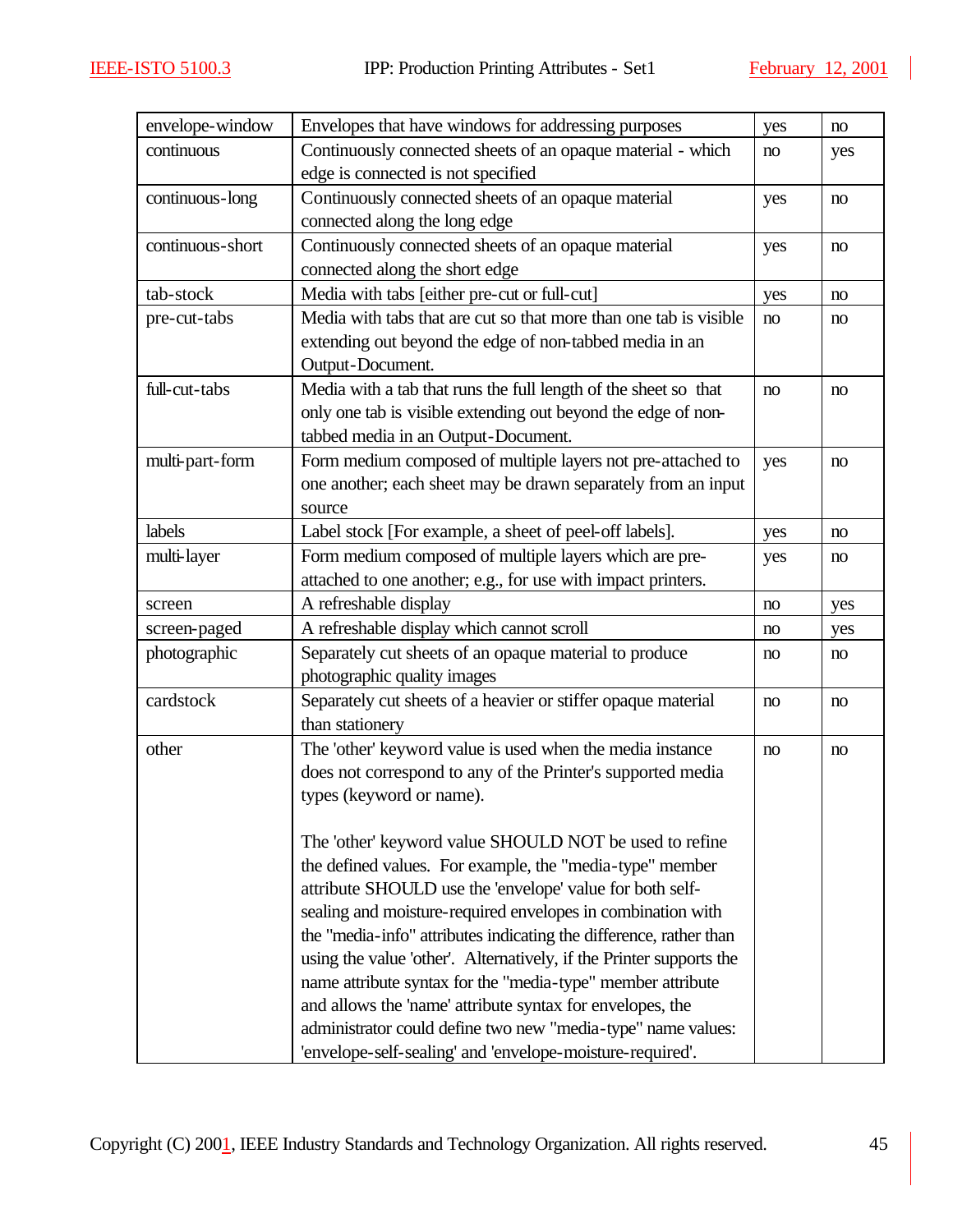The "media-type-supported" (1setOf (type3 keyword | name(MAX))) Printer attribute identifies the values of this "media-type" member attribute that the Printer supports, i.e., the media types supported.

Note: The Administrator can define custom media types using the 'name' (MAX) attribute syntax of the "media-type-supported" (1setOf (type3 keyword | name(MAX))) Printer attribute, if the Printer supports the 'name' attribute syntax for this attribute. As with other Job Template and member attributes, the user can also supply user-defined media type names that are not among the values of the "media-typesupported" Printer attribute, if the Administrator has configured the Printer's "user-defined-valuessupported" attribute to contain the 'media-type' attribute keyword value (see section 5.1).

### **3.13.3 media-info (text(255))**

The "media-info" member attribute specifies information that helps describe the media instance for human consumption. This attribute can also be used to distinguish two media instances for which all other member attributes (except "media-key", if implemented) are the same. For example, this member attribute could be used to distinguish between self-sticking and moisture-required envelopes, both of which have a "mediatype" value of 'envelope'.

The "media-info-supported" (boolean) Printer attribute indicates whether or not the Printer supports the "media-info" member attribute.

### **3.13.4 media-color (type3 keyword | name(MAX))**

The "media-color" member attribute indicates the desired color of the media being specified.

| 'no-color'        | The specified media should have no color. |
|-------------------|-------------------------------------------|
| 'white'           | The specified media should be white.      |
| 'pink'            | The specified media should be pink.       |
| 'yellow'          | The specified media should be yellow.     |
| "blue"            | The specified media should be blue.       |
| 'green'           | The specified media should be green.      |
| buff <sup>'</sup> | The specified media should be buff.       |
| 'goldenrod'       | The specified media should be goldenrod.  |
| 'red'             | The specified media should be red.        |
| 'gray'            | The specified media should be gray.       |
| 'ivory'           | The specified media should be ivory.      |
| 'orange'          | The specified media should be orange.     |

Standard keyword values for "media-color" are:

Note: The standard keyword values for the "media-color" attribute are derived primarily from the Printer MIB [RFC1759] prtInputMediaColor standard values with the addition of 'blue', 'red', 'gray', 'ivory',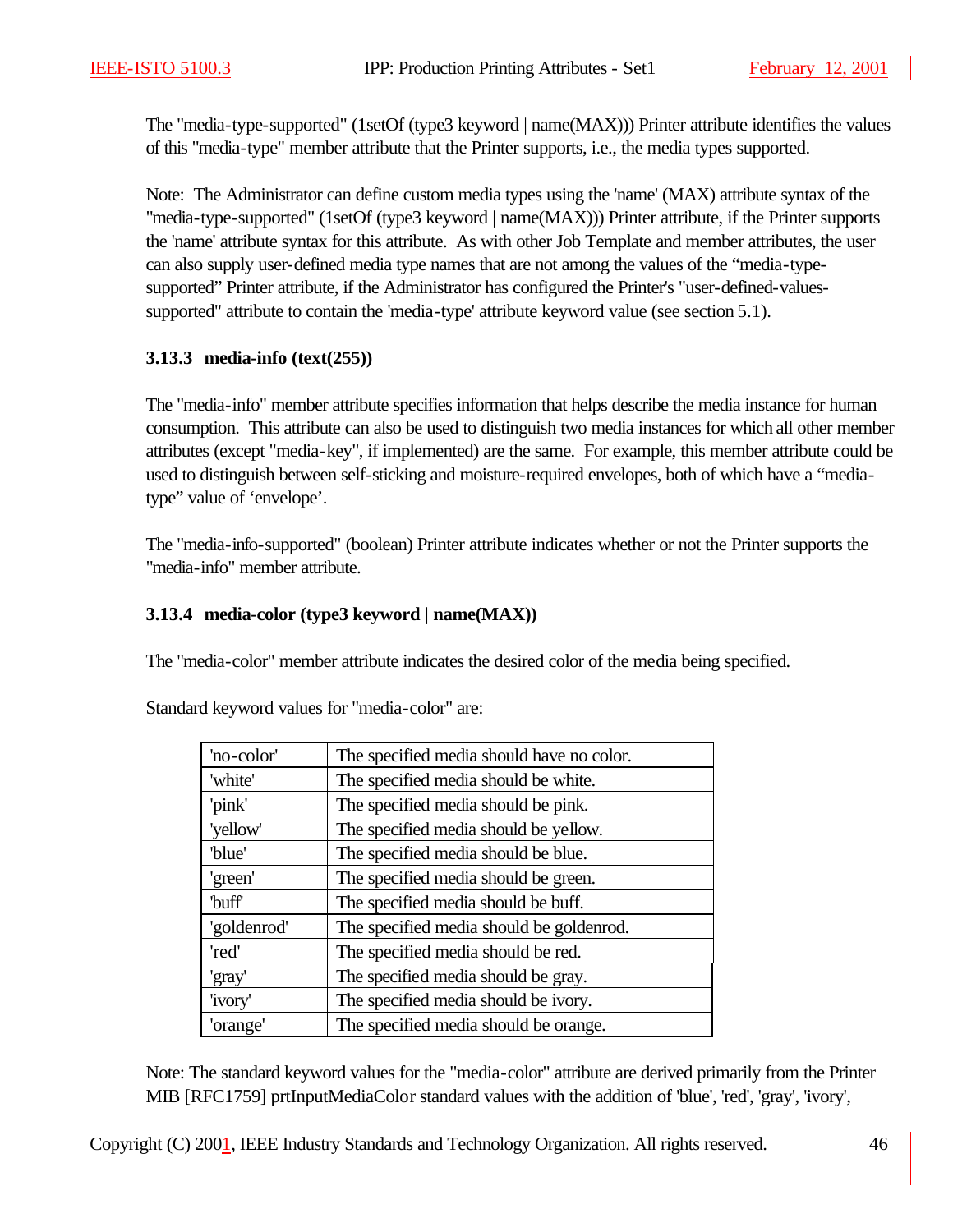'orange', and 'no-color' (instead of 'transparent' - see 'transparency' in "media-type", section 3.13.2).

The "media-color-supported" (1setOf (type3 keyword | name(MAX))) Printer attribute identifies the values of this "media-color" member attribute that the Printer supports, i.e., the colors supported.

The Administrator can define custom paper colors using the 'name' (MAX) attribute syntax of the "mediacolor-supported" (1setOf (type3 keyword | name(MAX))) Printer attribute. Note: as with other Job Template and member attributes, the user can also supply user-defined color names that are not among the values of the "media-color-supported" Printer attribute, if the Administrator has configured the Printer's "user-defined-values-supported" attribute to contain the 'media-color' attribute keyword value (see section 5.1).

### **3.13.5 media-pre-printed (type3 keyword | name(MAX))**

The "media-pre-printed" member attribute indicates that the pre-printed characteristics of the desired media. Examples of pre-printed media include forms and company letterhead. The standard keyword values for "media-pre-printed" are:

| 'blank'       | The desired medium is not pre-printed. The Printer MAY use an          |
|---------------|------------------------------------------------------------------------|
|               | electronic representation of a form, if the medium has some imaged     |
|               | information already associated with it.                                |
| 'pre-printed' | The desired medium is pre-printed; the other attributes identify which |
|               | medium instance and so what is actually pre-printed.                   |
| letter-head'  | The site-defined letter head pre-printed is desired.                   |

The "media-pre-printed-supported" (1setOf (type3 keyword | name(MAX)) Printer attribute identifies the values of this "media-pre-printed" member attribute that the Printer supports.

### **3.13.6 media-hole-count (integer(0:MAX))**

The "media-hole-count" member attribute indicates the number of pre-drilled holes in the desired media. A value of 0 (zero) indicates that no holes should be present in the media.

The "media-hole-count-supported" (1setOf rangeOfInteger(0:MAX)) Printer attribute identifies the ranges of values of this "media-hole-count" member attribute that the Printer supports.

### **3.13.7 media-order-count (integer(1:MAX))**

The "media-order-count" member attribute indicates the number of sheets, within an ordered sequence of sheets; after which the sequence begins to repeat. For example, third cut tab stock in which all three forms are present has an order count of 3 (this is also sometimes called the modulus of the ordered media). Fullcut tab stock MAY have an order count greater than 1 if it has an ordered sequence, such as a cycle of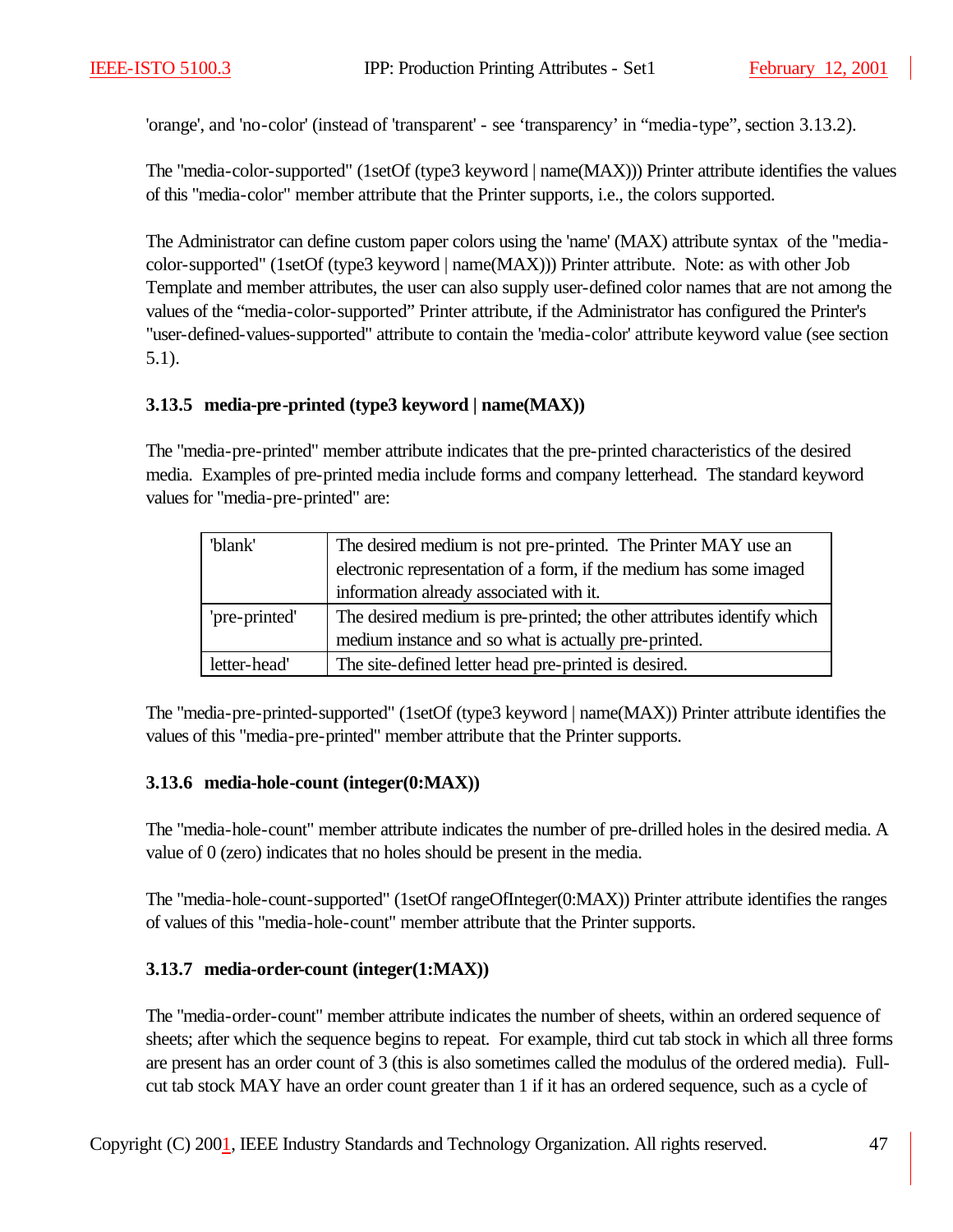colors or cycle of pre-printing.

If the "media-order-count" is 1, then all media is the same.

The "media-order-count-supported" (1setOf rangeOfInteger(1:MAX)) Printer attribute identifies the range of values of this "media-order-count" member attribute that the Printer supports.

#### **3.13.8 media-size (collection)**

The "media-size" member attribute is a collection that explicitly specifies the numerical media width and height dimensions.

It is RECOMMENDED that a client localize the collection values to the size names that users are familiar with, such as 'letter' and 'A4', possibly also including the exact dimensions as well (and in the units appropriate for the user's locale). If a client does not recognize a pair of numbers as a named size, it can simply display the two numbers instead. Thus the pair of size dimensions serve the same function as keyword values, except that the client has an obvious fallback display for an unrecognized pair, namely, the actual dimension numbers.

The "media-size" collection member attributes are:

| Attribute name | attribute syntax  | request     | <b>Printer Support</b> |
|----------------|-------------------|-------------|------------------------|
| x-dimension    | integer $(0:MAX)$ | <b>MUST</b> | MUST                   |
| y-dimension    | integer $(0:MAX)$ | <b>MUST</b> | <b>MUST</b>            |

**Table 11 - "media-size" member attributes**

### **3.13.8.1 x-dimension (integer(0:MAX))**

Indicates the size of the media in hundredths of a millimeter along the bottom edge of the media. See section 2.4 regarding the coordinate system. This unit is equivalent to  $1/2540$  th of an inch resolution.

### **3.13.8.2 y-dimension (integer(0:MAX))**

Indicates the size of the media in hundredths of a millimeter along the left edge of the media. See section 2.4 regarding the coordinate system. This is equivalent to  $1/2540$  th of an inch resolution.

### **3.13.8.3 media-size-supported (1setOf collection)**

Indicates the sizes supported by the Printer. A requested media size dimension matches a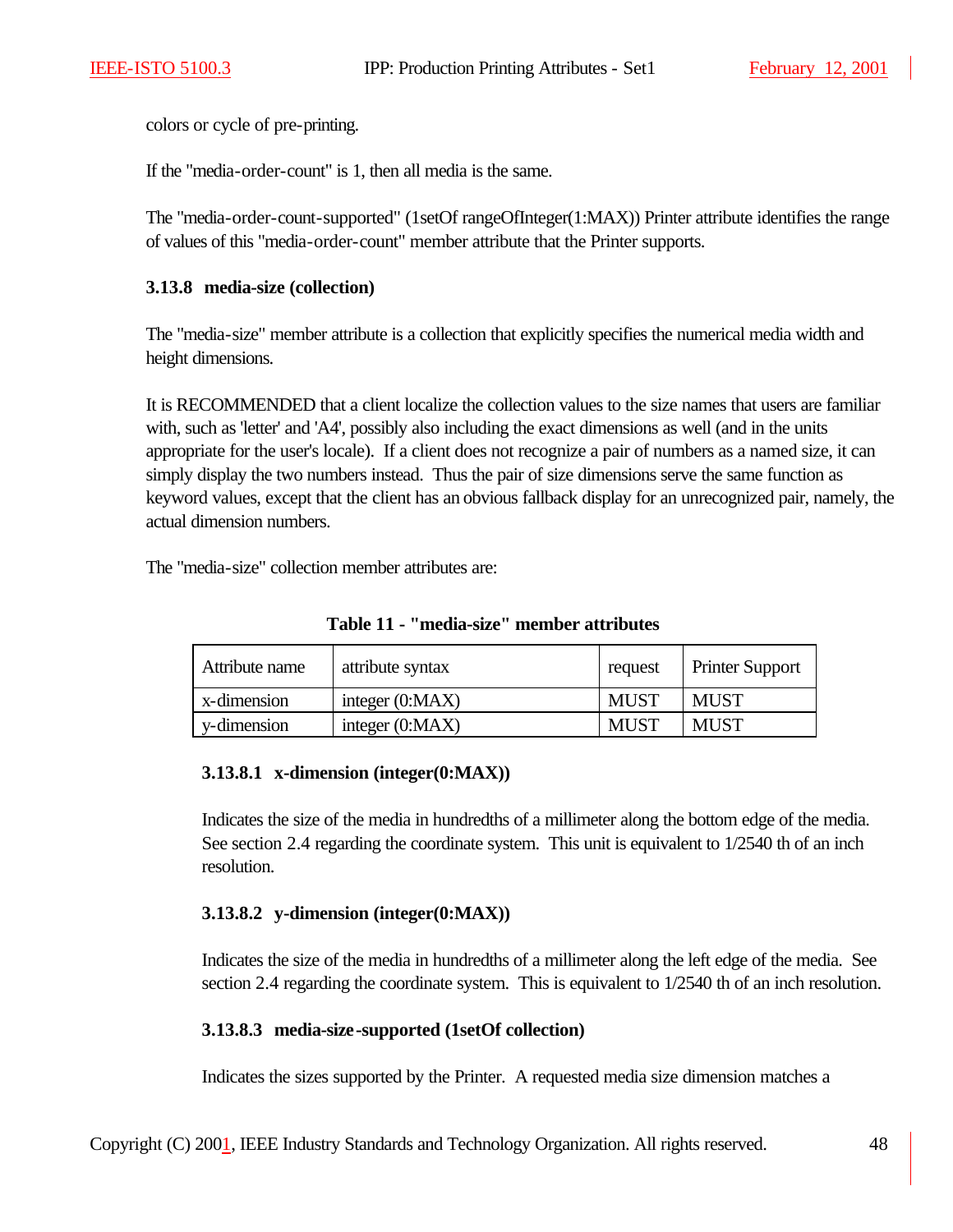supported media dimension if it is within an implementation-defined tolerance. For example, PostScript [redbook] specifies a tolerance of 5 points (5/72 of an inch = 1.7 mm) of a supported dimension, i.e., within 176 units of the value of the dimension.

The "media-size-supported-" collection member attributes are:

| Attribute name | attribute syntax                              | request     | <b>Printer Support</b> |
|----------------|-----------------------------------------------|-------------|------------------------|
| x-dimension    | integer $(1:MAX)$   rangeOfInteger<br>(1:MAX) | <b>MUST</b> | <b>MUST</b>            |
| y-dimension    | integer $(1:MAX)$   rangeOfInteger<br>(1:MAX) | <b>MUST</b> | <b>MUST</b>            |

**Table 12 - "media-size-supported" member attributes**

### **3.13.8.3.1 x-dimension (integer(1:MAX) | rangeOfInteger(1:MAX))**

Indicates the size of the media in hundredths of a millimeter along the bottom edge of the media. This is equivalent to 1/2540 th of an inch resolution. The rangeOfInteger attribute syntax accommodated variable size implementations, such as printers supporting adjustable input trays and web printers. See section 2.4 regarding the coordinate system and section 5.1 regarding user-define media sizes.

### **3.13.8.3.2 y-dimension (integer(1:MAX) | rangeOfInteger(1:MAX))**

Indicates the size of the media in hundredths of a millimeter along the left edge of the media. This is equivalent to 1/2540 th of an inch resolution. The rangeOfInteger attribute syntax accommodated variable size implementations, such as printers supporting adjustable input trays and web printers. See section 2.4 regarding the coordinate system and section 5.1 regarding user-defined media sizes.

#### **3.13.9 media-weight-metric (integer(0:MAX))**

The "media-weight-metric" member attribute indicates the weight of the desired media rounded to the nearest whole number of grams per square meter.

The "media-weight-metric-supported" (1setOf rangeOfInteger(1:MAX)) Printer attribute identifies the values of this "media-weight-metric" member attribute that the Printer supports, i.e., the weights supported in metric units.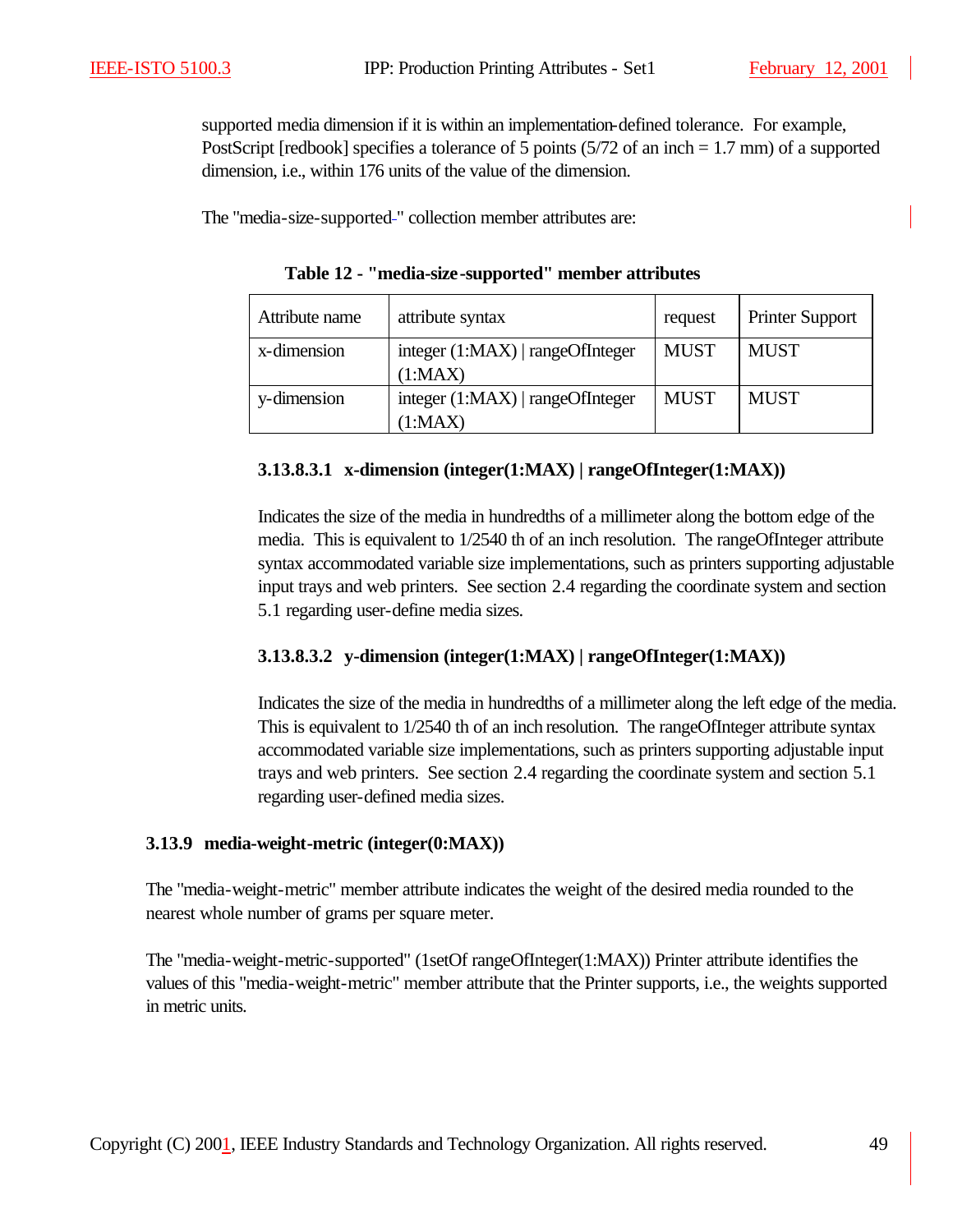### **3.13.10 media-front-coating (type3 keyword | name(MAX)) and media-back-coating (type3 keyword | name(MAX))**

The "media-front-coating" and "media-back-coating" member attributes indicate what pre-process coating has been applied to the front and back of the desired media, respectively.

Standard keyword values for "media-front-coating" and "media-back-coating" are:

| 'none'       | Indicated that the media MUST not have any coating.        |
|--------------|------------------------------------------------------------|
| 'glossy'     | Indicates that the media MUST have a "glossy" coating.     |
| 'high-gloss' | Indicates that the media MUST have a "high-gloss" coating. |
| 'semi-gloss' | Indicates that the media MUST have a "semi-gloss" coating. |
| 'satin'      | Indicates that the media MUST have a "satin" coating.      |
| 'matte'      | Indicates that the media MUST have a "matte" coating.      |

The "media-front-coating-supported" (1setOf (type3 keyword | name(MAX))) and "media-back-coatingsupported" (1setOf (type3 keyword | name(MAX))) Printer attribute identifies the values of these "mediafront-coating" and "media-back-coating" member attributes that the Printer supports.

#### **3.13.11 media-recycled (type3 keyword | name(MAX))**

The "media-recycled" member attribute indicates the recycled characteristics of the media. The standard keyword values are:

| none       | The media MUST NOT be recycled.                             |
|------------|-------------------------------------------------------------|
| 'standard' | The media MUST be the site-defined standard recycled stock. |

If this member attribute is supported, the Printer MUST support at least the 'none' and 'standard' values.

The "media-recycled-supported" (1setOf (type3 keyword | name(MAX))) Printer attribute identifies the values of this "media-recycled" member attribute that the Printer supports, i.e., the recycled characteristics supported, which MUST include the 'none' keyword value so that validation follows the normal rules.

#### **3.13.12 media-default (type3 keyword | name(MAX)) and media-col-default (collection)**

The "media-default" (see [RFC2911] section 4.2.11) and the "media-col-default" Printer attributes specify the media that the Printer uses, if the client omits both the "media" and the "media-col" Job Template attributes in the Job Creation operation (and the PDL doesn't include a media specification). The member attributes are defined in Table 10. A Printer MUST support the same member attributes for this default collection attribute as it supports for the corresponding "media-col" Job Template attribute.

The "media-default" and "media-col-default" Printer attributes MUST both be configured to specify the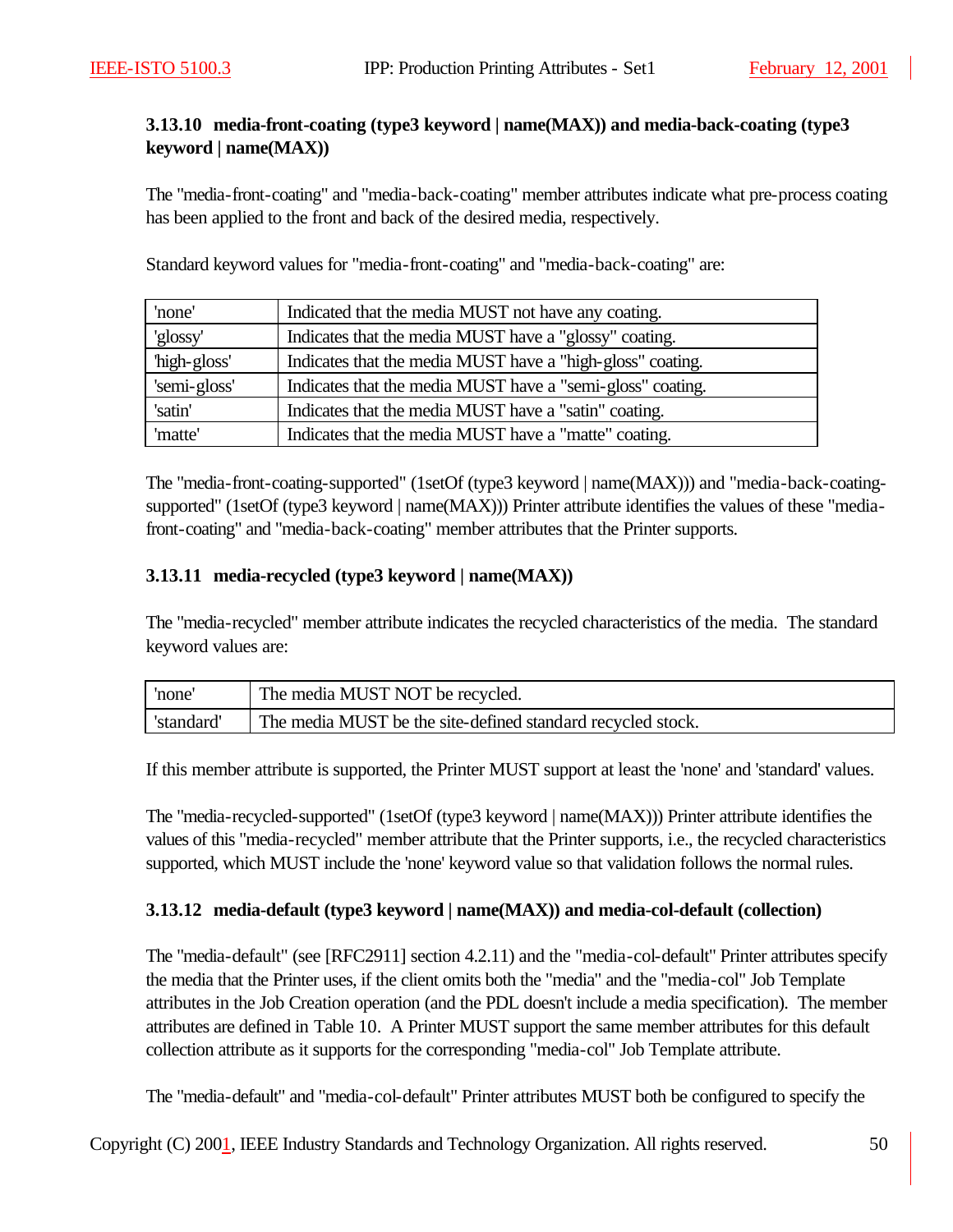same media instance. If the administrator sets one of them to a value (either locally or with the Set-Printer-Attributes operation - see [ipp-set]), the Printer MUST set the other attribute's value to specify the same media instance or to the 'unknown' out-of-band value, if there isn't a corresponding value to be set for the other attribute. If a client attempts to set both attributes, but their values specify different media instances, the Printer MUST reject the Set-Printer-Attributes operation and return the 'client-error-conflictingattributes' status code. The reason to have both default attributes configured, is so that clients that only know about the "media" attribute will see the "media-default" attribute, while clients that know about the "media-col" attribute will be able to determine the characteristics of the media default.

### **3.13.13 media-ready (1setOf (type3 keyword | name(MAX))) and media-col-ready (1setOf collection)**

The "media-ready" (see [RFC2911] section 4.2.11) and "media-col-ready" Printer attribute identifies the media that are available for use without human intervention, i.e., the media that are ready to be used without human intervention. The collection value MUST have all of the member attributes that are supported in Table 10. If this attribute is supported, the Printer MUST support the IPP/1.1 "media-ready" (1setOf (type3 keyword | name(MAX))) Printer attribute also. The i th value of the "media-ready" corresponds to the i th value of the "media-col-ready" attribute, so that the client can correlate the media name or keywords with the collection values, i.e., determine the characteristics of each ready media instance.

### **3.13.14 media-col-supported (1setOf type2 keyword)**

The "media-col-supported" Printer attribute identifies the keyword names of the member attributes supported in the "media-col" collection Job Template attribute, i.e., the keyword names of the member attributes in Table 10 that the Printer supports.

## **3.14 media-input-tray-check (type3 keyword | name(MAX))**

The "media-input-tray-check" Job Template attribute indicates that the Printer MUST check that the characteristics of the media in the identified input tray are the same as characteristics of the media identified by the Job's "media" Job Template attribute or *matched* (see section 3.13) by the Job's "media-col" Job Template attribute. The keyword values are the same input tray keyword values as are defined for the "media" Job Template attribute (see section 6.3 in this document and [RFC2911] Appendix C), i.e., 'top', 'middle', 'bottom', etc.

Independent of the "ipp-attributes-fidelity" operation attribute supplied by the client, if the characteristics differ, the Printer adds the 'resources-are-not-ready' value (see section 6.1) to the job's "job-state-reasons" attribute and MAY either (1) put the job into the 'pending-held' state or (2) start to process the job normally, but immediately stop the job ("job-state" = 'processing-stopped') and the Printer ("printer-state" = 'stopped'). In either implementation, the operator can change the media in the input tray to agree with the job or can modify the job's "media" or "media-col" attributes to agree with the input tray, depending on policy.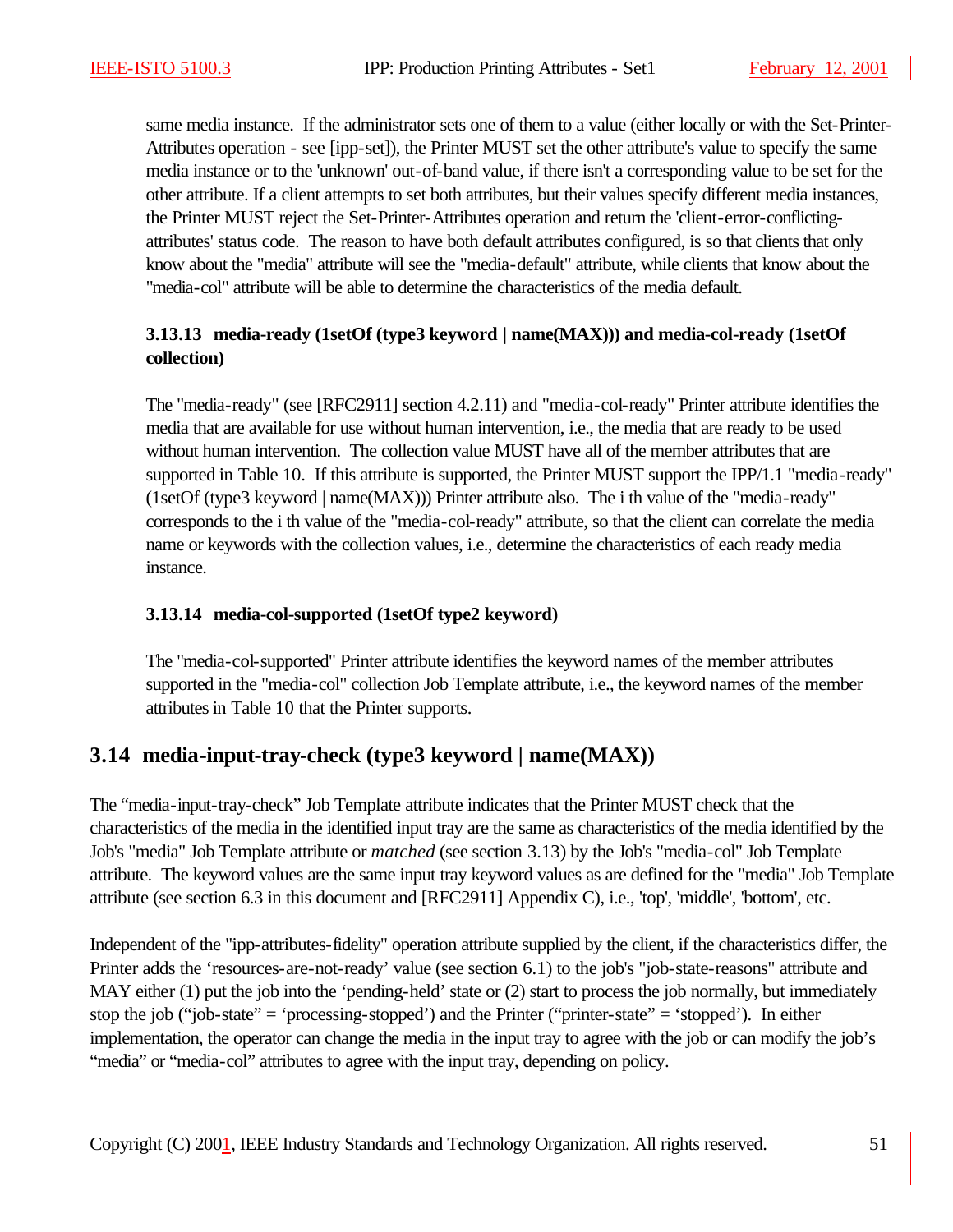# **3.15 page-delivery (type2 keyword)**

This attribute indicates whether print-stream pages of the job are to be delivered to the output bin or finisher in the same page order as the original document, or, in reverse of that order, and, whether the print-stream pages are delivered face up or face down. The "page-delivery" attribute specifies the intent based on the "original document" page order. See section 2.5 for a complete discussion on the ordering of print-stream pages.

Standard keyword values for page delivery are:

| 'same-order-face-up'      | The media sheets that represent the printed document MUST be            |
|---------------------------|-------------------------------------------------------------------------|
|                           | delivered to the output bin or finishing device in the same order as    |
|                           | defined by the "page-order-received" attribute. Further, side one of    |
|                           | each sheet MUST be delivered face up to the output bin or finishing     |
|                           | device.                                                                 |
| 'same-order-face-down'    | The media sheets that represent the printed document MUST be            |
|                           | delivered to the output bin or finishing device in the same order as    |
|                           | defined by the "page-order-received" attribute. Further, side one of    |
|                           | each sheet MUST be delivered face down to the output bin or             |
|                           | finishing device.                                                       |
| 'reverse-order-face-up'   | The media sheets that represent the printed document MUST be            |
|                           | delivered to the output bin or finishing device in the reverse order by |
|                           | the "page-order-received" attribute. Further, side one of each sheet    |
|                           | MUST be delivered face up to the output bin or finishing device.        |
| 'reverse-order-face-down' | The media sheets that represent the printed document MUST be            |
|                           | delivered to the output bin or finishing device in the reverse order by |
|                           | the "page-order-received" attribute. Further, side one of each sheet    |
|                           | MUST be delivered face down to the output bin or finishing device.      |
| 'system-specified'        | The Printer selects the most efficient delivery order based on other    |
|                           | Job Template attributes supplied by the client, such as "finishings",   |
|                           | "finishings-col", and "page-order-received".                            |

The "page-delivery" attribute is often used in conjunction with on-line and off-line finishing devices. The intent is to be able to deliver the media sheets in either the order of the page-stream pages as defined in the "original document" or in the reverse of that order.

### **3.15.1 Interaction with the "page-order-received" attribute**

The "page-order-delivery" attribute is dependent on the value of the "page-order-received" attribute (defined in section 3.16 below):

| "page-order- | "page-delivery" | Description of behavior |
|--------------|-----------------|-------------------------|
| received"    |                 |                         |

Copyright (C) 2001, IEEE Industry Standards and Technology Organization. All rights reserved. 52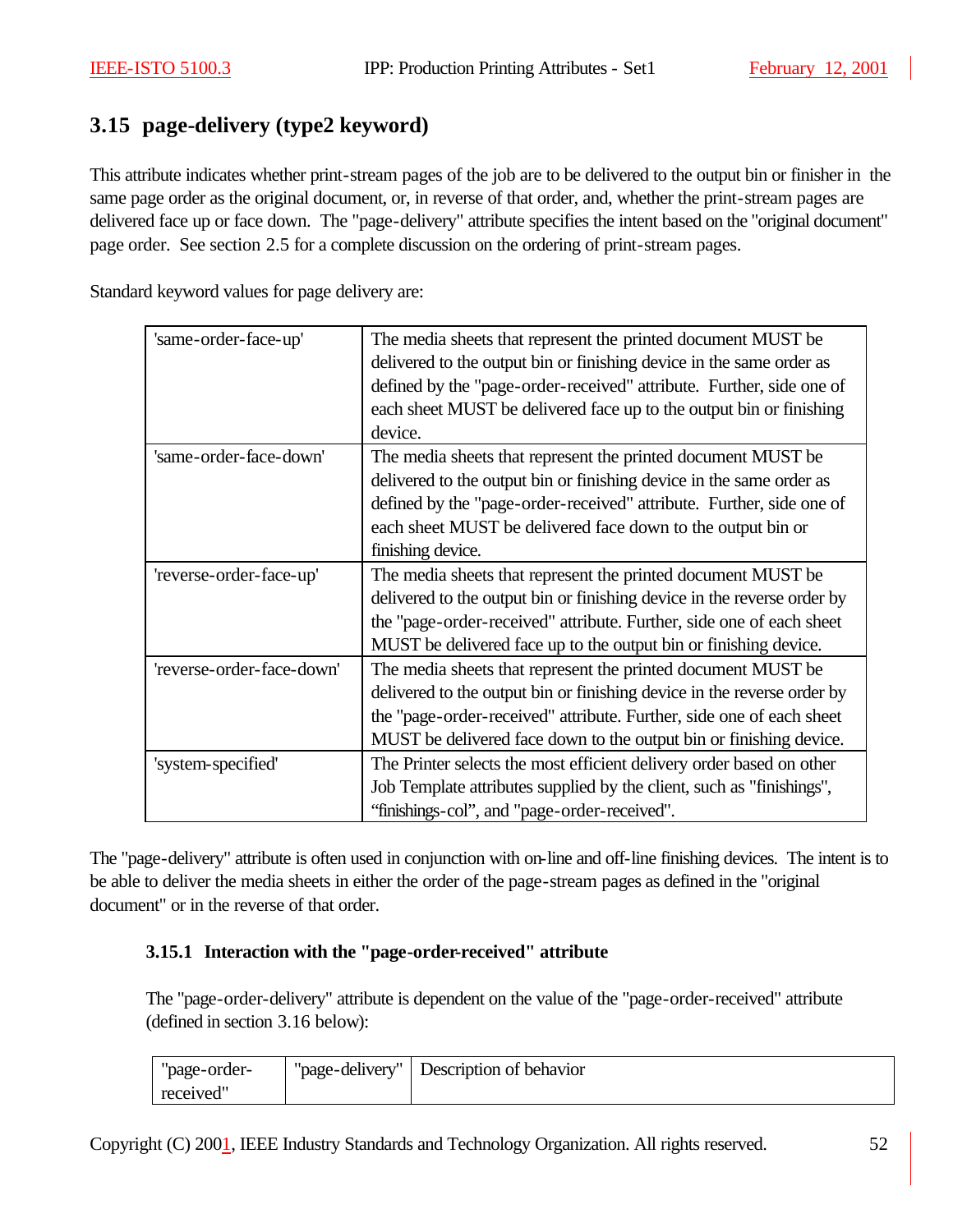| '1-to-n-order' | 'same-order-    | The first print-stream page in the "document data" MUST be the    |
|----------------|-----------------|-------------------------------------------------------------------|
|                | face-up'        | first print-stream page delivered, followed by the second "print- |
|                |                 | stream" page, and so on. Further, each media sheet MUST be        |
|                |                 | delivered with side one of the sheet facing up.                   |
| '1-to-n-order' | 'same-face-     | The first print-stream page in the "document data" MUST be the    |
|                | order-down'     | first print-stream page delivered, followed by the second "print- |
|                |                 | stream" page, and so on. Further, each media sheet MUST be        |
|                |                 | delivered with side one of the sheet facing down.                 |
| '1-to-n-order' | 'reverse-order- | The last print-stream page in the "document data" MUST be the     |
|                | face-up'        | first print-stream page delivered, followed by the second to last |
|                |                 | "print-stream" page, and so on. Further, each media sheet MUST    |
|                |                 | be delivered with side one of the sheet facing up.                |
| '1-to-n-order' | 'reverse-order- | The last print-stream page in the "document data" MUST be the     |
|                | face-down'      | first print-stream page delivered, followed by the second to last |
|                |                 | "print-stream" page, and so on. Further, each media sheet MUST    |
|                |                 | be delivered with side one of the sheet facing down.              |
| 'n-to-1-order' | 'same-order-    | The first print-stream page in the "document data" MUST be the    |
|                | face-up'        | first print-stream page delivered, followed by the second "print- |
|                |                 | stream" page, and so on. Further, each media sheet MUST be        |
|                |                 | delivered with side one of the sheet facing up.                   |
| 'n-to-1-order' | 'same-order-    | The first print-stream page in the "document data" MUST be the    |
|                | face-down'      | first print-stream page delivered, followed by the second "print- |
|                |                 | stream" page, and so on. Further, each media sheet MUST be        |
|                |                 | delivered with side one of the sheet facing down.                 |
| 'n-to-1-order' | 'reverse-order- | The last print-stream page in the "document data" MUST be the     |
|                | face-up'        | first print-stream page delivered, followed by the second to last |
|                |                 | "print-stream" page, and so on. Further, each media sheet MUST    |
|                |                 | be delivered with side one of the sheet facing up.                |
| 'n-to-1-order' | 'reverse-order- | The last print-stream page in the "document data" MUST be the     |
|                | face-down'      | first print-stream page delivered, followed by the second to last |
|                |                 | "print-stream" page, and so on. Further, each media sheet MUST    |
|                |                 | be delivered with side one of the sheet facing down.              |

# **3.16 page-order-received (type2 keyword)**

This attribute specifies the page order of the print-stream pages defined in the document data. The "page-orderreceived" attribute does not provide any direct processing instructions, it only provides information about the page order so that the client can specify ordinal page numbers with respect to the original source document, rather than having to take into account whether the print stream pages are being sent "one to N" or "N to one". For example, consider such Job Template attributes as "insert-sheet" (section 3.5) and "page-overrides" (see [ipp-override]). See section 2.5 for a complete discussion of print-stream page order.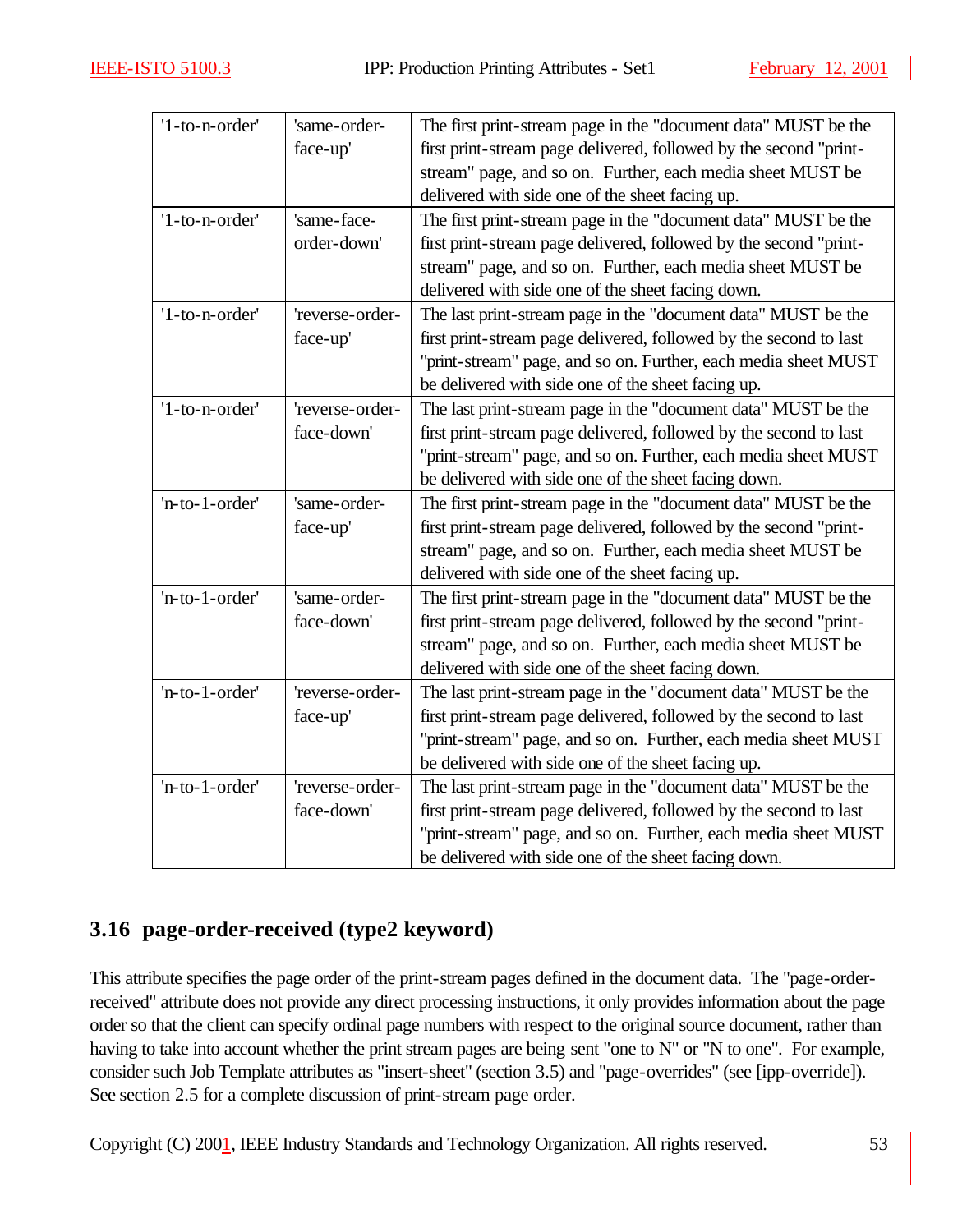Standard keyword values for "page-order-received" are:

| $'1$ -to-n-order' | The print-stream pages defined in the document data are in the |  |
|-------------------|----------------------------------------------------------------|--|
|                   | same order as the original document.                           |  |
| $'n-to-1-order'$  | The print-stream pages defined in the document data are in the |  |
|                   | reverse order of the original document.                        |  |

The "page-order-received" attribute applies to all documents in a Job Creation or Document Creation request. If a job consists of multiple documents, and all of the documents are not in the same page order, either '1-to-n-order' or 'reverse,' then inconsistent processing of other Job Template attributes that depend on "page-order-received" may occur.

If the "page-order-received" attribute is not present in a Job Creation or Document Creation request, then the printer SHOULD assume a value of '1-to-n-order.'

# **3.17 presentation-direction-number-up (type2 keyword)**

This attribute specifies the order that the Printer places page images on a Finished-Page Image with the "numberup" attribute. This attribute is especially useful to control the presentation direction in languages or multi-lingual documents that have more than one presentation direction, but may be used with any language. For example of the former, in Japanese text on pages can have a presentation direction that is either top-to-bottom-right-to-left or leftto-right-top-to-bottom. For an example of the latter, a mixed English and Hebrew document, text on pages can have a presentation direction that is either left-to-right-top-to-bottom or right-to-left-top-to-bottom. This attribute allows the client to specify the placement of page images on Finished-Page Images to mirror the direction of the text on pages.

Each keyword value that a client supplies for this attribute MUST be a value of the "presentation-directionnumber-up-supported (1setOf type2 keyword)" attribute. Table 13 below shows the standard values. A Printer MUST support at least one of value of Table 13. It MAY support any additional values from Table 13.

Table 13 shows the 8 standard values for this attribute. The name of each attribute value suggests the order of laying out page images on a Finished-Page Image when a human reader is holding the sheet in the proper orientation (i.e., oriented so text is oriented for normal reading). For each 'to*xxx*-to*yyy*' value, the images are placed according to the 'to*xxx'* direction, and then according to the 'to*yyy'* direction, and the first image is placed in the corner diagonally opposite the '*xxx*-*yyy*' corner. For example, 'toright-tobottom' starts in the upper-left corner (which is diagonally opposite the 'right-bottom' corner). The images are placed from left to right in a line, and the line progression is from top to bottom.

Table 13 has a separate column to show the order for each orientation. For example, if the orientation is 'landscape', then the order of pages appears to be the same as portrait if the viewer rotates the sheet 90 degrees clockwise. Note: the coordinate system for this attribute is relative to the orientation of the sheets, unlike other Job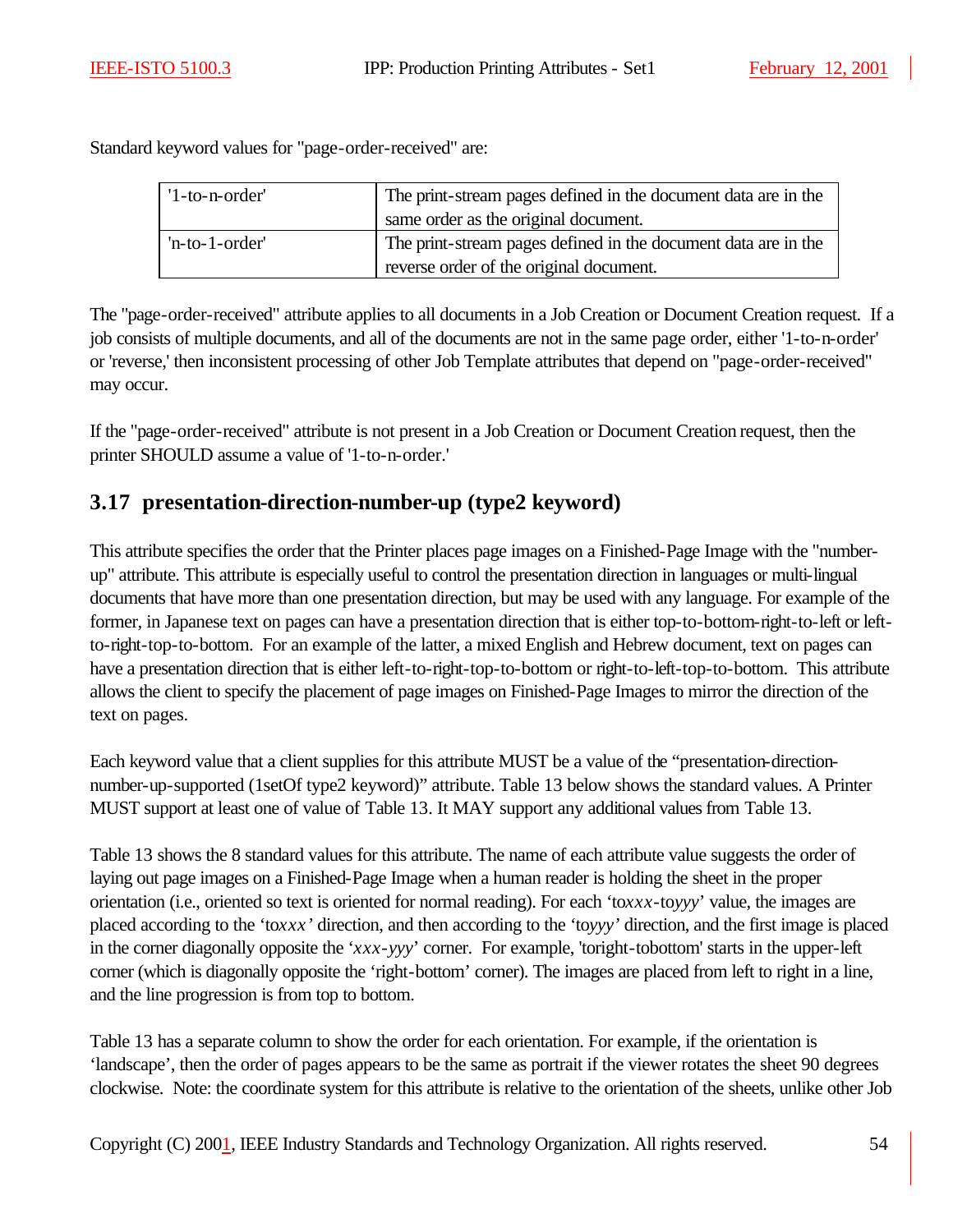Template attributes, such as "finishings", "finishing-col" (see section 3.2), and the image shifting attributes (see section 3.19) which are absolute (i.e., as if the sheets were 'portrait' - see section 2.3). The reason that this attribute has a relative coordinate system, is that the client may not know what the orientation of the document actually is, especially if the client did not generate the document.

The Printer determines the orientation in the following way:

- 1) The value of the "orientation-requested" attribute is determined as follows:
	- a) If the client supplies the "orientation-requested" attribute, that attribute specifies the orientation.
	- b) If the client doesn't supply the "orientation-requested" attribute and the Printer is able to determine the orientation by inspecting the document, that is the orientation.
	- c) If the client doesn't supply the "orientation-requested" attribute and the Printer is not able to determine the orientation by inspecting the document, the orientation is the value specified by the "orientation-requested-default" Printer attribute.
- 2) The value of orientation used by the "presentation-direction-number-up" attribute for laying out pages on the Finished-Page Image is as follows:
	- a) If the value of the "number-up" attribute is a power of 4, e.g. 1 and 4, the value from step 1 is the value.
	- b) If the value of the "number-up" attribute is 2 times the power of 4, e.g. 2 and 8, the value is:
		- i) 'landscape' if the value from step 1 is 'portrait'
		- ii) 'portrait' if the value from step 1 is 'landscape'
		- iii) 'reverse-landscape' if the value from step 1 is 'reverse-portrait'
		- iv) 'reverse-portrait' if the value from step 1 is 'reverse-landscape'
	- c) If the value of "number-up" is any other value, e.g. 3, 6 or 12, the value is IMPLEMENTATION DEFINED.

When a Printer lays out page images for a Finished-Page Image, the "presentation-direction-number-up" attribute determines the order of laying out each page and the frame of reference for that order is specified by the orientation determined from the above algorithm. For example, if the value of "presentation-direction-number-up" is 'toright-tobottom' (English order), the Printer lays out 4 page images in the order of top-left, top-right, bottomleft and bottom-right in the frame of reference specified by the determined orientation. The top row of Table 13 shows this sample presentation direction.

If the Printer supports the "page-order-received" attribute and the value of the attribute is 'n-to-1-order', then the Printer MUST place the pages in reverse order on each Finished-Page Image. For example, if the "number-up" attribute has the value of 4, the first page of each Finished-Page Image is placed in the position labeled "4" in Table 13. If a Printer knows the number of pages in the document, it MUST treat the first Finished-Page Image as the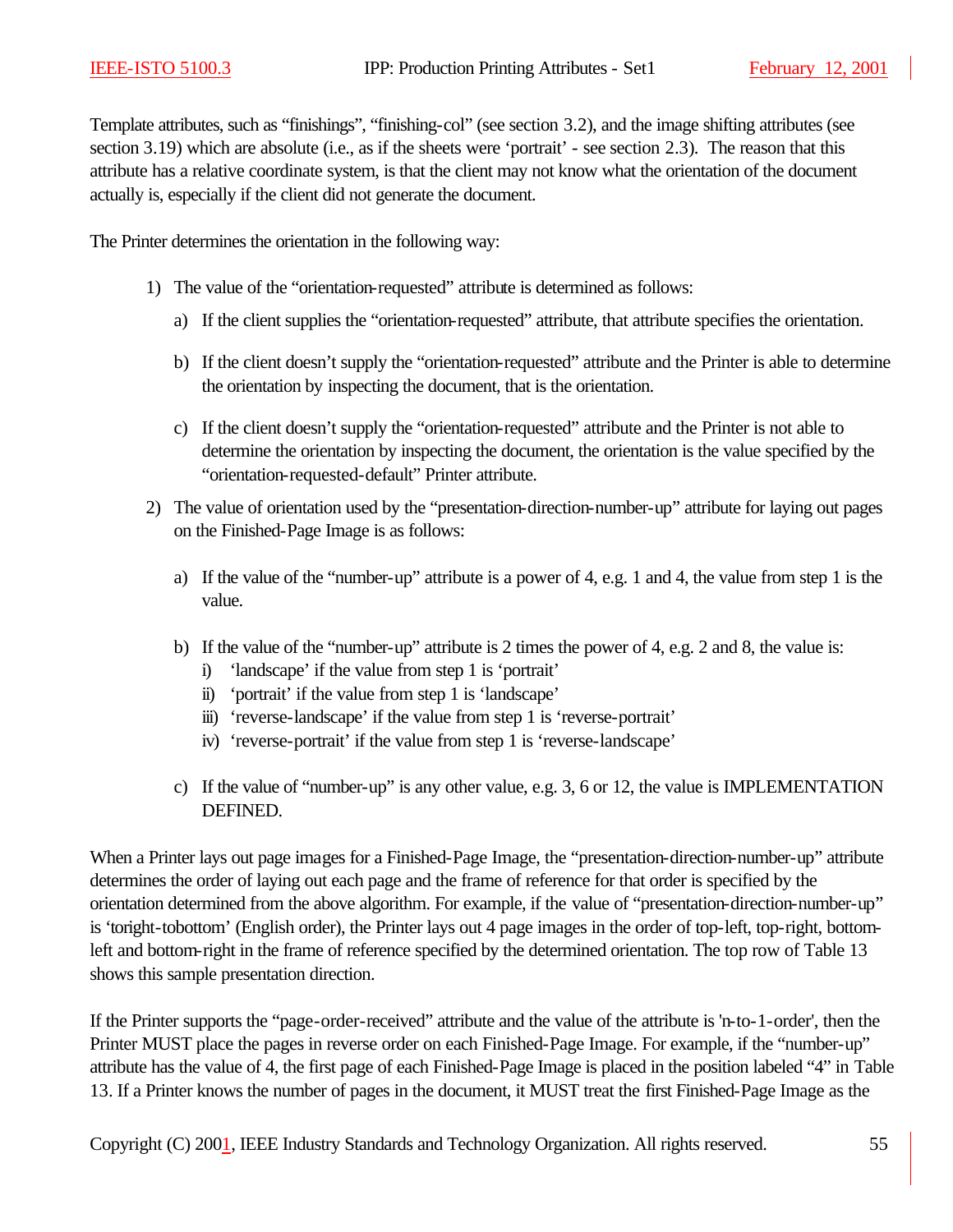logical last Finished-Page Image and place the first page according to the following formula:

 $P = ((N-1) \mod n) + 1$ 

Where P is the number of pages on the logical last Finished-Page Image (first Finished-Page Image printed).

Where N is the number of pages in the document

Where n is the value of the "number-up" attribute

On the logical last Finished-Page Image (first Finished-Page Image printed), the Printer MUST put the first page at position 'P' on the Finished-Page Image.

A pictorial representation of each "presentation-direction-number-up" value for a "number-up" value of 4 and the orientation as shown below:

| <b>Value</b>       | Portrait | Landscape   | Reverse-Landscape               | <b>Reverse-Portrait</b> |
|--------------------|----------|-------------|---------------------------------|-------------------------|
| 'toright-tobottom' | ন        | ष्ट्र<br>जी | WI<br>$\mathbb{A}^4_\mathbb{R}$ |                         |
| 'tobottom-toright' |          | ଳ           | ₩                               |                         |
| 'toleft-tobottom'  |          |             |                                 |                         |
| 'tobottom-toleft'  |          |             | WA                              |                         |
| 'toright-totop'    |          |             |                                 |                         |
| 'totop-toright'    |          |             |                                 |                         |
| 'toleft-totop'     |          |             |                                 |                         |

**Table 13 - Standard Values for the "presentation direction" Attribute**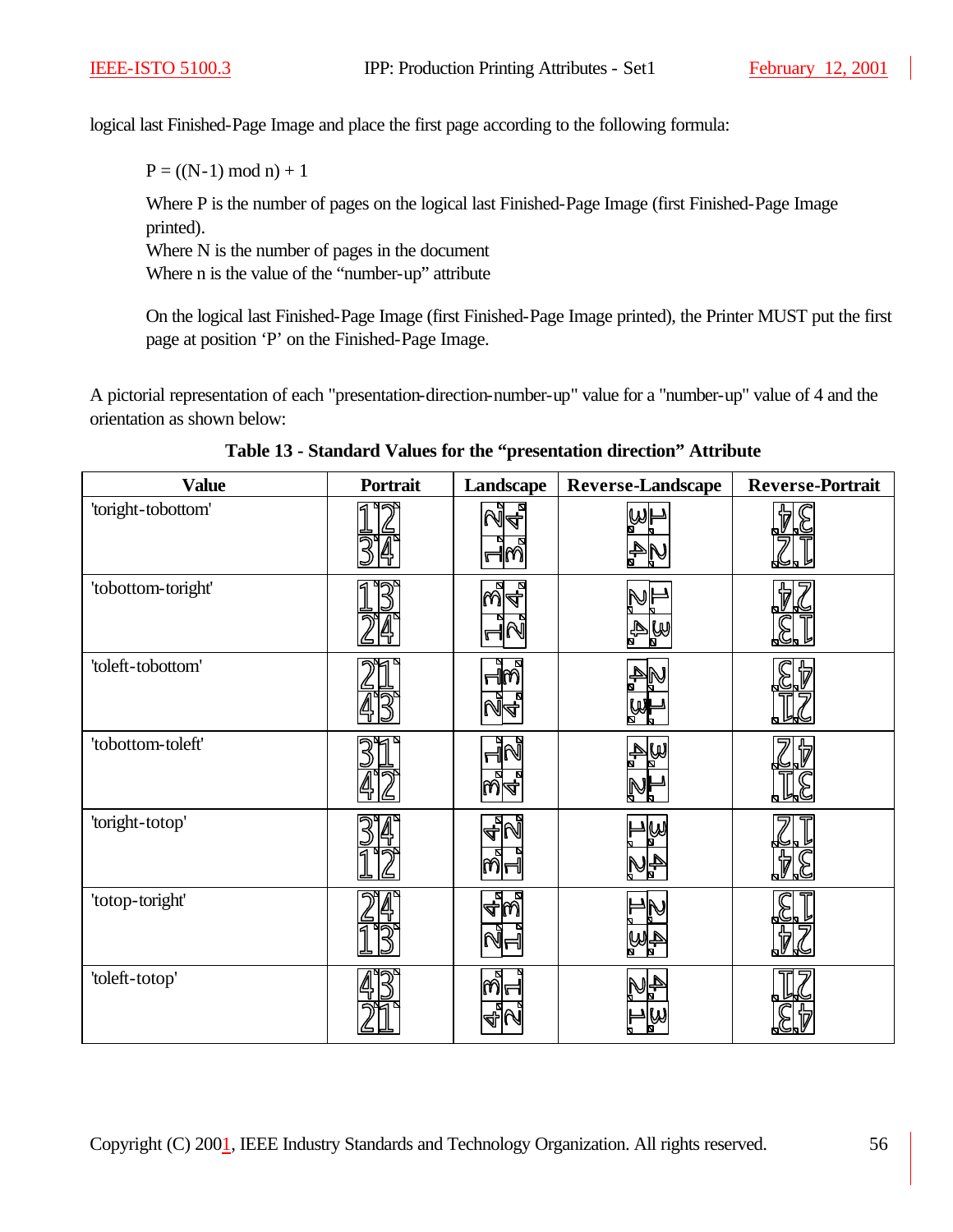| Value          | <b>Portrait</b> | Landscape | <b>Reverse-Landscape</b> | <b>Reverse-Portrait</b>         |
|----------------|-----------------|-----------|--------------------------|---------------------------------|
| 'totop-toleft' | ™∼<br>¦Ш        | Л         |                          | 品 @<br>كالهلما<br>ات<br>17<br>K |

## **3.18 separator-sheets (collection)**

This attribute specifies which separator sheets MUST be printed with the job. Separator sheets are used to separate individual copies of a multiple copy job (i.e., when the "copies" attribute is greater than 1). The "separator-sheets" attribute is dependent both on the value of "multiple-document-handling" and on the value of "sheet-collate" (see [ipp-prog]). See sections 2.2 and 3.18.1 for a detailed description and examples of what constitutes a "set."

Separator sheets may either be non-imaged sheets, or may contain Printer generated information.

The 'collection' attribute syntax allows a client to specify media for job separator sheets that is different than the current media being used for the print-stream page impressions. The collection consists of:

| Attribute name        | attribute syntax             | request        | <b>Printer Support</b> |
|-----------------------|------------------------------|----------------|------------------------|
| separator-sheets-type | type3 keyword   $name(MAX)$  | <b>MUST</b>    | <b>MUST</b>            |
| media                 | type3 keyword   name $(MAX)$ | MAY be neither | <b>MUST</b>            |
| media-col             | collection                   | or one of, but | <b>MAY</b>             |
|                       |                              | NOT both       |                        |

**Table 14 - "separator-sheets" member attributes**

#### **3.18.1 separator-sheets-type (type3 keyword | name(MAX))**

The "separator-sheets-type" member attribute specifies which separator sheets type the Printer MUST use for the separator sheets. Standard keyword values are:

| 'none'        | No separator sheets are to be delivered with the printed output.                     |
|---------------|--------------------------------------------------------------------------------------|
| 'slip-sheets' | A separator sheet MUST be printed between "sets" of the job.                         |
| 'start-sheet' | A separator sheet MUST be printed to indicate the start of each "set" of the job.    |
| 'end-sheet'   | A separator sheet MUST be printed to indicate the end of each "set" of the job.      |
| 'both-sheets' | Separator sheets MUST be printed to indicate both the start and end of each "set" of |
|               | the job.                                                                             |

Example 1: A job is created consisting of a single document, with the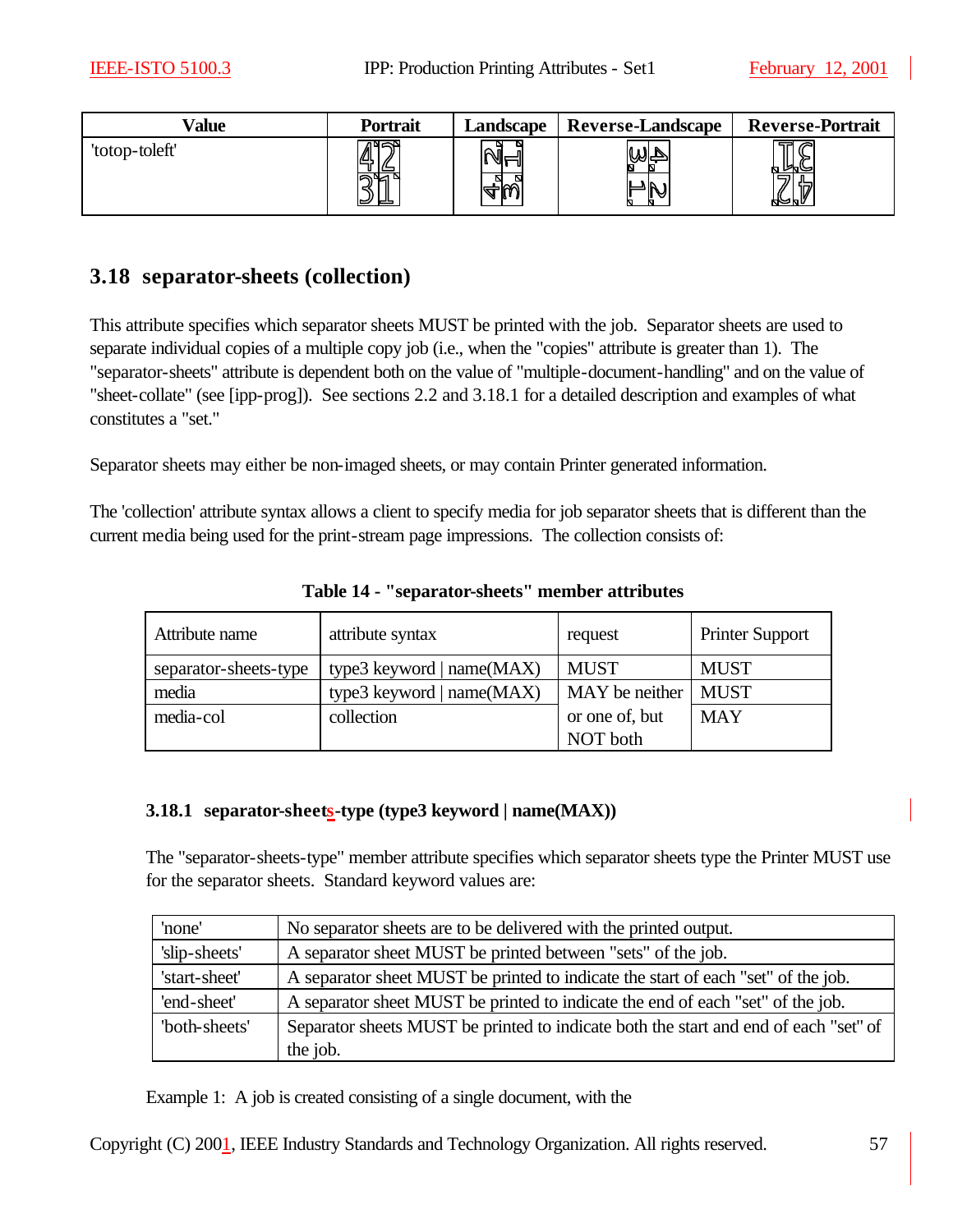- a) the value of the "copies" attribute is '3',
- b) the value of "job-sheets" attribute is 'job-both-sheets' (see section 6.2), and
- c) the value of the "separator-sheets-type" attribute is 'slip-sheets'.

If each of the 3 "sets" is denoted by  $(J1)$ ,  $(J2)$ ,  $(J3)$ , a job-sheet is denoted by X, and a separator sheet is denoted by S, then the delivered output would be:  $X(J1)$  S (J2) S (J3) X If the value of the "separatorsheets-type" is 'start-sheet' instead, then the delivered output would be:  $X S (J1) S (J2) S (J3) X$ 

Example 2: A job is created consisting of two documents J and K, with

- a) the value of "copies" attribute is '3',
- b) the value of "job-sheets" attribute is 'job-both-sheets' (see section 6.2),
- c) the value of the "separator-sheets-type" attribute is 'slip-sheets',
- d) the value of the "sheet-collate" attribute is 'collated' and
- e) the value of the "multiple-document-handling" attribute is 'separate-documents-uncollatedcopies.

If each of the "sets" is denoted by  $(J1)$ ,  $(J2)$ ,  $(J3)$ ,  $(K1)$ ,  $(K2)$ ,  $(K3)$ , a job-sheet is denoted by X, and a separator sheet is denoted by S, then the delivered output would be:  $X(J1) S(K1) S(J2) S(K2) S(J3) S$ (K3) X

If for example 2, the value of the "separator-sheets-type" is 'start-sheet' instead, then the delivered output would be: X S (J1) S (K1) S (J2) S (K2) S (J3) S (K3) X.

If for example 2, the value of the "multiple-document-handling" attribute is 'separate-documentsuncollated-copies, then the delivered output would be:  $X$  (J1)  $S$  (J2)  $S$  (J3)  $S$  (K1)  $S$  (K2)  $S$  (K3)  $X$ .

If for example 2, the value of the "sheet-collate" attribute is 'uncollated', then the delivered output would be: X (JP1) S (JP2) S (JP3) S (KP1) S (KP2) X where JPn are 3 copies of page n of Job J and KPn are 3 copies of page n of Job K. Job J has 3 pages and Job K has two in this example.

The "separator-sheets-type-supported" (1setOf (type3 keyword | name(MAX))) Printer attribute identifies the values of this "separator-sheets-type" member attribute that the Printer supports, i.e., the type names of the separator sheets.

### **3.18.2 media (type3 keyword | name(MAX)) or media-col (collection)**

Either the "media" (defined in [RFC2911] section 4.2.11) or the "media-col" member attribute is used to indicate the media that the Printer MUST use for the job separator sheet. The member attributes are the same as those for the "media-col" attribute shown in Table 10.

If the client omits both the "media" and the "media-col" member attributes, then the implementation selects a media instance (by means outside the scope of this document) that is appropriate for separator sheets. The client MUST NOT supply both the "media" and the "media-col" member attribute. If client supplies such a mal-formed request by supplying both, the Printer MUST (depending on implementation) either (1) reject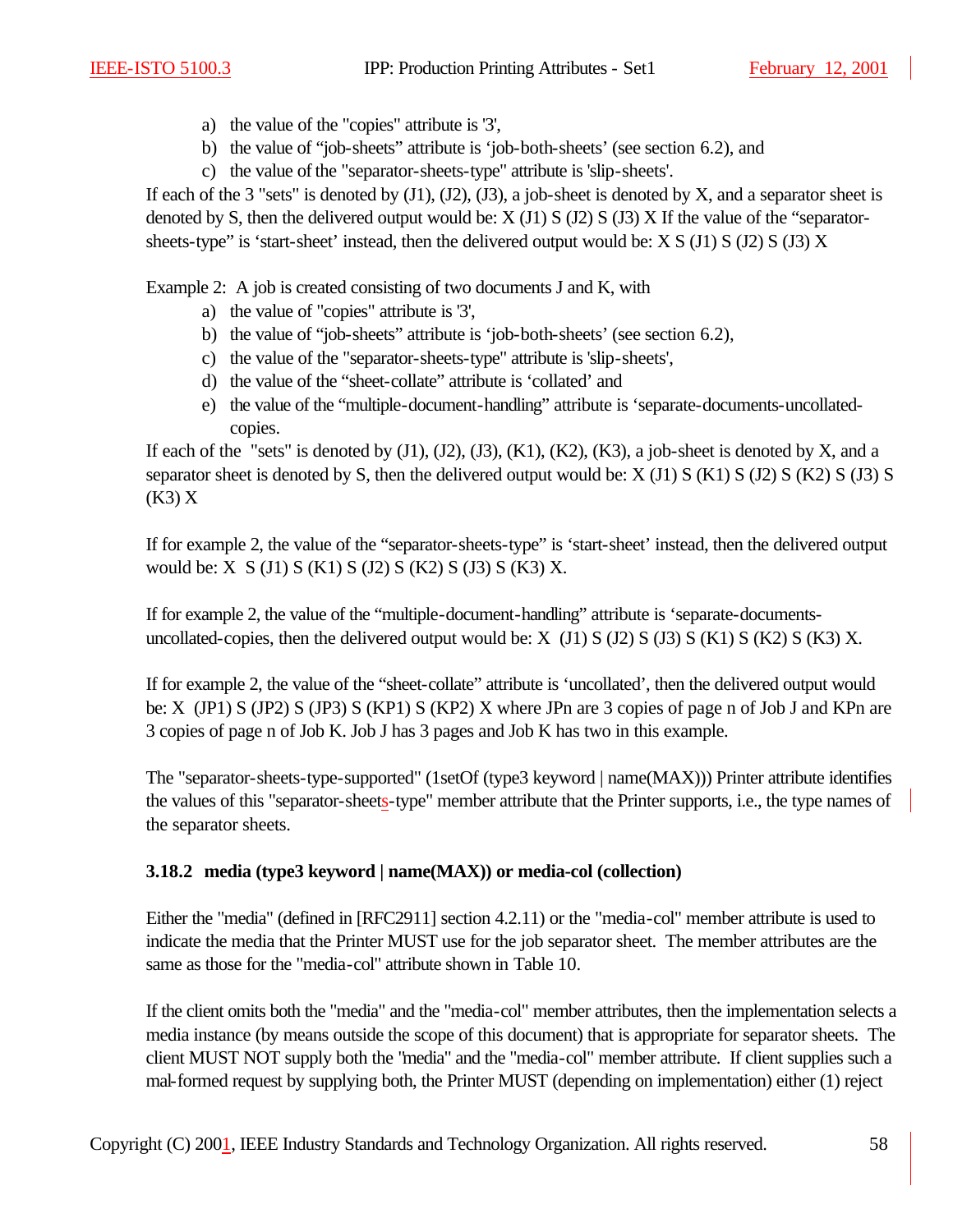the request and return the 'client-error-bad-request' status code (see [RFC2911] section 13.1.4.1) or (2) use either the "media" or the "media-col" member attribute, independent of the value of the "ipp-attributefidelity" attribute supplied by the client.

Since this "media" member attribute has the same name as the "media" Job Template attribute defined in [RFC2911] section 4.2.11), the "media-supported" (1setOf (type3 keyword | name(MAX))) Printer attribute (also defined in [RFC2911] section 4.2.11) identifies the values of this "media" member attribute (as well as the values of the "media" Job Template attribute) that the Printer supports, i.e., the names of the supported media.

Since this "media-col" member attribute has the same name as the "media-col" Job Template attribute defined in section 3.13), the "media-col-supported" Printer attribute (defined in section 3.13.14) identifies the keyword names of the member attributes supported in this "media-col" member attribute (as well as the keyword names of the "media-col" Job Template attribute), i.e., the names of the member attributes in Table 10 that the Printer supports.

#### **3.18.3 separator-sheets-default (collection)**

The "separator-sheets-default" Printer attributes specify the separator sheets that the Printer MUST provide, if any, if the client omits the "separator-sheets" Job Template attribute. The member attributes are defined in Table 14. A Printer MUST support the same member attributes for this default collection attribute as it supports for the corresponding "separator-sheets" Job Template attribute.

### **3.18.4 separator-sheets-supported (1setOf type2 keyword)**

The "separator-sheets-supported" attribute identifies the keyword names of the member attributes supported in the "separator-sheets" collection Job Template attribute, i.e., the names of the member attributes in Table 14 that the Printer supports.

## **3.19 Image Shifting Attributes**

The attributes defined in this sub-section shift the Finished-Page Images as specified in the attribute definition, i.e., shift the pages that the end user sees in the Finished Document. Typical use cases for shifting of Finished-Page Images are (1) to compensate for an application or scanning in some consistent direction for each Finished-Page Image and (2) to shift the Finished-Page Images toward or away from a binding edge.

### **3.19.1 Common Semantics for Image Shifting Attributes**

Note: To help understanding, the definitions of the Image Shifting Attributes are specified without the complication of Imposition attributes, such as "imposition-template" (see section 3.4). In order to take into account the interaction of the Image Shifting attributes with Imposition attributes, the reader should change the word *media* to *Finished-Page-Image Cell* in the definitions in this section. See section 2.3 for detailed definitions of Finished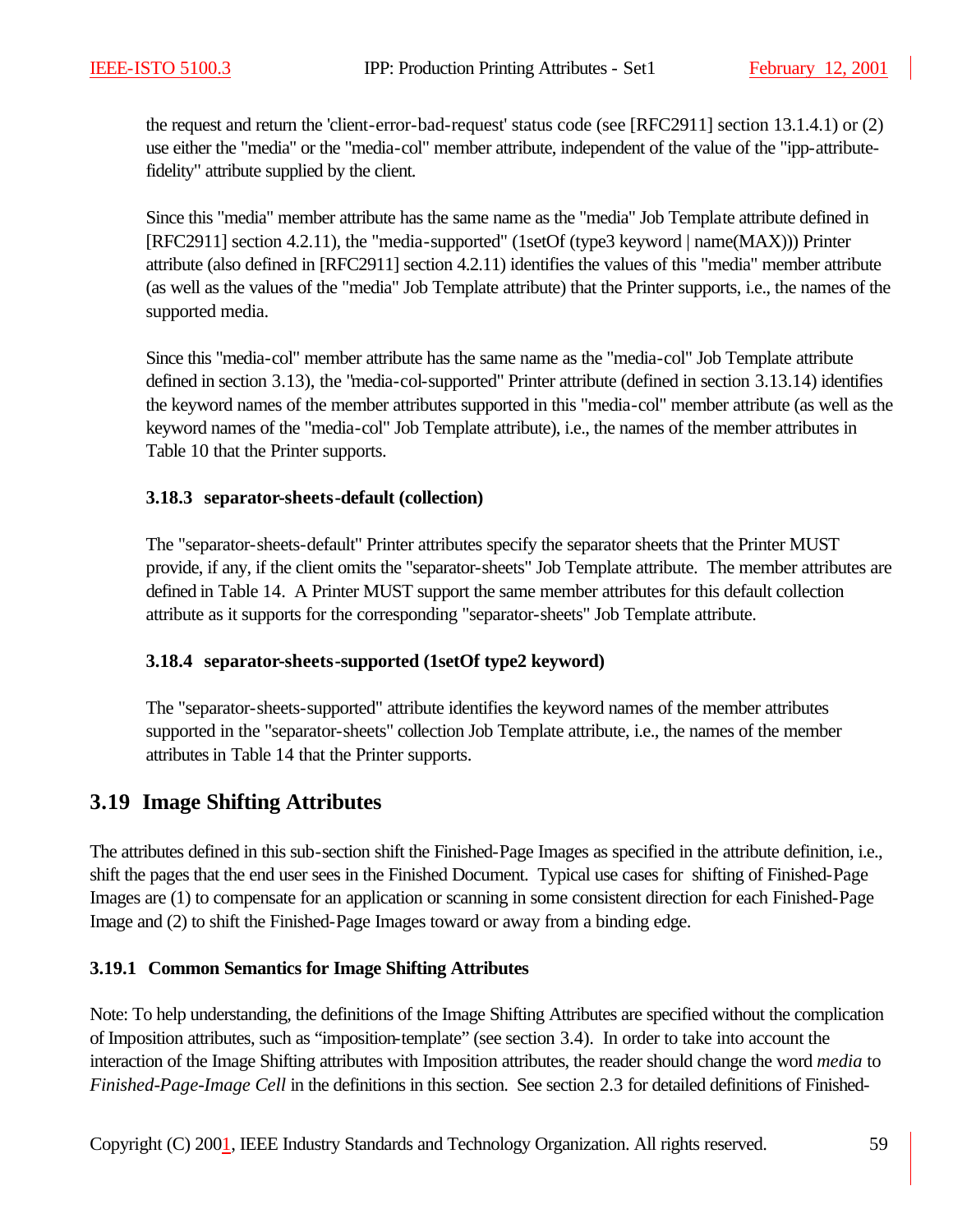Page-Image Cell and Imposition. The coordinate system for the Image Shifting attributes is relative to the Finished-Page-Image Cell. See section 2.4 for details of the coordinate system.

The Printer determines the value for each attribute in this section as follows:

- a) if the client supplies a value and the Printer supports the attribute, the Printer uses that value,
- b) otherwise, if the corresponding "xxx-default" attribute is configured, the Printer uses that value,
- c) otherwise, the Printer uses the value of 0 for each integer valued attribute and 'none' for each keyword-valued attribute. These values cause the Printer to position the image as it normally would without these attributes.

To implement these attributes, the Printer first positions the Finished-Page Image using the values it obtains for the "x-image-position" and "y-image-position" attributes. Then it shifts the Finished-Page Image by the amount it obtains for the "x-image-shift" and "y-image-shift" attributes. Finally, for a Finished-Page Image that would be placed on the front side of a sheet in the Finished Document, it shifts the Finished-Page Image by the amount it obtains for the "x-side1-image-shift" and "y-side1-image-shift". For a Finished-Page Image that would be placed on the back side of a sheet in the Finished Document, it shifts the Finished-Page Image by the amount it obtains for the "x-side2-image-shift" and "y-side2-image-shift" attributes.

### **3.19.1.1 Side1 and Side2**

For the "\*-image-shift" attributes, the terms "side1" and "side2" describe those Finished-Page Images that would be on the front side or back side of a sheet in the Finished Document, respectively. If the document is to be printed one-sided, all Finished-Page Images will be "side1" pages. If the document is to be printed two-sided with one Finished-Page Image on each side of the sheet of paper, this would result in odd Finished-Page Images printed on side1 (or right side in a book format) and even Finished-Page Images printed on side2 (or left side in a book format), with an exception noted below.

### **3.19.1.2 Interaction between the Image Shifting and "number-up" and Imposition attributes**

Usually a print job will not combine the "number-up", image shifting, and Imposition attributes (such as the "imposition-template" attributes - see section 3.4), in a single document. However, this section defines the interaction in case a client does supply more than one of these attributes.

The Printer MUST apply "number-up", image shifting, and Imposition attributes in the following order:

- (1) Create a Finished-Page Image by laying out the number of page images specified by the "number-up" attribute (see [RFC2911] sections 4.2.9 and 15.3). If "number-up" is unsupported or not applied, the Finished-Page Image is the same as the single page image.
- (2) shift the Finished-Page Image as specified by the image shifting attributes. If the image-shifting attributes are unsupported or not applied, the Finished-Page Image is not shifted.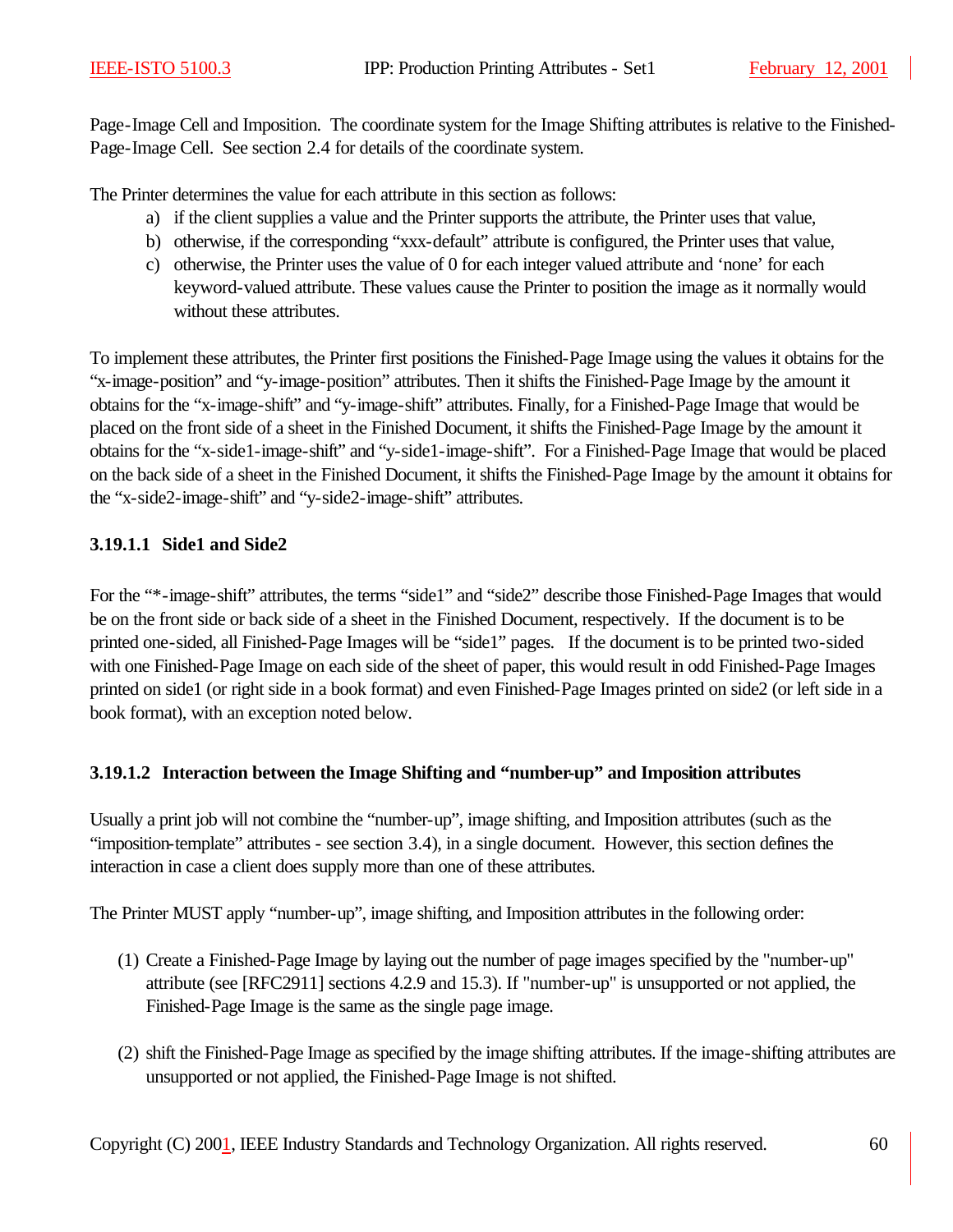(3) layout the Finished-Pages Images onto the surfaces (i.e. sides) of a number of (larger) sheets according to the Imposition attributes, such as the "imposition-template" attribute (see section 3.4). If Imposition attributes are unsupported or not applied, an Impression is a single Finished-Page Image and the "sides" attribute specifies whether one or both sides of the sheet are imaged. See section 3.4.1 for the interaction of the "imposition-template" attribute and the "sides" attribute.

*Note: As with all Image Shifting attributes, if an Imposition attribute, such as "impositiontemplate" (see section 3.4) is also supplied, the word "media" in these Image Shifting definitions should be interpreted to mean the Finished-Page-Image Cell (see section 3.19.1.2).*

### **3.19.1.3 Interaction between the Image Shifting and "force-front-side" attributes**

If the "force-front-side" attribute (see section 3.3) is used, "side1" and "side2" apply to the Finished-Page images AFTER the "force-front-side" values are applied. For example, a typical document without "number-up" starts with page 1 as a "side1" page and page 2 as a "side2" page. If "force-front-side" attribute is applied to Input Page 2, then Input Page 2 (and subsequent even pages) will become "side1" pages. Input Page 3 (and subsequent odd pages) will become "side2" pages.

### **3.19.2 x-image-position (type2 keyword)**

This attribute causes the specified point of the Finished-Page Image to be positioned at a specified location. One standard value causes the Finished-Page Image to be centered along the x-axis on the media to which it is applied. Two other standard values specify that the location is co-incident with the specified edge of the printable area by moving the image parallel to the x-axis on the media to which it is applied.

| ┙        |                                                                              |
|----------|------------------------------------------------------------------------------|
| 'none'   | Place the Finished-Page Image wherever the print data specifies on the       |
|          | medium.                                                                      |
| 'center' | Center the Finished-Page Image between the physical edges of the medium      |
|          | by moving the Finished-Page Image in a direction parallel to the x-axis      |
| 'left'   | Position the left edge of the Finished-Page Image so that it is co-incident  |
|          | with the left edge of the printable area of the medium.                      |
| 'right'  | Position the right edge of the Finished-Page Image so that it is co-incident |
|          | with the right edge of the printable area of the medium.                     |

Standard keyword values are:

Note: the 'center' value is centered with respect to the physical edges of the medium rather than the printable area of it because the printable area may have different left and right margins. If this specification defined two separate attributes, one for values that are medium-relative and one for values that are relative to printable area, the rules for defaulting would be too complicated.

For example, if the Finished-Page Image normally is placed on the media sheet as follows:

Copyright (C) 2001, IEEE Industry Standards and Technology Organization. All rights reserved. 61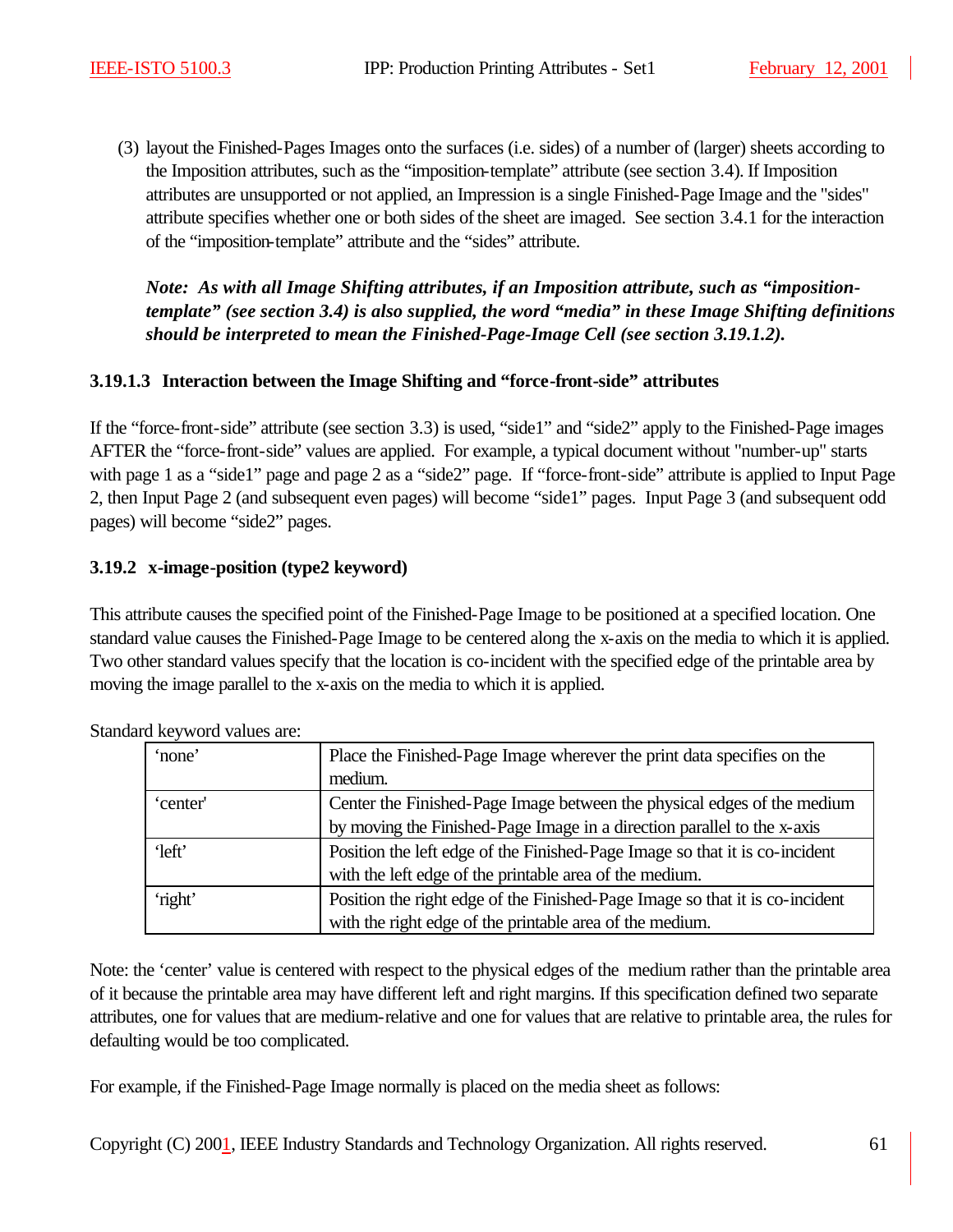

with the value of 'center', the result would be:



If the Finished-Page Image normally is placed on the media sheet as follows where the dashed line indicates the edge of the printable area on the media sheet:



with the value of 'left', the result would be: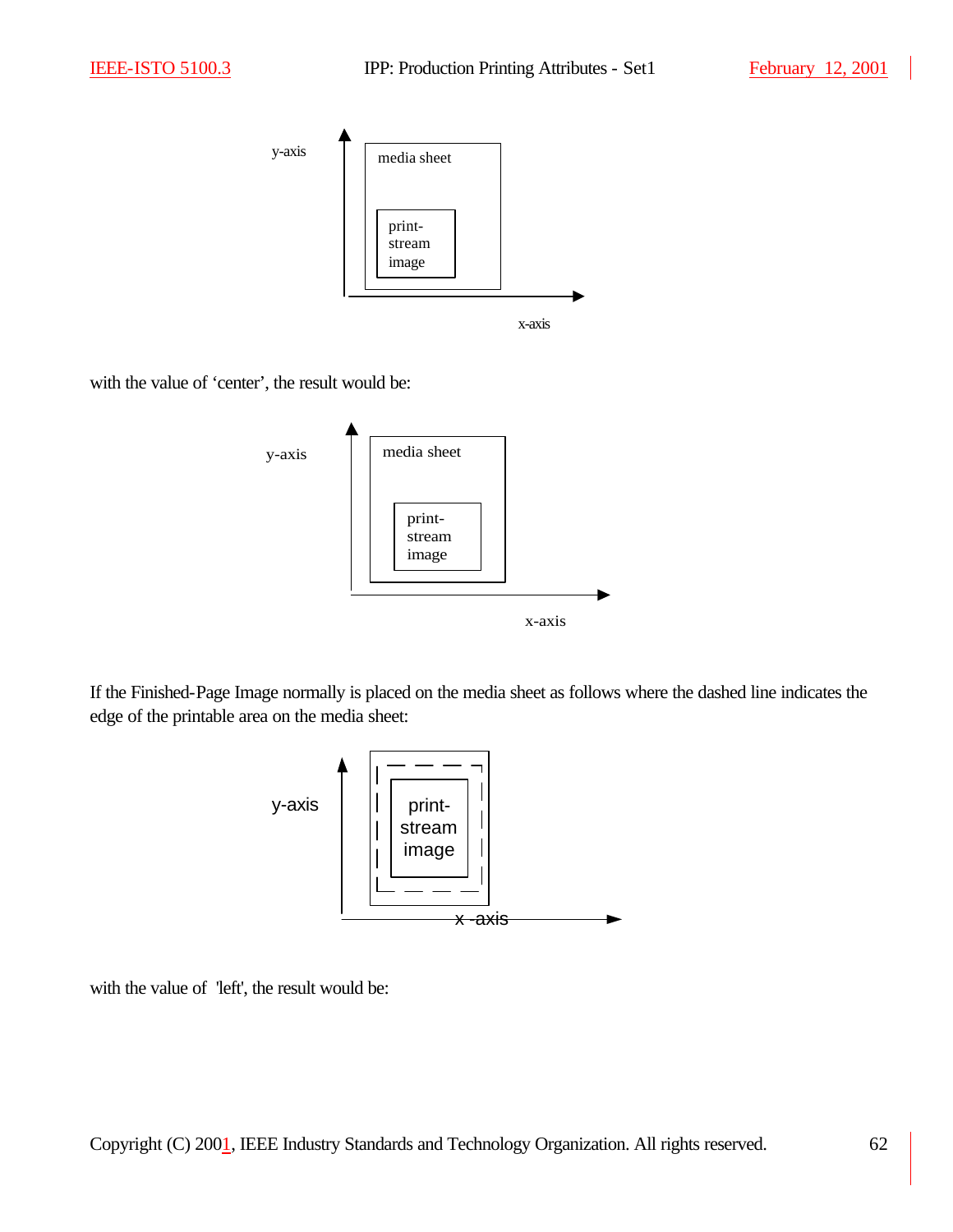

As with all Image Shifting attributes, if an Imposition attribute (such as "imposition-template" - see section 3.4) is also supplied, the word *media* in this definition should be interpreted as *Finished-Page-Image Cell* (see section 3.19.1.2).

### **3.19.3 x-image-shift (integer(MIN:MAX))**

This attribute causes the Finished-Page Image (whether it will be on the front side or back side of a sheet of the Finished Document) to be shifted in position with respect to the media on which the Finished-Page Image is to be rendered. The direction of shift MUST be along the x-axis of the Coordinate System (see section 2.4) with respect to the medium. The sign of the value indicates the direction of the shift.

The unit of measure for this attribute is hundredths of a millimeter. This is equivalent to  $1/2540<sup>th</sup>$  of an inch resolution.

As with all Image Shifting attributes, if an Imposition attribute (such as "imposition-template" - see section 3.4) is also supplied, the word *media* in this definition should be interpreted as *Finished-Page-Image Cell* (see section 3.19.1.2).

### **3.19.4 x-side1-image-shift (integer(MIN:MAX))**

This attribute causes each Finished-Page Image that would be placed on the front side of a sheet of the Finished Document to be shifted in position with respect to the media on which the Finished-Page Image is to be rendered. The direction MUST be along the x-axis of the Coordinate System (see section 2.4) with respect to the medium. The sign of the value indicates the direction of the shift.

If the bind edge is along the y-axis, then a bind edge image shift can be accomplished by applying shifts of equal magnitude, and opposite sign, to the "x-side1-image-shift" and "x-side2-image-shift" attributes, respectively (assuming that the "sides" attribute is 'two-sided-long-edge' or imposition has equivalent behavior).

The unit of measure for this attribute is hundredths of a millimeter. This is equivalent to  $1/2540<sup>th</sup>$  of an inch resolution.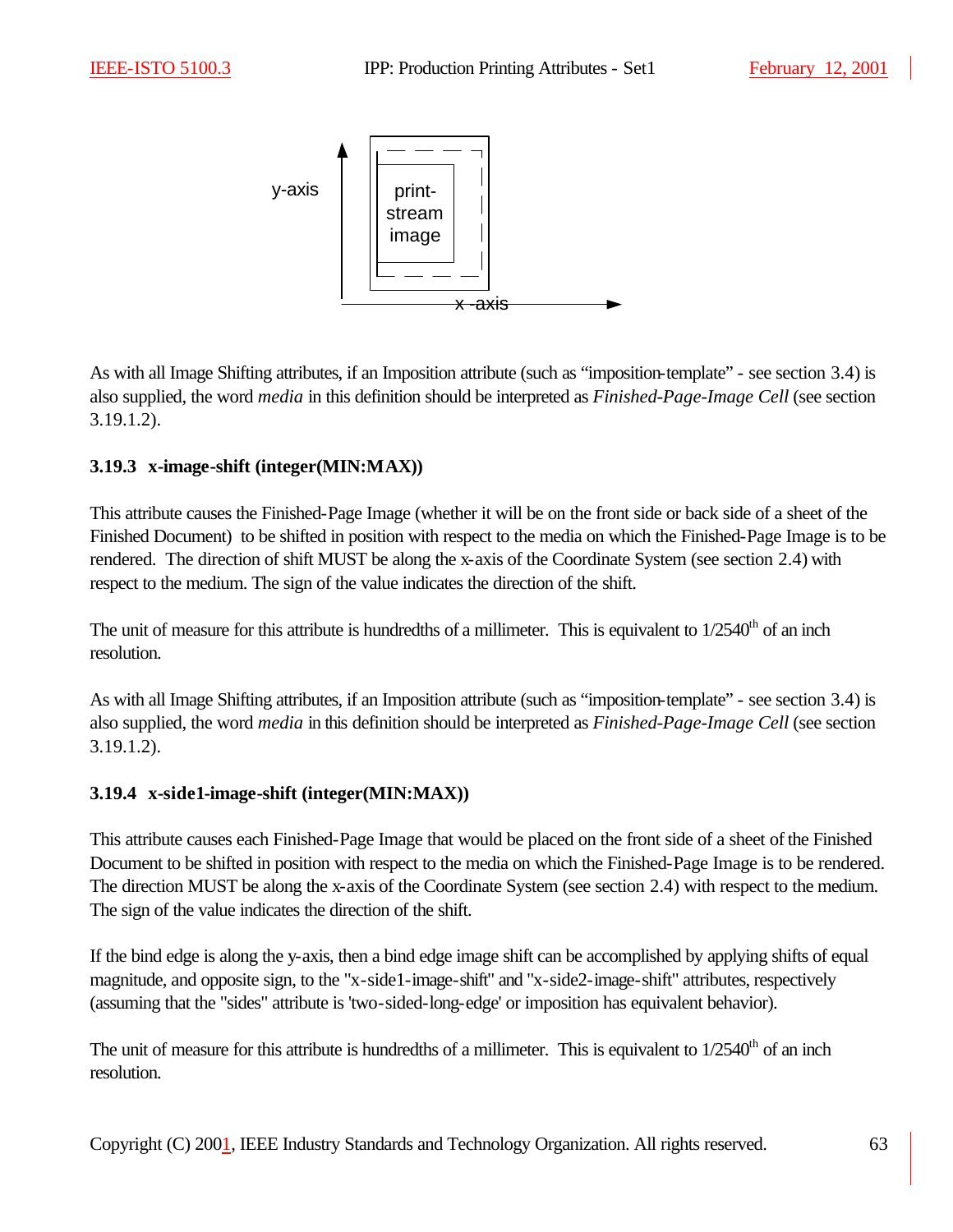As with all Image Shifting attributes, if an Imposition attribute (such as "imposition-template" - see section 3.4) is also supplied, the word *media* in this definition should be interpreted as *Finished-Page-Image Cell* (see section 3.19.1.2).

### **3.19.5 x-side2-image-shift (integer(MIN:MAX))**

This attribute causes a Finished-Page Image that would be placed on the back side of a sheet of the Finished Document to be shifted in position with respect to the media on which the Finished-Page Image is to be rendered. The direction of shift MUST be along the x-axis of the Coordinate System (see section 2.4) with respect to the medium. The sign of the value indicates the direction of the shift.

If the bind edge is along the y-axis, then a bind edge image shift can be accomplished by applying shifts of equal magnitude, and opposite sign, to the "x-side1-image-shift" and "x-side2-image-shift" attributes, respectively (assuming that the "sides" attribute is 'two-sided-long-edge' or imposition has equivalent behavior).

The unit of measure for this attribute is hundredths of a millimeter. This is equivalent to  $1/2540<sup>th</sup>$  of an inch resolution.

As with all Image Shifting attributes, if an Imposition attribute (such as "imposition-template" - see section 3.4) is also supplied, the word *media* in this definition should be interpreted as *Finished-Page-Image Cell* (see section 3.19.1.2).

### **3.19.6 y-image-position (type2 keyword)**

This attribute causes the specified point of the Finished-Page Image to be positioned at a specified location. One standard value causes the Finished-Page Image to be centered along the y-axis on the media to which it is applied. Two other standard values specify that the location is co-incident with the specified edge of the printable area by moving the image parallel to the y-axis on the media to which it is applied.

Standard keyword values are:

| 'none'   | Place the Finished-Page Image wherever the print data specifies on the     |
|----------|----------------------------------------------------------------------------|
|          | medium.                                                                    |
| 'center' | Center the Finished-Page Image between the physical edges of the medium    |
|          | by moving the Finished-Page Image in the direction parallel to the y-axis  |
| 'top'    | Position the top edge of the Finished-Page Image so that it is co-incident |
|          | with the top edge of the printable area of the medium.                     |
| 'bottom' | Position the bottom edge of the Finished-Page Image so that it is co-      |
|          | incident with the bottom edge of the printable area of the medium.         |

As with all Image Shifting attributes, if an Imposition attribute (such as "imposition-template" - see section 3.4) is also supplied, the word *media* in this definition should be interpreted as *Finished-Page-Image Cell* (see section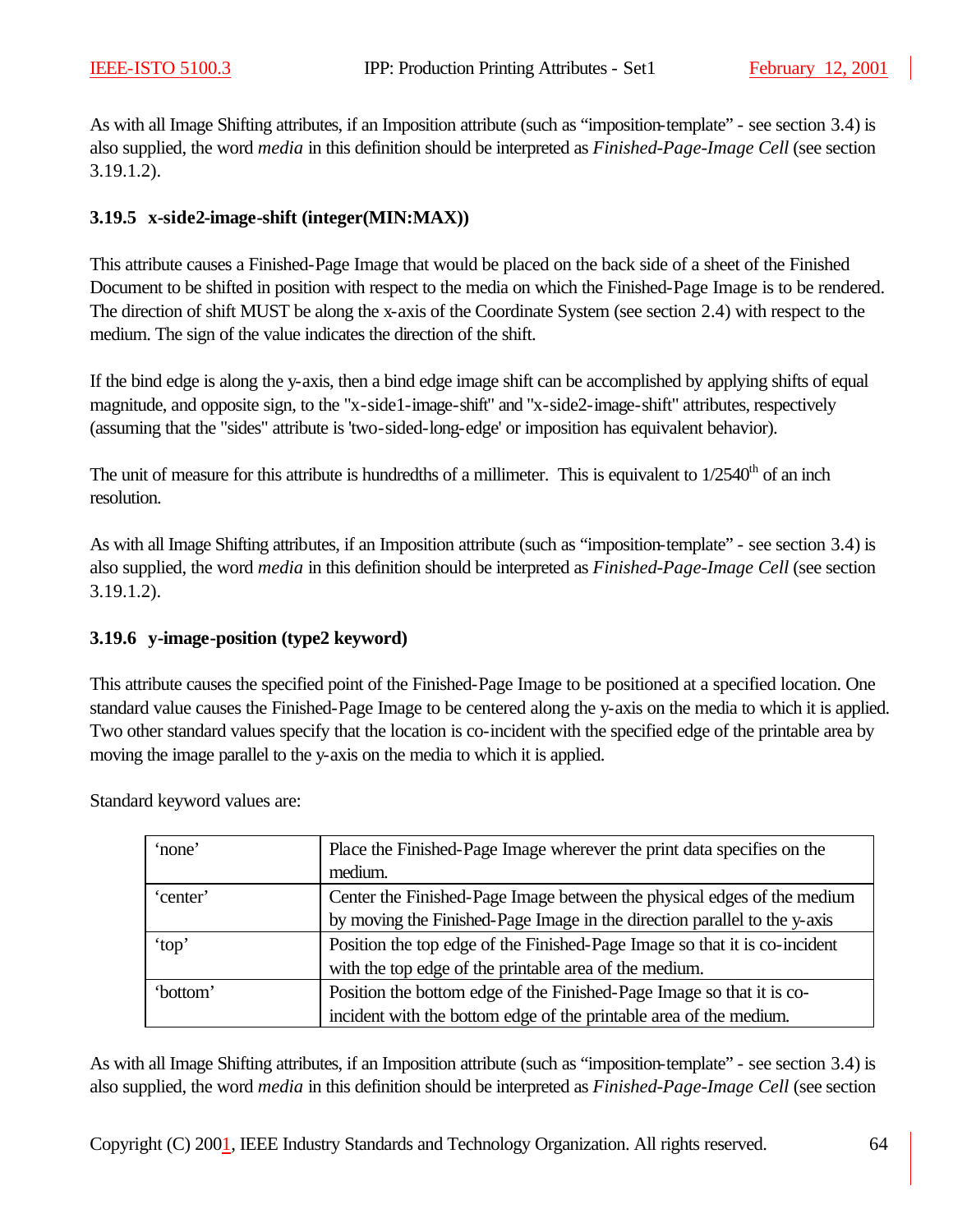3.19.1.2).

### **3.19.7 y-image-shift (integer(MIN:MAX))**

This attribute causes the Finished-Page Image (whether it will be on the front side or back side of a sheet of the Finished Document) to be shifted in position with respect to the media on which the Finished-Page Image is to be rendered. The direction of shift MUST be along the y-axis of the Coordinate System (see section 2.4) with respect to the medium. The sign of the value indicates the direction of the shift.

The unit of measure for this attribute is hundredths of a millimeter. This is equivalent to  $1/2540<sup>th</sup>$  of an inch resolution.

As with all Image Shifting attributes, if an Imposition attribute (such as "imposition-template" - see section 3.4) is also supplied, the word *media* in this definition should be interpreted as *Finished-Page-Image Cell* (see section 3.19.1.2).

### **3.19.8 y-side1-image-shift (integer(MIN:MAX))**

This attribute causes each Finished-Page Image that would be placed on the front side of a sheet of the Finished Document to be shifted in position with respect to the media on which the Finished-Page Image is to be rendered. The direction of shift MUST be along the y-axis of the Coordinate System (see section 2.4) with respect to the medium. The sign of the value indicates the direction of the shift.

If the bind edge is along the x-axis, then a bind edge image shift can be accomplished by applying shifts of equal magnitude, and opposite sign, to the "y-side1-image-shift" and "y-side2-image-shift" attributes, respectively (assuming that the "sides" attribute is 'two-sided-short-edge' or imposition has equivalent behavior).

The unit of measure for this attribute is hundredths of a millimeter. This is equivalent to  $1/2540<sup>th</sup>$  of an inch resolution.

As with all Image Shifting attributes, if an Imposition attribute (such as "imposition-template" - see section 3.4) is also supplied, the word *media* in this definition should be interpreted as *Finished-Page-Image Cell* (see section 3.19.1.2).

### **3.19.9 y-side2-image-shift (integer(MIN:MAX))**

This attribute causes each Finished-Page Image that would be placed on the back side of a sheet of the Finished Document to be shifted in position with respect to the media on which the Finished-Page Image is to be rendered. The direction of shift MUST be along the y-axis of the Coordinate System (see section 2.4) with respect to the medium. The sign of the value indicates the direction of the shift.

If the bind edge is along the x-axis, then bind edge image shift can be accomplished by applying shifts of equal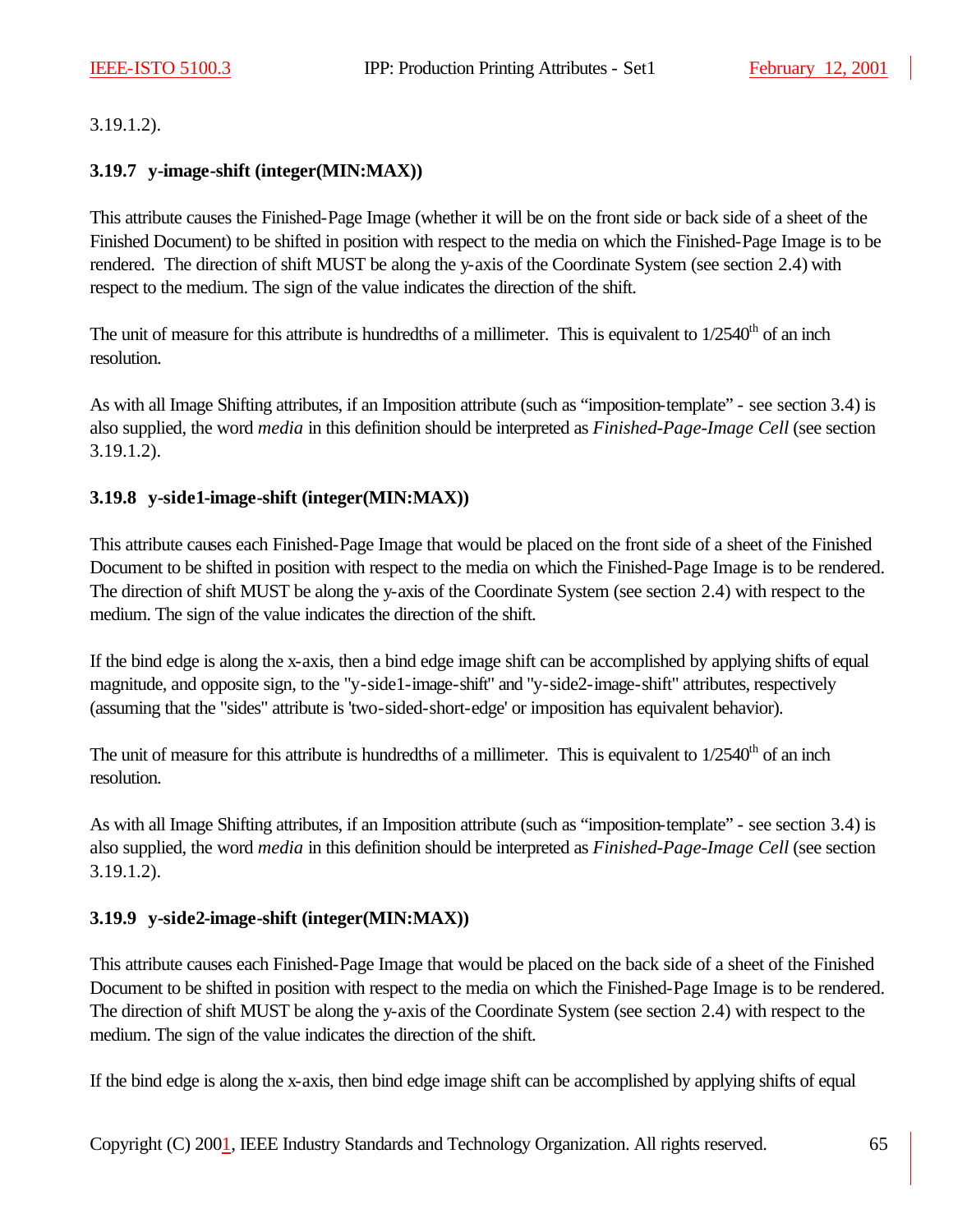magnitude, and opposite sign, to the "y-side1-image-shift" and "y-side2-image-shift" attributes, respectively (assuming that the "sides" attribute is 'two-sided-short-edge' or imposition has equivalent behavior).

The unit of measure for this attribute is hundredths of a millimeter. This is equivalent to  $1/2540<sup>th</sup>$  of an inch resolution.

As with all Image Shifting attributes, if an Imposition attribute (such as "imposition-template" - see section 3.4) is also supplied, the word *media* in this definition should be interpreted as *Finished-Page-Image Cell* (see section 3.19.1.2).

## **3.20 Usage in Document-Overrides and Page-Overrides**

Most of the Job Template attributes defined in this document are defined so that they MAY be used in the "document-overrides" (collection) and/or "page-overrides" (collection) Job Template attributes (see [ippoverride]). According to that document, any Job Template attribute document MUST indicate the syntax and semantics for applying each Job Template attribute in any Document and/or Page overrides.

Table 16 augments the definitions of each Job Template attribute defined in this document by indicating with which parts of a job, the attribute "associates with" and "affects" (see [ipp-override]). All Job Template attributes associate with the Job, so that is not indicated in Table 16. A subset of the Job Template attributes are defined to be used in Document-Overrides to affect Input-Document and are associated with Input-Documents only via the "document-overrides" attribute. Another subset affect Output-Documents and are associated with either Input-Documents or Output-Documents via the "document-overrides" attribute. A final subset of Job Template attributes affects Sheets, Pages, Finished-Page Images or Impressions and are associated with Pages of an Input-Document or an Output-Document by the "page-overrides" attribute or associated with Input-Document or Output-Document via a "document-overrides" attribute. See [ipp-override] for the syntax of the "document-overrides" (1setOf collection), "page-overrides" (1setOf collection) and "pages-per-subset" (1setOf integer(1:MAX)) and semantics of association with Document-Overrides, Page-Overrides, Sheets, and Pages. The "pages-per-subset" attribute defines Output-Document to be subsets of pages within Input-Documents.

Table 15 lists the possible attribute override semantics for Job Template attributes and shows what clients can supply in Job Creation operations.

| Affects               | <b>Associates With</b> | Override attribute   | member attributes           |
|-----------------------|------------------------|----------------------|-----------------------------|
| Job                   | Job                    | none                 | N/A                         |
| <b>Input-Document</b> | Input-Document         | "document-overrides" | "input-documents"           |
| Output-Document       | Output-Document        | "document-overrides" | "output-documents"          |
|                       |                        | "pages-per-subset"   | N/A                         |
|                       | <b>Input-Document</b>  | "document-overrides" | "input-documents"           |
| sheet, impression,    | Output-Page            | "page-overrides"     | "output-documents", "pages" |

**Table 15 - Job Template Attribute Override Semantics**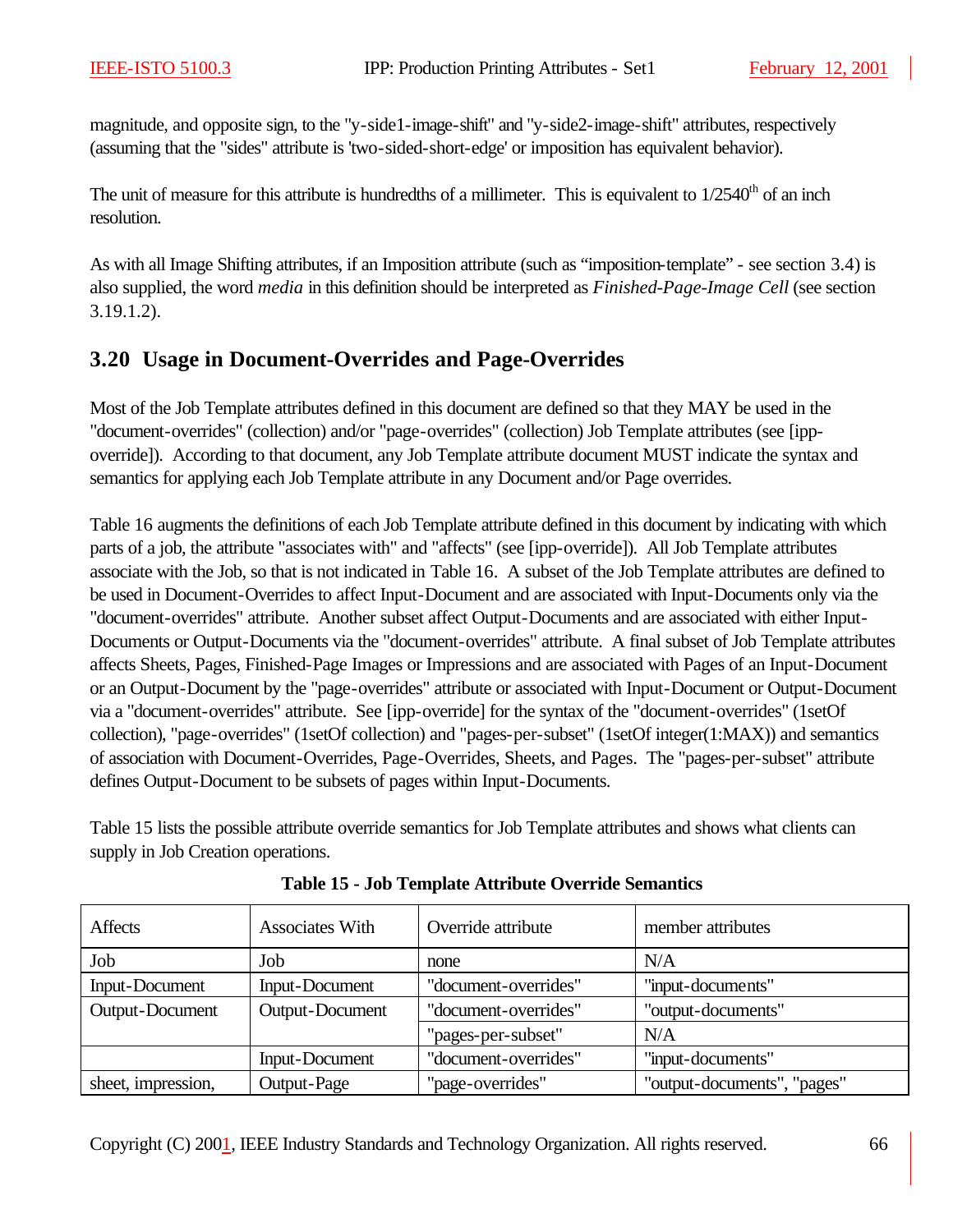| <b>Affects</b> | <b>Associates With</b> | Override attribute   | member attributes          |
|----------------|------------------------|----------------------|----------------------------|
|                | Input-Page             | "page-overrides"     | "input-documents", "pages" |
|                | Output-Document        | "document-overrides" | "output-documents"         |
|                |                        | "pages-per-subset"   | N/A                        |
|                | Input-Document         | "document-overrides" | "input-documents"          |

A client MUST NOT submit and a Printer MUST NOT support a Job Creation request with "documentoverrides" (collection), "page-overrides" (collection), or "pages-per-subset" containing member attributes not indicated in Table 15 depending on what the Job Template attribute is defined to affect as indicated in Table 16. If a client submits a Job Creation request with such a member attribute and "ipp-attribute-fidelity" = 'true', the Printer MUST reject the request and return the 'client-error-bad-request' status code. If a client submits a Job Creation request with such a member attribute and "ipp-attribute-fidelity" = 'false' or omitted, the Printer MUST accept the request and return the 'successful-ok-ignored-or-substituted-attributes' status code, along with the collection and only those member attributes.

| Section or Attribute                                                   | Affects:                |
|------------------------------------------------------------------------|-------------------------|
| 3.1 cover-front (collection) and cover-back (collection)               | <b>Output-Documents</b> |
| 3.2 finishings-col (collection)                                        | <b>Output-Documents</b> |
| 3.3 force-front-side (1setOf integer(1:MAX))                           | <b>Input-Documents</b>  |
| 3.4 imposition-template (type3 keyword   name(MAX))                    | Finished-Page Images    |
| 3.5 insert-sheet (1setOf collection)                                   | <b>Output-Documents</b> |
| 3.6 job-account-id (name(MAX))                                         | Job                     |
| 3.7 job-accounting-user-id (name(MAX))                                 | Job                     |
| 3.8 job-accounting-sheets (collection)                                 | Job                     |
|                                                                        |                         |
| 3.9 job-error-sheet (collection)                                       | Job                     |
| 3.10 job-message-to-operator (text(MAX))                               | Job                     |
| 3.11 job-sheets-col (collection) - augments IPP "job-sheets" attribute | Job                     |
| 3.12 job-sheet-message (text(MAX))                                     | Job                     |
| 3.13 media-col (collection) - augments IPP "media"                     | <b>Sheets</b>           |
| 3.14 media-input-tray-check (type3 keyword   name(MAX))                | <b>Sheets</b>           |
| 3.15 page-delivery (type2 keyword)                                     | <b>Output-Documents</b> |
| 3.16 page-order-received (type2 keyword)                               | <b>Input-Documents</b>  |
| 3.17 presentation-direction-number-up (type2 keyword)                  | Finished-Page Images    |
| 3.18 separator-sheets (collection)                                     | Job                     |
| 3.19.2 x-image-position (type2 keyword) through                        | Finished-Page Images    |
| 3.19.9 y-side2-image-shift (integer(MIN:MAX))                          |                         |

**Table 16 - Document and Page Override Semantics by Attribute**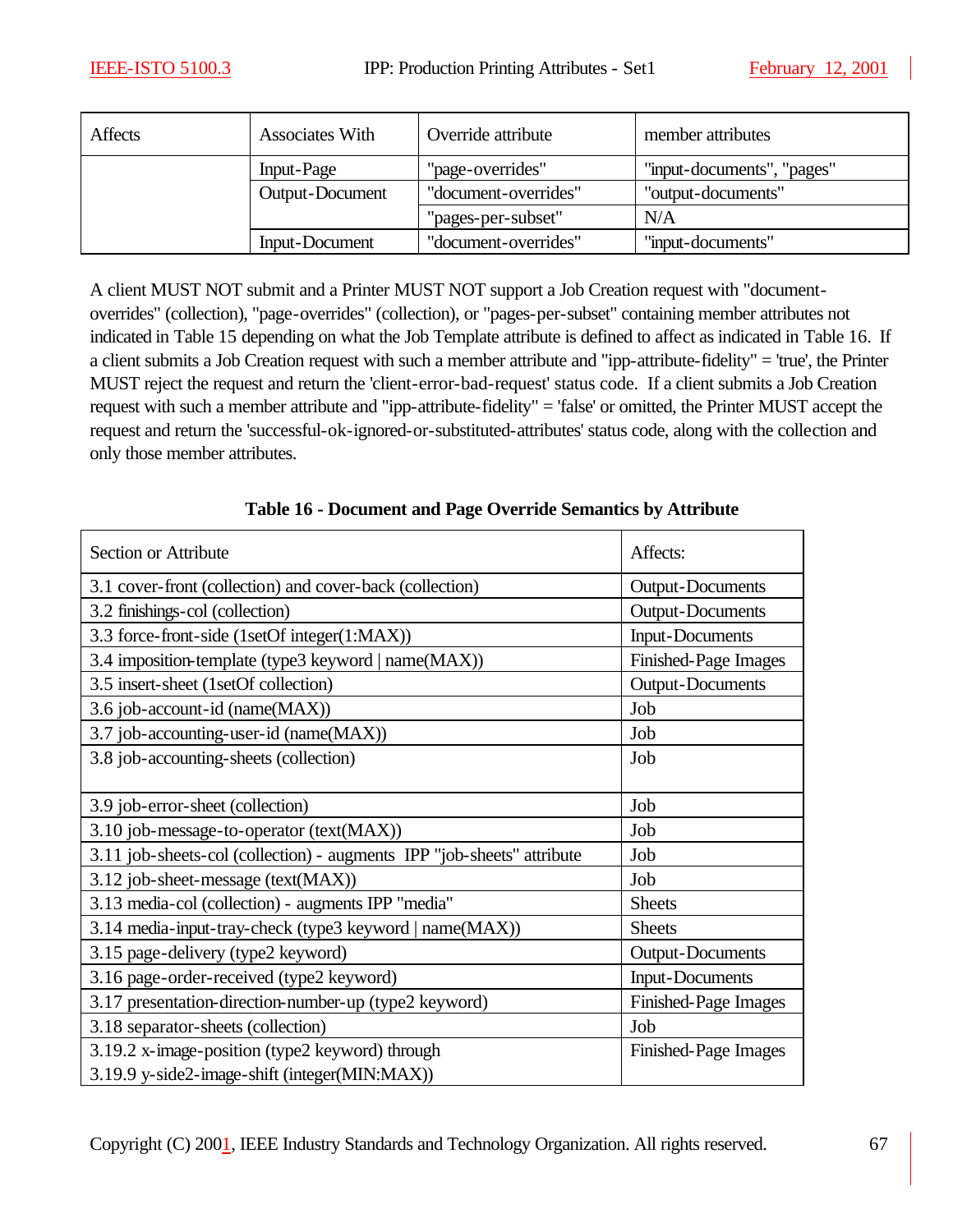# **4. Job Description Attributes**

This section defines Job Description attributes for use with IPP/1.0 [RFC 2566] and IPP/1.1 [RFC2911].

# **4.1 current-page-order (type2 keyword)**

This attribute represents the current page order of the document data supplied with the job. Initially "current-pageorder" is set to the value of the Job Template attribute "page-order-received." The value of "current-page-order" may change based on processing and the value of the "page-order-delivery" attribute. If the Printer changes the value of a Job's "current-page-order" Job Description attribute, then it is assumed that the associated document data has been transformed in some way to reflect this change. It should be noted that the document data that "current-page-order" refers to is not always the document data sent with the Job Creation request, but may also refer to the processed images that are to be delivered to the printer. The standard values for this attribute are the same as for of the "page-order-received" attribute (see section 3.16), namely, '1-to-n-order' and 'n-to-1-order'.

# **5. Printer Description Attributes**

This section defines Printer Description attributes for use with IPP/1.0 [RFC 2566] and IPP/1.1 [RFC2911].

# **5.1 user-defined-values-supported (1setOf type2 keyword)**

This Printer attribute identifies the Job Template and Job Template member attributes for which the client can supply any value in a Job Creation request, i.e., any custom or user-defined value. The values of this attribute are any "xxx" attribute names that are Job Template attributes or member attributes of a Job Template collection attributes for which the Printer will accept any value in a Job Creation request. In effect, the presence of the 'xxx' keyword value in this attribute suspends validation of the "xxx" attribute supplied by the client with the values of the corresponding "xxx-supported" Printer attribute. This feature MAY be used to specify any 'name', 'integer', or 'collection' (whose member attributes are 'name' or 'integer') attributes supplied by the client. Thus a user can supply a custom name for this "xxx" attribute. If there are no Job Template attributes that will accept any value, the value of this attribute MUST be the keyword 'none'.

For any "xxx" Job Template or Job Template member attributes identified by this attribute, the Printer suspends validation for values of type 'name', 'integer', and 'collection' and the job is created containing the user-defined value, even when the client supplied the "ipp-attribute-fidelity" with a 'true' value (which would otherwise, have caused the Printer to reject the request, if the "xxx" value had not been among those of the Printer's "xxxsupported" attribute).

For example, the system administrator could add the 'media' keyword attribute name value to the "user-defined-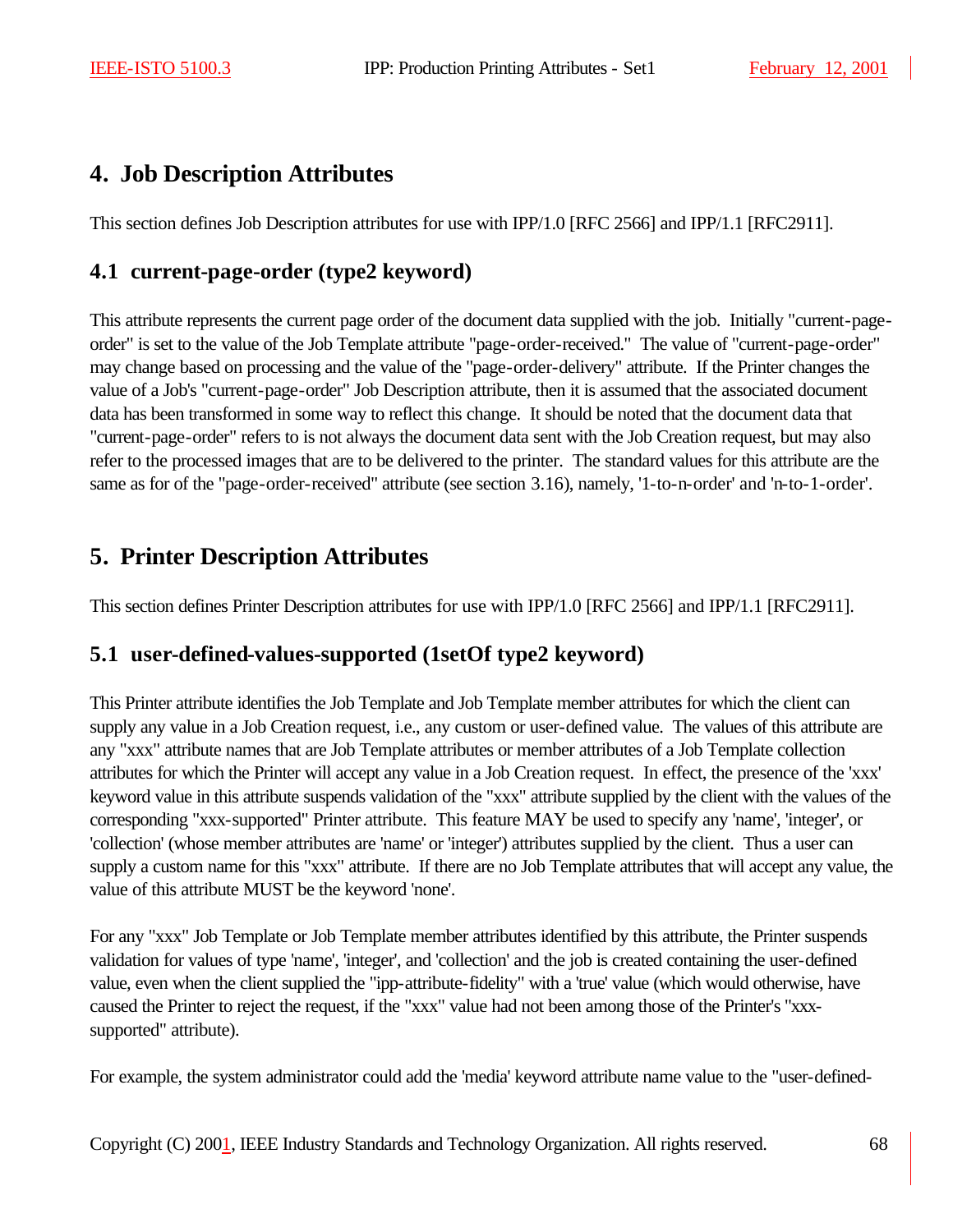values-supported" Printer attribute in order to allow the user to supply any media name value for the "media" attribute even if that name wasn't one of the media names in the Printer's "media-supported" (1setOf (type3 keyword | name(MAX))) attribute. As another example, the system administrator could add the 'media-size' keyword attribute name value to the "user-defined-values-supported" Printer attribute in order to allow the user to supply any media size x and y dimensions in the "media-size" member attribute of the "media-col" Job Template attribute, even if that pair wasn't one of the pairs in the Printer's "media-size-supported" (1setOf collection) attribute.

Keyword values include the IPP/1.1 Job Template attribute name keywords: 'job-priority', 'job-sheets', 'job-holduntil', 'number-up', and 'media', along with the Job Template and member attributes defined in this document: 'finishings-col', 'stitching-offset', 'stitching-locations', 'job-error-sheet-type', 'media-type', 'media-color', 'mediapre-punched', 'media-hole-count', 'media-order-count', 'media-size', 'media-weight-metric', 'media-front-coating', 'media-back-coating', 'media-recycled', and 'separator-sheets-type'.

Note: The requirement that the "media-key" member attribute values of the "media-col" attribute be unique and that each supported media have a distinct value precludes the 'media-key' from being a value of the "user-definedvalues-supported" Printer attribute.

When the client supplies a 'yyy' value for the "xxx" attribute that is not in the "xxx-supported" Printer attribute, the Printer does not return the "xxx" value in the Unsupported Attributes group in the response. Instead, the Printer stores the requested attribute and value unmodified on the Job object for subsequent queries as with any supported value. Subsequently, a user or operator can query the Job using the Get-Job-Attributes or Get-Jobs operations to see what user-defined value was requested. Depending on implementation and/or site policy, the Printer schedules the job following one of the following options:

- 1. Add the 'resources-are-not-supported' value (see section 6.1) to the Job's "job-state-reasons" attribute and move the job to the 'pending-held' state until either the operator adds the requested value to the Printer's "xxx-supported" attribute or the user or operator modifies the job to contain a value that is in the Printer's "xxx-supported" attribute; then releases the job using the Release-Job operation (see [RFC2911] section 3.3.6).
- 2. Add the 'resources-are-not-supported' value (see section 6.1) to the Job's "job-state-reasons" attribute but keep the job in the 'pending' state and start to process the job as if the requested media were ready, but stop the job ("job-state" = 'processing-stopped') and the Printer ("printer-state" = 'stopped') and request immediate operator intervention. The operator loads the requested media and continues the Printer, using the Resume-Printer operation (see [RFC2911] section 3.2.8).

## **5.2 max-stitching-locations-supported (integer(1:MAX))**

This attribute indicates the maximum number of stitches or staples that the implementation is capable of inserting into an Output Document, even if that number would require human intervention in order to configure the (manual configured) stitcher. In other words, "max-stitching-locations-supported" attribute specifies the maximum number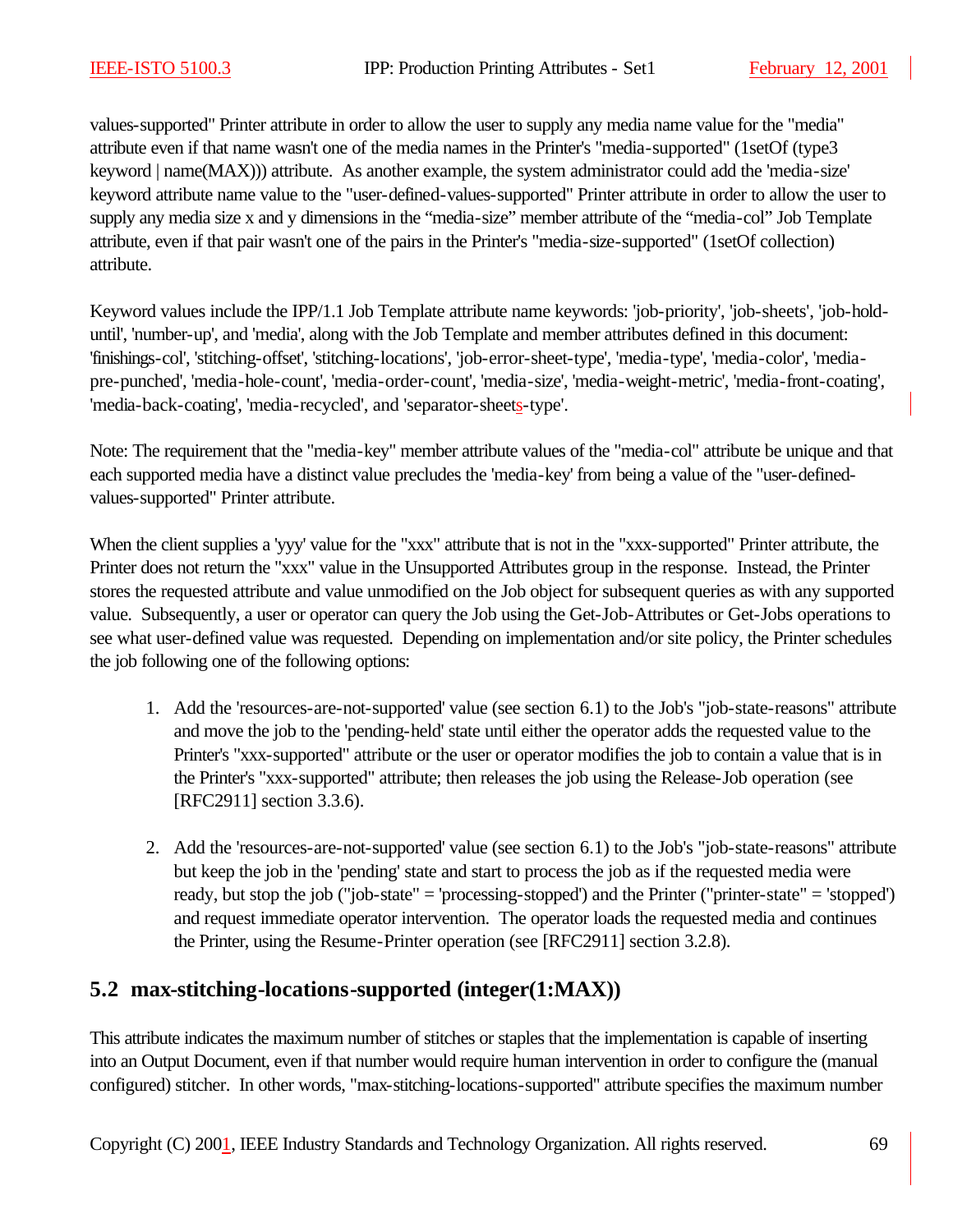of values that the client can supply in the "stitching-locations" member attribute (see section 3.2.2.3).

Note: the client can determine the number of stitches or staples that the client can request without human intervention by querying the "finishing-col-ready" attribute (see section 3.2.4).

## **5.3 finishings-ready (1setOf type2 enum)**

This attribute differs from "finishings-supported" in that legal values only include the subset of "finishings-supported" values that are physically ready for printing with no operator intervention required. The "finishings-ready" attribute is useful for Printers where human intervention is required in order to change the finisher in order for a job to use certain "finishings" values. If all "finishings-supported" values can be used without human intervention, a Printer NEED NOT implement the "finishings-ready" attribute. If an IPP Printer supports "finishings-supported" (see [RFC2911] section 4.2.6, it NEED NOT support "finishings-ready". However, if a Printer supports "finishingsready", it MUST support "finishings-supported".

# **6. Additional Values for Existing Attributes**

This section defines additional values for existing attributes.

## **6.1 Additional values for the "job-state-reasons" Job attribute**

This section defines additional values for the "job-state-reasons" (1setOf type2 keyword) Job Description attribute (see [RFC2911] section 4.3.8):

'resources-are-not-supported': At least one of the resources needed by the job, such as media, fonts, resource objects, etc., is not supported on any of the physical printer's for which the job is a candidate. This condition MAY be detected when the job is accepted, or subsequently while the job is pending or processing, depending on implementation. The job may (1) remain in its current state, (2) be moved to the 'pending-held' state, depending on implementation and/or job scheduling policy, or (3) scheduled normally, but the Printer is put into the 'stopped' state when the job is attempted to be processed on the Printer. This value is intended for use with an implementation that supports the "user-defined-values-supported" Printer attribute (see section 5.1) which allows a job to be accepted with an unsupported 'name' value.

# **6.2 Additional values for the IPP "job-sheets" Job Template Attribute**

The following additional values are defined for the IPP/1.1 "job-sheets" Job Template attribute: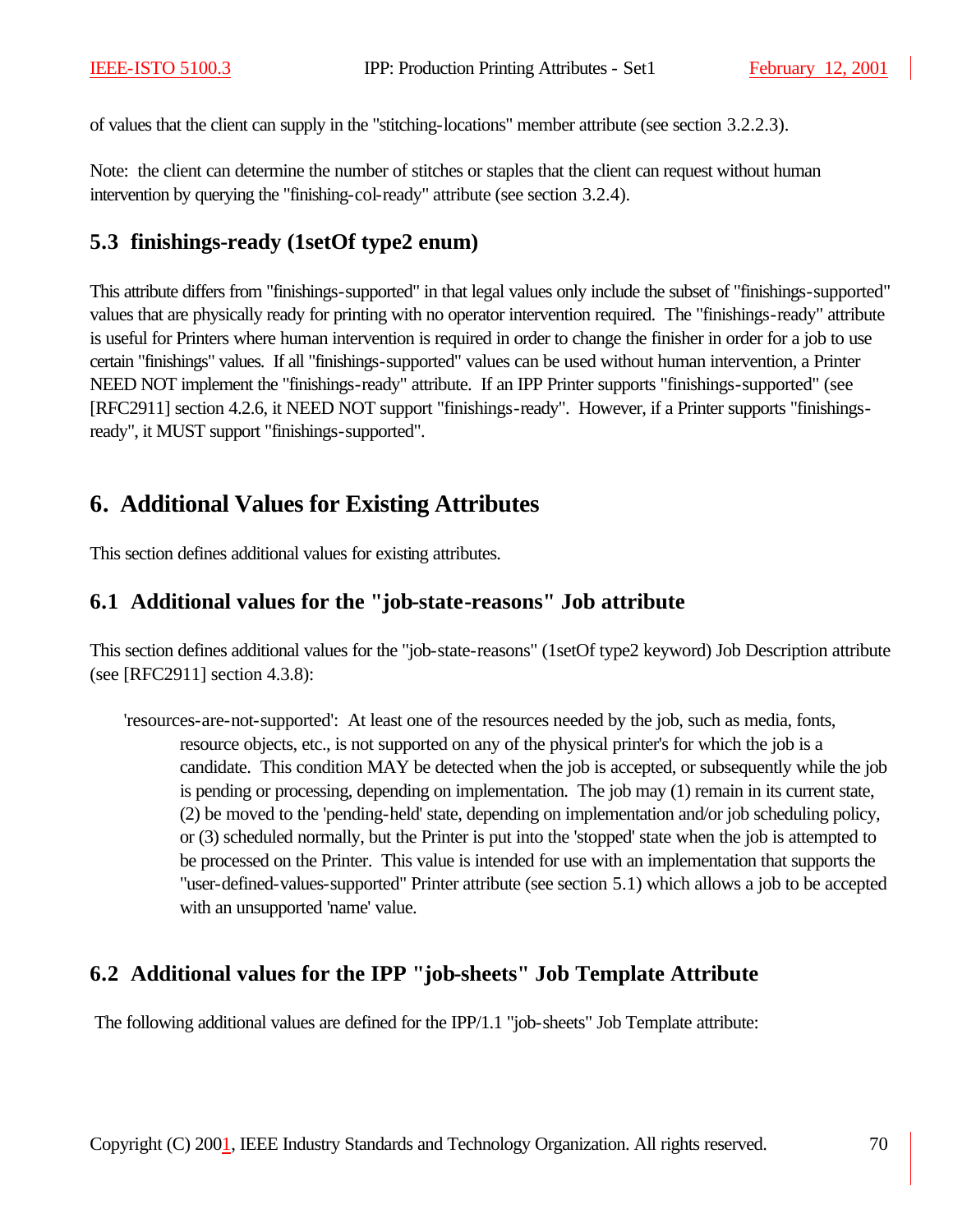| job-start-sheet | A job sheet MUST be printed to indicate the start of the job.                       |
|-----------------|-------------------------------------------------------------------------------------|
| job-end-sheet   | A job sheet MUST be printed to indicate the end of the job.                         |
| job-both-sheets | Job sheets MUST be printed to indicate the start and end of all the output          |
|                 | associated with the job.                                                            |
| first-print-    | Some users have customized the banner sheets in their environment (Microsoft,       |
| stream-page     | Novell, etc.) and prefer them instead of the printer's standard ones. The custom    |
|                 | banner sheet is the first page of the PDL. When the client supplies the 'first-     |
|                 | print-stream-page' value, the first page in the document data is printed as the job |
|                 | sheet and the printer's standard job sheet is suppressed.                           |

**Table 17 - Additional values for the "job-sheets" Job Template attribute**

# **6.3 Additional values for the IPP "media" Job Template and "media-key" member attributes**

This section defines additional values for the "media" (type3 keyword | name(MAX)) Job Template attribute (see [RFC2911] section 4.2.11), the "media" member attribute defined in this document in a number of the collection attributes, and the "media-key" member attribute defined in section 3.13.1.:

If the Printer implementation supports the use of tray name keywords to identify media, there SHOULD be one and only one keyword assigned for each input tray on the printer. If multiple keywords for the same tray exist in "media-supported", the client UI could potentially become very confusing to the user because the Printer would appear to have more input trays than it actually has. However, see the discussion in the Printer MIB [RFC1759] about a manual input tray that uses the same input slot as a regular input tray. Also, if using tray names, it is RECOMMENDED that the printer implementation use the most descriptive keyword for a logical tray in order to assist the user or operator to recognize the matching physical tray at the printer. There are three methods to choose the keyword: 1) If the printer trays aren't physically labeled, the keyword SHOULD best match the physical location of the tray (e.g. 'top', 'bottom'). 2) If the printer trays are physically labeled, the keyword SHOULD best match the label of the tray (e.g. 'tray-1', tray-2'), 3) If more than one keyword matches the label of the tray, the keyword SHOULD be used that best distinguishes the tray from the Printer's other trays.

If a Printer allows the media to be specified by tray name keyword, the Printer implementation MUST NOT use the 'name(MAX)' attribute syntax to create custom tray names, but rather MUST use the most appropriate tray name keyword value. This ensures interoperability among clients that submit jobs to multiple types of printers.

These are additional standard keyword values defined for input-trays.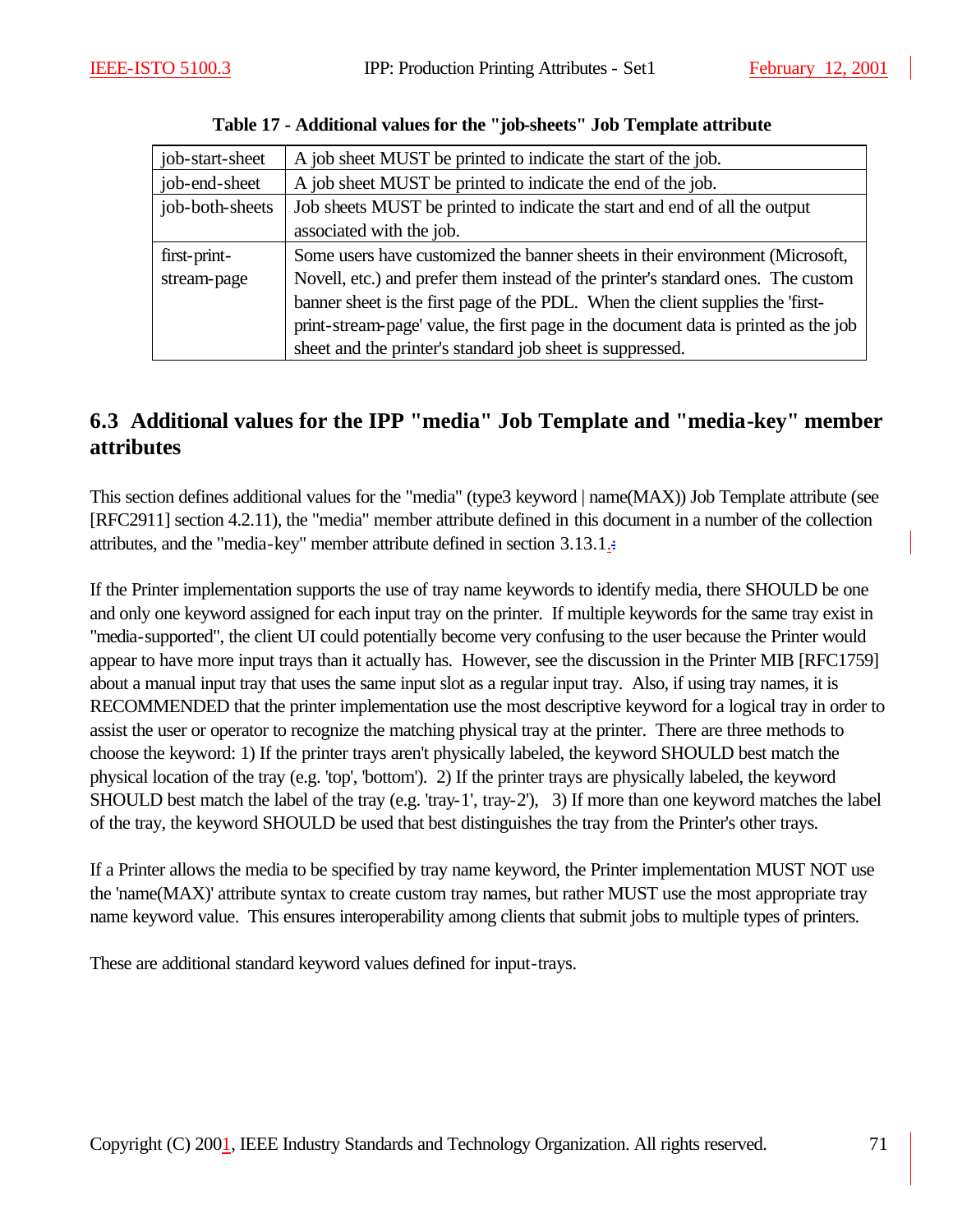| "bypass-tray" | The specified tray is used for handling odd or special paper. This paper tray usually     |
|---------------|-------------------------------------------------------------------------------------------|
|               | has a small capacity and is physically located such that the paper travels through a      |
|               | shorter paper path. In some printer implementations, the 'bypass-tray' may also be        |
|               | used to bypass any marking device and be used for insert sheets. See the "insert-         |
|               | sheet" definition in section 3.5.                                                         |
| 'tray- $N'$   | The input tray that is best specified as a tray with values 'tray-1', 'tray-2' The        |
|               | correspondence between the 'tray- $N'$ keyword and the actual input-tray is               |
|               | implementation dependent, as is the number of input trays. If this group of 'tray- $N'$ ' |
|               | values is supported, at least the 'tray-1' value MUST be supported.                       |

These additional keyword values are provided for use in implementations that don't support the "media-col" attribute, since they represent some of the more important "media-col" member attributes:

| 'plain'        | The plain media as specified by the output device.                            |
|----------------|-------------------------------------------------------------------------------|
| 'pre-punched'  | The pre-punched media as specified by the output device.                      |
| 'transparency' | The transparent media as specified by the output device.                      |
| 'letterhead'   | The pre-printed letterhead media as specified by the output device.           |
| 'heavyweight'  | The heavyweight media as specified by the output device.                      |
| 'recycled'     | The recycled media as specified by the output device.                         |
| 'bond'         | The bonded media as specified by the output device.                           |
| 'labels'       | The labels media as specified by the output device.                           |
| 'pre-printed'  | The pre-printed media as specified by the output device.                      |
| 'customN'      | A custom type of media understood by the user and the operator. It is simply  |
|                | specified to the Printer as the keyword values 'custom1', 'custom2''custom7'. |

These additional keyword values are the same as the "media-type" keywords (see section 3.13.2), except 'other', for use in implementations that don't support the "media-col" attribute:

stationery envelope envelope-plain envelope-window continuous continuous-long continuous-short tab-stock pre-cut-tab full-cut-tab multi-part-form multi-layer screen screen-paged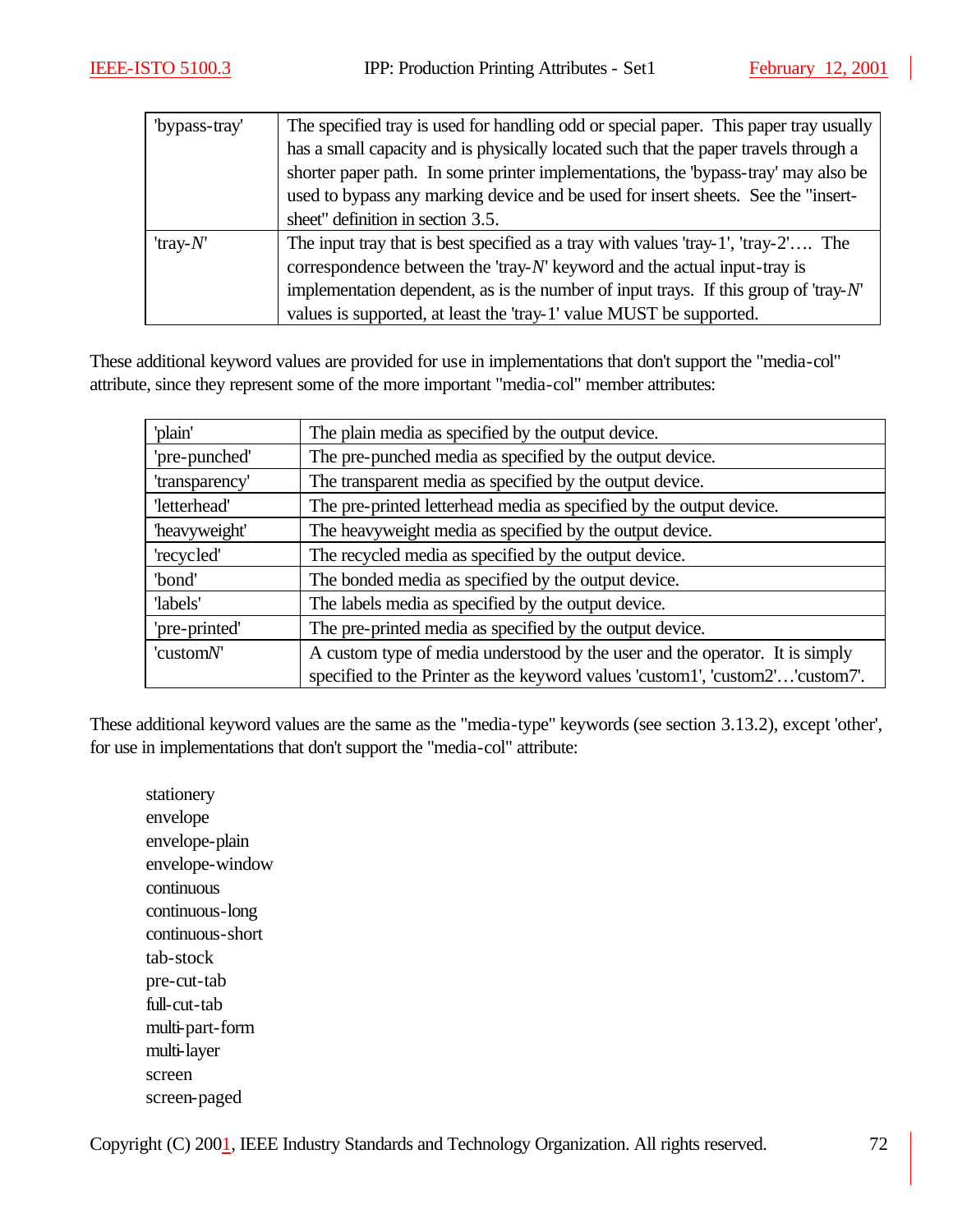photographic cardstock

These are additional standard keyword values which are used by the implementation for specifying a pre-defined media size:

| 'iso-a4-wide'       | Specifies the iso A4 cover size: 223 mm x 297 mm          |
|---------------------|-----------------------------------------------------------|
| 'na-letter-cover'   | Specifies the letter cover size: 9 in x 11 in             |
| 'ip-reply-postcard' | Specifies the Ofuku-Hagaki postcard size: 148 mm x 200 mm |
| 'na-postcard'       | Specifies the North American postcard size: 4.5 in x 6 in |
| 'taiwan-815'        | Specifies the 815 Taiwan size: 267 mm x 388 mm            |
| $iso-220x330'$      | Specifies the 220 mm x 330 mm size                        |

# **7. Conformance Requirements**

This section summarizes the Conformance Requirements detailed in the definitions in this document for clients and Printer objects (servers or devices).

## **7.1 Conformance Requirements for Printer objects**

In general each of the attributes defined in this document are OPTIONAL for a Printer to support, so that Printer implementers MAY implement any combination of attributes. Only the following conditional conformance requirements are defined:

| If the Printer supports: | then the Printer MUST also support (but vice-<br>versa is OPTIONAL): |  |  |  |  |
|--------------------------|----------------------------------------------------------------------|--|--|--|--|
| "cover-back"             | "cover-front"                                                        |  |  |  |  |
| "finishings-col"         | "finishings" (see [RFC2911] section $4.2.6$ )                        |  |  |  |  |
| "finishings-col-ready"   | "finishings-ready (see section 5.3)                                  |  |  |  |  |
| "job-sheets-col"         | "job-sheets" (see [RFC2911] section $4.2.3$ )                        |  |  |  |  |
| "media-col"              | "media" (see [RFC2911] section $4.2.11$ )                            |  |  |  |  |
| "media-col-ready"        | "media-ready (see [RFC2911] section $4.2.11$ )                       |  |  |  |  |
| "media-input-tray-check" | "media" (see [RFC2911] section $4.2.11$ )                            |  |  |  |  |
|                          | and/or "media-col"                                                   |  |  |  |  |
| "x-side2-image-shift"    | "x-side1-image-shift"                                                |  |  |  |  |
| "y-side2-image-shift"    | "y-side1-image-shift"                                                |  |  |  |  |
| "x-side1-image-shift"    | "x-image-shift"                                                      |  |  |  |  |
| "y-side1-image-shift"    | "y-image-shift"                                                      |  |  |  |  |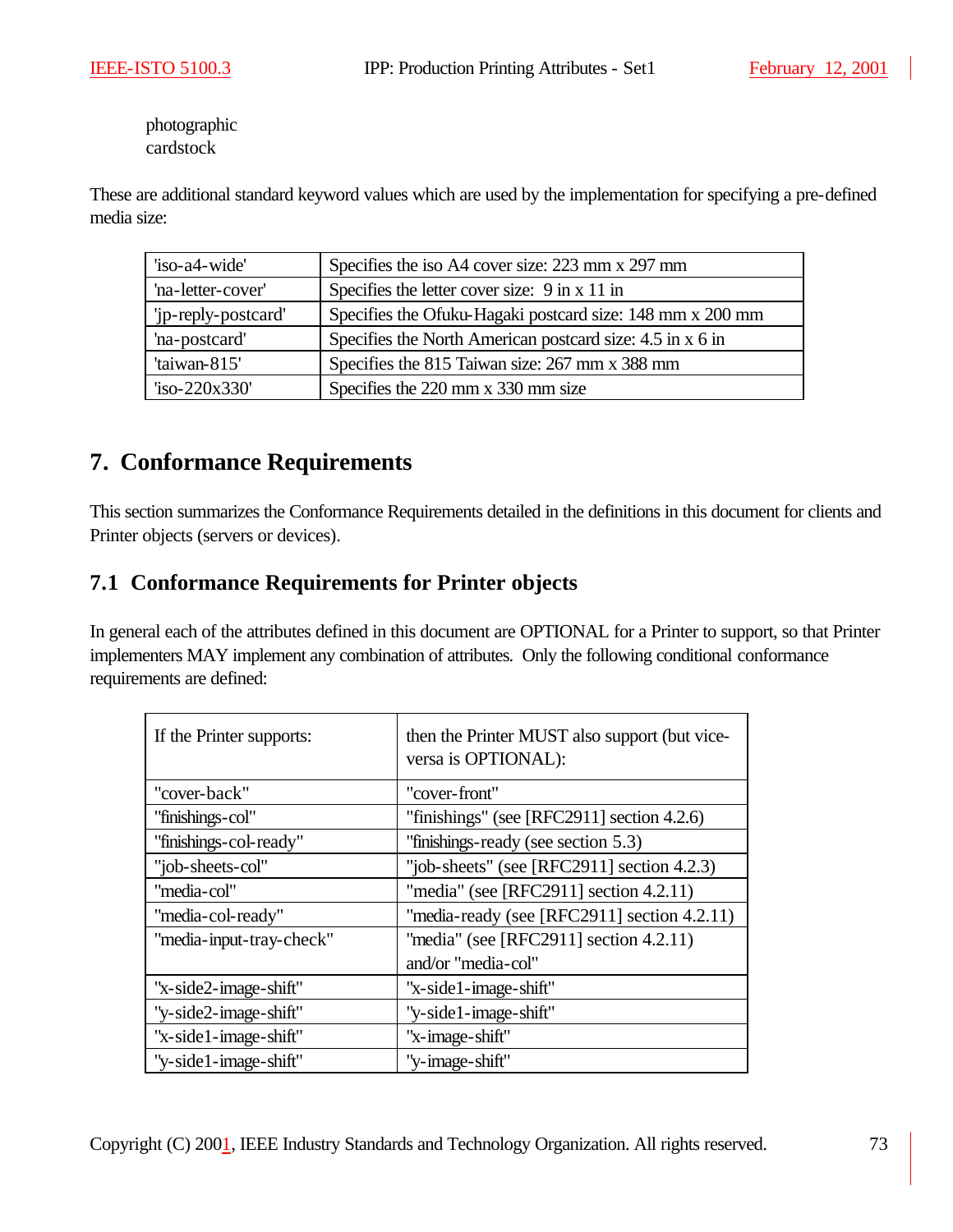Each of the collection attribute definitions indicate which member attributes are REQUIRED and which are OPTIONAL for a Printer to support and is not repeated here.

If a Printer supports the 'collection' attribute syntax of a Job Template attribute , then it MUST support the distinguished none value defined for that collection. See section 2.7.

Support of the 'name' attribute syntax for Job Template attributes and collection member attributes is OPTIONAL, as in IPP/1.1 [RFC2911].

### **7.2 Conformance Requirements for clients**

Clients that support two Job Template attributes that control the same aspect, such as "media" and "media-col", MUST NOT supply both in a Job Creation request as indicated in the definitions of these attributes.

Clients that support a "xxx" collection Job Template attribute SHOULD use the Get-Printer-Attributes request to obtain the "xxx-default" collection and display that to the user, so that the user can make any changes before submitting the Job. Then the client submits values for all member attributes, rather than depending on the Printer's defaulting for omitted member attributes, since such defaulting is implementation dependent and will vary from Printer to Printer.

## **8. IANA Considerations**

This section contains the exact information for IANA to add to the IPP Registries according to the procedures defined in RFC 2911 [RFC2911] section 6.

### **8.1 Attribute Registration**

The attributes defined in this document will be published by IANA according to the procedures in RFC 2911 [RFC2911] section 6.2 with the following path:

ftp.isi.edu/iana/assignments/ipp/attributes/

The registry entry will contain the following information:

```
Reference IEEE-ISTO 5100.3: 
ftp://ftp.pwg.org/pub/pwg/standards/pwg5100.3.pdfipp/new
prod-print-set1.pdf
```

| Job Template attributes:                                | Section:           |
|---------------------------------------------------------|--------------------|
| cover-front (collection) and cover-back (collection)    | 3.1                |
| finishings-col (collection) - augments IPP "finishings" | 3.2                |
| $force-front-side$ (1setOf $integer(1:MAX)$ )           | 3.3                |
| imposition-template (type3 keyword   name(MAX))         | $\overline{3}$ . 4 |

Copyright (C) 2001, IEEE Industry Standards and Technology Organization. All rights reserved. 74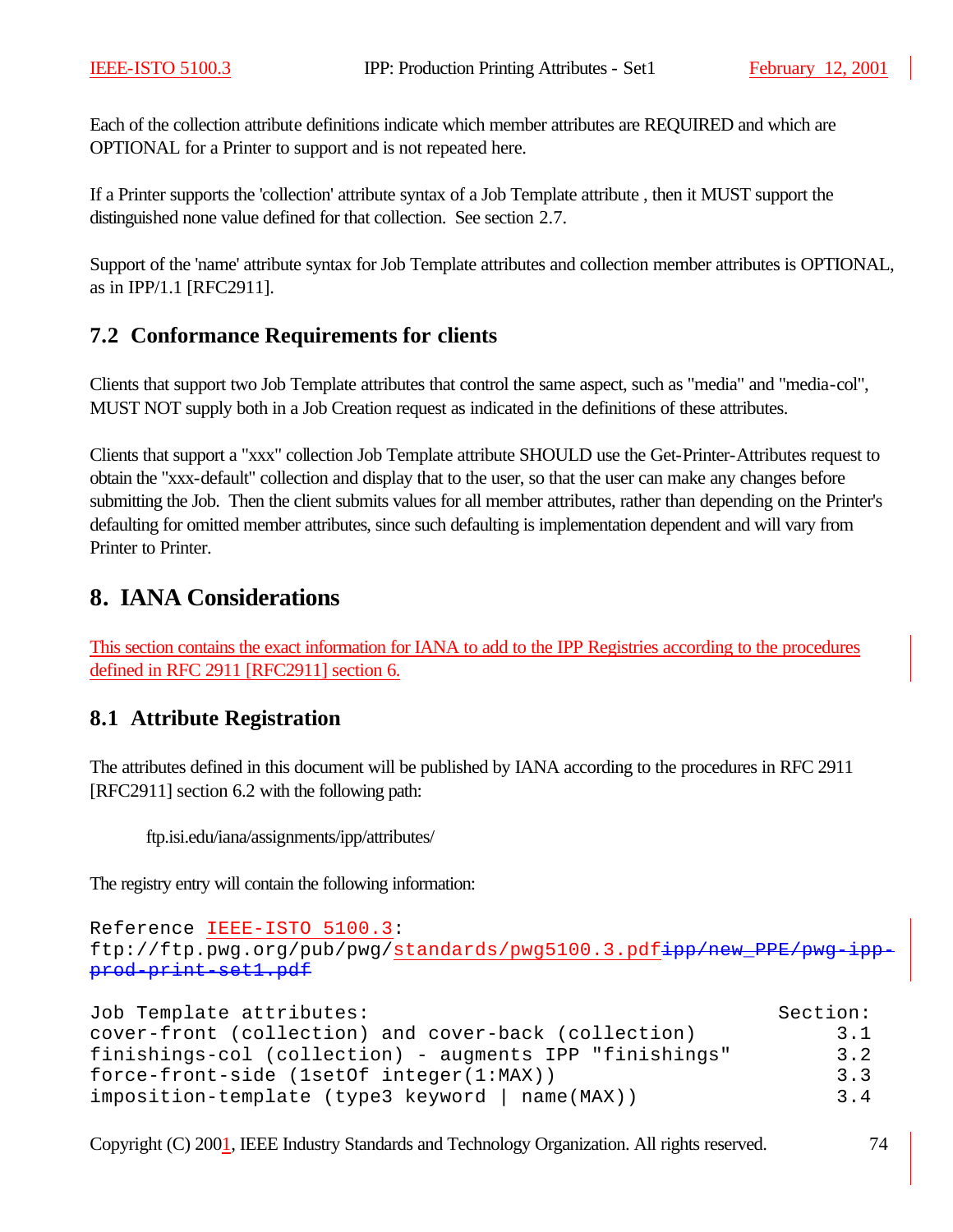| insert-sheet (1setOf collection)                                  | 3.5      |
|-------------------------------------------------------------------|----------|
| $job\text{-}account\text{-}id$ (name(MAX))                        | 3.6      |
| job-accounting-user-id (name(MAX))                                | 3.7      |
| job-accounting-sheets (collection)                                | 3.8      |
| job-error-sheet (collection)                                      | 3.9      |
| job-message-to-operator (text(MAX))                               | 3.10     |
| job-sheets-col (collection) - augments IPP "job-sheets" attribute | 3.11     |
| job-sheet-message (text(MAX))                                     | 3.12     |
| media-col (collection) - augments IPP "media"                     | 3.13     |
| media-input-tray-check (type3 keyword   name(MAX))                | 3.14     |
| page-delivery (type2 keyword)                                     | 3.15     |
| page-order-received (type2 keyword)                               | 3.16     |
| presentation-direction-number-up (type2 keyword)                  | 3.17     |
| separator-sheets (collection)                                     | 3.18     |
| x-image-position (type2 keyword)                                  | 3.19.2   |
| x-image-shift (integer(MIN:MAX))                                  | 3.19.3   |
| x-side1-image-shift (integer(MIN:MAX))                            | 3.19.4   |
| x-side2-image-shift (integer(MIN:MAX))                            | 3.19.5   |
| y-image-position (type2 keyword)                                  | 3.19.6   |
| y-image-shift (integer(MIN:MAX))                                  | 3.19.7   |
| y-side1-image-shift (integer(MIN:MAX))                            | 3.19.8   |
| y-side2-image-shift (integer(MIN:MAX))                            | 3.19.9   |
| Job Description attributes:                                       | Section: |
| current-page-order (type2 keyword)                                | 4.1      |
| Printer Description attributes:                                   | Section: |
| user-defined-values-supported (1setOf type2 keyword)              | 5.1      |
| max-stitching-locations-supported (integer(1:MAX))                | 5.2      |
| finishings-ready (1setOf type2 enum)                              | 5.3      |

### **8.2 Attribute Value Registration**

The "job-state-reasons" type2, "job-sheets" type3, and "media" (and "media-key") type3 keyword attribute values defined in this document will be published by IANA according to the procedures in RFC 2911 [RFC2911] section 6.1 with the following paths:

ftp.isi.edu/iana/assignments/ipp/attribute-values/job-state-reasons/ ftp.isi.edu/iana/assignments/ipp/attribute-values/job-sheets/ ftp.isi.edu/iana/assignments/ipp/attribute-values/media/

The registry entries will contain the following information:

Reference IEEE-ISTO 5100.3: ftp://ftp.pwg.org/pub/pwg/standards/pwg5100.3.pdfipp/new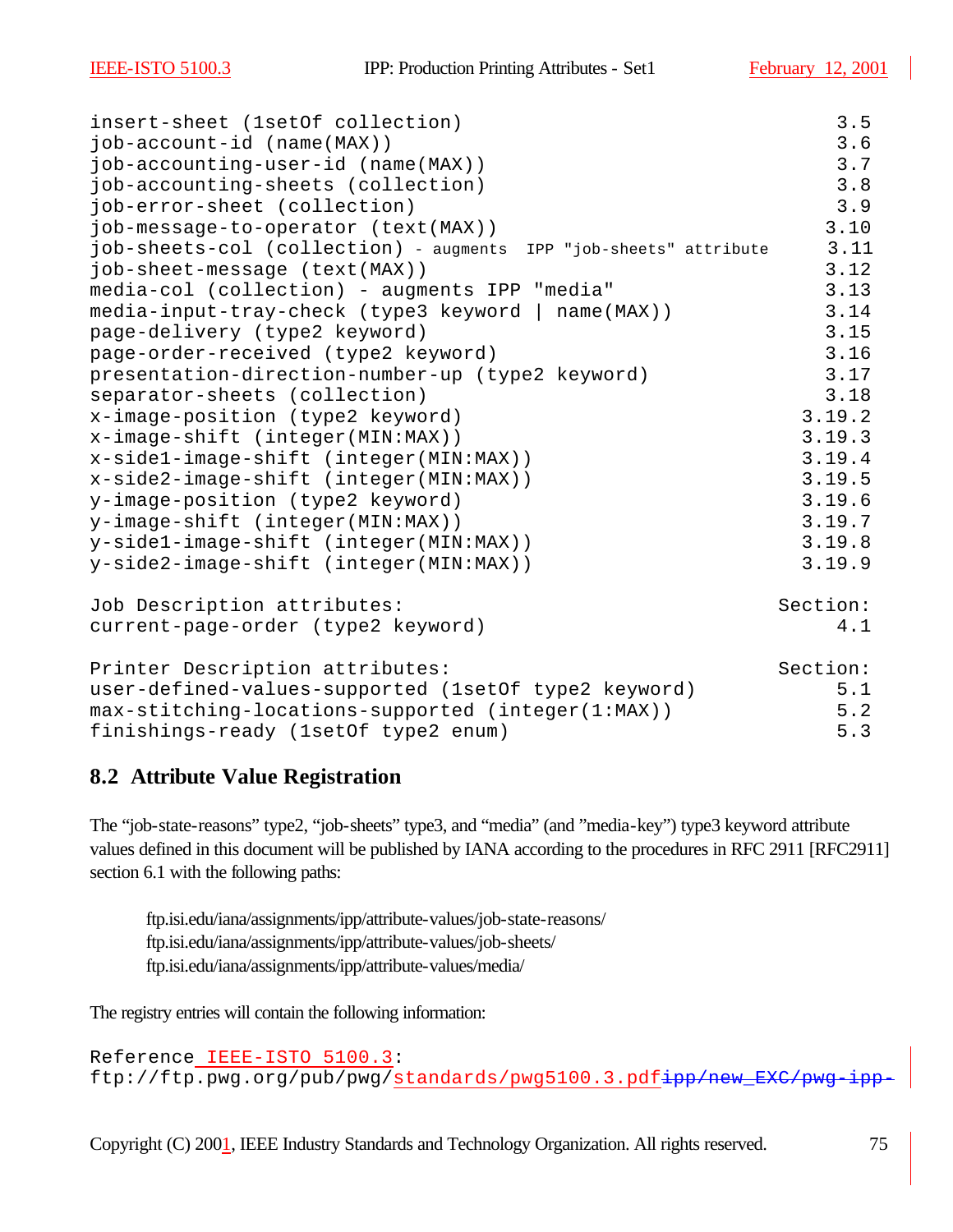#### override-attributes.pdf

| Additional type3 keyword values for "job-sheets":<br>job-start-sheet<br>job-end-sheet<br>job-both-sheet<br>first-print-stream-page<br>Additional type3 keyword values for "media" and "media-key" Section:<br>by-pass-tray<br>$tray-N$<br>plain<br>pre-punched<br>transparency<br>letterhead<br>heavyweight<br>recycled<br>bond<br>labels |  | resources-are-not-supported |  |  | Additional type2 keyword values for "job-state-reasons": | Section:<br>6.1                                                                  |
|-------------------------------------------------------------------------------------------------------------------------------------------------------------------------------------------------------------------------------------------------------------------------------------------------------------------------------------------|--|-----------------------------|--|--|----------------------------------------------------------|----------------------------------------------------------------------------------|
|                                                                                                                                                                                                                                                                                                                                           |  |                             |  |  |                                                          | Section:<br>6.2<br>6.2<br>6.2                                                    |
|                                                                                                                                                                                                                                                                                                                                           |  |                             |  |  |                                                          | 6.2                                                                              |
| pre-printed<br>customN                                                                                                                                                                                                                                                                                                                    |  |                             |  |  |                                                          | 6.3<br>6.3<br>6.3<br>6.3<br>6.3<br>6.3<br>6.3<br>6.3<br>6.3<br>6.3<br>6.3<br>6.3 |

## **9. Internationalization Considerations**

The IPP extensions defined in this document require the same internationalization considerations as any of the Job Template attributes defined in IPP/1.1 [RFC2911].

## **10. Security Considerations**

The IPP extensions defined in this document require the same security considerations as any of the Job Template attributes defined in IPP/1.1 [RFC2911].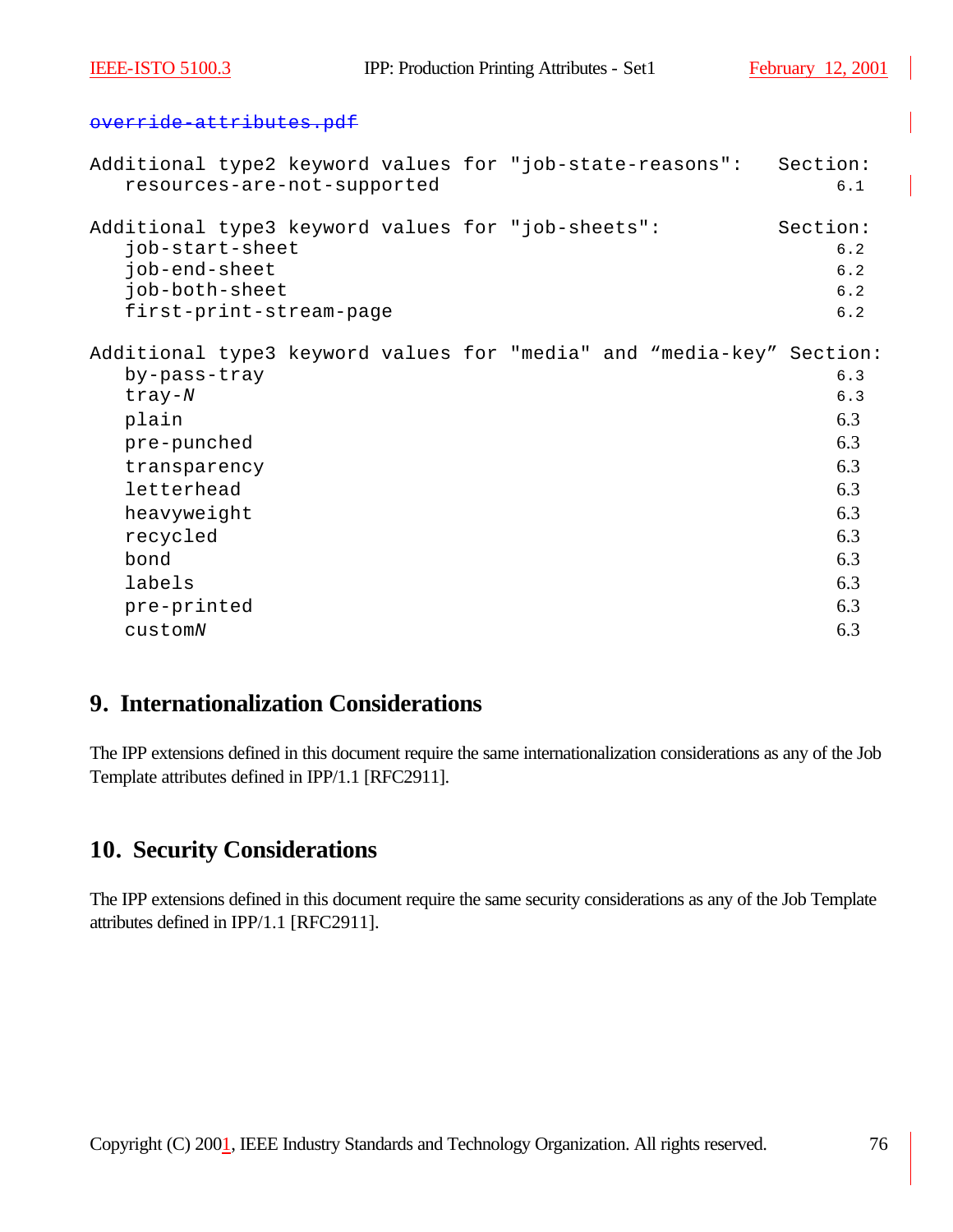## **11. References**

#### [ipp-admin-ops]

Kugler, C, Hastings, T., Lewis, H., "Internet Printing Protocol (IPP): Job and Printer Administrative Operations", <draft-ietf-ipp-ops-set2-01.txt>, July 19, 2000.

#### [ipp-coll]

deBry, R., , Hastings, T., Herriot, R., "Internet Printing Protocol (IPP): collection attribute syntax", <draftietf-ipp-collection-01.doc>, work in progress, May 5, 2000.

#### [ipp-override]

Ocke, K., Herriot, R., "Internet Printing Protocol (IPP): Override Attributes for Documents and Pages", <pwg-ipp-exceptions-model-000915.doc>, work in progress, September 15, 2000.

#### [ipp-prog]

Hastings, T., Bergman, R., Lewis, H., "Internet Printing Protocol (IPP): Job Progress Attributes", <draftietf-ipp-job-prog-01.txt> work in progress, August 30, 2000.

#### [pwg-output-bin]

Hastings, T., and R. Bergman, "Internet Printing Protocol (IPP): output-bin attribute extension", <work in progress>.

#### [redbook]

"PostScript(R) LANGUAGE REFERENCE, third edition", Adobe Systems Incorporated, February 1999**.**

#### [REG]

Holtman, K., Mutz, A. and T. Hardie, "Feature Tag Registration Procedures", BCP 31, RFC 2506, March 1999.

#### [RFC1759]

Smith, R., Wright, F., Hastings, T., Zilles, S., and Gyllenskog, J., "Printer MIB", RFC 1759, March 1995.

#### [RFC2119]

S. Bradner, "Key words for use in RFCs to Indicate Requirement Levels", RFC 2119 , March 1997

#### [RFC2534]

Masinter, L., et al, "Media Features for Display, Print, and Fax", RFC 2534, March 1999.

#### [RFC2565]

Herriot, R., Butler, S., Moore, P., and R. Turner, "Internet Printing Protocol/1.0: Encoding and Transport", RFC 2565, April 1999.

#### [RFC2566]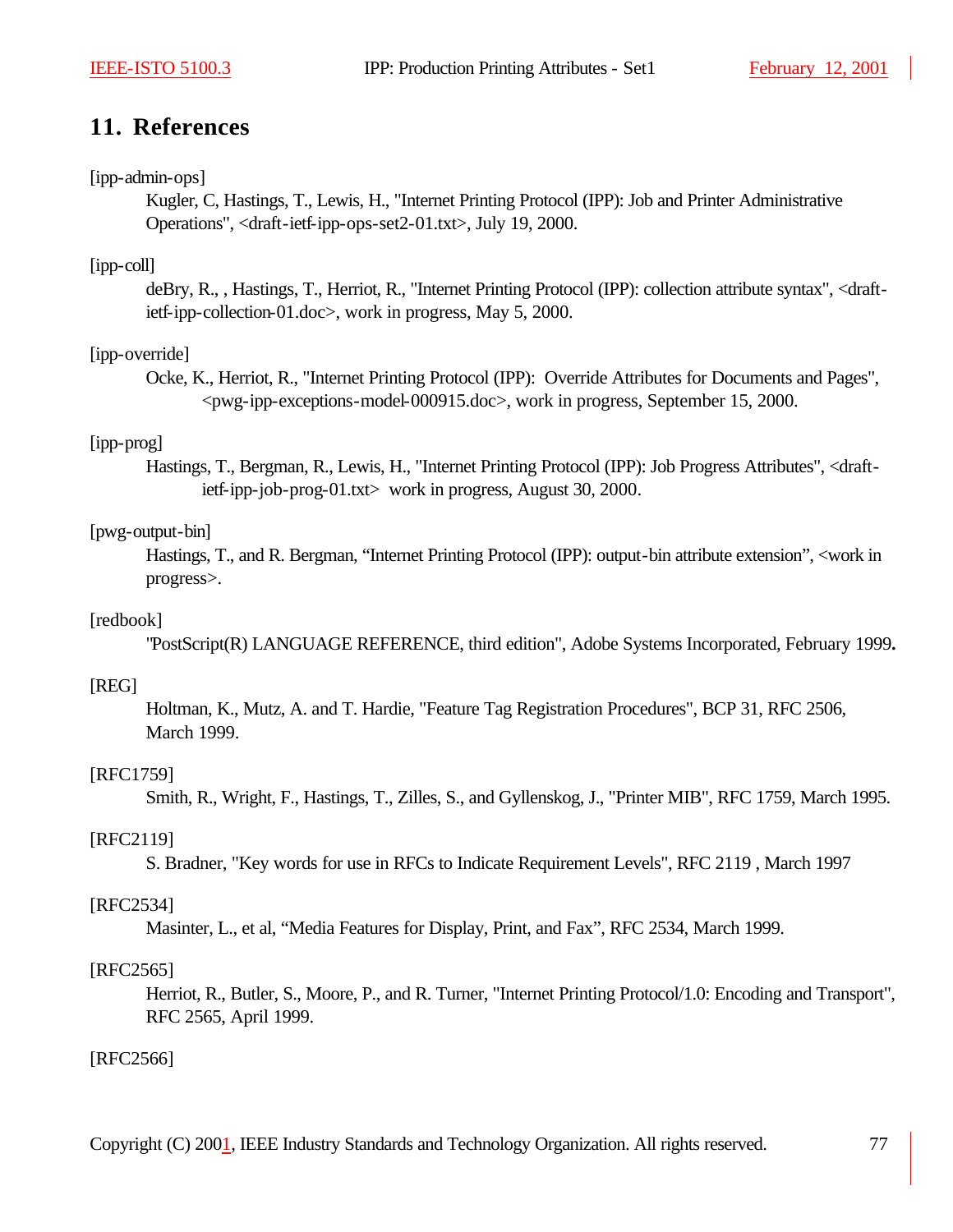deBry, R., , Hastings, T., Herriot, R., Isaacson, S., Powell, P., "Internet Printing Protocol/1.0: Model and Semantics", RFC 2566, April 1999.

#### [RFC2910]

Herriot, R., Butler, S., Moore, P., Turner, R., and J. Wenn, "Internet Printing Protocol/1.1: Encoding and Transport", RFC 2910, September 2000.

#### [RFC2911]

Hastings, T., Herriot, R., deBry, R., Isaacson, S., and P. Powell, "Internet Printing Protocol/1.1: Model and Semantics", RFC 2911, September 2000.

### **12. Author's Addresses**

Kirk Ocke Xerox Corporation 800 Phillips Road Webster, NY 14580

Phone: 716 422-4832 e-mail: Kirk.Ocke@usa.xerox.com

Tom Hastings Xerox Corporation 737 Hawaii St. ESAE 231 El Segundo, CA 90245

Phone: 310-333-6413 Fax: 310-333-5514 e-mail: hastings@cp10.es.xerox.com

IPP Web Page: http://www.pwg.org/ipp/ IPP Mailing List: ipp@pwg.org

To subscribe to the ipp mailing list, send the following email:

- 1) send it to majordomo@pwg.org
- 2) leave the subject line blank
- 3) put the following two lines in the message body: subscribe ipp end

Implementers of this specification document are encouraged to join IPP Mailing List in order to participate in any

Copyright (C) 2001, IEEE Industry Standards and Technology Organization. All rights reserved. 78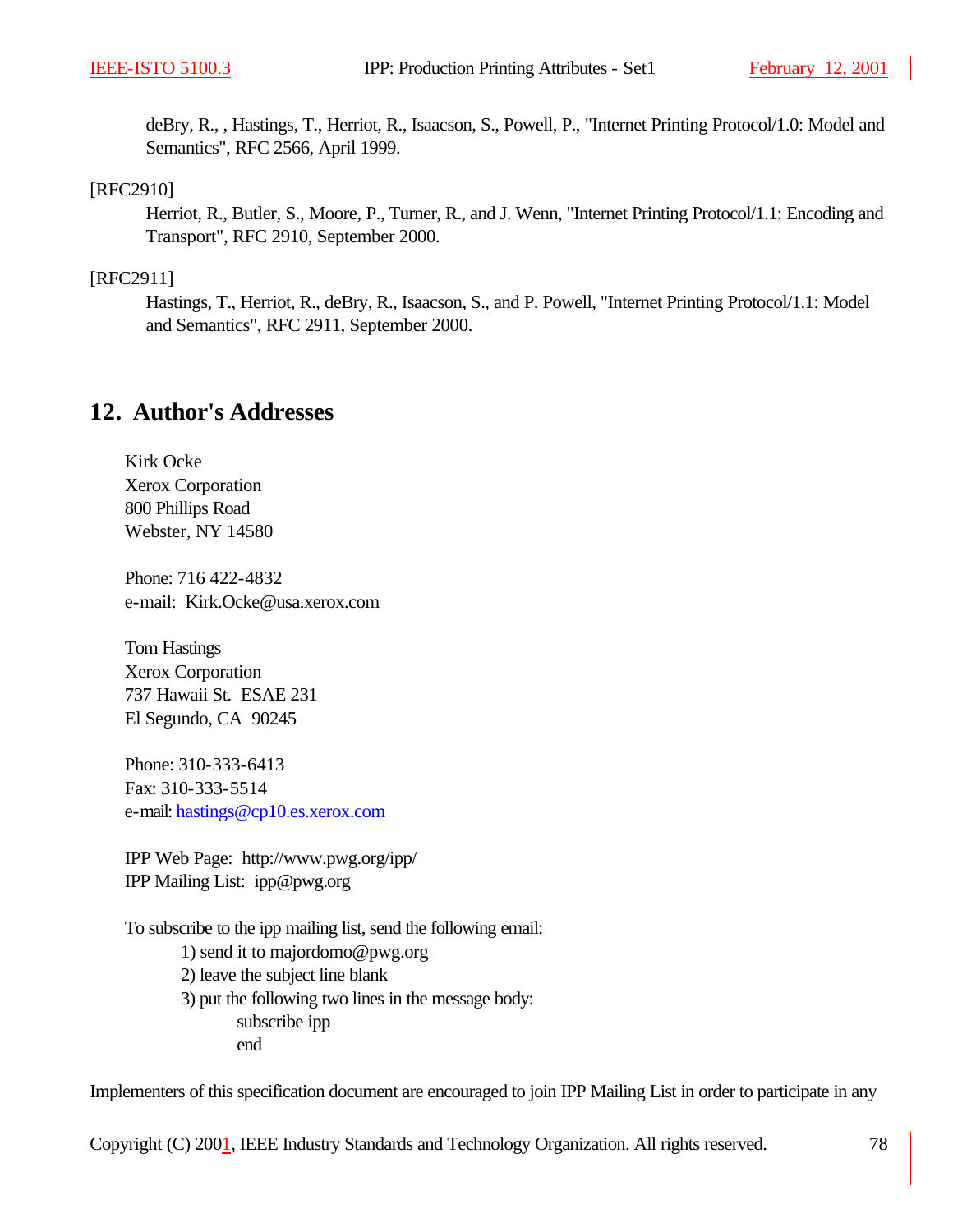discussions of clarification issues and review of registration proposals for additional attributes and values.

Other Participants: Ron Bergman - Hitachi Koki Imaging Systems Dan Calle - Digital Paper Weihai Chen - Microsoft Lee Farrell - Canon Information Systems<br>Satoshi Fujitani - Ricoh Roelof Hamberg - Océ Satoshi Fujitani - Ricoh Roelof Hamberg - Och Roelof Hamberg - Och Roelof Hamberg - Och Roelof Hamberg - Och Roelof Hamberg - Och Roelof Hamberg - Och Roelof Hamberg - Och Roelof Hamberg - Och Roelof Hamberg - Och Roelof H Tom Hastings - Xerox David Kellerman - Northlake Software Carl Kugler - IBM<br>
Harry Lewis - IBM<br>
Carl-Uno Manros Satoshi Matsushita - Brother **Ira McDonald - High North Inc.** Paul Moore - Netreon Hugo Parra, Novell Stuart Rowley - Kyocera Gail Songer - Netreon<br>
Gail Songer - Netreon<br>
Jerry Thrasher - Lexmark Geoff Sorod - Software 2000 Jerry Thrasher - Lexman Shinichi Tsuruyama - Epson Atsushi Uchino - Epson Shinichi Tsuruyama - Epson<br>Shigeru Ueda - Canon Mark Vander Wiele - IBM<br>
Michael Wu - Heidelberg Digital<br>
Peter Zehler - Xerox Michael Wu - Heidelberg Digital

Carl-Uno Manros - Xerox William Wagner - NetSilicon/DPI

# **13.Appendix A: Change History**

This section summarizes the changes to the document. Each sub-section is in reverse chronological order. Adding or removing ISSUES that don't change the document are not listed here.

### **13.1Changes to the October 26, 2000 to create the December 18, 2000 version**

The following changes were made to the October 26, 2000 version to create the December 18, 2000 version based on discussions at the PWG-IPP WG meeting, December 7, 2000:

- 1.Changed the image shift attributes so that they affect images before imposition, instead of after wards, but continue to affect impressions after "number-up". In order to clarify this, introduced terms: Imposition, Number-Up, Finished Document, Finished Page, Finished-Page Image, and Finished-Page-Image Cell and indicated that the shifting attributes affect Finished-Page Images, i.e., what the human sees in the Finished Document.
- 2.Added figures to help illustrate the concepts of "number-up" and Imposition.
- 3. Added the "imposition-template" attribute so as to have a real, but open ended, Imposition attribute.
- 4.Clarified that "force-front-side" also affects Finished-Page Images.
- 5.Added 'photographic' and 'cardstock' values to the "media-type" member attribute.
- 6.Deleted 'na-8x10' and 'na-5x7' media size keywords, since they were added to RFC 2911.
- 7. Changed the name of "presentation-direction" back to "presentation-direction-number-up" to clarify that it affects only "number-up". ISO DPA has "presentation-direction" that affects text direction, while "presentation-direction-number-up" does not.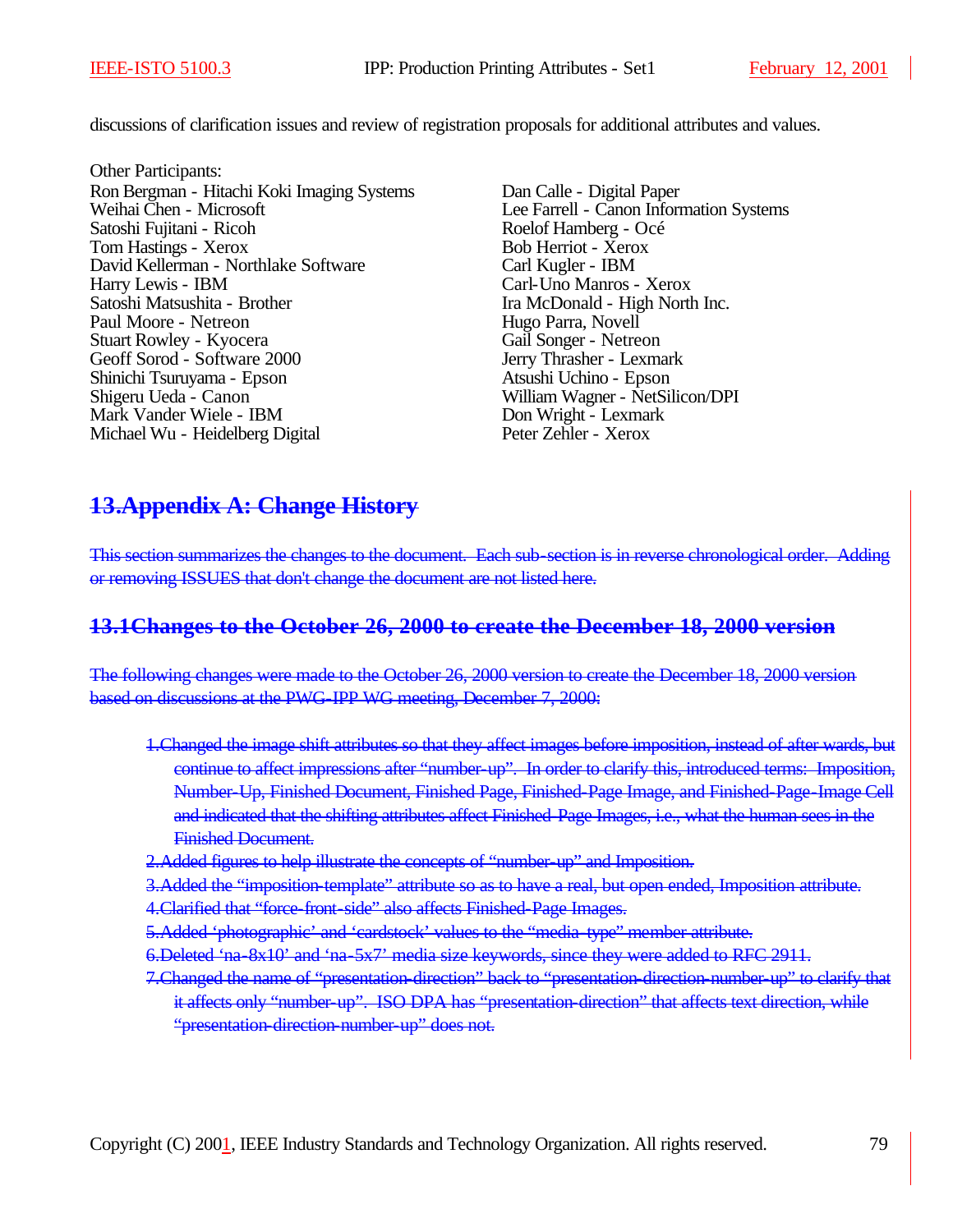### **13.2Changes to the June 5, 2000 to create the October 26, 2000 version**

The following changes were made to the June 5, 2000 version to create the October 26, 2000 version from the PWG IPP WG review in Chicago, September 13, 2000 and subsequent IPP telecons:

- 1.Added "finishings-col" (collection) to control placement of staples which also requires the implementation of the "media" Job Template attribute in RFC 2911.
- 2.Added "force-front-side" (1setOf integer(1:MAX)) Job Template attribute to force a page to the front side of the medium.
- 3.Changed "job-account-id-supported" (integer(1:255)), "job-message-to-operator-supported" (integer(0:1023)), and "job-sheet-message-supported" (integer(0:1023)) to boolean on the grounds that conforming implementations are supposed to implement the maximum length and no one wanted to shorten the maximum in the spec.
- 4.Added "job-accounting-user-id" Job Template attribute to go with "job-account-id".
- 5.Added "job-accounting-output-bin" member attribute to the "job-accounting-sheets" collection to control the output bin.
- 6.Removed "job-recipient-name" to a separate IETF spec, since it needs to be an IETF document, while the Production Printing Extension remains a PWG document.
- 7.Specified how the matching algorithm works for "media-col" and what is IMPLEMENTATION-DEPENDENT.
- 8.Added "media-key" member attribute to "media-col" collection as a unique key for media which must be present if implemented and removed "media-description" member attribute (which was neither unique nor required on all values when implemented - it was more like a "nick" name).
- 9.Removed "media-opacity", "media-tabs", and "media-label-type" member attribute of the "media-col" Job Template attribute and added "media-type" member attribute with Printer MIB and Internet FAX Media type values to represent these media types. Added 'full-cut-tab' and 'pre-cut-tab' values to disambiguate between these two forms of 'tab-stock' values. Also added 'other' to cover cases when no supported keyword or name will do.
- 10.Added "media-info" (text(255)) member attribute to give a text description of the media for human consumption.
- 11.Changed the 'clear' "media-color" to 'no-color' to be clearer.
- 12.Clarified that full-cut tabs can have a "media-order-count".
- 13. Changed the lower limit of the "media-size" dimension attributes from 0 to 1.
- 14.Clarified that the rangeOfInteger in media-size-supported can be used by Printers with adjustable input trays.
- 15.Deleted "media-weight-english" member attribute as an unwanted supplemental attribute to "mediaweight-metric" which is in metric units.
- 16.Deleted the 'any' value from the "media-front-coating" and "media-back-coating" member attributes of the "media-col" attribute. Matching a client supplied value of 'any' with 'any' in the supported list is straight forward, but then selecting the actual media instance is a special case. It is simpler to allow the user to select one of the defined values.
- 17.Added the "media-input-tray-check" Job Template attribute to control checking the media in a specified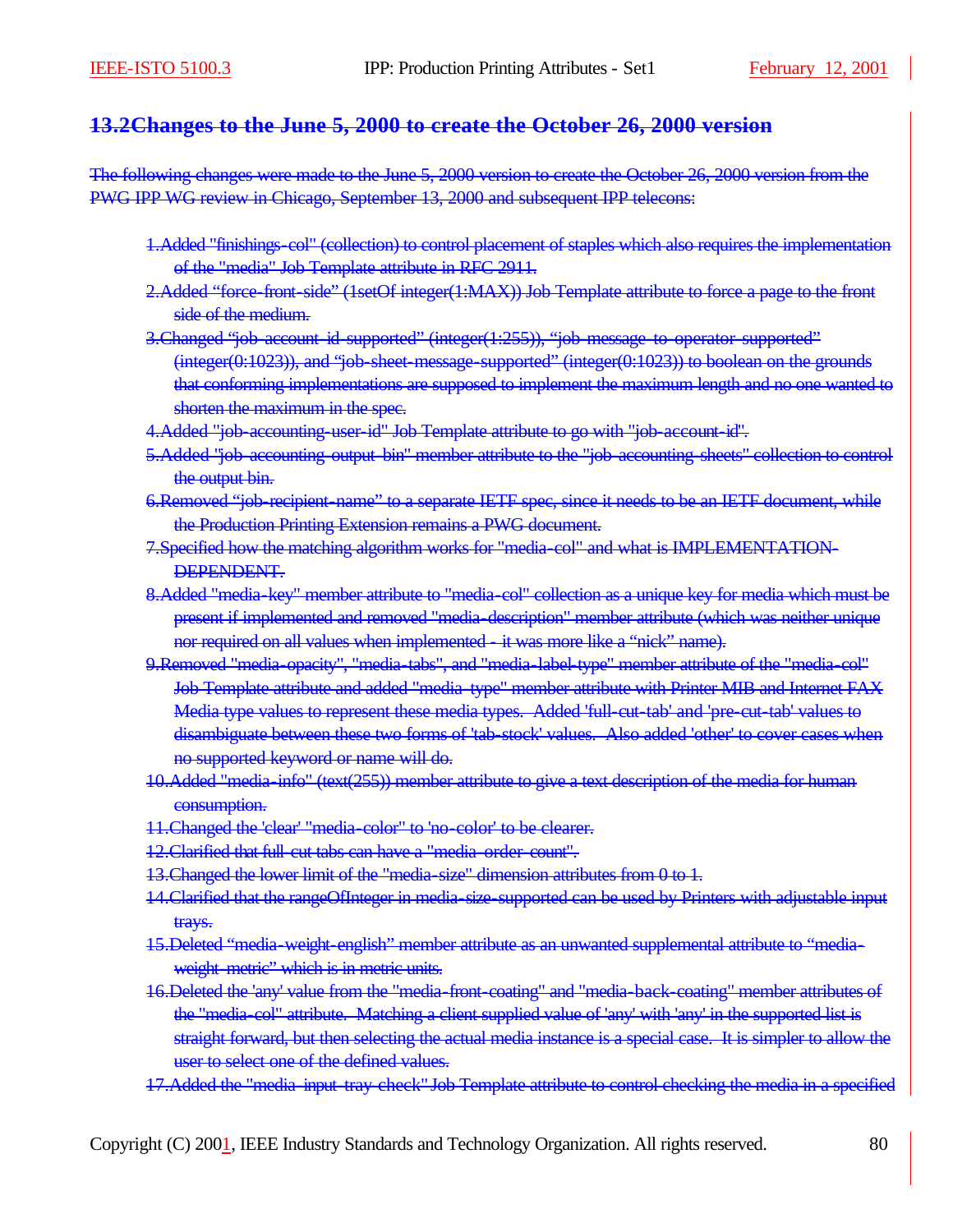input tray.

- 18.Added "presentation-direction" (type2 keyword) Job Template attribute to specify the direction that number up page images are to be placed on a side.
- 19.Changed the 'wrap-sheets' value for "separator-sheet-type" to 'both-sheets'.
- 20.Renamed the "x-auto-center" and "y-auto-center" attributes to "x-image-position" and "y-imageposition" attributes with type2 keyword data types. The values are 'none', 'center-on-media, 'left', 'right' and 'none', 'center-on-media, 'top', 'bottom', respectively.
- 21.Renamed "user-defined-names-supported" Printer Description attribute to "user-defined-valuessupported" and generalized it to allow the administrator to establish the policy to allow users to supply any integer values for integer attributes and collection values for collection attributes as well.
- 22.Added "max-stitching-locations-supported" Printer Description attribute to indicate the maximum number to stitches/staples per sheet.
- 23.Added "finishings-ready" (1setOf type2 enum) to specify the finishing that doesn't require operator intervention for use in systems where operator intervention MAY be required to changes the finisher.
- 24.Changes the 'job-wrap-sheets' value of "job-sheets" to 'job-both-sheets' to give a more understandable name.
- 25.Added more "media" keyword values.

### **13.3Changes to the May 9, 2000 to create the June 5, 2000 version**

The following changes were made to the May 9, 2000 version to create the June 5, 2000 version:

1.Added the "cover-type-supported" Printer attribute.

- 2.REQUIRED (rather than RECOMMENDED) the Printer to make the "job-sheets-default" and "job-sheets-coldefault" Printer attributes identify the same job sheet instance or have one of them set to the 'unknown' out-ofband value.
- 3.REQUIRED (rather than RECOMMENDED) the Printer to make the "media-default" and "media-col-default" Printer attributes identify the same media instance or have one of them set to the 'unknown' out-of-band value.

4.Added the 'system-specified' keyword value to the "page-delivery" Job Template attribute.

#### **13.4Changes to the April 26, 2000 to create the May 9, 2000 version**

The following changes were made to the April 26, 2000 version to create the May 9, 2000 version:

- 1.Clarified that both the "job-sheets-default" and "job-sheets-col-default" Printer attributes SHOULD both be configured to specify the same job-sheet instance.
- 2. Changed the "media-description" member attribute back to 'type3 keyword | name(MAX)' from 'text' so that clients can localize the value and the "media-description-supported" back to '1setOf (type3 keyword |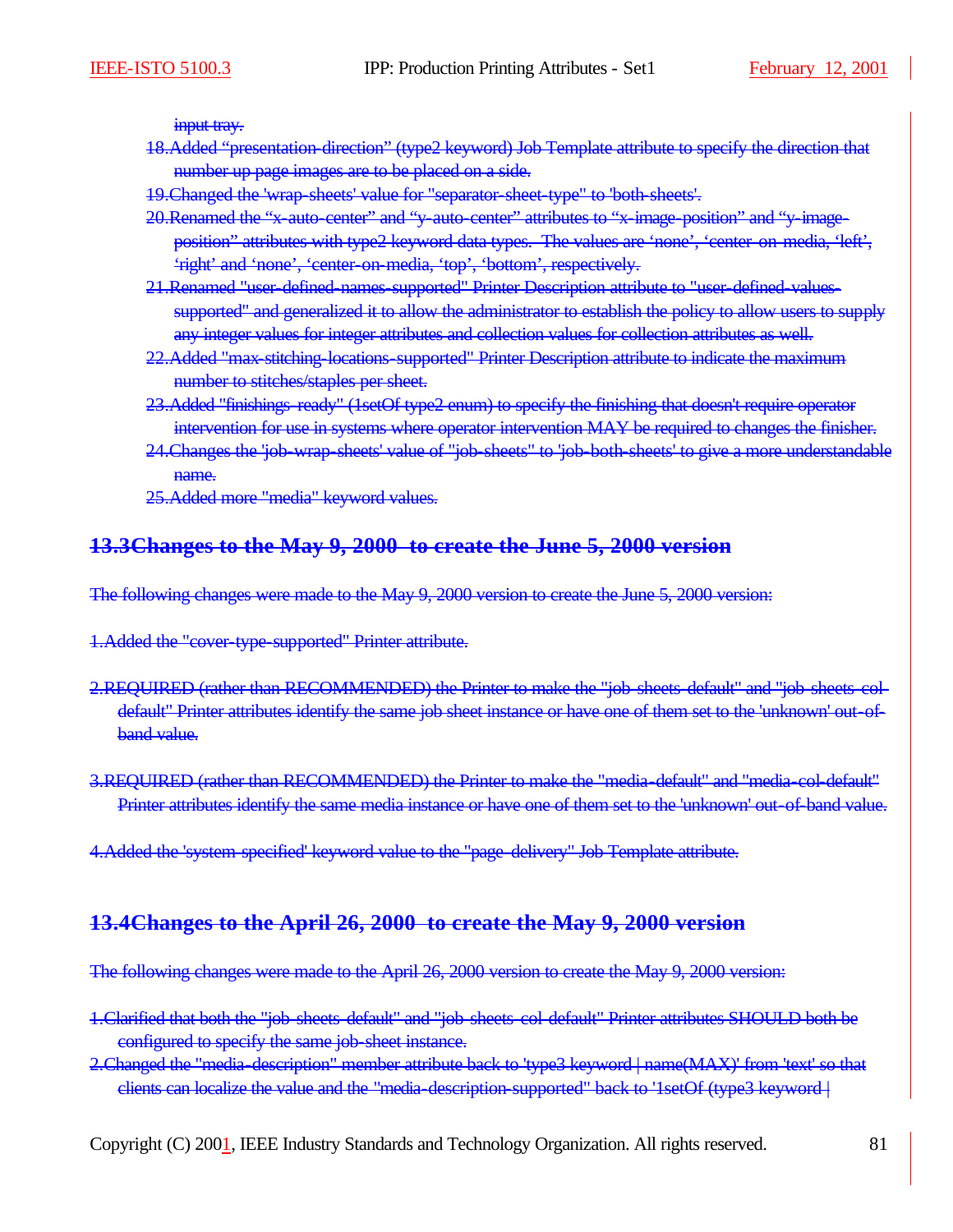name(MAX) from 'integer(0:255)'.

- 3. Deleted the "media-weight-type" attribute don't have two ways to specify the same thing until there is a way to indicate which one the Printer supports.
- 4.Replaced the "media-weight" and "media-weight-units" with "media-weight-metric" and "media-weight-english", so that implementations can support "media-weight-metric" only or both and clients can request either.
- 5. Clarified that the "media-size" tolerance is implementation-defined. The 5 points tolerance for PostScript is given as an example.
- 6. Removed "-supported" from the "x-dimension" and "y-dimension" member attributes to agree with the collection specification.
- 7.Clarified that both the "media-default" and "media-col-default" Printer attributes SHOULD both be configured to specify the same media instance.
- 8. Changed "job-separator-sheets" collection attribute so that if the client supplies neither the "media" or the "mediacol" member attributes, the implementation picks some appropriate separator sheet medium, rather that using the document's media.
- 9.Added the 'first-print-stream-page' keyword value to the "job-sheets" Job Template attribute.

### **13.5Changes to the April 11, 2000 to create the April 26, 2000 version**

The following changes were made to the April 11, 2000 version to create the April 26, 2000 version:

1.Added discussion about distinguished none values for all but a few Job Template attributes.

- 2. Clarified the table and language for collections that have both "media" and "media-col" around the client sending neither (error for some collection attributes, not for others), one or the other, or both (error).
- 3.Removed the use of the 'none' out-of-band value and defined distinguished values for keywords (usually 'none', or 'no-xxx'), strings (zero-length), and integers (usually 0) instead. Existing clients and Printers might get confused with the (new) 'none' out-of-band value.

4.Broke "job-error-sheet-type" into two member attributes: "job-error-sheet-type" and "job-error-sheet-when". 5.Removed the "s" from "job-error-sheet".

- 6.Banned "media-default" and "media-col-default" from both having a value, even if one is the name of the other. Required the Printer to set the other to 'no-value' out-of-band value.
- 7.Added "media-label-type" (type3 keyword | name(MAX)), and "media-recycled" (type3 keyword | name(MAX)) member attributes to "media-col".
- 8. Changed the "xxx-supported" (boolean) to "xxx-supported" (integer(0:X) so that the maximum length of the string could be queried by the client.
- 9.Added 'gray', 'ivory', and 'orange' colors
- 10.Changed media-pre-printed (boolean) to media-pre-printed (type3 keyword | name(MAX)) and defined 'blank', 'pre-printed', and 'letter-head'.
- 11.Removed -supported from the member attributes of the "media-col-supported" (1setOf collection).
- 12.Added 'none' keyword value to media-front-coating (type3 keyword | name(MAX)) and media-back-coating (type3 keyword | name(MAX))
- 13.Replaced the 'user-define' and 'user-define-supported' out-of-band values with the "user-defined-namessupported" Printer attribute. This will help existing clients that query the Printer.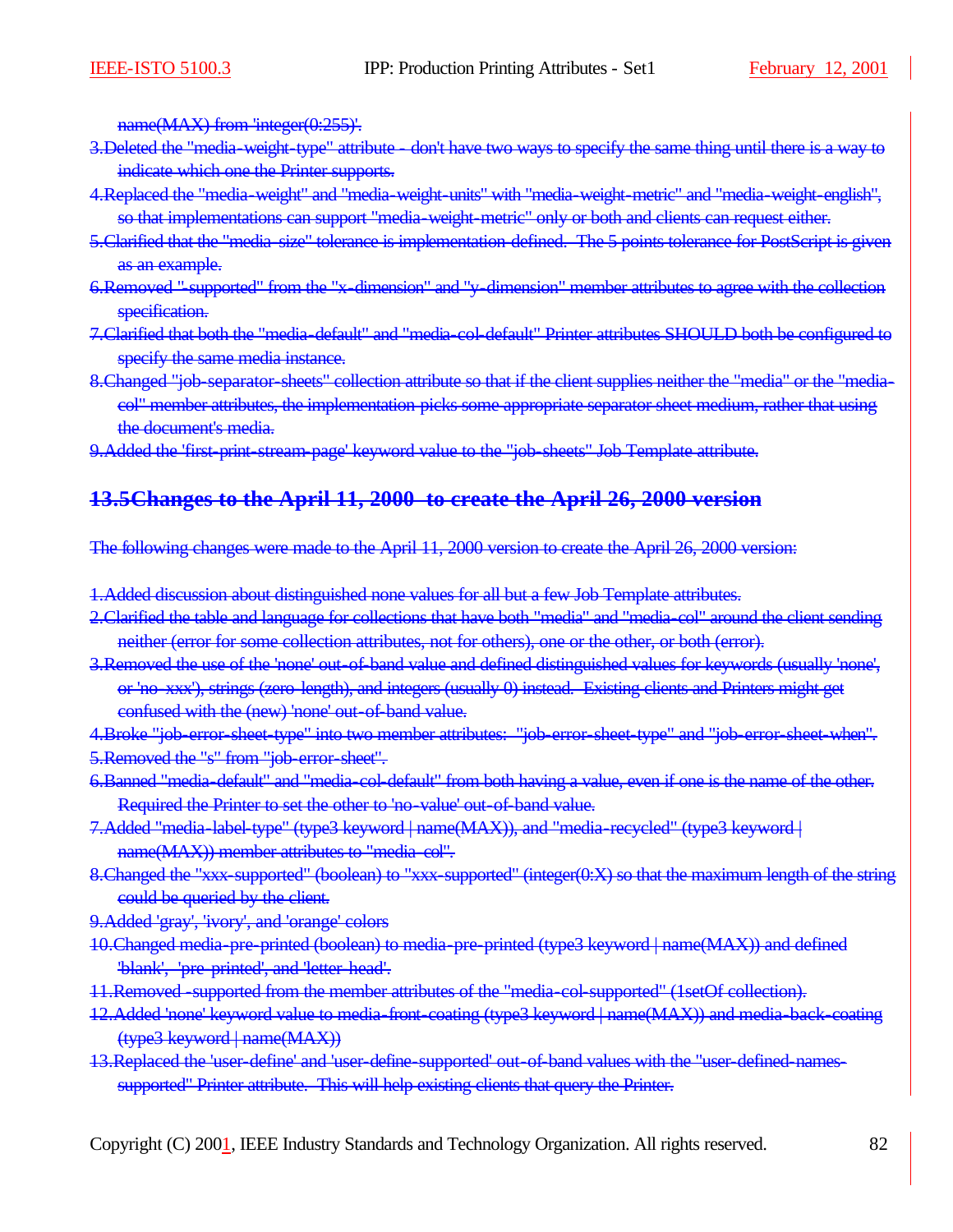14.Added some "media" keyword values.

15.Enhanced the Conformance Section with client requirements.

### **13.6Changes to the February 7, 2000 to create the April 11, 2000 version**

The following changes were made to the February 7, 2000 version to create the April 11, 2000 version:

1.Clarified that the "page-ranges" Job Template attribute does not affect the print-stream page numbering.

2.Aligned the collection attribute definitions to agree with the updated Collection [ipp-coll] document:

- a)Changed "xxx-supported"(boolean) to "xxx-supported" (1setOf type2 keyword) to return the keyword names of the member attributes.
- b)Removed the 'type3 keyword | name' attribute syntaxes from "xxx" (type3 keyword | name | collection) attributes and moved those values into a new "xxx-type" member attribute in the collection for new attributes. For the existing IPP/1.1 "job-sheets" (type3 keyword | name) and "media" (type3 keyword | name) attributes created new "xxx-col" (collection) companion attributes.
- c)For each collection attribute that had a "media" (type3 keyword | name(MAX) | collection) member attribute, removed the 'collection' and added a new OPTIONAL "media-col" (collection) member attribute to carry the media characteristics.
- d)Clarified that a client MUST NOT supply both "media" and a "media-col" Job Template attributes or member attributes. If a Printer receives such a bad request, it MUST either reject it or use one or the other attributes depending on implementation.
- e)Add prefix names to member attributes when they are intended to be unique, such as "cover-" to "coverprinted-sided" so that the "xxx-supported" would not be ambiguous. Same for "insert-" to insert-afterpage-number" and "insert-count".
- f)Added "xxx-default" (collection) for all collection attributes for consistency as required by [ipp-coll].
- g)Added "xxx-supported" Printer attributes for all member attributes for consistency as required by [ippcoll].
- 3.Removed the prefix from the "media" and the "media-col" member attributes, so that they are the same as the IPP/1.1 Job Template attributes.
- 4. Added the insert-after-page-number-supported" (1setOf type2 keyword) Printer attribute for consistency.
- 5. Added that a value of MAX for "insert-after-page-number" inserts a page after the last page in the document no matter how many pages are in the document.
- 6.Changed "insert-sheet" to agree with the Exceptions document [ipp-except], so that if a page number is not the first on a sheet, the insert happens after that sheet, and the page is forced to the next sheet and a warning given using the "job-warnings-count" Job Description attribute and the Job's 'job-warnings-detected' jobstate-reasons.
- 7. Add the "insert-count-supported (integer(1:MAX)) Printer attribute for consistency.
- 8.Clarified that the "media" attribute maps a name or keyword to a media instance, but that not all media instances need have an associated media name or keyword. Also that no two media instances can have the same "media" attribute name or keyword.
- 9.Clarified that that the "media-col" collection attribute maps a set of characteristics to a media instance and that all media instances must have a distinct set of characteristics, not counting their names. The "media-description"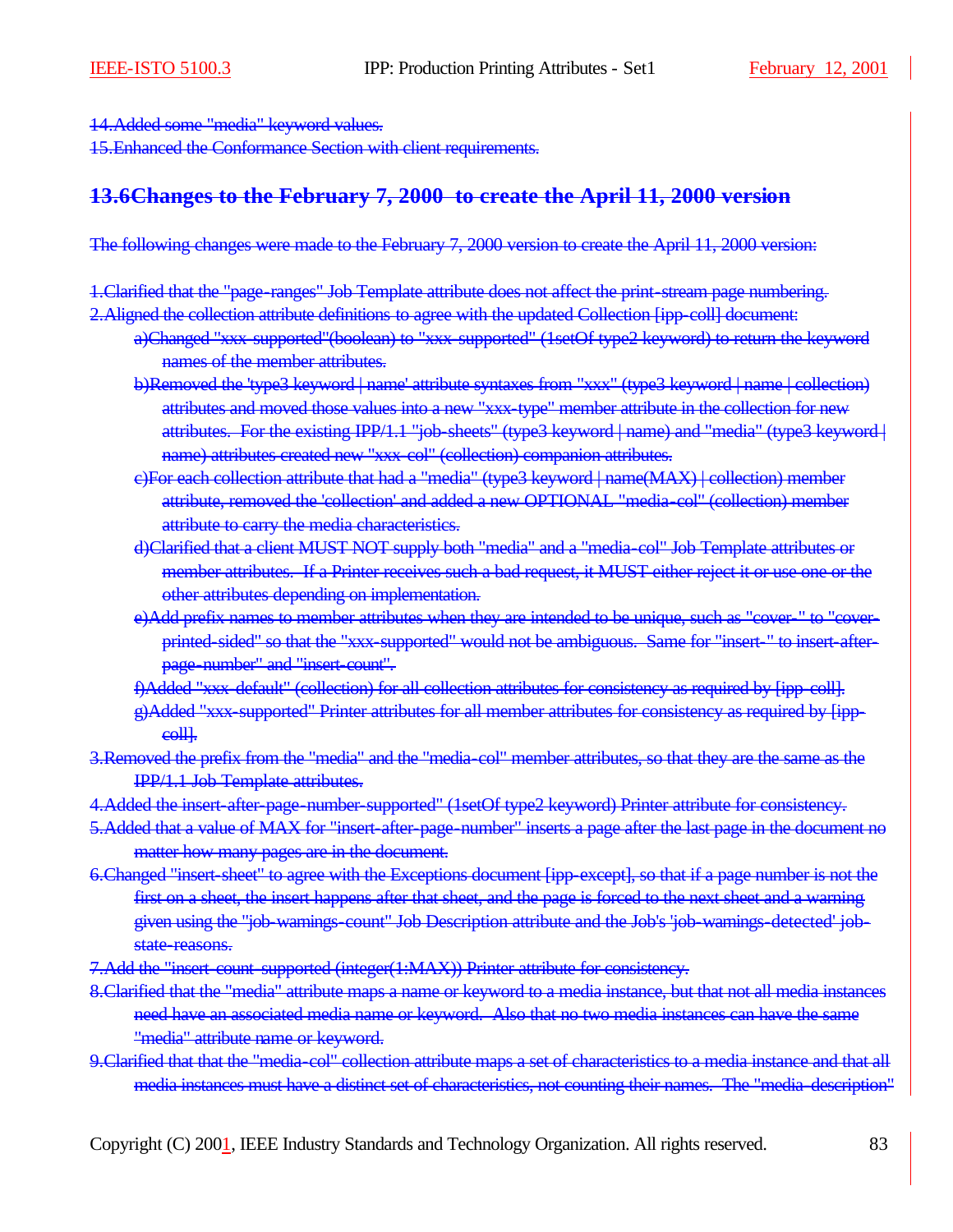member attribute can be used as a characteristics to distinguish two otherwise identical media instances.

- 10.Changed the name of the "media-name" member attribute to "media-description" and its attribute syntax from 'type3 keyword | name(MAX)' to 'text(255)' to make sure that the value is just an arbitrary string with no semantic content, such as a tray name or size.
- 11.Clarified that several media instances can have the same "media-description" member attribute value.
- 12.Specified the tolerance for media size matching of 5 points, same as PostScript.
- 13.Removed the type3 keyword from the "media-size" (collection) member attribute, so as to have only one way to specify size, namely a pair of integers. The client can use these integers to map to a media size name in the locale of the user, similar to keywords.
- 14. Added a rangeOfInteger to the "media-size-supported" (1setOf collection) member attributes and so added a "supported" suffix to "x-dimension" and "y-dimension" member attributes since they now have different attribute syntaxes to the member attributes of the "media-size" member attribute.
- 15.Added "media-col-ready" (1setOf collection) Job Template Printer attribute to show the characteristics of the ready media.
- 16.Clarified that the IPP/1.1 "media-ready" (1setOf (type3 keyword | name(MAX))) Printer attribute MUST also be supported, and that the values correspond, so that the client can determine the mapping of the media names/keywords to the media characteristics for the ready media at least.
- 17. Deleted "sheet-collate", since it is already defined in the "Job Progress Attributes" document [ipp-prog].
- 18.Added the section on Document and Page Exceptions to indicate the semantics of each Job Template attribute as required by [ipp-except].
- 19. Deleted the definition of the 'none' out-of-band attribute value, since it is defined in the [ipp-coll] document.
- 20.Added the 'user-define' out-of-band attribute value for use as one of the values of the Printer's "xxx-supported" attributes to indicate that a client can supply a name that is not in the Printer's supported list, i.e., can supply custom names.
- 21.Added the 'user-define-supported' out-of-band value so that an implementation can indicate in the "xxxsupported" returned by the Get-Printer-Supported-Values operation whether or not it will allow the administrator to set the 'user-define' out-of-band value in the corresponding Printer's "xxx-supported" attribute.
- 22.Added the 'resources-are-not-supported' value for use with the "job-state-reasons" Job Description attribute to indicate that a user has supplied a custom name.
- 23.Clarified that if a Printer supports "job-sheets-col", it MUST also support the IPP/1.1 "job-sheets" Job Template attribute.
- 24. Clarified that if a Printer supports "media-col", it MUST also support the IPP/1.1 "media" Job Template attribute.
- 25.Clarified that if a Printer supports "media-col-ready", it MUST also support the IPP/1.1 "media-ready" Printer attribute.
- 26.Changed the attribute syntax for "job-account-id-supported", "job-message-to-operator-supported", "jobrecipient-name-supported", and "job-sheet-message-supported" from 'boolean' to 'integer(1:255)' to indicate the maximum string length supported, since IPP is often a gateway to another system that can't store the string length required for conforming IPP Printers.
- 27.Added notes about the conversion between English and metric for different types of media.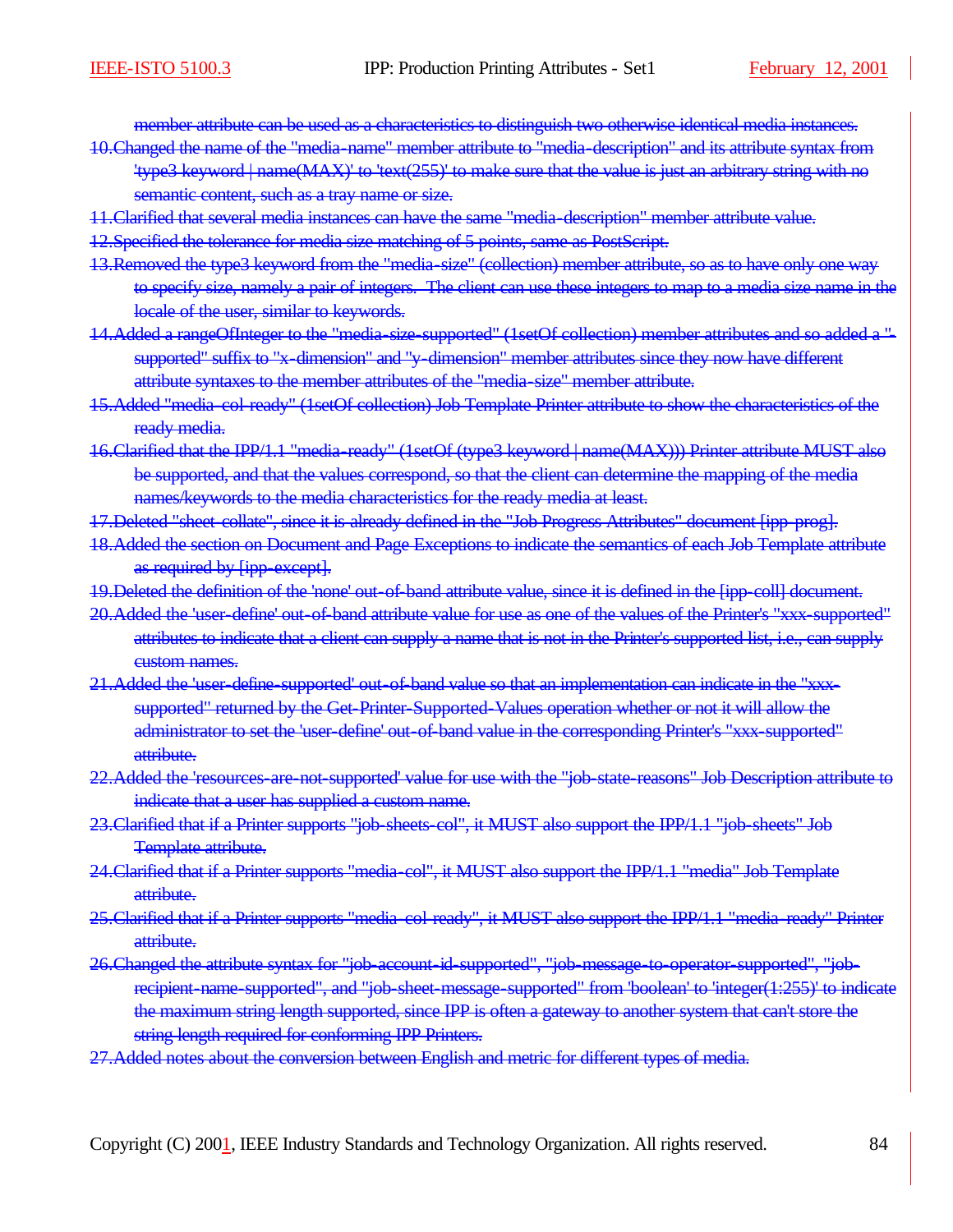### **13.7Changes to the January 30, 2000 to create the February 7, 2000 version**

The following changes were made to the January 30, 2000 version to create the February 7, 2000 version:

- 1.Changed the attribute syntax of "cover-front-supported" and "cover-back-supported" from 'collection' to 'boolean', since a Printer MUST support all (both) member attributes and any combinations of values.
- 2.Changed the 'sheet' member attribute in each of the following collections to give them distinct names so that the "xxx-supported" Printer attribute can indicate their respective (potentially different) values: "job-accountingsheets", "job-error-sheets", "job-sheets", and "separator-sheets".
- 3. Added "media-" to the beginning of each member attribute of the "media" collection, so that ordinary "media-xxxsupported" could be used to represent their individual supported values.
- 4.Removed the 'name(MAX)" choice from the "media-size" member attribute. If the properties of a medium are being given, either the keyword name or the exact numerical dimensions known to the implementation, not a name made up by the administrator.
- 5.Added "media-size-supported (1setOf collection) which contains the combinations of numerical sizes supported (x-dimension and y-dimension) by the Printer. This "xxx-supported" attribute is the only one that has a value of '1setOf collection' in order to list the pairs of x and y dimensions supported. The attribute syntax of the "xdimension" and "y-dimension" is a choice of 'integer(0:MAX)' or 'rangeOfInteger(0:MAX)' to cover the case of continuous media and cut sheet printers that can cut the medium to any size within the specified range.
- 6.Changed the "media-supported" from containing a collection whose member attributes listed the supported values that the client could supply as member attributes to just containing a new out-of-band 'any-collection' value that indicates that the implementation allows any combination of member attributes that are indicated by the corresponding "xxx-supported" Printer attributes.

### **13.8Changes to the January 28, 2000 to create the January 30, 2000 version**

The following changes were made to the January 28, 2000 version to create the January 30, 2000 version:

1.Ordered the Job Template attributes alphabetically.

2.Add 'name(MAX)' to Job Template attributes that had (type3 keyword | collection) to be consistent with IPP/1.1 that has (type3 keyword | name(MAX)).

### **13.9Changes to create the January 28, 2000 version**

Initial version.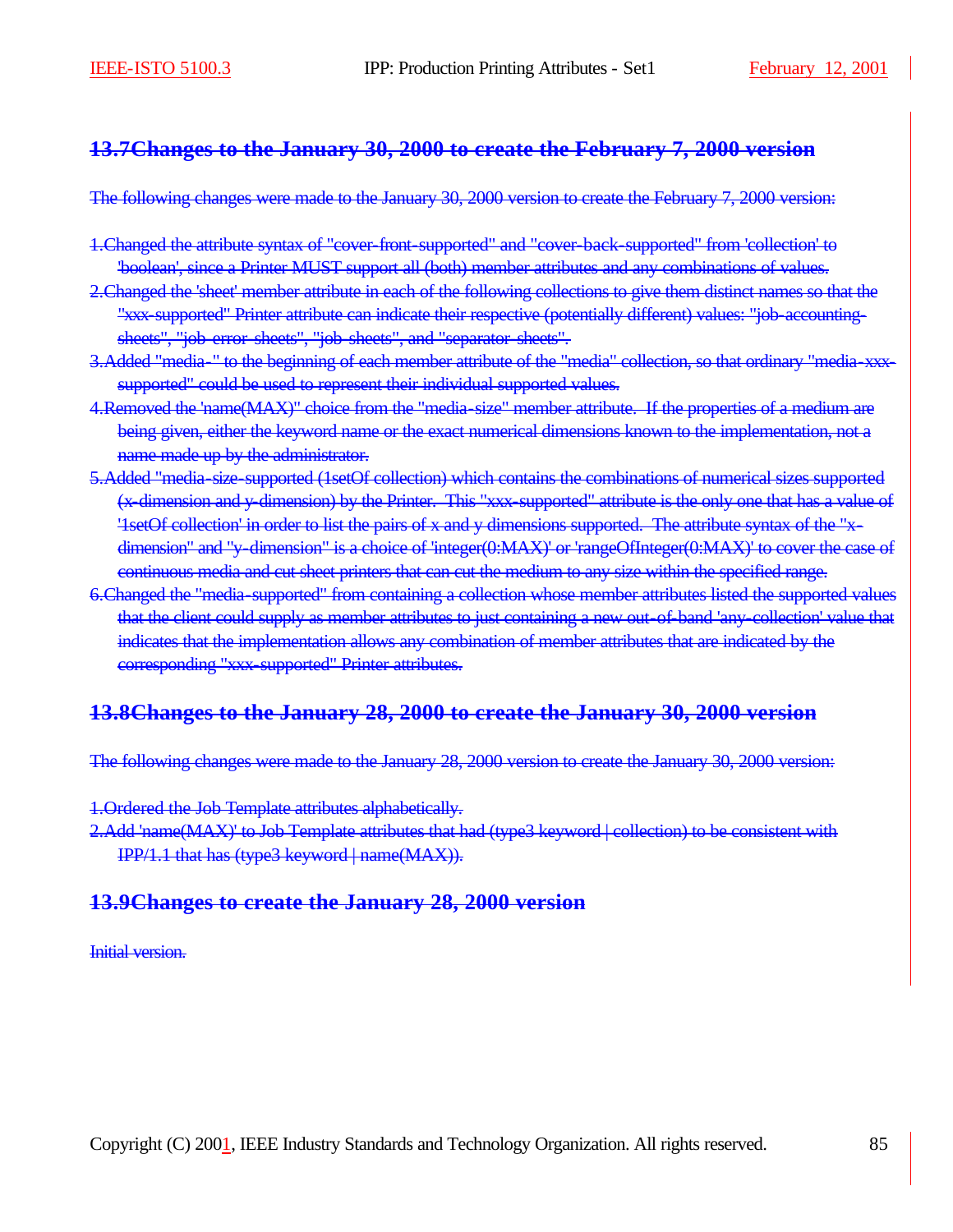# **13. Appendix AB: Summary of other IPP documents**

The full set of IPP documents includes:

- 1. Design Goals for an Internet Printing Protocol [RFC2567]
- 2. Rationale for the Structure and Model and Protocol for the Internet Printing Protocol [RFC2568]
- 3. Internet Printing Protocol/1.1: Model and Semantics (this document)
- 4. Internet Printing Protocol/1.1: Encoding and Transport [RFC2910]
- 5. Internet Printing Protocol/1.1: Implementer's Guide [IPP-IIG]
- 6. Mapping between LPD and IPP Protocols [RFC2569]

The "Design Goals for an Internet Printing Protocol" document takes a broad look at distributed printing functionality, and it enumerates real-life scenarios that help to clarify the features that need to be included in a printing protocol for the Internet. It identifies requirements for three types of users: end users, operators, and administrators. It calls out a subset of end user requirements that are satisfied in IPP/1.0. A few OPTIONAL operator operations have been added to IPP/1.1.

The "Rationale for the Structure and Model and Protocol for the Internet Printing Protocol" document describes IPP from a high level view, defines a roadmap for the various documents that form the suite of IPP specification documents, and gives background and rationale for the IETF working group's major decisions.

The "Internet Printing Protocol/1.1: Encoding and Transport" document is a formal mapping of the abstract operations and attributes defined in the model document onto HTTP/1.1 [RFC2616]. It defines the encoding rules for a new Internet MIME media type called "application/ipp". This document also defines the rules for transporting over HTTP a message body whose Content-Type is "application/ipp". This document defines a new scheme named 'ipp' for identifying IPP printers and jobs.

The "Internet Printing Protocol/1.1: Implementer's Guide" document gives insight and advice to implementers of IPP clients and IPP objects. It is intended to help them understand IPP/1.1 and some of the considerations that may assist them in the design of their client and/or IPP object implementations. For example, a typical order of processing requests is given, including error checking. Motivation for some of the specification decisions is also included.

The "Mapping between LPD and IPP Protocols" document gives some advice to implementers of gateways between IPP and LPD (Line Printer Daemon) implementations.